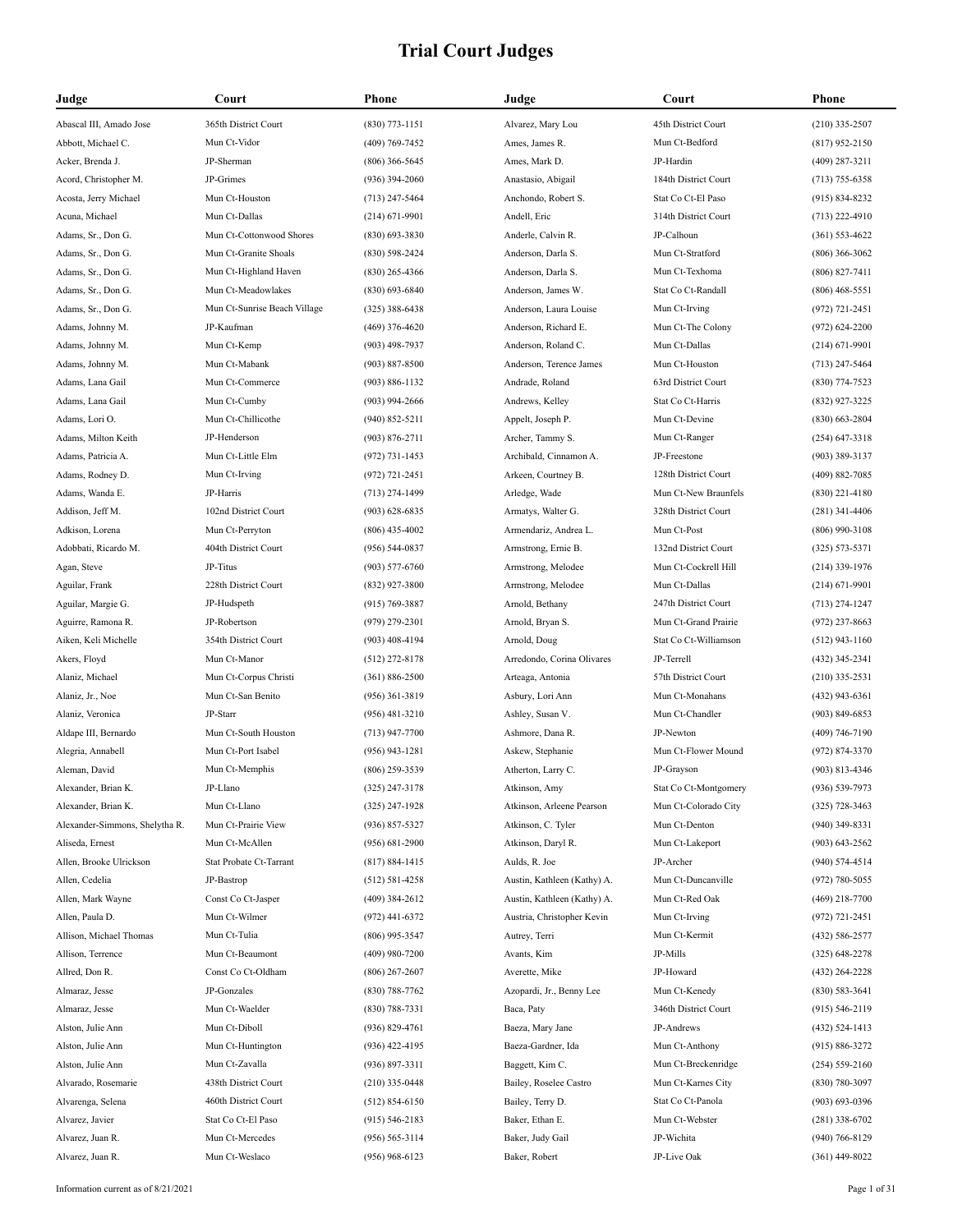| Judge                      | Court                       | Phone              | Judge                     | Court                        | Phone              |
|----------------------------|-----------------------------|--------------------|---------------------------|------------------------------|--------------------|
| Baker, Rodney C.           | JP-Bailey                   | $(806)$ 272-4300   | Beadle, Forrest Clark     | Stat Co Ct-Denton            | $(940)$ 349-2180   |
| Baker, Stephen W.          | 306th District Court        | $(409) 766 - 2254$ | Beam, Patrick L.          | Mun Ct-Gregory               | $(361) 643 - 6562$ |
| Baker, Todd                | JP-Palo Pinto               | $(940)$ 659-1202   | Beam, Patrick L.          | Mun Ct-Portland              | $(361)$ 777-4543   |
| Baldridge, Sharla D.       | Const Co Ct-Hockley         | $(806) 894 - 6856$ | Bearden, Jerry            | Const Co Ct-Mason            | $(325)$ 347-5556   |
| Baldwin, James N.          | JP-Burleson                 | $(979) 535 - 4761$ | Beasley, Matthew          | JP-Montgomery                | $(281)$ 364-4284   |
| Baldwin, Shannon Brichelle | Stat Co Ct-Harris           | (832) 927-3175     | Beasley, Robert J.        | Mun Ct-Crandall              | $(469)$ 447-4096   |
| Ball, Billy S.             | JP-Angelina                 | $(936) 634 - 8334$ | Beasley, Robert J.        | Mun Ct-Mesquite              | $(972)$ 216-6206   |
| Ballmann, Ray Edward       | Mun Ct-Glen Rose            | $(254)$ 897-2272   | Beasley, Robert J.        | Mun Ct-Sachse                | $(972)$ 495-1212   |
| Bang, Won J.               | Const Co Ct-Reeves          | $(432)$ 445-5418   | Beauchamp, Cody Lee       | Mun Ct-Corsicana             | $(903) 654 - 4856$ |
| Banman, Donald Mark        | Mun Ct-Denison              | $(903)$ 465-2720   | Beauchamp, Cody Lee       | Mun Ct-Waxahachie            | $(469)$ 309-4070   |
| Banuelos, Natalie Sue      | Mun Ct-Garland              | $(972)$ 205-2330   | Beauchamp, Scott          | 255th District Court         | $(214)$ 653-6154   |
| Barcus, James Hans         | Mun Ct-Splendora            | $(281)$ 399-1352   | Beaulieu, Nancy Aileen    | Mun Ct-Bevil Oaks            | $(409)$ 753-1475   |
| Bardin, Mary A.            | JP-Kaufman                  | $(469)$ 376-4620   | Beavers, Jr., Quincy      | JP-Smith                     | $(903) 590 - 2604$ |
| Baremore, Teddy L.         | Mun Ct-Kermit               | (432) 586-2577     | Becerra, Christian        | 434th District Court         | $(281)$ 633-7653   |
| Barfield, Robert J.        | Mun Ct-Arcola               | $(281)$ 431-1852   | Becerra, Ruben            | Const Co Ct-Hays             | $(512)$ 393-2205   |
| Barfield, Robert J.        | Mun Ct-El Lago              | $(281)$ 326-4413   | Becker, Darryl J.         | JP-Gonzales                  | $(830) 582 - 1292$ |
| Barfield, Robert J.        | Mun Ct-Friendswood          | $(281)$ 996-3252   | Becker, Darryl J.         | Mun Ct-Gonzales              | $(830)$ 672-2815   |
| Barfield, Robert J.        | Mun Ct-Taylor Lake Village  | $(281)$ 326-2843   | Becker, Darryl J.         | Mun Ct-Nixon                 | $(830) 582 - 1683$ |
| Barker, Carla              | JP-Robertson                | $(979)$ 364-2750   | Becker, Darryl J.         | Mun Ct-Santa Clara           | $(830)$ 243-8683   |
| Barker, Laura B.           | Stat Co Ct-Williamson       | $(512)$ 943-1411   | Becker, Darryl J.         | Mun Ct-Stockdale             | $(830)$ 996-3128   |
| Barkley, Kathleen J.       | JP-Carson                   | $(806)$ 248-7444   | Becker, Shelley           | Mun Ct-Fredericksburg        | $(830)$ 997-9935   |
| Barklow, Jr., James Paul   | Mun Ct-University Park      | $(214)$ 987-5331   | Beebe, David W.           | JP-Presidio                  | (432) 729-4831     |
| Barnard, Charles M.        | 89th District Court         | $(940)$ 766-8184   | Bell, Brandon Young       | Const Co Ct-Lamar            | $(903) 737 - 2410$ |
| Barnes, Margaret Ellen     | 367th District Court        | $(940)$ 349-2350   | Bell, Cody                | JP-Hall                      | $(806) 683 - 7072$ |
| Barnett, James Hershey     | Mun Ct-Point                | $(903) 598 - 3296$ | Bell, James M.            | JP-Limestone                 | $(254) 786 - 4938$ |
| Barnett, James Hershey     | Mun Ct-Quinlan              | $(903)$ 356-3306   | Bell, Kenneth             | Mun Ct-San Antonio           | $(210)$ 207-7130   |
| Barnett, James Hershey     | Mun Ct-West Tawakoni        | $(903)$ 447-2285   | Bell, Richard T.          | 387th District Court         | $(281)$ 238-3290   |
| Barrera, Carlos H.         | Stat Co Ct-Travis           | $(512) 854 - 7180$ | Bell, Robert (Bobby) E.   | 267th District Court         | $(361) 578 - 1998$ |
| Barrera, Jesse             | JP-Starr                    | $(956) 849 - 4558$ | Bell, Te'iva              | 339th District Court         | $(832)$ 927-3650   |
| Barrera, Marcus C.         | Mun Ct-McAllen              | $(956) 681 - 2900$ | Bellamy, Phil Alan        | Mun Ct-Brownsville           | $(956) 548 - 7181$ |
| Barrera, Stephen C.        | Mun Ct-La Vernia            | $(830)$ 779-4541   | Bellan, Melissa           | Stat Co Ct-Dallas            | $(214)$ 653-7366   |
| Barron, George B.          | Mun Ct-Orange               | $(409) 883 - 1063$ | Bellar, Jennifer N.       | Mun Ct-Amherst               | $(806)$ 246-3421   |
| Barron, Jim                | Const Co Ct-Yoakum          | $(806)$ 456-7491   | Beltz, Jeffrey J.         | Mun Ct-Fate                  | $(972)$ 771-4601   |
| Barton, John W.            | JP-Midland                  | $(432) 688 - 4724$ | Benavides, Joe            | JP-Nueces                    | $(361) 888 - 0201$ |
| Barton, Keith A.           | Mun Ct-Abilene              | $(325) 676 - 6333$ | Benavides, Kelly D.       | Mun Ct-Baytown               | $(281)$ 427-9511   |
| Bascon, Stephanie S.       | 466th District Court        | $(830)$ 221-1270   | Benavides, Kelly D.       | Mun Ct-Hilshire Village      | $(713)$ 465-0333   |
| Bass, David Dewey          | Mun Ct-Robinson             | $(254) 662 - 1415$ | Benavides, Kelly D.       | Mun Ct-Spring Valley Village | $(713)$ 465-0333   |
| Bass, David Dewey          | Mun Ct-Woodway              | (254) 772-4489     | Benavides, Ramon          | JP-Zapata                    | $(956) 765 - 6655$ |
| Bass, Shawnee L.           | JP-Erath                    | $(254)$ 965-1489   | Bence, Sheila Garcia      | Stat Co Ct-Cameron           | $(956) 574 - 8116$ |
| Bass, Stewart              | Mun Ct-Haltom City          | $(817)$ 222-7773   | Bench, J. Andrew          | 196th District Court         | $(903)$ 408-4190   |
| Bass, Stewart              | Mun Ct-North Richland Hills | $(817)$ 427-6700   | Bender, Jay A.            | Stat Co Ct-Collin            | $(972) 547 - 1850$ |
| Bass, Stewart              | Mun Ct-Richland Hills       | $(817)$ 616-3825   | Benham, Dawn Starr        | Mun Ct-Three Rivers          | $(361) 786 - 3512$ |
| Bass, Stewart              | Mun Ct-Watauga              | $(817) 514 - 5715$ | Benham, Meryl B.          | Mun Ct-Lubbock               | $(806)$ 775-2473   |
| Bassham, Gina              | JP-Cass                     | $(903) 639 - 7268$ | Bennett, Jennifer L.      | 265th District Court         | $(214)$ 653-5840   |
| Bassham, Gina              | Mun Ct-Hughes Springs       | $(903) 639 - 7268$ | Bennett, Patricia Baca    | 360th District Court         | $(817) 884 - 2720$ |
| Bastine, Ronique J.        | Mun Ct-Stafford             | $(281)$ 261-3930   | Bennett, Robert Todd      | Mun Ct-Southside Place       | $(713) 668 - 2341$ |
| Batchelor, Colleen J.      | Mun Ct-Bryan                | $(979)$ 209-5400   | Benson, D'Metria          | Stat Co Ct-Dallas            | $(214)$ 653-7556   |
| Batek, Jerry L.            | Mun Ct-Corpus Christi       | $(361) 886 - 2500$ | Benton, Kevin Lee         | Const Co Ct-Montague         | $(940) 894 - 2401$ |
| Batek, Jerry L.            | Mun Ct-Portland             | $(361)$ 777-4543   | Benton, Shelley J.        | JP-Red River                 | $(903)$ 427-3322   |
| Bates, Lucia               | JP-Harris                   | $(281)$ 427-7449   | Berg, Eric Thomas         | Stat Co Ct-Washington        | $(979)$ 277-6200   |
| Bauer, Starr Boldrick      | 36th District Court         | $(361)$ 364-9310   | Berg, Janice Lynn         | 247th District Court         | $(713)$ 274-1247   |
| Baughman, Kimberly         | 312th District Court        | $(713)$ 274-4540   | Bermea, Susie             | JP-Zavala                    | $(830)$ 365-4494   |
| Baumann, Gwen A.           | Mun Ct-Plano                | $(972)$ 941-2199   | Berry, Doris E.           | Mun Ct-Frisco                | $(972)$ 292-5555   |
| Baxter, Lance S.           | Stat Co Ct-Collin           | $(972) 548 - 3695$ | Berry, Samuel Wayne       | JP-Milam                     | $(254) 697 - 7008$ |
| Bayless, Linda M.          | Stat Co Ct-Burnet           | $(512)$ 715-5245   | Berry, Samuel Wayne       | Mun Ct-Cameron               | $(254)$ 697-2372   |
| Bayne, Eric M.             | Mun Ct-Del Rio              | $(830)$ 774-8506   | Berry, Stephanie Michelle | Mun Ct-Corinth               | $(940)$ 498-3236   |
| Bays, Kristin L.           | 284th District Court        | $(936) 539 - 7861$ | Berry, Stephanie Michelle | Mun Ct-Corinth               | $(940)$ 498-3236   |
|                            |                             |                    |                           |                              |                    |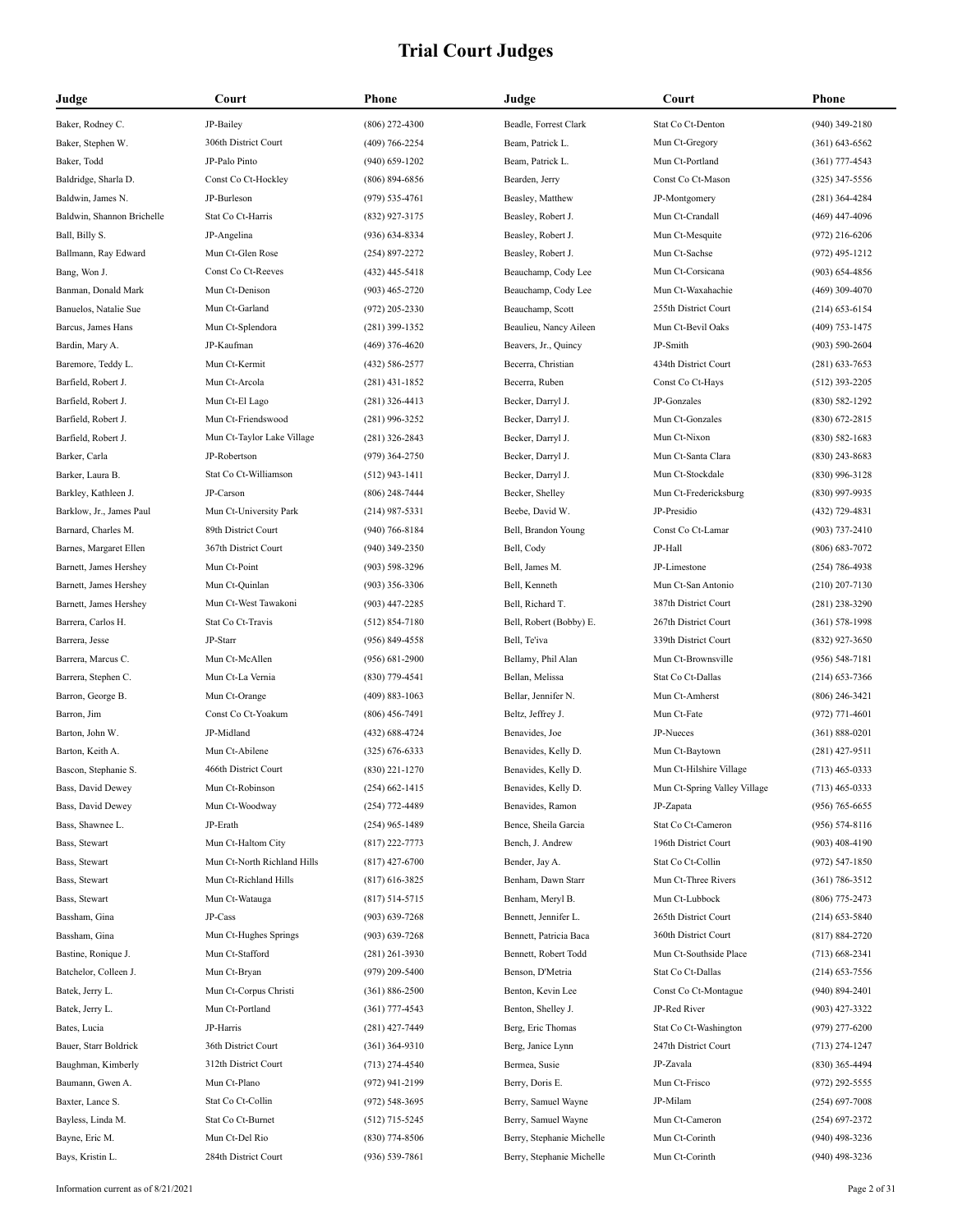| Judge                           | Court                   | Phone              | Judge                      | Court                     | Phone              |
|---------------------------------|-------------------------|--------------------|----------------------------|---------------------------|--------------------|
| Berry, Stephanie Michelle       | Mun Ct-Cross Roads      | $(940)$ 365-9693   | Boren, Karen Foster        | JP-Deaf Smith             | $(806)$ 364-0999   |
| Berry, Stephanie Michelle       | Mun Ct-Krugerville      | $(940)$ 365-9954   | Bosworth, Jr., William C.  | 413th District Court      | $(817) 556 - 6040$ |
| Berry, Stephanie Michelle       | Mun Ct-Lake Dallas      | $(940)$ 497-2226   | Bottino, Melinda Denice    | Mun Ct-Shiner             | $(361) 594 - 2406$ |
| Berry, Stephanie Michelle       | Mun Ct-Pilot Point      | $(940) 686 - 4707$ | Botto, Vincent Christopher | Mun Ct-Gladewater         | (903) 845-2196     |
| Bertrand, Greg                  | Mun Ct-Argyle           | $(940)$ 464-7255   | Bounds, Carlene            | Mun Ct-Robert Lee         | (325) 453-2831     |
| Bertrand, Greg                  | Mun Ct-Cross Roads      | $(940)$ 365-9693   | Bouressa, Andrea K.        | 471st District Court      | $(972) 548 - 1800$ |
| Bertrand, Greg                  | Mun Ct-Double Oak       | (972) 539-9464     | Bowers, Burton C.          | Mun Ct-Wake Village       | $(903) 838 - 0515$ |
| Bertrand, Greg                  | Mun Ct-Krugerville      | $(940)$ 365-9954   | Bowling, Alan Lee          | Mun Ct-Benbrook           | $(817)$ 249-6083   |
| Bertrand, Greg                  | Mun Ct-Lakewood Village | $(972)$ 294-5555   | Bowman, Ronnisha           | Stat Co Ct-Harris         | (832) 927-3125     |
| Bertrand, Greg                  | Mun Ct-Roanoke          | $(817)$ 491-0813   | Boyd, Calvin               | Mun Ct-Bertram            | $(512)$ 355-2748   |
| Best, Charles Malone            | Mun Ct-Lumberton        | $(409)$ 755-1491   | Boyd, Frankie G.           | Mun Ct-Universal City     | $(210)$ 659-0333   |
| Betancourt, Laura               | Stat Co Ct-Cameron      | $(956) 544-0856$   | Boyd, Jeff                 | Const Co Ct-San Augustine | $(936)$ 275-2762   |
| Bettersworth, James S.          | Mun Ct-New Braunfels    | $(830)$ 221-4180   | Boyd, Stephanie R.         | 187th District Court      | $(210)$ 335-2517   |
| Betterton, Anthony              | JP-Upshur               | $(903) 843 - 4039$ | Boyer, R. Bruce            | 22nd District Court       | $(512)$ 393-7700   |
| Betts, John E.                  | Mun Ct-Atlanta          | $(903)$ 796-7153   | Boykin, Steve M.           | Mun Ct-Surfside Beach     | $(979)$ 233-1597   |
| Bianchi, Richard                | Stat Co Ct-Aransas      | $(361)$ 790-0138   | Boysen, Randy              | JP-Bandera                | (830) 589-7758     |
| Biard, James Donald (Don)       | Mun Ct-Paris            | $(903)$ 737-4107   | Brack, Charles S.          | Mun Ct-Hardin             | $(936)$ 298-2117   |
| Biard, John (Will) W.           | 62nd District Court     | $(903)$ 737-2433   | Brack, Charles S.          | Mun Ct-Kenefick           | $(936)$ 258-2130   |
| Biddy, Alan W.                  | JP-Marion               | $(903) 665 - 3581$ | Braddock, Mike             | Const Co Ct-Lynn          | $(806) 561 - 4222$ |
| Bien, Tisha Lemley              | JP-Palo Pinto           | $(940)$ 659-1272   | Braden, Deborah S.         | JP-Pecos                  | (432) 536-2358     |
| Biggers, Arvis Loretta          | Mun Ct-San Augustine    | $(936)$ 275-2121   | Bradley, Charlie           | Const Co Ct-Schleicher    | $(325) 853 - 2593$ |
| Billingsley, Sara Kate          | 446th District Court    | $(432)$ 498-4393   | Bradley, Kyle D.           | JP-Atascosa               | (830) 772-5828     |
| Bindseil. Debra A.              | JP-Burnet               | $(830)$ 798-3205   | Bradley, Warren (Brad) A.  | Mun Ct-Grapevine          | $(817)$ 410-3284   |
| Bird, Dan Mike                  | 46th District Court     | $(940) 552 - 7051$ | Bradley, Warren (Brad) A.  | Mun Ct-Haslet             | $(817) 840 - 3958$ |
| Birmingham, Brandon             | 292nd District Court    | $(214)$ 653-5880   | Bradley, Warren (Brad) A.  | Mun Ct-Trophy Club        | (682) 237-2990     |
|                                 | JP-Presidio             | (432) 229-3705     | Bradley, Warren (Brad) A.  | Mun Ct-Westlake           | $(817)$ 430-0861   |
| Bishop, Juanita                 | Mun Ct-Graham           |                    |                            | Mun Ct-Fort Worth         |                    |
| Bishop, Teresa E.               |                         | $(940)$ 549-8370   | Bradshaw, Andrew T.        |                           | $(817)$ 392-6715   |
| Bivens, Shellena R.             | Mun Ct-Berryville       | $(903) 876 - 3763$ | Bradshaw, Chad Dwayne      | 300th District Court      | $(979) 864 - 1227$ |
| Black, Clyde O.                 | JP-Houston              | $(936) 544 - 2564$ | Bradshaw, Nancy E.         | JP-Martin                 | (432) 756-3445     |
| Black, Henry Craig              | Mun Ct-Wolfe City       | $(903)$ 496-2251   | Bradshaw, Robert Paul      | Mun Ct-San Felipe         | $(979) 885 - 7035$ |
| Black IV, Joe M.                | Stat Co Ct-Harrison     | $(903)$ 935-8406   | Brame, Argie               | 434th District Court      | $(281)$ 633-7653   |
| Black, Ray J.                   | Mun Ct-Bellmead         | $(254)$ 412-7550   |                            | 458th District Court      | $(832)$ 471-4905   |
| Black, Ray J.                   | Mun Ct-Coolidge         | $(254) 786 - 4814$ | Brancheau, Curtis W.       | 84th District Court       | $(806) 878 - 4022$ |
| Black, Ray J.                   | Mun Ct-Mart             | $(254) 876 - 2462$ | Brandt, William (Bill) P.  | JP-Tarrant                | $(817) 581 - 3625$ |
| Blackburn, David A.             | Const Co Ct-Bell        | $(254)$ 933-5105   | Branick, Jeff              | Const Co Ct-Jefferson     | $(409)$ 835-8466   |
| Blacklock, Demetrius            | Mun Ct-Dallas           | $(214) 671 - 9901$ | Brashear, Jeffrey C.       | Mun Ct-Katy               | $(281)$ 391-4810   |
| Blair, Casey L.                 | 86th District Court     | $(469)$ 376-4670   | Brasher, James (Jamie)     | JP-Sabine                 | (409) 787-5248     |
| Blair, Gregory K.               | Mun Ct-Omaha            | $(903) 884 - 2302$ | Brassell, Shane P.         | JP-Hill                   | $(254) 582 - 4025$ |
| Blake, Laurine Jean             | 336th District Court    | $(903) 583 - 2863$ | Brassell, Shane P.         | Mun Ct-Whitney            | $(254) 694 - 2261$ |
| Blalock, Donna Lee              | Mun Ct-Big Sandy        | $(903) 636 - 5534$ | Bray, Brett G.             | Const Co Ct-Blanco        | $(830) 868 - 4266$ |
| Blanchard, Terry Dawn           | Mun Ct-Rockdale         | $(512)$ 446-0812   | Breading, Lee Ann          | 462nd District Court      | $(940)$ 349-2110   |
| Blanchette, Harris (Red) L.     | JP-San Jacinto          | $(936) 628 - 6477$ | Breeden, James G.          | JP-Shackelford            | $(325) 762 - 9430$ |
| Blanchette, Harris (Red) L.     | Mun Ct-Shepherd         | $(936)$ 628-3305   | Brendel, Bob               | Stat Co Ct-Atascosa       | $(830) 769 - 4232$ |
| Blanchette, Jacques L.          | Const Co Ct-Tyler       | $(409)$ 283-2141   | Brendle, Kevin L.          | Const Co Ct-Dickens       | $(806)$ 623-5532   |
| Blaschke, Robert Edgar          | Const Co Ct-Refugio     | $(361) 526 - 4433$ | Brewer, Charles G.         | JP-Hardin                 | $(409)$ 385-7195   |
| Blazey, Dayna                   | 167th District Court    | $(512) 854-9310$   | Briant, George D.          | Const Co Ct-Hemphill      | $(806)$ 323-6521   |
| Bledsoe, Billy D.               | Const Co Ct-Coleman     | $(325)$ 625-4218   | Brick, John                | 272nd District Court      | $(979)$ 361-4220   |
| Blossman, Anita Sharon          | JP-San Saba             | $(325)$ 372-5746   | Bridewell, Dennis Wayne    | 249th District Court      | $(817) 556 - 6825$ |
| Blossman, Anita Sharon          | Mun Ct-San Saba         | $(325)$ 372-5746   | Bridges, Lee Brad          | JP-Lamb                   | $(806)$ 257-2110   |
| Bluejacket, Barbara K.          | Mun Ct-Surfside Beach   | $(979)$ 233-1597   | Brimhall, Ernest Leon      | JP-Kendall                | $(830)$ 249-8404   |
| Blume, James D.                 | Mun Ct-Heath            | $(972)$ 961-4877   | Brinkley, Jason            | Const Co Ct-Cooke         | $(940)$ 668-5435   |
| Bodden, Jackie Draper           | JP-Atascosa             | $(830)$ 569-6614   | Briones, Lesley            | Stat Co Ct-Harris         | (832) 927-1742     |
| Bolls, Jr., Downing Abbott      | Const Co Ct-Taylor      | $(325) 674 - 1235$ | Briseno II, Alvaro         | Mun Ct-Helotes            | $(210)$ 695-5903   |
| Bonilla, David Andrew           | Mun Ct-El Paso          | $(915)$ 212-0215   | Brister, Camron D.         | JP-Lampasas               | (512) 752-3497     |
| Bonilla, William (Bill) Gregory | Mun Ct-Corpus Christi   | $(361) 886 - 2500$ | Bristow, Stephen E.        | 90th District Court       | $(940) 549 - 0091$ |
| Bonnin, Shirley W.              | Mun Ct-West Orange      | $(409) 883 - 4552$ | Britten, Lacy D.           | Mun Ct-Euless             | (817) 685-1466     |
| Booth, Paula                    | Mun Ct-De Kalb          | $(903) 667 - 3846$ | Britten, Lacy D.           | Mun Ct-Hurst              | $(817) 788 - 7045$ |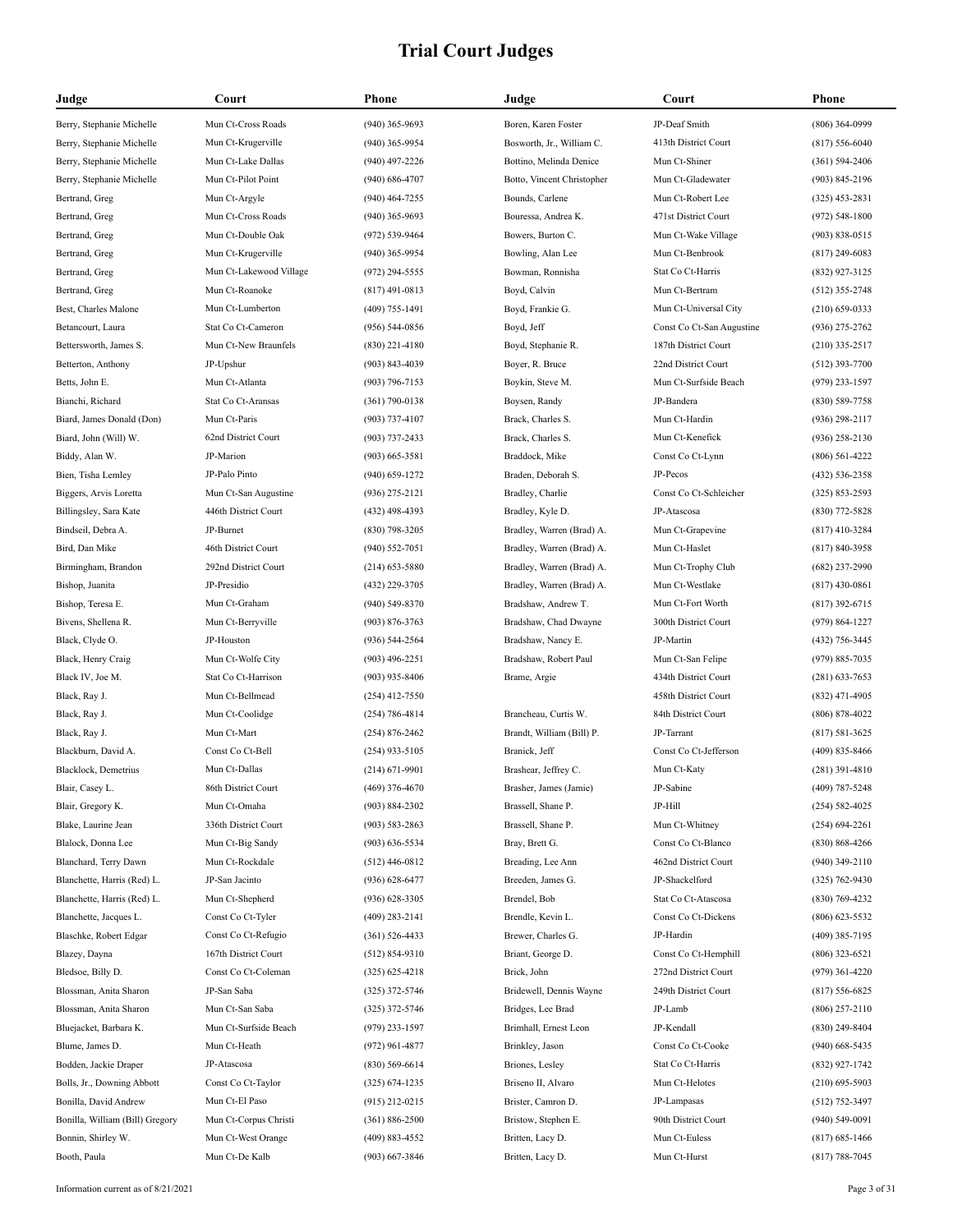| Judge                       | Court                     | Phone              | Judge                    | Court                    | Phone              |
|-----------------------------|---------------------------|--------------------|--------------------------|--------------------------|--------------------|
| Broadway, Tracy A.          | JP-Shelby                 | $(936)$ 254-3922   | Burns, Daniel M.         | Mun Ct-Blanco            | $(830) 833 - 4525$ |
| Brodbeck, Randy             | JP-Blanco                 | $(830) 868 - 4888$ | Burns, Daniel M.         | Mun Ct-Wimberley         | $(512)$ 847-0025   |
| Bromley, Crista G.          | Mun Ct-Bertram            | $(512)$ 355-2748   | Burns, John W.           | JP-Hays                  | $(512) 858 - 7446$ |
| Brooks, Britton Theodore    | Mun Ct-Bells              | (903) 965-7744     | Burr, James W.           | JP-Brewster              | $(432)$ 371-2127   |
| Brooks, Britton Theodore    | Mun Ct-Collinsville       | $(903)$ 429-6226   | Burt, Jon G.             | Mun Ct-Kaufman           | (972) 932-2216     |
| Brooks, Britton Theodore    | Mun Ct-Howe               | $(903) 532 - 5571$ | Burton, Bill             | Mun Ct-Malakoff          | $(903)$ 489-3472   |
| Brooks, Britton Theodore    | Mun Ct-Nocona             | $(940)$ 825-8550   | Busby, Charles R.        | Mun Ct-Alba              | $(903) 765 - 2396$ |
| Brooks, Britton Theodore    | Mun Ct-Oak Ridge, Town of | $(940)$ 665-8474   | Bush, Jack               | Mun Ct-Petersburg        | $(806)$ 667-3461   |
| Brooks, Britton Theodore    | Mun Ct-Tom Bean           | $(903) 546 - 6321$ | Bush, Jack               | Mun Ct-Ralls             | $(806)$ 253-2558   |
| Brooks, Britton Theodore    | Mun Ct-Whitewright        | $(903)$ 364-2219   | Bush, Ronnie A.          | Mun Ct-Eastland          | $(254)$ 629-8227   |
| Brown, Andy                 | Const Co Ct-Travis        | $(512) 854 - 9555$ | Bush, Ronnie A.          | Mun Ct-Strawn            | $(254)$ 672-5311   |
| Brown, Clifford A.          | 147th District Court      | $(512) 854-9311$   | Bustamante, Rebeca       | JP-El Paso               | $(915) 538-1600$   |
| Brown, J. J.                | Mun Ct-Jamaica Beach      | $(409)$ 737-1142   | Bustos, Daniel Rodriguez | JP-Ward                  | (432) 943-7227     |
| Brown, Jack                 | JP-Brazoria               | $(979)$ 297-4650   | Butler, Charles          | Stat Co Ct-Fannin        | $(903) 583 - 9258$ |
| Brown, Jack                 | Mun Ct-Richwood           | $(979)$ 265-8157   | Butler, Gary Wayne       | Stat Co Ct-Wichita       | $(940)$ 766-8107   |
| Brown, Kim Young            | 254th District Court      | $(214)$ 653-6741   | Butler, Richard G.       | Mun Ct-Cisco             | $(254)$ 442-1762   |
| Brown, Mark Keith           | JP-Wheeler                | $(806) 826 - 5768$ | Bynum, Franklin          | Stat Co Ct-Harris        | (832) 927-3275     |
| Brown, Mark Keith           | Mun Ct-Wheeler            | $(806) 826 - 5768$ | Byrd, J. Tracy           | JP-Randall               | $(806)$ 468-5605   |
| Brown, Mary C.              | 301st District Court      | $(214)$ 653-7407   | Byrnes, Don R.           | Mun Ct-Stafford          | $(281)$ 261-3930   |
| Brown, Raquel D.            | Mun Ct-Fort Worth         | $(817)$ 392-6715   | Cable, Andrew Winston    | JP-Hays                  | $(512)$ 847-2000   |
| Brown, Stephanie Lee        | JP-Upton                  | $(432)$ 693-2473   | Cable, Andrew Winston    | Mun Ct-Kyle              | $(512)$ 262-3994   |
| Brown, Tom                  | Stat Co Ct-Polk           | $(936)$ 327-6856   | Cadena, Robert E.        | 83rd District Court      | $(830)$ 774-7654   |
| Brown, Wade                 | JP-Liberty                | $(281) 592 - 9229$ | Cain III, Chap B.        | 253rd District Court     | $(936)$ 336-4668   |
| Brownlee, Cari              | Mun Ct-Deer Park          | $(281)$ 478-7293   | Cain, Latrelle B.        | Mun Ct-Dublin            | $(254)$ 445-3348   |
| Brownlow, Belinda           | JP-Henderson              | $(903)$ 489-0474   | Caldwell, Cindy J.       | Mun Ct-Hawkins           | $(903) 769 - 2224$ |
| Bruce, Blair A.             | Mun Ct-Tomball            | $(281)$ 351-7894   | Caldwell, James R.       | JP-Coryell               | $(254) 865 - 2912$ |
| Bruton, Ashley "Nicole"     | Mun Ct-Borger             | $(806)$ 273-0975   | Calhoon, Mark A.         | 3rd District Court       | $(903) 723 - 7415$ |
| Bryan, Shannon              | Mun Ct-Oak Ridge, Town of | $(940)$ 665-8474   | Calhoun II, P. T. (Pat)  | Const Co Ct-Goliad       | $(361) 645 - 3337$ |
| Bryan, Timothy L.           | JP-Gregg                  | $(903)$ 237-2636   | Calkins, Charles I.      | Mun Ct-Hawk Cove         | $(903)$ 447-5330   |
| Buck, Fred                  | JP-Tom Green              | $(325)$ 657-9922   | Callaway, Cass Robert    | Mun Ct-Burleson          | $(817)$ 426-9220   |
| Buckner, Jerry D.           | Stat Co Ct-Parker         | $(817) 598 - 6179$ | Callaway, Cass Robert    | Mun Ct-Glenn Heights     | $(972)$ 223-1690   |
| Buenger, Charles            | Mun Ct-Hico               | $(254)$ 796-4620   | Callaway, Cass Robert    | Mun Ct-Hutchins          | $(972)$ 225-6121   |
| Buenger, Charles            | Mun Ct-Lorena             | $(254)$ 857-4641   | Callaway, Cass Robert    | Mun Ct-Mansfield         | $(817)$ 276-4716   |
| Buenger, Charles            | Mun Ct-Meridian           | $(254)$ 435-2381   | Callaway, Cass Robert    | Mun Ct-Murphy            | $(972)$ 468-4250   |
| Buenger, Charles            | Mun Ct-Valley Mills       | $(254)$ 932-6147   | Callaway, Cass Robert    | Mun Ct-Rowlett           | $(972)$ 412-6222   |
| Bufkin, Bryan T.            | 355th District Court      | $(817) 579 - 3233$ | Callaway, Cass Robert    | Mun Ct-Westover Hills    | $(817)$ 710-2507   |
| Bulanek, Jr., Joe (Patrick) | 461st District Court      | $(979) 849 - 5711$ | Callaway, Cass Robert    | Mun Ct-Westworth Village | $(817)$ 710-2507   |
| Bullard, Leslie Wilhelm     | Mun Ct-Longview           | $(903)$ 237-1183   | Callier, Mary M.         | Mun Ct-Deer Park         | $(281)$ 478-7293   |
| Bullock, John C.            | Const Co Ct-Young         | $(940) 549 - 2030$ | Calliham, Michael B.     | Mun Ct-College Station   | $(979) 764 - 3683$ |
| Burchett, Rodney            | JP-Wichita                | $(940)$ 569-1140   | Calvert, Jr., A. Gene    | Stat Co Ct-Ellis         | $(972)$ 825-5066   |
| Burdette, Jim               | Mun Ct-La Vernia          | $(830)$ 779-4541   | Campbell, Carson T.      | 21st District Court      | $(979)$ 277-6200   |
| Burger, Bernice K.          | JP-Austin                 | $(979)$ 478-6723   | Campbell, Deborah        | Mun Ct-Friona            | $(806)$ 250-2198   |
| Burger, Bernice K.          | Mun Ct-San Felipe         | $(979) 885 - 7035$ | Campbell, Henry L.       | Mun Ct-Lancaster         | $(972)$ 218-1334   |
| Burgess, Josh               | 352nd District Court      | $(817) 884 - 2730$ | Campbell, John           | Mun Ct-Naples            | $(903) 897 - 1108$ |
| Burgess, Steve              | 158th District Court      | $(940)$ 349-2320   | Campbell, Mike           | Const Co Ct-Clay         | $(940)$ 538-4651   |
| Burke, Edmund               | Mun Ct-Frisco             | $(972)$ 292-5555   | Campos, Alfonso          | Const Co Ct-Erath        | $(254)$ 965-1452   |
| Burke, Shelley G.           | Mun Ct-Follett            | $(806) 653 - 2601$ | Campos, John             | Mun Ct-Sealy             | $(979) 885 - 6733$ |
| Burkett, Cynthia            | Mun Ct-Argyle             | $(940)$ 464-7255   | Canady, Sara LaRue       | JP-Wilson                | $(830)$ 484-2356   |
| Burkett, Cynthia            | Mun Ct-Corinth            | $(940)$ 498-3236   | Canales, Barbara         | Const Co Ct-Nueces       | $(361) 888 - 0444$ |
| Burkett, Cynthia            | Mun Ct-Denton             | $(940)$ 349-8331   | Canales, David A.        | 73rd District Court      | $(210)$ 335-2523   |
| Burkett, Cynthia            | Mun Ct-Hickory Creek      | $(940)$ 497-2564   | Canales, Mary            | JP-Refugio               | $(361) 526 - 4877$ |
| Burkett, Young Min          | Mun Ct-Corpus Christi     | $(361) 886 - 2500$ | Cannon, Peggy            | Mun Ct-Hemphill          | $(409)$ 787-2251   |
| Burnett, Brad               | JP-Jefferson              | $(409)$ 719-5900   | Cano, Eleazar R.         | Const Co Ct-Brewster     | (432) 837-2412     |
| Burnett, Brad               | Mun Ct-Groves             | $(409)$ 960-5748   | Cano, Jr., Eloy          | JP-Cameron               | $(956)$ 427-8058   |
| Burnett, Brad               | Mun Ct-Port Neches        | $(409)$ 722-1438   | Cano, Jr., Eloy          | Mun Ct-Santa Rosa        | $(956) 636 - 1064$ |
| Burnett, George             | Mun Ct-Covington          | $(254) 854 - 2373$ | Cansino, Lance           | JP-Lubbock               | $(806)$ 775-1540   |
| Burney, Sharon M.           | JP-Harris                 | $(713)$ 274-0700   | Cantrell, Josh Randall   | JP-Kimble                | $(325)$ 446-2281   |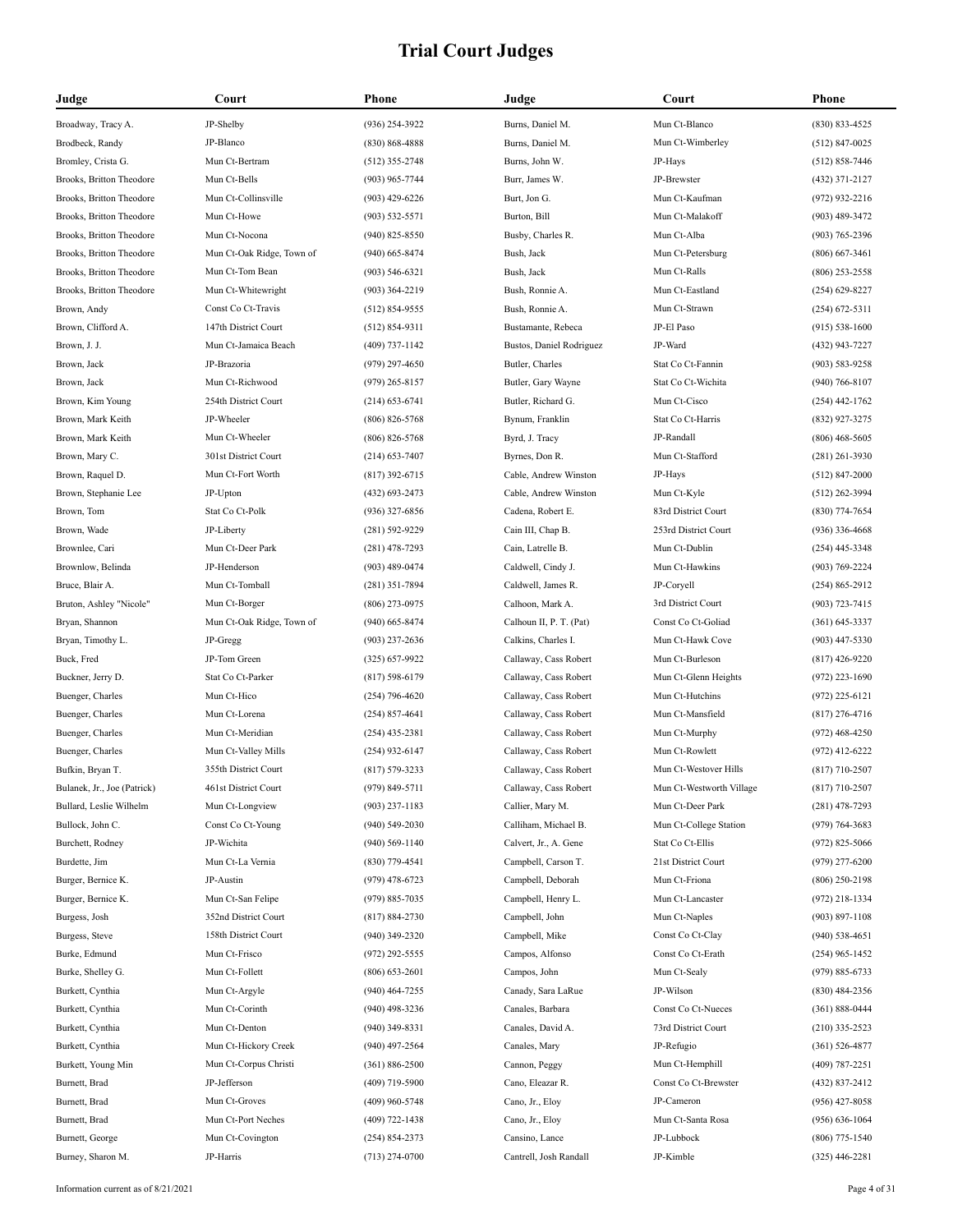| Judge                                    | Court                    | Phone                                | Judge                              | Court                      | Phone              |
|------------------------------------------|--------------------------|--------------------------------------|------------------------------------|----------------------------|--------------------|
| Cantu, Alejandro                         | Mun Ct-La Joya           | $(956) 581 - 7095$                   | Cate, Tom                          | Mun Ct-La Coste            | (830) 985-9494     |
| Cantu, Alejandro                         | Mun Ct-Sullivan City     | $(956)$ 485-2828                     | Cates, Jennifer                    | Mun Ct-Amarillo            | $(806)$ 378-9342   |
| Cantu, Jr., Arnoldo                      | Stat Co Ct-Hidalgo       | $(956)$ 318-2460                     | Cates, Jennifer                    | Mun Ct-Canyon              | $(806)$ 655-5023   |
| Cantu, Jr., Jose                         | Mun Ct-Pasadena          | $(713)$ 475-5562                     | Cates, Ralph H.                    | Mun Ct-Calvert             | $(979)$ 364-2355   |
| Cantu, Leticia                           | JP-Bee                   | $(361)$ 287-3436                     | Cates, T. Bradley                  | Stat Co Ct-McLennan        | $(254)$ 757-5030   |
| Cantu, Rodolfo (Rudy)                    | JP-Willacy               | $(956) 689 - 3381$                   | Cavanaugh, Jim                     | JP-Brown                   | $(325) 646 - 6437$ |
| Cardenas, John C.                        | Mun Ct-La Porte          | $(281)$ 471-4683                     | Cercone, Albert Bernard            | JP-Dallas                  | $(214)$ 321-4106   |
| Cardenas, John C.                        | Mun Ct-Morgan's Point    | $(281) 842 - 0415$                   | Chaides-Hernandez, Aurora          | JP-Lubbock                 | $(806)$ 775-1326   |
| Carl, Stephanie Dawn                     | Mun Ct-Patton Village    | $(281) 689 - 9511$                   | Chambers, Danny L.                 | Const Co Ct-Somervell      | $(254) 897 - 2322$ |
| Carlsen, Candace                         | Mun Ct-McKinney          | $(972) 547 - 7676$                   | Chambers, Jr., Mark Dashiell       | Mun Ct-Haslet              | $(817) 840 - 3958$ |
| Carlson III, Charles A.                  | Mun Ct-Indian Lake       | $(956)$ 233-4021                     | Chambers, Thomas                   | Stat Co Ct-Liberty         | $(936)$ 336-4662   |
| Carlson, Talyna Bennett                  | JP-Gregg                 | $(903) 845 - 2672$                   | Chancia, Katherine Marie           | Mun Ct-Jersey Village      | $(713)$ 466-2124   |
| Carlson, Talyna Bennett                  | Mun Ct-Kilgore           | $(903)$ 988-4124                     | Chandler, Brian                    | Mun Ct-Bunker Hill         | $(713) 827 - 1772$ |
| Carnes, Terry L.                         | Mun Ct-Farmers Branch    | $(972)$ 484-4112                     | Chaney, Carol A.                   | Stat Co Ct-Waller          | $(979)$ 826-7762   |
| Carpenter, Shaun                         | 220th District Court     | $(254)$ 435-6626                     | Chaney, Gary W.                    | 506th District Court       | $(979)$ 921-0921   |
| Carr, Brent A.                           | Stat Co Ct-Tarrant       | $(817) 884 - 3410$                   | Chaney, Pamela J.                  | Mun Ct-Eastland            | $(254)$ 629-8227   |
| Carrasco, Carlos                         | Stat Co Ct-El Paso       | $(915) 834 - 8240$                   | Chapa, Cynthia Marie               | 288th District Court       | $(210)$ 335-2663   |
| Carrasco, Orlando                        | JP-Atascosa              | $(830)$ 769-2074                     | Chapa, Jacqueline Del Llano        | Mun Ct-Corpus Christi      | $(361) 886 - 2500$ |
| Carrasco, Orlando                        | Mun Ct-Pleasanton        | $(830)$ 281-6828                     | Chapa-Canales, Annabel             | JP-Duval                   | $(361)$ 279-6245   |
| Carrasco, Rita H.                        | JP-Culberson             | $(432)$ 283-2609                     | Chapa-Canales, Annabel             | Mun Ct-San Diego           | $(361)$ 279-3341   |
| Carrasco, Rosendo Lozano                 | JP-Reeves                | $(432)$ 375-2663                     | Chapman, Greg D.                   | JP-Lampasas                | $(512)$ 932-2182   |
| Carrier, Richard                         | Mun Ct-Woodbranch        | $(281)$ 399-2300                     | Chapman, Jim                       | Stat Co Ct-Ellis           | $(972)$ 825-5255   |
| Carrillo, Jaime E.                       | Stat Co Ct-Kleberg       | $(361) 595 - 8565$                   | Chapman, Robby                     | Mun Ct-Rollingwood         | $(512)$ 328-7200   |
| Carrington, Trey                         | Const Co Ct-Throckmorton | $(940)$ 849-8805                     | Chapman, Robby                     | Mun Ct-West Lake Hills     | $(512)$ 327-1862   |
| Carroll, Robert (Bob) J.                 | 40th District Court      | $(972)$ 825-5060                     | Charbonnet, Jason M.               | JP-Tarrant                 | $(817)$ 370-4525   |
| Carruth, Ann-Marie                       | 72nd District Court      | $(806)$ 775-1041                     | Charles, Frederick Alfonso         | 124th District Court       | $(903)$ 236-1765   |
| Carter, Amanda Lee                       | Mun Ct-Elgin             | $(512)$ 281-0318                     | Chastain, Genetha R.               | Mun Ct-Bangs               | $(325)$ 752-6223   |
| Carter, Eric W.                          | JP-Harris                | $(713)$ 274-0695                     | Chatman, Johnie (John) C.          | JP-El Paso                 | $(915) 859 - 3744$ |
| Carter, Kyle                             | 125th District Court     | $(832)$ 927-2550                     | Chavez, Amanda R.                  | Mun Ct-Clyde               | $(325) 893 - 3109$ |
| Carter, Tameika                          | 400th District Court     | $(281)$ 341-4422                     | Chavez-Soto, Marina                | Mun Ct-El Paso             | $(915)$ 212-0215   |
| Carter, Terri Beth                       | Const Co Ct-Sherman      | $(806)$ 366-2021                     | Chavez-Vasquez, Estela             | Stat Co Ct-Cameron         | $(956)$ 356-6567   |
| Carver, Charles W.                       | Mun Ct-Bastrop           | $(512)$ 332-8650                     | Chenault, Gilland Alva             | Mun Ct-Corinth             | $(940)$ 498-3236   |
| Carver, Susan B.                         | Mun Ct-Brownsboro        | $(903) 852 - 6761$                   | Chenault, Gilland Alva             | Mun Ct-Double Oak          | $(972) 539 - 9464$ |
| Carver, Susan B.                         | Mun Ct-Star Harbor       | $(903)$ 489-0091                     | Chenault, Gilland Alva             | Mun Ct-Roanoke             | $(817)$ 491-0813   |
| Cary, Erik Everett                       | Mun Ct-Mason             | $(325)$ 347-6449                     | Chesire, Rodney                    | JP-Angelina                | $(936)$ 829-3535   |
| Casburn, Cynthia N.                      | Mun Ct-Sabinal           | $(830)$ 988-2630                     | Chesson, Ray S.                    | JP-Jefferson               | $(409)$ 434-5460   |
| Cashion, David Mark                      | Stat Co Ct-Medina        | $(830)$ 741-6060                     | Chew, Linda Yee                    | 327th District Court       | $(915) 546 - 2032$ |
| Cashon, Jason Cameron                    | 266th District Court     | $(254)$ 965-1485                     | Chew, Patricia                     | Stat Probate Ct-El Paso    | $(915) 546 - 2161$ |
| Casias, Irma                             | JP-Crosby                | $(806)$ 675-2523                     | Chiang, Jennifer Cheng-Yee         | Mun Ct-Sugar Land          | $(281)$ 275-2560   |
| Casias, Irma                             | Mun Ct-Lorenzo           | $(806)$ 634-5596                     | Childress, Darlene K.              | JP-Rusk                    | $(903) 854 - 4220$ |
| Caso, Jose                               | Mun Ct-Penitas           | $(956) 581 - 3345$                   | Chism, Lori N.                     | Mun Ct-Pittsburg           | $(903) 856 - 3621$ |
| Castagna, James M.                       | Mun Ct-Seymour           | $(940) 889 - 3148$                   | Christian, Wayne A.                | Stat Co Ct-Bexar           | $(210)$ 335-2156   |
| Castaneda, David J.                      | JP-Maverick              | $(830)$ 757-2710                     | Christopher, Mark A.               | Const Co Ct-Foard          | $(940) 684 - 1424$ |
|                                          | JP-Hood                  |                                      |                                    |                            |                    |
| Castillo, Martin E.                      | Mun Ct-Lipan             | $(817) 579 - 3290$                   | Chu, Nathan H.<br>Chu, Nicholas P. | Mun Ct-Laredo<br>JP-Travis | $(956) 794 - 1680$ |
| Castillo, Martin E.<br>Castillo, Melanie | Mun Ct-Fair Oaks Ranch   | $(254)$ 646-3345<br>$(210)$ 698-0983 |                                    | 141st District Court       | $(512) 854-9049$   |
|                                          | Mun Ct-San Antonio       | $(210)$ 207-7130                     | Chupp, John Parrish                | Mun Ct-Dallas              | $(817) 884 - 1992$ |
| Castillo, Melanie                        |                          |                                      | Clancy, Julie A.                   |                            | $(214) 671 - 9901$ |
| Castillo, Roy                            | JP-Brazoria              | $(281)$ 485-1528                     | Clapp, Randy M.                    | 329th District Court       | (979) 532-1514     |
| Castro, Christopher                      | Mun Ct-Balch Springs     | $(972) 557 - 6057$                   | Clark, Christopher M.              | Stat Co Ct-Ector           | $(432)$ 498-4120   |
| Castro, Christopher R.                   | Mun Ct-Lucas             | $(972)$ 912-1211                     | Clark, Diane D.                    | Mun Ct-El Lago             | $(281)$ 326-4413   |
| Castro, Frank J.                         | 399th District Court     | $(210)$ 335-3667                     | Clark, Diane D.                    | Mun Ct-Seabrook            | $(281)$ 291-5674   |
| Castro, Isaac M.                         | Mun Ct-Hamlin            | $(325) 576 - 3212$                   | Clark, Jr., John W.                | Mun Ct-University Park     | $(214)$ 987-5331   |
| Caswell, Jeffrey John                    | Mun Ct-Snyder            | $(325) 573 - 4958$                   | Clark, Judson D.                   | Const Co Ct-Wise           | $(940)$ 627-5743   |
| Catalano, Kim M.                         | Mun Ct-Fort Worth        | $(817)$ 392-6715                     | Clark, Sarah Tunnell               | Stat Co Ct-Houston         | $(936) 544 - 3255$ |
| Catano, Viviana                          | Mun Ct-Presidio          | (432) 229-3527                       | Clark, Tom P.                      | JP-Comal                   | $(830)$ 608-2025   |
| Cate, Alan B.                            | Mun Ct-Anton             | $(806)$ 997-2801                     | Clayton, Joe D.                    | Mun Ct-Bullard             | $(903) 894 - 7263$ |
| Cate, Tom                                | Mun Ct-Castroville       | $(830)$ 931-4089                     | Clayton, LaTosha McGill            | 505th District Court       | $(281)$ 238-3244   |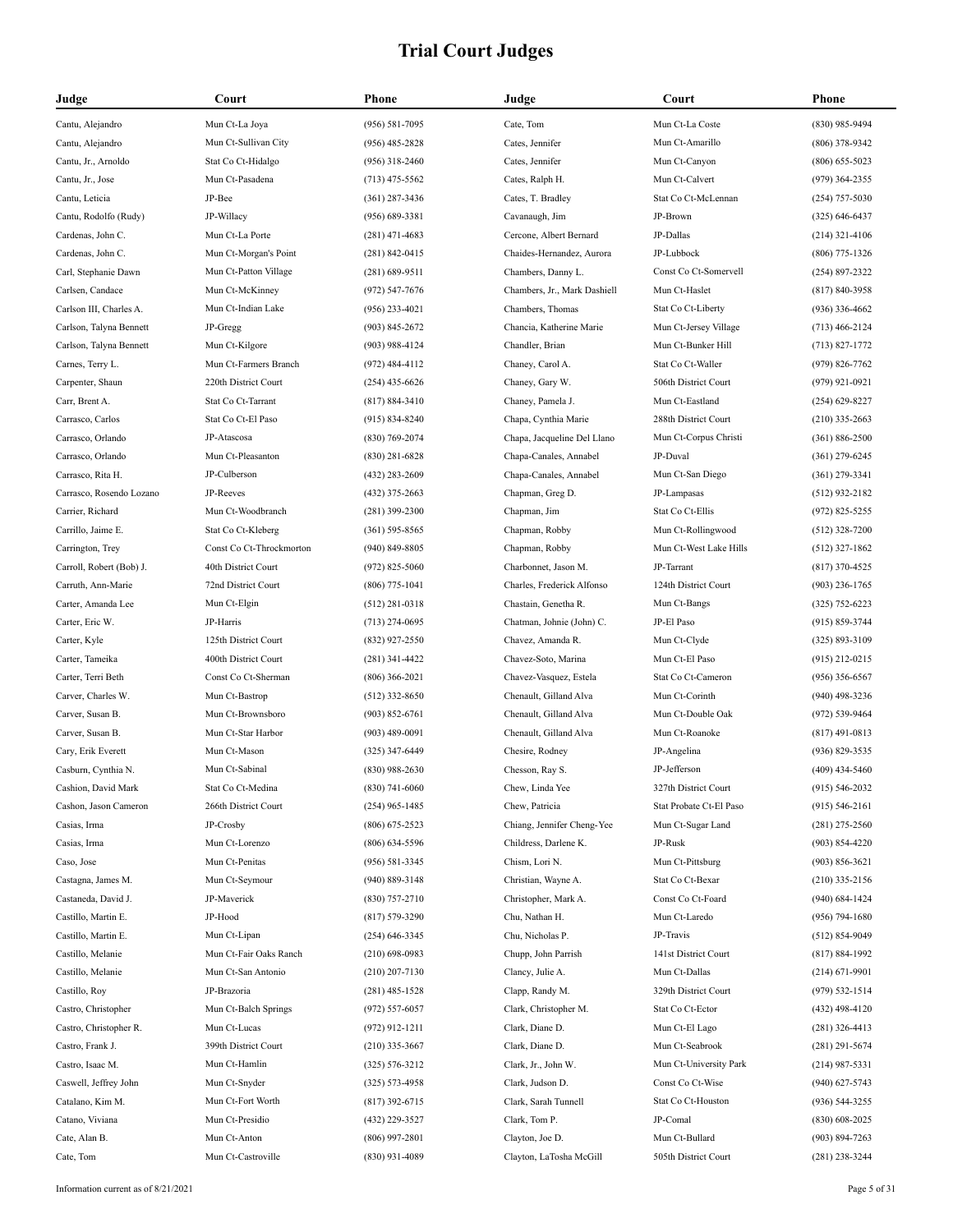| Judge                      | Court                         | Phone              | Judge                     | Court                        | <b>Phone</b>       |
|----------------------------|-------------------------------|--------------------|---------------------------|------------------------------|--------------------|
| Cleavinger, Ginger         | Mun Ct-Texline                | $(806)$ 362-4849   | Cope, Jr., Richard J.     | Mun Ct-Clear Lake Shores     | (281) 334-2799     |
| Clemmons, Bob G.           | JP-Fannin                     | $(903) 587 - 2846$ | Copeland, Jr., Weldon S.  | Stat Probate Ct-Collin       | $(972) 548 - 3810$ |
| Clervi, Ferdinand Dennis   | Mun Ct-Austin                 | $(512)$ 974-4800   | Corbin, Brandon           | Const Co Ct-Menard           | $(325)$ 396-4789   |
| Clervi, Ferdinand Dennis   | Mun Ct-Austin Community Court | $(512)$ 974-4879   | Cordell, Darla D.         | Mun Ct-Bowie                 | $(940)$ 872-4392   |
| Cleveland, Frank A.        | JP-Taylor                     | $(325) 583 - 2341$ | Corder, Marilyn D.        | Mun Ct-Timpson               | $(936)$ 254-2421   |
| Cleveland, Gina L.         | JP-Jasper                     | (409) 994-2595     | Cordova, Jr., Adolfo E.   | 197th District Court         | $(956) 574 - 8150$ |
| Cleveland, Shelly Jo       | JP-Terrell                    | $(432)$ 345-2660   | Cordova, Marie Dolores    | Mun Ct-Jourdanton            | $(830)$ 769-2124   |
| Cobos, David M.            | JP-Midland                    | (432) 688-4722     | Cornelio, Natalia (Nata)  | 351st District Court         | $(832)$ 927-3680   |
| Coffey, Michael A.         | Mun Ct-Austin                 | $(512)$ 974-4800   | Corrigan, Richard P.      | Mun Ct-Terrell Hills         | $(210) 824 - 7401$ |
| Coffey, Michael A.         | Mun Ct-Austin Community Court | $(512)$ 974-4879   | Cortez, Carmen            | JP-Kleberg                   | $(361) 595 - 8571$ |
| Cohoon, Kirsten B.         | 451st District Court          | (830) 249-9343     | Cortez, Hector            | Mun Ct-Encinal               | $(956)$ 948-5226   |
| Coker, Sue S.              | JP-Hockley                    | $(806) 564 - 0011$ | Cortez, Richard F.        | Const Co Ct-Hidalgo          | $(956)$ 318-2600   |
| Coker, Sue S.              | Mun Ct-Ropesville             | $(806) 562 - 3531$ | Cosby, Donald J.          | 67th District Court          | $(817) 884 - 1452$ |
| Cole, Jodi                 | Mun Ct-Alpine                 | (432) 837-0808     | Coufal, Sheila M.         | JP-Fayette                   | $(979)$ 378-2573   |
| Cole, John A.              | Mun Ct-West Columbia          | $(979)$ 345-4832   | Cowart, James Ray         | Mun Ct-Lindale               | $(903) 882 - 6150$ |
| Cole, Kenneth Wayne        | Mun Ct-Brownfield             | $(806)$ 637-7776   | Cox, Bryan W.             | Const Co Ct-Martin           | $(432)$ 607-3536   |
| Cole, Kenneth Wayne        | Mun Ct-Sundown                | $(806)$ 229-3131   | Cox, Carolyn M.           | Mun Ct-Stagecoach            | $(281)$ 259-2225   |
| Cole, Pat                  | JP-Val Verde                  | $(830)$ 774-7511   | Cox, Dan Douglas          | JP-Ellis                     | $(972)$ 825-5030   |
| Cole, Stephen P.           | JP-Walker                     | $(936)$ 435-8750   | Cox, Jason A.             | Stat Probate Ct-Harris       | $(832)$ 927-1403   |
| Cole, Steven A.            | JP-Madison                    | $(936)$ 348-5151   | Cox, Lonnie               | 56th District Court          | $(409) 766 - 2226$ |
| Coleman, Clifford Lee      | JP-Bell                       | (254) 933-5398     | Cox, Robby R.             | JP-Gregg                     | $(903) 758 - 6342$ |
| Coleman, Clifford Lee      | Mun Ct-Salado                 | $(254)$ 947-5060   | Coy, Blas J.              | Mun Ct-Bastrop               | $(512)$ 332-8650   |
| Coleman, Grantham Harlan   | Mun Ct-Houston                | $(713)$ 247-5464   | Craig, Joe L.             | Mun Ct-East Tawakoni         | $(903)$ 447-2444   |
| Coley, Jr., Gary           | 74th District Court           | $(254)$ 757-5075   | Craig, Joe L.             | Mun Ct-West Tawakoni         | $(903)$ 447-2285   |
| Colley, Jr., Lester C.     | Mun Ct-Hooks                  | (903) 547-7056     | Crain, Matthew S.         | Stat Co Ct-Hill              | $(254) 582 - 4068$ |
| Collier, Angie             | JP-Nolan                      | $(325)$ 235-5482   | Crain, Robert M.          | Mun Ct-West University Place | $(713) 662 - 5825$ |
| Collins, Ann Yvonne        | Mun Ct-Fort Worth             | $(817)$ 392-6715   | Cram, Frank W.            | Mun Ct-Mansfield             | $(817)$ 276-4716   |
| Collins, Sr., Benjamin C.  | JP-Jefferson                  | $(409)$ 835-8457   | Crawford, Jessica R.      | 2nd 25th District Court      | $(830)$ 303-9705   |
| Collins, Charles           | 310th District Court          | $(713)$ 274-1310   | Crawford, Ken E.          | Mun Ct-Anson                 | $(325) 823 - 2412$ |
| Collins, Sheron            | JP-Hale                       | $(806)$ 291-5201   | Crews, Kerry L.           | JP-Hunt                      | $(903) 886 - 6726$ |
| Collom, Keith M.           | Mun Ct-Clyde                  | $(325) 893 - 3109$ | Crews, Steve Logan        | Mun Ct-Magnolia              | $(832)$ 934-0605   |
| Comstock, Clarinda         | Stat Probate Ct-Harris        | $(832)$ 927-1404   | Criner, Molly             | Const Co Ct-Irion            | $(325) 835 - 4361$ |
| Cone, Douglas Frank        | JP-Washington                 | $(979) 836 - 5008$ | Crow, Kelly N.            | JP-Fort Bend                 | $(281)$ 238-1460   |
| Conine, Johnny Ray         | JP-Comanche                   | $(325)$ 356-3543   | Crow, Kelly N.            | Mun Ct-Fulshear              | $(281)$ 346-2405   |
| Conley, Shanna             | JP-Caldwell                   | $(830)$ 875-5260   | Crump, Karin              | 250th District Court         | $(512) 854-9312$   |
| Connelly, J. Dan           | Mun Ct-Jacksonville           | $(903) 586 - 7111$ | Cruse, Libby A.           | JP-Motley                    | $(806)$ 347-2204   |
| Connelly, J. Dan           | Mun Ct-New Summerfield        | $(903) 726 - 3651$ | Cruz, Jason               | Mun Ct-Natalia               | $(830)$ 665-2206   |
| Conner, Alan D.            | Mun Ct-Dayton                 | $(936)$ 258-5312   | Cryer, Larry              | JP-Chambers                  | $(281)$ 383-3641   |
| Conner, Paul               | Mun Ct-Hudson Oaks            | $(682)$ 229-2461   | Cryer, Larry              | Mun Ct-Beach City            | $(281)$ 383-3180   |
| Conner, Stephen P.         | JP-Jasper                     | $(409)$ 276-1276   | Cryer, Larry              | Mun Ct-Mont Belvieu          | $(281) 576 - 5018$ |
| Connor, Madeleine          | 353rd District Court          | $(512) 854 - 9179$ | Cudd, Mary Peter          | Mun Ct-West Columbia         | $(979)$ 345-4832   |
| Contreras, Roberto (Bobby) | JP-Hidalgo                    | (956) 784-3540     | Cuellar, Marla            | 275th District Court         | $(956)$ 318-2270   |
| Contreras, Susana S.       | JP-Bee                        | $(361) 621 - 1558$ | Cullar, Jared Lee         | JP-Wharton                   | $(979) 532 - 3941$ |
| Cook, David                | Stat Co Ct-Tarrant            | $(817) 884 - 1337$ | Cullar, Jared Lee         | Mun Ct-Wharton               | (979) 532-2491     |
| Cooke, Bill                | JP-Bell                       | $(254) 634 - 7612$ | Culling, Michael A.       | Mun Ct-Manvel                | $(281)$ 489-1229   |
| Cooks, Desmond             | Mun Ct-Dallas                 | $(214) 671 - 9901$ | Culp, Renee               | Mun Ct-Lake Worth            | $(817)$ 255-7910   |
| Cooks, Kim                 | 255th District Court          | $(214) 653 - 6154$ | Culp, Renee               | Mun Ct-Newark                | $(817)$ 489-2201   |
| Cooley, George H.          | Mun Ct-Texas City             | $(409)$ 643-5800   | Cummings, Bradley A.      | JP-Hopkins                   | $(903)$ 438-4036   |
| Cooley, Marion Thomas      | Mun Ct-Cameron                | $(254)$ 697-2372   | Cummings, Bradley A.      | Mun Ct-Sulphur Springs       | $(903) 885 - 7454$ |
| Coontz, J. Greg            | Mun Ct-Burleson               | $(817)$ 426-9220   | Cummings, Jamie           | Stat Co Ct-Tarrant           | $(817) 884 - 2727$ |
| Cooper, James (Jim)        | 245th District Court          | $(713)$ 274-1245   | Cunningham, Ron           | Const Co Ct-Llano            | $(325)$ 247-7730   |
| Cooper, John               | JP-Jasper                     | (409) 384-2958     | Curfman II, Kurt R.       | Mun Ct-Lefors                | $(806) 835 - 2200$ |
| Cooper, Mickey Dwain       | Mun Ct-Emory                  | $(903)$ 473-2465   | Curnutt, Mary Tom         | JP-Tarrant                   | $(817) 548 - 3925$ |
| Cooper, Wendy              | Mun Ct-Benbrook               | $(817)$ 249-6083   | Custer, Craig Lee         | Mun Ct-Booker                | $(806)$ 658-4579   |
| Cooper, Wendy              | Mun Ct-Haltom City            | $(817)$ 222-7773   | Cuthbertson, Hilda        | Mun Ct-Pleasanton            | $(830)$ 281-6828   |
| Cooper, Wendy              | Mun Ct-Richland Hills         | $(817)$ 616-3825   | Cuthbertson, Hilda        | Mun Ct-Snook                 | $(979)$ 272-3021   |
| Cooper, Wendy              | Mun Ct-Saginaw                | $(817)$ 232-4640   | Cyganiewicz, Edmund Keith | Mun Ct-South Padre Island    | $(956) 761 - 3225$ |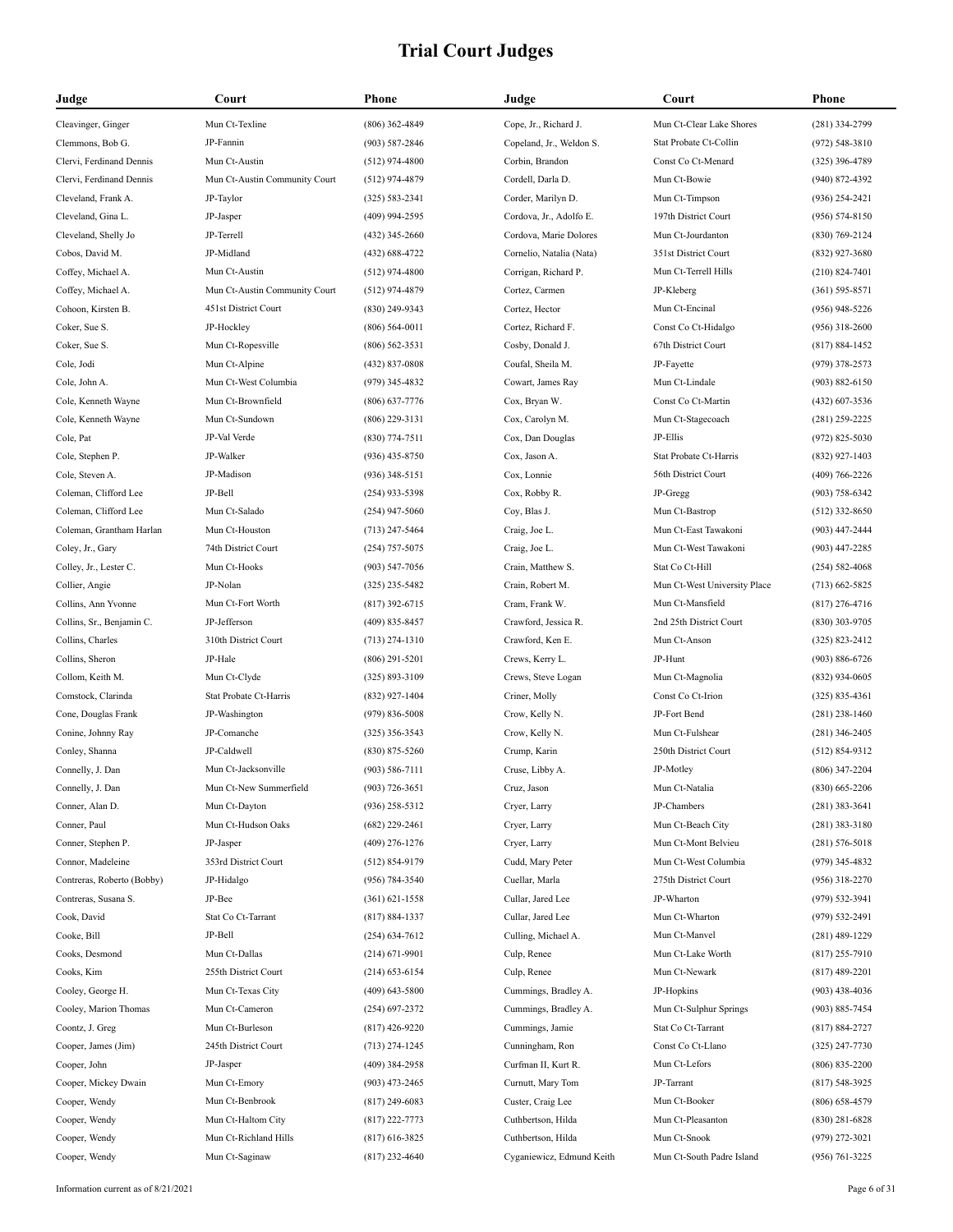| Judge                            | Court                 | Phone              | Judge                           | Court                         | <b>Phone</b>       |
|----------------------------------|-----------------------|--------------------|---------------------------------|-------------------------------|--------------------|
| Cypert, Christopher F.           | Mun Ct-Gainesville    | $(940)$ 668-4750   | DeLeon, Jr., Arturo D.          | Mun Ct-Houston                | $(713)$ 247-5464   |
| D'Amore, Thomas Anthony          | Mun Ct-Richardson     | $(972) 744 - 4500$ | DeLeon, Michael                 | Stat Co Ct-Bexar              | $(210)$ 335-2002   |
| Dailey, Cody D.                  | Mun Ct-Elmendorf      | $(210)$ 635-8210   | Deleon, Paula                   | JP-Zavala                     | $(830)$ 376-4609   |
| Daniel, Duane Lee                | Const Co Ct-King      | $(806)$ 596-4411   | DeLeon, Raymond                 | JP-Caldwell                   | $(512)$ 398-1841   |
| Daniel, Jay D.                   | Mun Ct-San Angelo     | $(325) 657 - 4366$ | Deleon, Richard                 | JP-Jim Wells                  | $(361)$ 668-5719   |
| Daniel, Randy                    | JP-Henderson          | $(903) 677 - 6373$ | DeLeon, Sergio L.               | JP-Tarrant                    | $(817) 884 - 1438$ |
| Daniels, Gene                    | Mun Ct-Los Fresnos    | $(956)$ 233-9200   | Delgadillo, Helen               | Mun Ct-Port Isabel            | $(956)$ 943-1281   |
| Darnell, David L.                | Mun Ct-Taylor         | $(512)$ 352-5977   | Delgado, Jo Ann                 | JP-Harris                     | $(281)$ 481-9630   |
| Darnell, David L.                | Mun Ct-Thrall         | $(512) 898 - 5395$ | Delgado, Jo Ann                 | Mun Ct-South Houston          | $(713)$ 947-7700   |
| Darring, Anne B.                 | 306th District Court  | $(409) 766 - 2254$ | DeLoach, James M.               | Const Co Ct-Lamb              | $(806)$ 385-4222   |
| Davenport, Jr., Hershell (H. M.) | Const Co Ct-Navarro   | $(903) 654 - 3025$ | Denby, Marla J.                 | JP-Shelby                     | $(936) 572 - 5757$ |
| Davenport, Patty                 | JP-Reagan             | $(325) 884 - 3482$ | Dennie, Christian               | Mun Ct-Trophy Club            | $(682)$ 237-2990   |
| Davila, Jr., Eduardo             | Mun Ct-Laredo         | $(956) 794 - 1680$ | Denson, Wayne                   | JP-Lavaca                     | $(361) 594 - 8505$ |
| Davis, Bob                       | JP-Hansford           | $(806) 659 - 4165$ | DePew, Rebecca                  | Stat Co Ct-Bell               | $(254)$ 933-5791   |
| Davis, C. Michael                | 369th District Court  | $(903) 723 - 7415$ | DePiazza, James R.              | JP-Denton                     | $(972)$ 434-7200   |
| Davis, Caroline P.               | Mun Ct-Pflugerville   | $(512)$ 990-6285   | DeRouen, Marc                   | JP-Jefferson                  | $(409)$ 983-8325   |
| Davis, Chris                     | Const Co Ct-Cherokee  | $(903) 683 - 2324$ | Devillier, Celia                | JP-Chambers                   | $(409)$ 296-8247   |
| Davis, Courtney Pitchford        | Mun Ct-Lumberton      | $(409)$ 755-1491   | DeVos, Lindsay D.               | 231st District Court          | $(817) 884 - 1763$ |
| Davis, Dedra                     | 270th District Court  | (832) 927-2270     | Diaz, Danielle                  | 330th District Court          | $(214)$ 653-7207   |
| Davis, Jefferson B.              | 145th District Court  | $(936) 560 - 7799$ | Diaz, Jr., Eulalio              | JP-Uvalde                     | $(830)$ 278-3904   |
| Davis, John Francis              | Stat Co Ct-Bexar      | $(210)$ 335-2947   | Diaz, Karen S.                  | JP-San Patricio               | $(361) 587 - 3620$ |
| Davis, Judy                      | Mun Ct-Godley         | $(817)$ 389-2083   | Diaz, Karen S.                  | Mun Ct-Taft                   | $(361) 528 - 3512$ |
| Davis, Judy                      | Mun Ct-Rio Vista      | $(817)$ 373-2588   | Diaz, Monique Giselle           | 150th District Court          | $(210)$ 335-2533   |
| Davis, Judy                      | Mun Ct-Venus          | $(972)$ 366-3348   | Diaz, Sharon L.                 | Mun Ct-Holland                | $(254)$ 657-2460   |
| Davis, Karen S.                  | JP-Hale               | $(806)$ 757-2476   | Diaz, Sharon L.                 | Mun Ct-Little River - Academy | $(254)$ 982-4248   |
| Davis, Michael L.                | Mun Ct-Conroe         | $(936) 522 - 3380$ | Diaz, Sharon L.                 | Mun Ct-Lott                   | $(254) 584 - 2681$ |
| Davis, Michael Lee               | JP-Culberson          | $(432)$ 283-1101   | Diaz, Sharon L.                 | Mun Ct-Rosebud                | $(254) 583 - 7714$ |
| Davis, Patrick C.                | Const Co Ct-Gonzales  | $(830)$ 672-2327   | Diaz-Garcia, Kathryn            | Mun Ct-Houston                | $(713)$ 247-5464   |
| Davis, Raymah M.                 | JP-Bastrop            | $(512) 581 - 7112$ | Dickenson, Grace                | Mun Ct-Van Horn               | $(432)$ 283-2050   |
| Davis, Raymah M.                 | Mun Ct-Smithville     | $(512)$ 237-3282   | Dickson, Jr., Frank             | Mun Ct-Converse               | $(210)$ 658-8021   |
| Davis, Richard B.                | JP-Brazoria           | $(979) 864 - 1402$ | Dickson, Jr., Frank             | Mun Ct-Elmendorf              | $(210)$ 635-8210   |
| Davis, Richard B.                | Mun Ct-Danbury        | $(979)$ 922-1551   | Didway, John (Trey) A.          | 121st District Court          | $(806)$ 637-7742   |
| Davis, Ronnie Eugene             | JP-Liberty            | $(936) 587 - 4010$ | Dietrich, Adam W.               | Mun Ct-Patton Village         | $(281)$ 689-9511   |
| Davis, Stephanie Lynn            | Const Co Ct-Comanche  | $(325)$ 356-2466   | Diez, Jaime M.                  | Mun Ct-Brownsville            | $(956) 548 - 7181$ |
| Davis, Vickie D.                 | Mun Ct-Quanah         | $(940)$ 663-5336   | Dillard, David Eugene           | Const Co Ct-Concho            | $(325) 732 - 4321$ |
| Davison, Martin L.               | Mun Ct-Sudan          | $(806)$ 227-2115   | Dimak, Tanya D.                 | JP-Calhoun                    | $(361)$ 987-2930   |
| Day, R. Chris                    | 2nd District Court    | $(903) 683 - 2236$ | Dimas, Leticia P.               | Mun Ct-Lamesa                 | $(806)$ 872-4343   |
| De La Cruz, Ramon                | JP-Starr              | $(956)$ 487-7180   | Ditta, Louie A.                 | JP-Harris                     | $(281)$ 486-9713   |
| De La Fuente, Rosalinda          | Mun Ct-Charlotte      | $(830)$ 277-1529   | Dixon, Bill E.                  | Mun Ct-Bridge City            | $(409)$ 735-2236   |
| De La Garza, Roberto             | Mun Ct-Houston        | $(713)$ 247-5464   | Doan, Lauren E.                 | Mun Ct-Alba                   | $(903) 765 - 2396$ |
| De La Paz, Esequiel (Cheque)     | JP-Kleberg            | $(361) 595 - 8586$ | Doan, Lauren E.                 | Mun Ct-Quitman                | $(903) 763 - 2223$ |
| de Leon, Cesar                   | Mun Ct-Primera        | $(956)$ 423-9654   | Dockery, Diane                  | Mun Ct-Electra                | $(940)$ 495-3536   |
| de los Santos, Raquel (Rachel)   | Mun Ct-Freer          | $(361)$ 394-6097   | Dockery, Diane                  | Mun Ct-Wichita Falls          | $(940) 761 - 7880$ |
| Deaconson, David                 | Mun Ct-Waco           | $(254)$ 750-5900   | Dockery, Rachel                 | Mun Ct-Whitesboro             | $(903) 564 - 3587$ |
| Dean, Chad W.                    | Stat Co Ct-Rusk       | $(903) 657 - 0344$ | Dodson, Lynn                    | JP-Haskell                    | $(940) 864 - 2903$ |
| Dean, Sparky Phillip             | JP-Taylor             | $(325) 674 - 1267$ | Dollinger, Scot (Dolli) Gibbons | 189th District Court          | (832) 927-2325     |
| Deane, Sam                       | Mun Ct-Jacinto City   | $(713) 674 - 8424$ | Dominguez, Alfonso              | Mun Ct-El Paso                | $(915)$ 212-0215   |
| DeAngelis, Lori                  | 325th District Court  | $(817) 884 - 1587$ | Dominguez, Danny                | JP-Webb                       | $(956) 791 - 6263$ |
| Deatherage, Shelby Scott         | Mun Ct-Fritch         | $(806) 857 - 3143$ | Dominguez, Francisco X.         | 205th District Court          | $(915) 546 - 2107$ |
| Deaton, Fred Marshall            | Const Co Ct-Crockett  | $(325)$ 392-2965   | Dominguez, Jesus M.             | Mun Ct-Laredo                 | $(956) 794 - 1680$ |
| DeBerry, Becky                   | JP-Lamb               | $(806)$ 285-7771   | Dominguez, Lucia C.             | JP-Jim Hogg                   | $(361)$ 527-5830   |
| DeBerry, Becky                   | Mun Ct-Olton          | $(806)$ 285-7771   | Dominy, Brenda Lorene           | JP-Cherokee                   | $(903) 683 - 4663$ |
| Deen, Gary (Pat) Patrick         | Const Co Ct-Parker    | $(817) 598 - 6148$ | Doran, Brendan Jeffrey          | Stat Co Ct-Anderson           | $(903) 723 - 7469$ |
| Deivanayagam, Vikram             | Stat Co Ct-McLennan   | $(254)$ 757-5030   | Dosher, Julie Pandya            | Mun Ct-Plano                  | $(972)$ 941-2199   |
| Dekoch, Mark W.                  | Mun Ct-Corpus Christi | $(361) 886 - 2500$ | Douglas, Terry A.               | Mun Ct-Blue Ridge             | $(972) 752 - 5791$ |
| deLeef, Peter                    | Mun Ct-El Lago        | $(281)$ 326-4413   | Douglas, Terry L.               | Mun Ct-Farmersville           | $(972) 782 - 8848$ |
| DeLeon, Anita M.                 | JP-Caldwell           | $(512)$ 357-6729   | Douglas, Terry L.               | Mun Ct-Josephine              | $(972) 843 - 8060$ |
|                                  |                       |                    |                                 |                               |                    |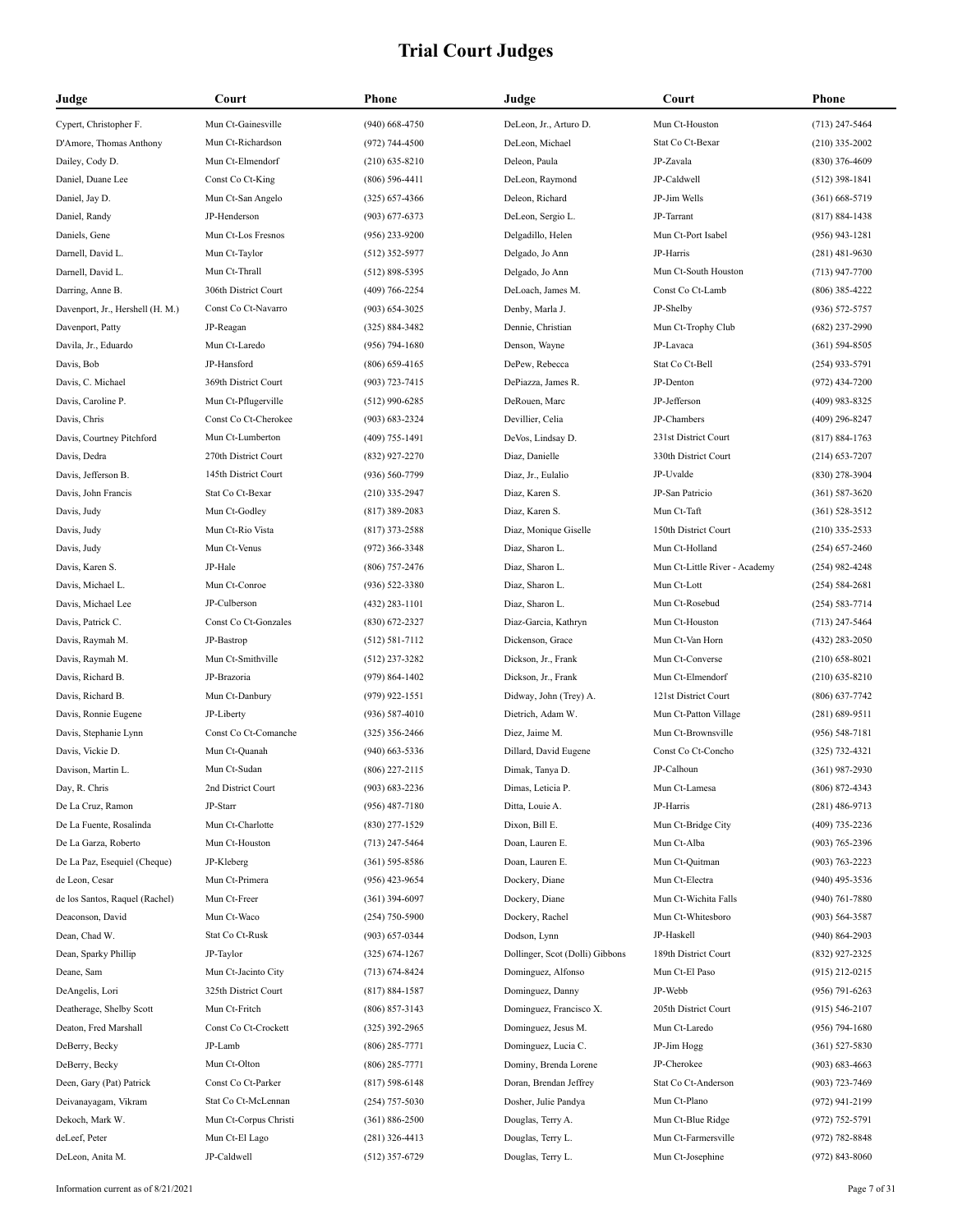| Judge                        | Court                        | Phone              | Judge                            | Court                        | <b>Phone</b>       |
|------------------------------|------------------------------|--------------------|----------------------------------|------------------------------|--------------------|
| Dowd, Donald W.              | Stat Co Ct-Cass              | $(903) 756 - 7515$ | Durham, Lilia V.                 | Mun Ct-Wills Point           | $(903) 873 - 4530$ |
| Dowden, Jr., Lairon (Larry)  | Mun Ct-Nederland             | (409) 723-1526     | Durham, Rodney                   | JP-Victoria                  | $(361) 575 - 0012$ |
| Downes, Angela               | Mun Ct-Glenn Heights         | $(972)$ 223-1690   | Durrenberger, John Lee           | Const Co Ct-Washington       | $(979)$ 277-6220   |
| Downing, N. Scott            | Mun Ct-Happy                 | $(806)$ 558-2121   | Dusek, Carmen Symes              | 51st District Court          | $(325) 657 - 8011$ |
| Doyle, Lucinda Ramage        | JP-Hays                      | $(512)$ 295-2700   | Duskie, Steve J.                 | 426th District Court         | $(254)$ 933-5370   |
| Doyle, Naomi                 | JP-Jefferson                 | $(409) 835 - 8522$ | Duyck, Larry A.                  | JP-Dawson                    | $(806)$ 872-3744   |
| Drake, Clyde E.              | JP-Austin                    | $(979) 885 - 3195$ | Dwight, Larry                    | Mun Ct-Addison               | $(972)$ 450-7109   |
| Drake, Rusty Wayne           | Mun Ct-El Lago               | $(281)$ 326-4413   | Dyer, Christy                    | Const Co Ct-Randall          | $(806)$ 468-5500   |
| Drapela, Tim Joe             | JP-Wharton                   | (979) 543-4322     | Dyer, Stacy                      | JP-Sterling                  | $(325)$ 378-3761   |
| Draper, Brandon M.           | Mun Ct-Jacinto City          | $(713) 674 - 8424$ | Eads, Andrew T.                  | Const Co Ct-Denton           | $(940)$ 349-2820   |
| Draper, Genesis              | Stat Co Ct-Harris            | (832) 927-3375     | Earle, Elisabeth A.              | Stat Co Ct-Travis            | $(512) 854-9679$   |
| Driver, Toni D.              | Mun Ct-Comanche              | $(325)$ 356-7129   | Easley, Jennifer T.              | JP-Morris                    | $(903) 645 - 3031$ |
| Driver, Toni D.              | Mun Ct-Crowley               | $(817)$ 297-2201   | Easley, Jennifer T.              | Mun Ct-Daingerfield          | $(903) 645 - 2114$ |
| Driver, Toni D.              | Mun Ct-Grandview             | $(817) 866 - 4825$ | Easley, Mark E.                  | Mun Ct-Hunters Creek Village | $(713)$ 465-5646   |
| Driver, Toni D.              | Mun Ct-Keene                 | $(817)$ 641-3336   | Eddins, Gerald W.                | Stat Co Ct-Jefferson         | $(409)$ 835-8470   |
| Driver, Toni D.              | Mun Ct-Mansfield             | $(817)$ 276-4716   | Edgeworth, Jennifer Duncan       | 219th District Court         | $(972) 548 - 4662$ |
| DuBose, Camile G.            | 38th District Court          | $(830)$ 278-3913   | Edmiston, Phil E.                | JP-Schleicher                | $(325) 853 - 2766$ |
| Dubose-Simonton, Joy         | JP-Orange                    | $(409) 882 - 5310$ | Edmonds, Bobbie                  | Mun Ct-Forest Hill           | $(817) 568 - 3046$ |
| Duffield, Theodore R.        | JP-Bell                      | $(254)$ 933-5183   | Edmunds, Terry Lee               | Mun Ct-Hawley                | $(325) 537 - 9528$ |
| Duffield, Theodore R.        | Mun Ct-Belton                | $(254)$ 933-5838   | Edwards, Debra A.                | JP-Llano                     | $(512)$ 793-2016   |
| Duffield, Theodore R.        | Mun Ct-Morgan's Point Resort | $(254) 780 - 1334$ | Edwards, Kim                     | Mun Ct-Houston               | $(713)$ 247-5464   |
| Duggan, Chris                | 423rd District Court         | $(512) 581 - 4037$ | Edwards, Remeko Tranisha         | Stat Co Ct-Dallas            | $(214)$ 653-5660   |
| Duhon III, Carbett (Trey) J. | Const Co Ct-Waller           | $(979) 826 - 7700$ | Edwards, Sherilyn D.             | Mun Ct-Houston               | $(713)$ 247-5464   |
| Duke, Crystal N.             | JP-Lamar                     | $(903)$ 346-3671   | Egan, Stephen Anthony            | JP-Ellis                     | $(972) 825 - 5310$ |
| Duke, Crystal N.             | Mun Ct-Roxton                | $(903)$ 346-3535   | Eggen, Jennifer J.               | Mun Ct-Hereford              | $(806)$ 363-7127   |
| Dulaney, Danielle C.         | Mun Ct-Addison               | $(972)$ 450-7109   | Eichman II, William (Billy) R.   | 364th District Court         | $(806)$ 775-1026   |
| Dulaney, Danielle C.         | Mun Ct-Fort Worth            | $(817)$ 392-6715   | Eidson, James                    | 42nd District Court          | $(325) 674 - 1314$ |
| Dullnig, Darrell             | Mun Ct-Bulverde              | $(830)$ 438-3612   | Eiland, Anthony                  | Mun Ct-Duncanville           | $(972) 780 - 5055$ |
| Dullnig, Darrell             | Mun Ct-Garden Ridge          | $(210)$ 651-6632   | Ekrut, Mark L.                   | Mun Ct-Jonestown             | $(512)$ 267-3243   |
| Dullnig, Darrell             | Mun Ct-Hollywood Park        | $(210)$ 494-2023   | Eldridge, Chantal Melissa        | 331st District Court         | $(512) 854-9443$   |
| Dullnig, Darrell             | Mun Ct-Kirby                 | $(210)$ 661-3198   | Elias, Jr., Gerry                | Mun Ct-Lytle                 | $(830)$ 709-3692   |
| Dullnig, Darrell             | Mun Ct-Schertz               | $(210)$ 619-1500   | Elliott, Jay T.                  | Const Co Ct-Falls            | $(254) 883 - 1426$ |
| Dullnig, Darrell             | Mun Ct-Selma                 | $(210) 651 - 6661$ | Elliott, Kenny E.                | JP-Brazos                    | $(979)$ 695-0136   |
| Dulweber, Vincent L.         | Stat Co Ct-Gregg             | $(903)$ 234-3110   | Ellis, Elizabeth Marie Louise    | JP-Live Oak                  | $(361)$ 449-8046   |
| Duncan, James (Tony) A.      | JP-Henderson                 | (903) 849-2222     | Ellis, Elizabeth Marie Louise    | Mun Ct-Orange Grove          | $(361)$ 384-9311   |
| Duncan, Richard L.           | Const Co Ct-Limestone        | $(254) 729 - 3810$ | Ellis III, Frank (Trey) Harrison | Const Co Ct-Parmer           | $(806)$ 481-3383   |
| Dunkel, Jr., Charles P.      | Mun Ct-Texas City            | $(409)$ 643-5800   | Ellis, Jason A.                  | Stat Co Ct-Smith             | $(903) 590 - 1650$ |
| Dunklin, Andy                | JP-Smith                     | $(903) 590 - 4830$ | Ellison, Charles L.              | Const Co Ct-Robertson        | $(979) 828 - 3542$ |
| Dunlap, Daniel P.            | Mun Ct-Marfa                 | (432) 729-3890     | Ellison, Lynn                    | 81st District Court          | (830) 769-3750     |
| Dunlap, Robert F.            | Mun Ct-Everman               | $(817)$ 293-0525   | Ellisor, John A.                 | 122nd District Court         | $(409) 766 - 2275$ |
| Dunn, Herbert                | JP-Van Zandt                 | (903) 873-3592     | Ellisor, Randy                   | JP-San Jacinto               | $(281) 592 - 4400$ |
| Dunn, Irma                   | JP-Titus                     | $(903) 577 - 6756$ | Ellsworth, Gary L.               | Mun Ct-Spearman              | $(806)$ 659-2524   |
| Dunn, Jason                  | JP-Montgomery                | $(281) 577 - 8970$ | Embra, Hazel W.                  | Mun Ct-Hearne                | $(979)$ 279-6677   |
| Dunn, Roy Derry              | JP-Orange                    | $(409) 882 - 7805$ | Emerson, Melvin (Rex)            | 198th District Court         | $(830)$ 792-2290   |
| Dunn, Roy Derry              | Mun Ct-Pinehurst             | $(409) 886 - 3873$ | Emmert, Steven R.                | 31st District Court          | $(806) 826 - 5501$ |
| Dunnam, James Larry          | JP-Hemphill                  | $(806)$ 323-5123   | Endres, Nikol                    | JP-Hudspeth                  | $(915)$ 988-2457   |
| Dunnam, James Larry          | Mun Ct-Canadian              | $(806)$ 323-5123   | Engelhart, Mike                  | 151st District Court         | (832) 927-2455     |
| Dunne II, Larry A.           | JP-Bastrop                   | $(512) 581 - 7162$ | Engler, Dennis D.                | Mun Ct-Denton                | $(940)$ 349-8331   |
| Dunson, Linda Marie          | 309th District Court         | $(713)$ 274-4520   | English, Michael Duff            | JP-Stonewall                 | $(940)$ 989-2213   |
| Duong, Tiffany M.            | Mun Ct-Colleyville           | $(817) 503 - 1300$ | Enns, Ronald E.                  | 69th District Court          | $(806)$ 935-2700   |
| Duong, Tiffany M.            | Mun Ct-Keller                | $(817) 503 - 1301$ | Enriquez, Sergio H.              | 448th District Court         | $(915) 543 - 3893$ |
| Dupnik, Vada (Diane)         | JP-Aransas                   | $(361) 790 - 0130$ | Ermatinger, Cynthia (Cindy)      | 443rd District Court         | $(972) 825 - 5284$ |
| Dupnik, Vada (Diane)         | Mun Ct-Rockport              | $(361) 729 - 2213$ | Ernst, Travis H.                 | Stat Co Ct-Victoria          | $(361) 575 - 4550$ |
| Durbin, Robert R.            | Mun Ct-Lago Vista            | $(512)$ 267-1155   | Escalante, Julie K.              | Mun Ct-Baytown               | $(281)$ 427-9511   |
| Durham, Lilia V.             | Mun Ct-Canton                | $(903) 567 - 1500$ | Eskew, M. Benton                 | Stat Co Ct-Bastrop           | $(512) 581 - 4277$ |
| Durham, Lilia V.             | Mun Ct-Grand Saline          | $(903)$ 962-3122   | Espinosa, Julio                  | Mun Ct-Edna                  | $(361) 782 - 8880$ |
| Durham, Lilia V.             | Mun Ct-Van                   | $(903)$ 963-3372   | Espinosa, Xavier R.              | JP-Zavala                    | $(830)$ 374-2116   |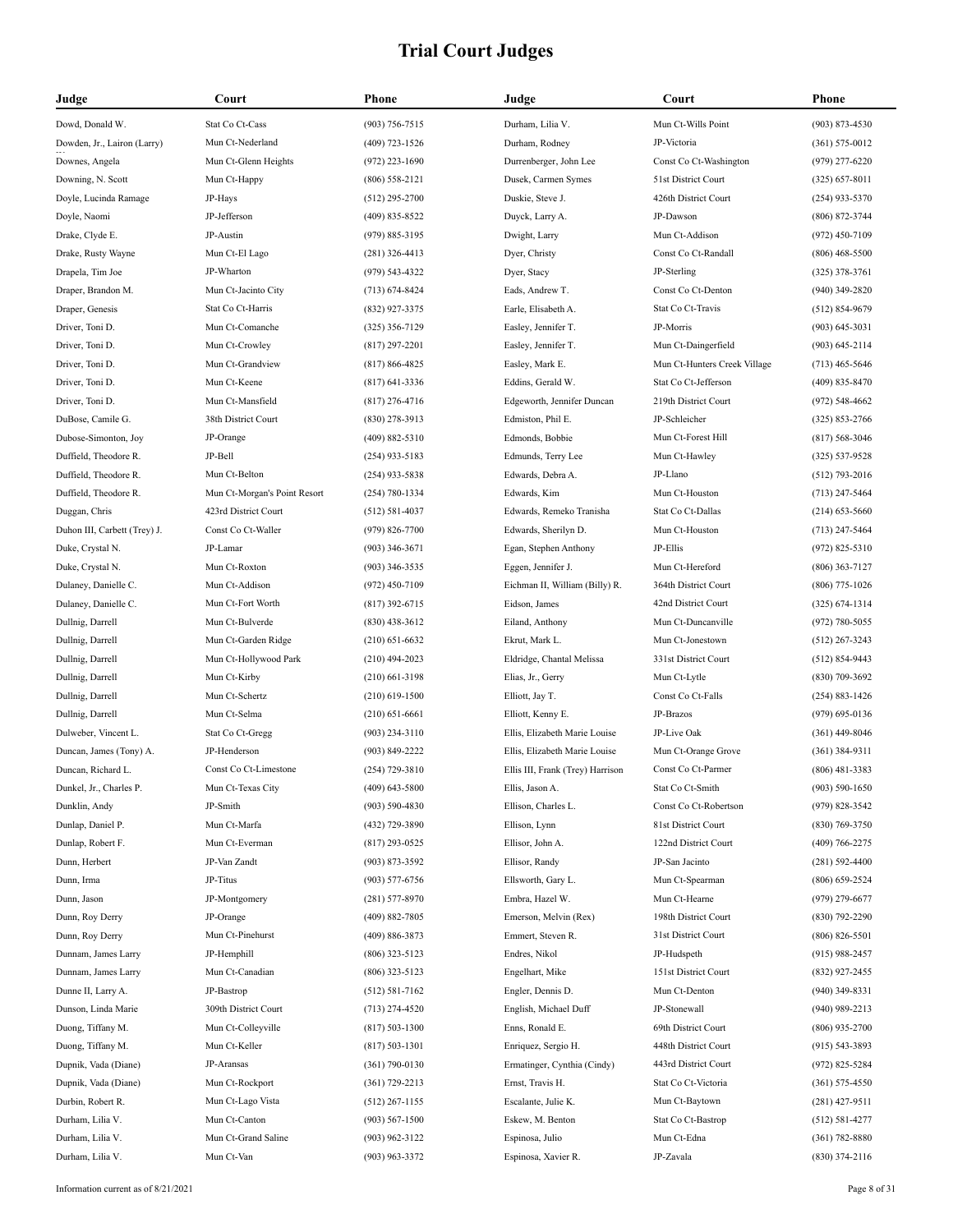| Judge                    | Court                   | Phone              | Judge                        | Court                 | <b>Phone</b>       |
|--------------------------|-------------------------|--------------------|------------------------------|-----------------------|--------------------|
| Espinoza, Charlie        | JP-Hidalgo              | $(956)$ 380-4473   | Fleischer, David M.          | Stat Co Ct-Harris     | (832) 927-3200     |
| Esquivel, Alberto        | JP-Dimmit               | $(830) 876 - 4210$ | Fletcher, Pam Foster         | 349th District Court  | $(903) 723 - 7415$ |
| Estevez, Ana E.          | 251st District Court    | $(806)$ 379-2365   | Flint, George B.             | 401st District Court  | $(972) 548 - 4241$ |
| Estraca, Aida C.         | JP-Duval                | $(361)$ 256-3982   | Flores, A. P.                | JP-Culberson          | (432) 283-8439     |
| Estrada, Jose Xavier     | Mun Ct-Wickett          | (432) 943-6765     | Flores, David L.             | Mun Ct-Pecos          | $(432)$ 445-2417   |
| Eudy, Edwin Dean         | Mun Ct-Cooper           | $(903)$ 395-2217   | Flores, Eric                 | Mun Ct-Alton          | $(956)$ 432-0760   |
| Euresti, Jr., Benjamin   | 107th District Court    | $(956) 544 - 0845$ | Flores, Jose Roberto (Bobby) | 139th District Court  | $(956)$ 318-2260   |
| Evans, Angelia Carnes    | Mun Ct-Groveton         | $(936) 642 - 1122$ | Flores, Lauro G.             | JP-Frio               | $(830)$ 965-2009   |
| Evans, Brett L.          | Mun Ct-Denison          | $(903)$ 465-2720   | Flores, Lauro G.             | Mun Ct-Dilley         | $(830)$ 965-1733   |
| Evans, Curtis            | Const Co Ct-Jeff Davis  | $(432)$ 426-3968   | Flores, Maribel              | 293rd District Court  | $(830)$ 758-1730   |
| Evans, David L.          | 48th District Court     | $(817) 884 - 2690$ | Flores, Neri                 | JP-Andrews            | $(432)$ 524-1413   |
| Evans, Deborah Oakes     | 87th District Court     | $(903) 723 - 7415$ | Flores, Noemi O.             | Mun Ct-Pearsall       | $(830)$ 334-4160   |
| Evans, Jim               | 507th District Court    | $(713)$ 274-4620   | Flores, Rigoberto            | Mun Ct-Brownsville    | $(956) 548 - 7181$ |
| Evans, Kelly             | Mun Ct-Austin           | $(512)$ 974-4800   | Flores, Santiago V.          | Const Co Ct-Terrell   | $(432)$ 345-2421   |
| Evans, Richard A.        | Const Co Ct-Bandera     | $(830)$ 796-3781   | Flores, Victoria M.          | Mun Ct-Alton          | $(956)$ 432-0760   |
| Evans, Samuel D.         | Mun Ct-Panorama Village | $(936) 856 - 2821$ | Floyd, Stephen C.            | Const Co Ct-Tom Green | $(325) 653 - 3318$ |
| Evans, Teresa W.         | Mun Ct-Arlington        | $(817)$ 459-6979   | Foley, Kerri M.              | Stat Co Ct-Galveston  | $(409)$ 766-2405   |
| Evans, Teresa W.         | Mun Ct-Pantego          | $(817)$ 617-3733   | Foley, Paul Meredith         | JP-Rains              | $(903)$ 473-5050   |
| Evans, Travis W.         | Mun Ct-Port Arthur      | (409) 983-8686     | Follis, Jr., Ed L.           | JP-Lynn               | $(806)$ 428-3711   |
| Everett, Christopher     | Stat Probate Ct-Denton  | $(940)$ 349-2140   | Follis, Jr., Ed L.           | Mun Ct-O'Donnell      | $(806)$ 428-3239   |
| Ewing, Jack              | Stat Co Ct-Galveston    | $(409) 621 - 7920$ | Folmar, Diana                | Mun Ct-Bullard        | $(903) 894 - 7263$ |
| Fahey, Megan Jo          | 348th District Court    | $(817) 884 - 2715$ | Folsom, Pamela Renee         | Mun Ct-Lumberton      | $(409)$ 755-1491   |
| Fain, Patricia Jane      | JP-Kenedy               | $(361)$ 294-5787   | Forbes, Rusty                | Const Co Ct-Crosby    | $(806) 675 - 2011$ |
| Falcon, Charlie Cardenas | Const Co Ct-Andrews     | $(432) 524 - 1401$ | Ford, Leslie Kay             | JP-Hutchinson         | $(806) 878 - 4024$ |
| Fallon, Jim Patrick      | 15th District Court     | $(903) 813 - 4303$ | Ford, Leslie Kay             | Mun Ct-Borger         | $(806)$ 273-0975   |
| Farmer, Drue A.          | Stat Co Ct-Lubbock      | $(806)$ 775-1301   | Ford, Trisher Marie          | JP-Tyler              | $(409)$ 283-3631   |
| Farnie, Letitia Johnson  | Mun Ct-Pearland         | $(281)$ 997-5900   | Fore, Todd Jason             | JP-Bowie              | $(903) 798 - 3038$ |
| Farrell, Trent D.        | 52nd District Court     | $(254) 865 - 5911$ | Fortenberry, Denise          | 130th District Court  | $(979)$ 244-7635   |
| Farris, Brandy Michelle  | JP-Glasscock            | (432) 354-2382     | Foster, Rebecca Ann          | Mun Ct-Lone Star      | $(903) 656 - 3429$ |
| Farris, Theresa          | JP-Freestone            | $(903)$ 389-8783   | Foster, Robert J.            | Mun Ct-Sweeny         | (979) 548-3325     |
| Faulkner, Fritz          | Const Co Ct-San Jacinto | $(936) 653 - 2199$ | Fourt, Paul                  | Mun Ct-Brownsville    | $(956) 548 - 7181$ |
| Fauth III, Joe           | Const Co Ct-Grimes      | $(936) 873 - 4476$ | Fowler, Daryl L.             | Const Co Ct-DeWitt    | $(361)$ 275-0916   |
| Fay, William J.          | Mun Ct-Highland Park    | $(214) 559 - 9303$ | Fowler II, Jerald (Dean)     | 115th District Court  | $(903)$ 843-2836   |
| Faz III, Antonio         | JP-Val Verde            | (830) 774-7579     | Fox, Holly Elizabeth         | Mun Ct-Lewisville     | $(972)$ 219-3436   |
| Fehler, J. Damon         | Mun Ct-Waxahachie       | $(469)$ 309-4070   | Fox, Holly Elizabeth         | Mun Ct-Little Elm     | $(972) 731 - 1453$ |
| Felton, Scott M.         | Const Co Ct-McLennan    | $(254)$ 757-5166   | Fox, Holly Elizabeth         | Mun Ct-Ponder         | $(940)$ 479-2396   |
| Ferguson, Brett          | Mun Ct-Ingram           | $(830)$ 367-5115   | Fox, Holly Elizabeth         | Mun Ct-Sherman        | (903) 892-7295     |
| Ferguson, Katherine A.   | Mun Ct-Greenville       | $(903)$ 457-3129   | Fox, Sharon                  | Mun Ct-Holiday Lakes  | (979) 849-1136     |
| Ferguson, Richard N.     | Mun Ct-Estelline        | $(806) 888 - 1762$ | Fox, Tena G.                 | Mun Ct-Lakeside       | $(817)$ 237-1234   |
| Ferguson, Roy B.         | 394th District Court    | $(432) 837 - 5831$ | Fraga, David O.              | Mun Ct-Houston        | $(713)$ 247-5464   |
| Fernandez, Josie L.      | JP-Duval                | $(361)$ 394-6011   | Fraley, Frank J.             | 240th District Court  | $(281)$ 341-8600   |
| Ferris, Lauren K.        | Mun Ct-El Paso          | $(915)$ 212-0215   | Francis, Daniel M.           | Mun Ct-Bellmead       | $(254)$ 412-7550   |
| Fields, Larry W,         | JP-Panola               | $(903) 693 - 0375$ | Francis, Daniel M.           | Mun Ct-Hewitt         | $(254)$ 666-1208   |
| Fields, Monte Karl       | JP-Cottle               | $(806)$ 492-3515   | Francis, Daniel M.           | Mun Ct-Waco           | $(254)$ 750-5900   |
| Fields, Randy L.         | Mun Ct-Paducah          | $(806)$ 492-3131   | Frank, Lynne E.              | Mun Ct-Azle           | $(817)$ 444-5088   |
| Fields, Rex Louis        | Const Co Ct-Eastland    | $(254) 629 - 1263$ | Franklin, Ramona N.          | 338th District Court  | $(713) 755 - 7774$ |
| Filley, Reed A.          | 106th District Court    | $(806) 872 - 3740$ | Frausto, Titiana D.          | 181st District Court  | $(806)$ 379-2360   |
| Finch, Toria J.          | Stat Co Ct-Harris       | $(832)$ 927-3300   | Freeland, Jackie Lee         | JP-Navarro            | $(903) 654 - 3063$ |
| Finlay, Mark L.          | JP-Matagorda            | $(979)$ 843-5601   | Freeland, Jackie Lee         | Mun Ct-Dawson         | $(254) 578 - 1127$ |
| Finlay, Mark L.          | Mun Ct-Bay City         | $(979)$ 245-0035   | Freeland, Jackie Lee         | Mun Ct-Kerens         | $(903)$ 396-2971   |
| Fischer, Paul E.         | Const Co Ct-Lee         | (979) 542-3178     | Freitag, Douglas H.          | 140th District Court  | $(806)$ 775-1032   |
| Fischer, Steve           | Mun Ct-El Paso          | $(915)$ 212-0215   | French, Mitzi M.             | JP-Kerr               | $(830)$ 792-2230   |
| Fisher, Dena             | 315th District Court    | (832) 927-8480     | Fridia, Nikita Y.            | JP-Morris             | $(903) 645 - 3031$ |
| Fisher, Steve            | JP-Walker               | $(936)$ 436-4966   | Friesenhahn, Todd Paul       | JP-Guadalupe          | $(830)$ 372-8916   |
| Fitzpatrick, Kimberly L. | 342nd District Court    | $(817) 884 - 2710$ | Frietze, Stephanie           | JP-El Paso            | $(915) 886 - 2598$ |
| Fitzpatrick, Sandra M.   | Mun Ct-Round Rock       | $(512)$ 218-5480   | Frost, Wayne                 | Mun Ct-Midland        | $(432) 685 - 7314$ |
| Flanigan, Patrick L.     | 156th District Court    | $(361)$ 364-9310   | Frye, Phyllis Randolph       | Mun Ct-Houston        | $(713)$ 247-5464   |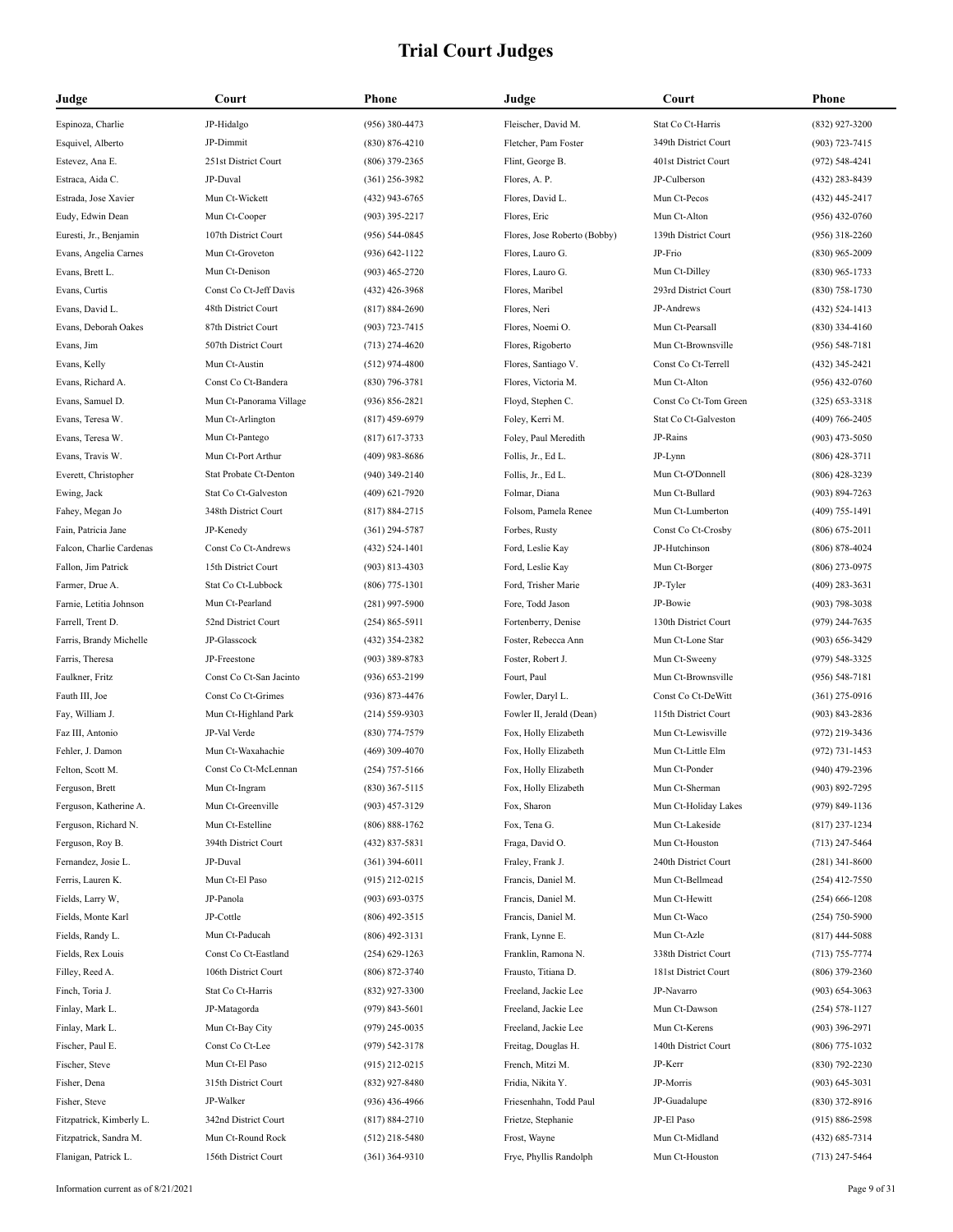| Judge                      | Court                     | Phone              | Judge                       | Court                    | Phone              |
|----------------------------|---------------------------|--------------------|-----------------------------|--------------------------|--------------------|
| Fuhr, Laticia              | Mun Ct-League City        | $(281) 554 - 1060$ | Garza, Jr., Federico (Fred) | Stat Co Ct-Hidalgo       | (956) 318-2390     |
| Fuller, Ralph D.           | JP-Liberty                | $(281) 593 - 8422$ | Garza, Hector               | 195th District Court     | $(214)$ 653-5812   |
| Fuller, Ralph D.           | Mun Ct-Cleveland          | $(281) 592 - 5639$ | Garza, Javier F.            | Mun Ct-Donna             | $(956)$ 464-6942   |
| Fusco, Anthony John        | Mun Ct-Martindale         | $(512)$ 357-6700   | Garza, Jose Luis            | 381st District Court     | (956) 716-4800     |
| Gabbert, Kathryne R.       | Mun Ct-Briaroaks          | $(817)$ 980-7486   | Garza, Jose Maria           | Mun Ct-Escobares         | $(956) 847 - 1200$ |
| Gabbert, Kathryne R.       | Mun Ct-Cross Timber       | $(817)$ 295-4543   | Garza, Marissa M.           | JP-Jim Hogg              | $(361) 527 - 5830$ |
| Gaido, Colleen             | 337th District Court      | $(832)$ 927-3750   | Garza, Nicole Henning       | 37th District Court      | $(210)$ 335-2515   |
| Gailey, Barbara            | Mun Ct-Oak Point          | $(972)$ 294-2312   | Garza, Norma                | Mun Ct-Levelland         | $(806) 894 - 7975$ |
| Gailey, Jim C.             | Mun Ct-McGregor           | $(254) 840 - 2806$ | Garza, Remi                 | Mun Ct-Combes            | $(956)$ 425-7131   |
| Gaines, John               | Mun Ct-Huntsville         | $(936)$ 291-5476   | Garza, Roberto              | Mun Ct-Elsa              | $(956)$ 262-9866   |
| Galbraith, Sonja Hegna     | Mun Ct-Garland            | $(972)$ 205-2330   | Garza, Roberto              | Mun Ct-Pharr             | $(956)$ 402-4690   |
| Galbreaith, Robert Timothy | Mun Ct-Weatherford        | $(817) 598 - 4120$ | Garza, Roberto              | Mun Ct-Sullivan City     | $(956)$ 485-2828   |
| Gallagher, George W.       | 396th District Court      | $(817) 884 - 2495$ | Garza, Rolando              | JP-Brooks                | $(361)$ 325-4901   |
| Gallagher, Pat             | 96th District Court       | $(817) 884 - 1450$ | Gascoyne, James L.          | Mun Ct-Richmond          | $(281)$ 342-0578   |
| Gallier, Jerry W.          | Mun Ct-Pine Forest        | $(409) 786 - 4100$ | Gascoyne, James L.          | Mun Ct-Sugar Land        | $(281)$ 275-2560   |
| Gallier, Jerry W.          | Mun Ct-Rose City          | $(409) 769 - 1444$ | Gates, Shanna               | JP-Frio                  | $(830)$ 334-3668   |
| Gallo, Joe                 | Stat Co Ct-Ellis          | $(972) 825 - 5398$ | Gauntt, Carol E.            | Mun Ct-Willow Park       | $(817)$ 441-7107   |
| Galloway, Charles Gordon   | Mun Ct-Lone Oak           | $(903) 634 - 2501$ | Gauntt, John T.             | 27th District Court      | $(254)$ 933-5261   |
| Galvan, Bobby M.           | 94th District Court       | $(361) 888 - 0320$ | Gay, Roger Lynn             | JP-Sabine                | (409) 787-3719     |
| Galvan, Deeanne            | Stat Co Ct-Nueces         | $(361) 888 - 0466$ | Gell, Alan                  | Mun Ct-Elkhart           | $(903) 764 - 5657$ |
| Gamboa, Eduardo A.         | Stat Probate Ct-El Paso   | $(915) 546 - 8183$ | George, K. P.               | Const Co Ct-Fort Bend    | $(281)$ 341-8608   |
| Ganoza, Laura E.           | Mun Ct-Fort Worth         | $(817)$ 392-6715   | George, Nancy S.            | JP-Harrison              | $(903)$ 923-4011   |
| Garcia, Albert             | Stat Co Ct-Hidalgo        | $(956)$ 289-7400   | Gerber, Carroll U.          | Const Co Ct-Castro       | $(806)$ 647-4451   |
| Garcia, Alberto            | Mun Ct-Harlingen          | $(956)$ 216-5127   | Getty, Carlton A.           | Mun Ct-La Marque         | $(409)$ 938-9245   |
| Garcia, Jr., Andrew        | JP-Lampasas               | $(512) 564 - 1845$ | Getz, Floyd Thomas          | Stat Co Ct-Smith         | $(903) 590 - 1690$ |
| Garcia, Armandina          | Mun Ct-Driscoll           | $(361)$ 221-2903   | Geyer, William E.           | Mun Ct-Parker            | $(972)$ 442-6999   |
| Garcia, Barbara Lynn       | Mun Ct-Austin             | $(512)$ 974-4800   | Geyer, William E.           | Mun Ct-Richardson        | $(972) 744 - 4500$ |
| Garcia, Elia               | Mun Ct-Clint              | $(915) 851 - 3146$ | Ghuneim, Mohamad S.         | Mun Ct-Alvin             | $(281)$ 388-4250   |
| Garcia, Jr., Frederick P.  | Mun Ct-Helotes            | $(210)$ 695-5903   | Ghuneim, Mohamad S.         | Mun Ct-Arcola            | $(281)$ 431-1852   |
| Garcia, Gabriela           | 138th District Court      | $(956) 544 - 0877$ | Gibbs IV, Shelton T.W.      | 422nd District Court     | $(469)$ 376-4668   |
| Garcia, Geneva             | JP-Live Oak               | $(361)$ 449-8063   | Gibbs-Walker, Delinda L.    | 1A District Court        | $(409)$ 384-9570   |
| Garcia, Jr., Israel B.     | JP-Harris                 | $(713)$ 661-2276   | Gibson, Mark                | JP-Fort Bend             | $(281)$ 403-8080   |
| Garcia, Jr., Jesus Tomas   | JP-Cameron                | $(956)$ 361-4618   | Gibson, Roderick C.         | Mun Ct-Houston           | $(713)$ 247-5464   |
| Garcia, JoAnne             | Stat Probate Ct-Hidalgo   | $(956)$ 318-2385   | Giesecke, Luke A.           | Stat Co Ct-Bosque        | $(254)$ 435-6601   |
| Garcia, Luis               | JP-Starr                  | (956) 849-7450     | Gilbert, Allen Cecil        | Mun Ct-Bronte            | $(325)$ 473-3501   |
| Garcia, Lyda Ness          | 383rd District Court      | $(915) 546 - 2132$ | Gilbert, Allen Cecil        | Mun Ct-Eldorado          | $(325) 853 - 2691$ |
| Garcia, Maria Celia        | Mun Ct-Alamo              | (956) 787-8689     | Gilbert, Allen Cecil        | Mun Ct-Menard            | $(325)$ 396-4706   |
| Garcia, Michael Ventura    | Stat Co Ct-Jim Wells      | $(361)$ 668-5898   | Gilbert, Allen Cecil        | Mun Ct-Mertzon           | $(325) 835 - 5791$ |
| Garcia, Oscar X.           | Mun Ct-Port Isabel        | $(956)$ 943-1281   | Gilbert, Allen Cecil        | Mun Ct-Miles             | $(325)$ 468-3151   |
| Garcia, Oscar X.           | Mun Ct-South Padre Island | $(956) 761 - 3225$ | Gilbert, Allen Cecil        | Mun Ct-San Angelo        | $(325) 657 - 4366$ |
| Garcia, Patrick Michael    | 384th District Court      | $(915) 546 - 2134$ | Gilbert, Brady A.           | Mun Ct-Miles             | $(325)$ 468-3151   |
| Garcia, Rachel V.          | JP-Karnes                 | $(830) 583 - 2102$ | Gilbert, Courtney t.        | Stat Co Ct-Brazoria      | $(979) 864 - 1260$ |
| Garcia-Mata, Nora          | Mun Ct-Buffalo            | $(903)$ 322-5347   | Gilbert, Jeff Robert        | Mun Ct-Angleton          | (979) 849-2471     |
| Garrett, J. Allan          | 33rd District Court       | $(512)$ 756-5436   | Gilbert, Justin R.          | 412th District Court     | $(979) 864 - 1915$ |
| Garrett, Mickey Udell      | Mun Ct-Glen Rose          | $(254)$ 897-2272   | Gilbert, Steven John        | Mun Ct-Richmond          | $(281)$ 342-0578   |
| Garrett, Robert            | Mun Ct-Palacios           | $(361)$ 972-3325   | Gilbert, Steven John        | Mun Ct-Rosenberg         | $(832) 595 - 3450$ |
| Garrett, Willie D.         | JP-Wise                   | $(940) 683 - 4244$ | Gilbert, Tracy A.           | 418th District Court     | $(936) 538 - 3618$ |
| Garrison, Tanya            | 157th District Court      | $(832)$ 927-2400   | Gilbreath, Tony R.          | JP-Wood                  | $(903) 763 - 2713$ |
| Gary, Brian Keith          | 397th District Court      | $(903) 813 - 4311$ | Gill, Atticus               | Mun Ct-Westover Hills    | $(817) 710 - 2507$ |
| Garza, Andrew J.           | Mun Ct-George West        | $(361)$ 449-1557   | Gill, Atticus               | Mun Ct-Westworth Village | $(817) 710 - 2507$ |
| Garza, Angie P.            | JP-Terry                  | $(806)$ 637-4757   | Gillam III, Tom             | JP-Jefferson             | $(409)$ 983-8330   |
| Garza, Baldemar            | 229th District Court      | $(956)$ 487-2636   | Gillen, Larry Alex          | Mun Ct-Wichita Falls     | $(940)$ 761-7880   |
| Garza, Daniel              | JP-San Patricio           | $(361) 587 - 3600$ | Gilliam, Daniel F.          | Stat Co Ct-Victoria      | $(361) 575 - 7195$ |
| Garza, David               | JP-Cameron                | $(956)$ 361-8257   | Gilligan, Polly E.          | Mun Ct-Houston           | $(713)$ 247-5464   |
| Garza, David               | Mun Ct-San Benito         | $(956)$ 361-3819   | Gillum, Dub                 | JP-Hood                  | $(817)$ 408-2530   |
| Garza, Debora Lynn         | JP-McMullen               | $(361)$ 274-3372   | Gipson, Jo Beth             | JP-Parmer                | $(806)$ 250-2412   |
| Garza, Eli Elmo            | 377th District Court      | $(361) 578 - 8756$ | Girouard, Sagness           | Mun Ct-Freeport          | (979) 239-3913     |
|                            |                           |                    |                             |                          |                    |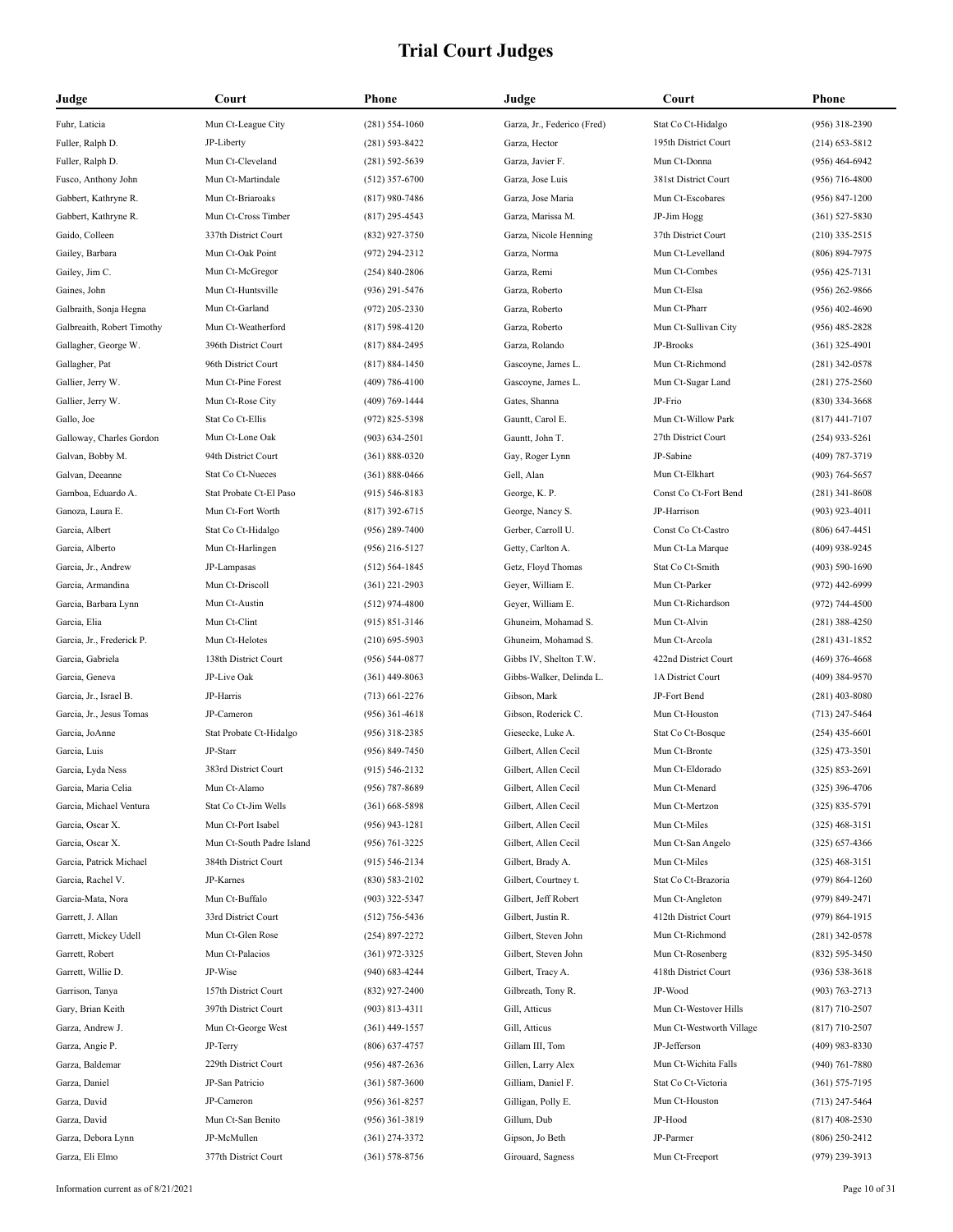| Judge                         | Court                        | Phone              | Judge                           | Court                    | Phone              |
|-------------------------------|------------------------------|--------------------|---------------------------------|--------------------------|--------------------|
| Givens-Davis, Amber           | 282nd District Court         | $(214)$ 653-5850   | Goodner, Mark A.                | Mun Ct-Bee Cave, City of | $(512)$ 767-6630   |
| Glass, James (Greg)           | 208th District Court         | $(832)$ 927-3950   | Goodner, Mark A.                | Mun Ct-Leander           | $(512)$ 259-1239   |
| Glover, Shari L.              | Mun Ct-Pasadena              | $(713)$ 475-5562   | Goodwin, Brad                   | 391st District Court     | $(325) 657 - 8014$ |
| Glover, Tamecia               | 240th District Court         | $(281)$ 341-8600   | Goodwin, Lincoln H.             | JP-Harris                | $(713)$ 274-6510   |
|                               | 400th District Court         | $(281)$ 341-4422   | Gordon, Ronnie                  | Const Co Ct-Hartley      | $(806)$ 235-3442   |
| Glover, Valarie Ann           | Mun Ct-Ingleside             | $(361)$ 775-1188   | Gore, Christopher Thomas        | Mun Ct-Houston           | $(713)$ 247-5464   |
| Goble, Rodney S.              | Mun Ct-Woodway               | $(254)$ 772-4489   | Gore, Christopher Thomas        | Mun Ct-La Porte          | $(281)$ 471-4683   |
| Goerner, LeAnn                | JP-Nacogdoches               | (936) 560-7889     | Gore, Christopher Thomas        | Mun Ct-Morgan's Point    | $(281) 842 - 0415$ |
| Goffney, Tonya                | Mun Ct-Dallas                | $(214) 671 - 9901$ | Gore, Glynis                    | Mun Ct-Bryan             | $(979)$ 209-5400   |
| Goggans, Maria D.             | Mun Ct-Edgewood              | $(903) 896 - 4470$ | Gosnell, Don                    | Mun Ct-Cross Plains      | $(254)$ 725-6114   |
| Goggans, Maria D.             | Mun Ct-Wills Point           | $(903) 873 - 4530$ | Gossen, Matthew                 | Mun Ct-Castle Hills      | $(210)$ 293-9679   |
| Goldberg, Sara                | Mun Ct-Houston               | $(713)$ 247-5464   | Gossett, J. Clay                | 4th District Court       | $(903) 657 - 0358$ |
| Goldsberry, Shari             | Mun Ct-League City           | $(281) 554 - 1060$ | Gossom, Jr., Woodrow W.         | Const Co Ct-Wichita      | $(940) 766 - 8101$ |
| Goldsberry, William           | JP-Ochiltree                 | $(806)$ 435-8020   | Gothia, John                    | Const Co Ct-Orange       | $(409) 882 - 7070$ |
| Gomez, Debbie K.              | Mun Ct-Andrews               | (432) 524-2791     | Gracia, Jonathan D.             | JP-Cameron               | $(956) 544 - 0858$ |
| Gomez, Michael Paul           | 129th District Court         | $(832)$ 927-2500   | Gradel, Robert J.               | Mun Ct-Lampasas          | $(512) 556 - 4909$ |
| Gomez, Jr., Pedro (Pete)      | 112th District Court         | $(325)$ 392-5225   | Grady, John                     | Stat Co Ct-Galveston     | $(409)$ 766-2233   |
| Gomillion, Howard W.          | Mun Ct-Rule                  | $(940)$ 996-2214   | Grady, Patricia V.              | 212th District Court     | $(409)$ 766-2266   |
| Gomillion, Howard W.          | Mun Ct-Weinert               | (940) 864-3994     | Graham, Peter J.                | Mun Ct-Coppell           | $(972)$ 304-3650   |
| Gommert, Rick                 | Mun Ct-Rogers                | $(254) 642 - 3312$ | Graham, Peter J.                | Mun Ct-Irving            | $(972) 721 - 2451$ |
| Gonzales III, David           | Stat Co Ct-Cameron           | $(956) 574 - 8136$ | Grant, Alison J.                | Mun Ct-Argyle            | $(940)$ 464-7255   |
| Gonzales, Delia               | Mun Ct-Cockrell Hill         | $(214)$ 339-1976   | Grant, Allison                  | Mun Ct-Roanoke           | $(817)$ 491-0813   |
| Gonzales, Frank R.            | Mun Ct-Mathis                | $(361) 547 - 4205$ | Grant, Linda K.                 | Const Co Ct-Freestone    | $(903)$ 389-3335   |
| Gonzales, Herman T.           | Mun Ct-Crystal City          | $(830)$ 374-2923   | Grant, Phil A.                  | 9th District Court       | $(936) 539 - 7866$ |
| Gonzales, Lisa Elisabet       | Stat Co Ct-Nueces            | $(361) 888 - 0596$ | Gravell, Jr., William (Bill) W. | Const Co Ct-Williamson   | $(512)$ 943-1550   |
| Gonzales, Lisa M.             | Mun Ct-San Antonio           | $(210)$ 207-7130   | Graves, Barry Alan              | Mun Ct-Dayton            | $(936)$ 258-5312   |
| Gonzales, Norma               | 131st District Court         | $(210)$ 335-2521   | Graves, Barry Alan              | Mun Ct-Mont Belvieu      | $(281) 576 - 5018$ |
| Gonzales, Susana              | JP-Brewster                  | $(432)$ 386-4530   | Graves-Harrington, Angela LaChe | 246th District Court     | $(713)$ 274-4500   |
| Gonzalez, Alejandro           | Stat Co Ct-El Paso           | $(915) 546 - 2190$ | Gray, Amy Castle                | Mun Ct-Dallas            |                    |
| Gonzalez, Andy                | JP-Kleberg                   |                    | Gray, Lori Chambers             | 262nd District Court     | $(214) 671 - 9901$ |
|                               |                              | $(361) 595 - 1387$ |                                 |                          | $(832)$ 927-3700   |
| Gonzalez, Antonio B.          | Mun Ct-Robstown<br>JP-Nueces | $(361)$ 387-4589   | Gray, Randy                     | Stat Co Ct-Comal         | $(830)$ 221-1180   |
| Gonzalez, Jr., Armando B.     |                              | $(361)$ 998-2231   | Gray, Teresa G.                 | JP-Baylor                | (940) 889-3300     |
| Gonzalez, Daniel R.           | Mun Ct-Cedar Park            | $(512)$ 260-4300   | Gray, Tracy                     | Stat Co Ct-Kaufman       | $(469)$ 376-4745   |
| Gonzalez, Javier              | Mun Ct-Harlingen             | $(956)$ 216-5127   | Green, Barry S.                 | Mun Ct-Decatur           | $(940)$ 393-0220   |
| Gonzalez, Javier              | Mun Ct-Rancho Viejo          | $(956)$ 350-4093   | Green, Gordon Houston           | 287th District Court     | $(806)$ 272-5460   |
| Gonzalez, Jessica A.          | Mun Ct-Rio Hondo             | $(956) 748 - 2102$ | Green, Karen Joyce              | Mun Ct-Alvord            | $(940)$ 427-5916   |
| Gonzalez, Julie               | Stat Co Ct-El Paso           | $(915) 546 - 2145$ | Green, Karen Joyce              | Mun Ct-Chico             | $(940)$ 644-2435   |
| Gonzalez, Lisa                | 268th District Court         | $(281)$ 341-8610   | Green, Karen Joyce              | Mun Ct-Paradise          | $(940)$ 969-2114   |
| Gonzalez, Mario A.            | Mun Ct-Horizon City          | $(915) 852 - 1048$ | Green, Karen Joyce              | Mun Ct-Runaway Bay       | $(940) 575 - 2511$ |
| Gonzalez, Mario A.            | Mun Ct-San Elizario          | $(915)$ 974-7037   | Green, Kelly A.                 | JP-Parker                | $(682)$ 229-2171   |
| Gonzalez, Marlene             | 388th District Court         | $(915) 543 - 3850$ | Green, Lisa                     | Stat Co Ct-Dallas        | $(214)$ 653-5640   |
| Gonzalez, Noe                 | 370th District Court         | $(956)$ 318-2280   | Green, Melanie M.               | JP-Robertson             | $(979)$ 828-3929   |
| Gonzalez, Raul A.             | JP-Travis                    | $(512) 854 - 9478$ | Green, Steven Ray               | Mun Ct-Athens            | $(903) 675 - 8910$ |
| Gonzalez, Jr., Robert H.      | JP-Nueces                    | $(361) 767 - 5205$ | Green, Timothy Erwin            | Mun Ct-Big Spring        | $(432)$ 264-2530   |
| Gonzalez, Rodolfo (Rudy)      | Stat Co Ct-Hidalgo           | $(956)$ 318-2375   | Greenberg, Mark                 | Stat Co Ct-Dallas        | $(214)$ 653-6441   |
| Gonzalez, Rosie S.            | Stat Co Ct-Bexar             | $(210)$ 335-2625   | Greenway, Bart Lane             | JP-Erath                 | $(254)$ 445-2766   |
| Gonzalez, Jr., Ruben          | 432nd District Court         | $(817) 884 - 2935$ | Greer, Michael L.               | JP-Newton                | $(409)$ 379-2169   |
| Gonzalez, Sallie A.           | JP-Cameron                   | $(956)$ 427-8057   | Gregg III, Dick Hoskins         | Mun Ct-Dickinson         | $(281)$ 337-6297   |
| Gonzalez, Sergio J.           | Stat Co Ct-Val Verde         | $(830)$ 774-7575   | Gregg III, Dick Hoskins         | Mun Ct-La Porte          | $(281)$ 471-4683   |
| Gonzalez, Simon C.            | Mun Ct-Fort Worth            | $(817)$ 392-6715   | Gregg III, Dick Hoskins         | Mun Ct-League City       | $(281) 554 - 1060$ |
| Gonzalez-Lemon, Edelia (Edie) | Mun Ct-Alice                 | $(361) 668 - 7285$ | Gregg III, Dick Hoskins         | Mun Ct-Morgan's Point    | $(281) 842 - 0415$ |
| Good, Tracy                   | 309th District Court         | $(713)$ 274-4520   | Gregg III, Dick Hoskins         | Mun Ct-Seabrook          | $(281)$ 291-5674   |
| Goodall, Sim W.               | Mun Ct-Arlington             | $(817)$ 459-6979   | Gregory, Christopher            | JP-Tarrant               | $(817)$ 238-4425   |
| Gooden, Angelina D.A.         | 257th District Court         | $(713)$ 274-4560   | Gregory, Lindol Bruce           | Mun Ct-Port Neches       | $(409)$ 722-1438   |
| Goodman, Frederick Henry      | Mun Ct-Lumberton             | $(409)$ 755-1491   | Gribble, Dianne                 | Mun Ct-Vernon            | $(940) 552 - 2058$ |
| Goodman, Karen Lynn           | JP-Gray                      | $(806)$ 669-8032   | Griffin, Angela D.              | JP-Howard                | $(432)$ 264-2226   |
| Goodman, Karen Lynn           | Mun Ct-Pampa                 | $(806)$ 669-5785   | Grimes, Phillip Wayne           | JP-Cherokee              | $(903) 586 - 9161$ |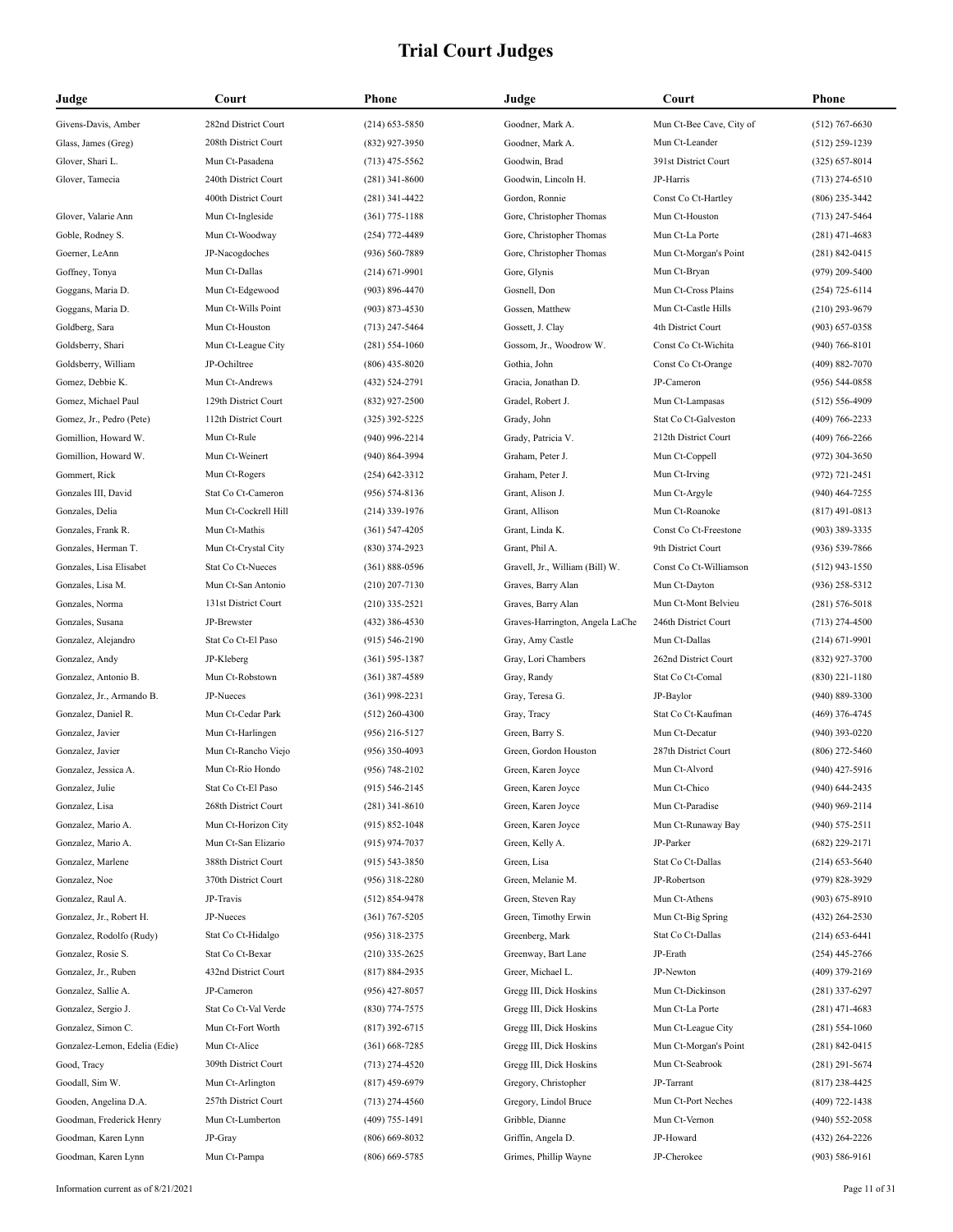| Judge                        | Court                      | Phone              | Judge                       | Court                 | Phone              |
|------------------------------|----------------------------|--------------------|-----------------------------|-----------------------|--------------------|
| Grissam, Rick                | JP-Mitchell                | $(325)$ 728-8906   | Hall, Ursula A.             | 165th District Court  | (832) 927-2365     |
| Groom, Jan Forbes            | Mun Ct-Mabank              | $(903) 887 - 8500$ | Hallford, Brandy B.         | Stat Co Ct-Williamson | $(512)$ 943-1200   |
| Grossman, Esther A.          | Mun Ct-Plano               | (972) 941-2199     | Hamby, Jerry D.             | Mun Ct-Wellington     | $(806)$ 447-2544   |
| Grothues, Gina Hoelscher     | JP-Bandera                 | $(830)$ 751-3535   | Hamilton, Debra L.          | JP-Freestone          | (254) 739-2518     |
| Grubbs, Pat Grimes           | JP-Angelina                | $(936)$ 422-5533   | Hamilton, Kathleen A.       | 359th District Court  | $(936) 539 - 7900$ |
| Gruner, Patricia M.          | Mun Ct-Navasota            | $(936)$ 825-6268   | Hamilton, Laura Diane       | Mun Ct-Amarillo       | $(806)$ 378-9342   |
| Guernsey, Cheryl D.          | JP-Jones                   | $(325) 823 - 3761$ | Hammack, Albert D.          | Mun Ct-Highland Park  | $(214) 559 - 9303$ |
| Guerra, Anna M.              | JP-Zapata                  | $(956) 765 - 9165$ | Hand, Matthew H.            | Stat Co Ct-Potter     | $(806)$ 379-2380   |
| Guerra, Jr., Aurelio (Keter) | Const Co Ct-Willacy        | $(956)$ 304-5030   | Haney, Grover L.            | Mun Ct-Brownwood      | $(325) 646 - 6947$ |
| Guerra, Brian J.             | Mun Ct-Austin              | $(512)$ 974-4800   | Haney, Grover L.            | Mun Ct-Early          | $(325) 646 - 5322$ |
| Guerra, Juan Carlos          | Const Co Ct-Jim Hogg       | $(361)$ 527-3015   | Haney, Judith D.            | Mun Ct-Ivanhoe        | (409) 444-7048     |
| Guerra, Robert L.            | Mun Ct-Harlingen           | $(956)$ 216-5127   | Haney, Judith D.            | Mun Ct-Woodville      | (409) 283-3255     |
| Guerra Gamble, Maya S.       | 459th District Court       | $(512) 854-9384$   | Hankins, Mary Ann           | JP-Bowie              | $(903) 543 - 2279$ |
| Guerrero, Daniel             | Mun Ct-San Antonio         | $(210)$ 207-7130   | Hanna, Katherine K.         | JP-Bastrop            | $(512)$ 332-7288   |
| Guerrero, Sonia              | JP-Dimmit                  | $(830) 876 - 5486$ | Hanna, Marcus Ray           | JP-Limestone          | $(254)$ 729-2933   |
| Guerrero, Yolanda P.         | JP-San Patricio            | $(361)$ 364-9620   | Hanna, Melton H.            | JP-Lamb               | $(806)$ 227-2048   |
| Guerrero, Yolanda P.         | Mun Ct-Odem                | $(361)$ 368-7555   | Hansen, James David         | JP-Lubbock            | $(806)$ 775-1547   |
| Guevara, Cinderela Rice      | Const Co Ct-Presidio       | (432) 729-4452     | Harbison, Allison           | Const Co Ct-Shelby    | $(936) 598 - 3863$ |
| Guhl, Leslie D.              | Mun Ct-Taylor Lake Village | $(281)$ 326-2843   | Harbour-Valdez, Cori A.     | Mun Ct-El Paso        | $(915)$ 212-0215   |
| Guillen, Ramiro              | JP-Starr                   | $(956) 849 - 1253$ | Hardaway, Janice Bowden     | Mun Ct-Martindale     | $(512)$ 357-6700   |
| Guinn, John B.               | JP-Coryell                 | $(254) 547 - 5993$ | Harden, Faye R.             | Mun Ct-Fort Worth     | $(817)$ 392-6715   |
| Gumbert, Chrissi W.          | Mun Ct-Richardson          | $(972) 744 - 4500$ | Hardin, Ben                 | 23rd District Court   | (979) 549-8625     |
| Gutierrez, Felicita D.       | Mun Ct-Raymondville        | $(956) 689 - 6449$ | Hardman, Jean               | JP-Carson             | $(806)$ 537-3722   |
| Gutierrez, Juana Maria       | JP-Zapata                  | $(956) 765 - 5333$ | Hardy, Cheril               | Stat Co Ct-Tarrant    | $(817) 884 - 2969$ |
| Gutierrez, Yahara Lisa       | 65th District Court        | $(915) 546 - 2102$ | Hargrave, Delores J.        | Mun Ct-Waller         | $(936)$ 372-5614   |
| Guttman, Kali                | Mun Ct-Corpus Christi      | $(361) 886 - 2500$ | Harmon, Nikita V.           | 176th District Court  | $(713) 755 - 6328$ |
| Guzman, Daniel               | Mun Ct-La Villa            | $(956)$ 262-2122   | Harmon, Roger Owen          | Const Co Ct-Johnson   | $(817) 556 - 6360$ |
| Gwinn, Kathryn A.            | JP-Hood                    | $(817) 579 - 3202$ | Harper, Robert              | Stat Co Ct-Taylor     | $(325) 674 - 1323$ |
| Haag, Harriett L.            | Stat Co Ct-Taylor          | $(325) 674 - 1208$ | Harrington, Angela Dian     | Mun Ct-Burton         | $(979)$ 289-3400   |
| Haas, Aaron Samuel           | 285th District Court       | $(210)$ 335-2086   | Harris, Bill H.             | Stat Co Ct-Lamar      | $(903) 782 - 1104$ |
| Habert, Jennifer Ann         | 50th District Court        | $(940) 889 - 6912$ | Harris, Joseph E.           | JP-Sutton             | (325) 387-3322     |
| Hach, Gary Lee               | Mun Ct-Southlake           | $(817) 748 - 8188$ | Harris, Lee                 | 66th District Court   | $(254) 582 - 4045$ |
| Hackenberg, Stacy            | JP-Williamson              | $(512)$ 352-4155   | Harris, Margaret Stewart    | Mun Ct-Jersey Village | $(713)$ 466-2124   |
| Hadaway, Shane               | 39th District Court        | $(940) 864 - 2661$ | Harris, Susan F.            | Stat Co Ct-Kerr       | $(830)$ 792-2207   |
| Haden, Cathy D.              | Mun Ct-Carrollton          | $(972)$ 466-4750   | Harrison, Glen              | 32nd District Court   | $(325)$ 235-3133   |
| Haden, Cathy D.              | Mun Ct-Plano               | $(972)$ 941-2199   | Harrison, Lawrence Franklin | Mun Ct-Junction       | $(325)$ 446-4473   |
| Haden, Cathy D.              | Mun Ct-Rowlett             | $(972)$ 412-6222   | Harrison, Nicholas C.       | Stat Co Ct-Hopkins    | $(903)$ 438-4004   |
| Haden, Hoppy H.              | Const Co Ct-Caldwell       | $(512)$ 398-1809   | Harrison, Roger W.          | JP-Reeves             | (432) 445-2619     |
| Haertling, Tiffany Leigh     | 442nd District Court       | $(940)$ 349-4380   | Harrison, Sherri L.         | Const Co Ct-Bailey    | $(806)$ 272-3077   |
| Hagen, Andrew Walter         | Mun Ct-Uvalde              | $(830)$ 278-8357   | Hart, Michele               | Mun Ct-Lubbock        | (806) 775-2473     |
| Hagerman, David C.           | 297th District Court       | $(817) 884 - 1256$ | Hart, Shila Dawn            | Mun Ct-Skellytown     | $(806)$ 848-2477   |
| Haggerty, Brian J.           | JP-El Paso                 | $(915) 751 - 7575$ | Hartless, Kenneth D.        | Mun Ct-Sanger         | $(940)$ 458-7131   |
| Hagle, Jr., Frank H.         | Mun Ct-Grand Prairie       | $(972)$ 237-8663   | Hartley, Tim                | Mun Ct-Heath          | $(972)$ 961-4877   |
| Hagler, Brooks H.            | 259th District Court       | $(325) 823 - 2721$ | Hartmann, Kyle A.           | JP-Fayette            | $(979)$ 968-3648   |
| Haldeman, Joni Leslie        | Mun Ct-De Kalb             | $(903)$ 667-3846   | Harvath, Pamela Denese      | Mun Ct-Wills Point    | $(903)$ 873-4530   |
| Hale, Deborah D.             | Mun Ct-Tioga               | $(940)$ 437-2351   | Haseloff, Pamela Ann        | JP-Parmer             | $(806)$ 481-9964   |
| Hale, Joel R.                | Const Co Ct-Rusk           | $(903) 657 - 0302$ | Hasette, Nanette            | 28th District Court   | $(361) 888 - 0506$ |
| Hale, Jr., Oscar (O.J.)      | 406th District Court       | $(956) 523 - 4954$ | Hatch, Leslie (Les) F.      | 237th District Court  | $(806)$ 775-1027   |
| Hale, Patty Ann              | Mun Ct-Saint Jo            | $(940)$ 995-2337   | Hatfield, David S.          | JP-Chambers           | (409) 389-8232     |
| Halfmann, Kim                | Const Co Ct-Glasscock      | $(432)$ 354-2639   | Hatton, Jr., Sherman        | Stat Co Ct-Fort Bend  | $(832)$ 471-1165   |
| Hall, Jr., Billy Ray         | Mun Ct-Harker Heights      | $(254)$ 953-5600   | Haverkamp, Janelle M.       | 235th District Court  | $(940)$ 668-5401   |
| Hall, Brett                  | 382nd District Court       | $(972)$ 204-6610   | Hawkins, Catie M.           | JP-Bowie              | $(903) 628 - 6812$ |
| Hall, David C.               | Stat Co Ct-Fisher          | $(325)$ 235-2353   | Hawkins, John (Buddy) C.    | Mun Ct-Nash           | $(903) 838 - 0822$ |
| Hall, David C.               | Stat Co Ct-Mitchell        | $(325)$ 235-2353   | Hawkins, Kristen Brauchle   | 11th District Court   | $(832)$ 927-2600   |
| Hall, David C.               | Stat Co Ct-Nolan           | $(325)$ 235-2353   | Hawley, David S.            | JP-Grayson            | $(903)$ 465-0984   |
| Hall, Hallie L.              | JP-Lavaca                  | $(361)$ 293-9146   | Hawthorne, Kyle             | 85th District Court   | $(979)$ 361-4270   |
| Hall, Tommy Jerry            | JP-Hardin                  | $(409)$ 246-5115   | Hayes, Julia                | Stat Co Ct-Dallas     | $(214)$ 653-5610   |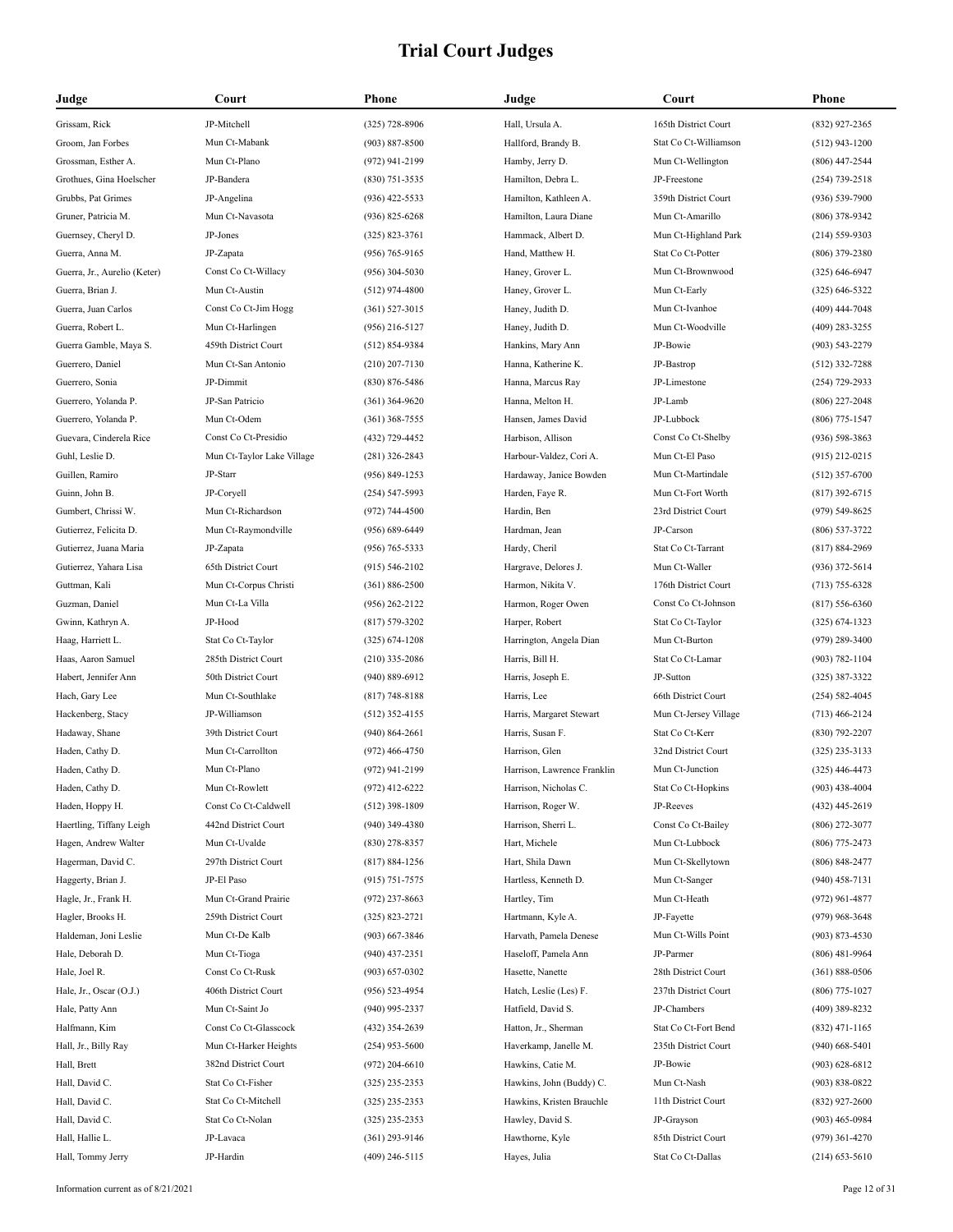| Judge                                          | Court                                   | Phone                                | Judge                                     | Court                  | Phone                                |
|------------------------------------------------|-----------------------------------------|--------------------------------------|-------------------------------------------|------------------------|--------------------------------------|
| Haynes, Bonny                                  | Mun Ct-Highland Village                 | $(972)$ 317-3660                     | Hickman, Connie M.                        | JP-Navarro             | $(903) 654 - 3060$                   |
| Hays, Debi                                     | Const Co Ct-Ector                       | $(432)$ 498-4100                     | Hickman, Connie M.                        | Mun Ct-Angus           | $(903)$ 362-1953                     |
| Hays, Mandy Hopkins                            | JP-Wise                                 | $(940)$ 433-2969                     | Hickman, Connie M.                        | Mun Ct-Blooming Grove  | $(903) 695 - 2711$                   |
| Hays, Phillip                                  | 99th District Court                     | $(806)$ 775-1038                     | Hickman, Connie M.                        | Mun Ct-Frost           | $(903) 682 - 3861$                   |
| Haywood, K. H.                                 | Mun Ct-Sunnyvale                        | $(972)$ 203-4144                     | Hickman, Connie M.                        | Mun Ct-Richland        | $(903)$ 362-3707                     |
| Hazel, Michael                                 | Mun Ct-Lake Bridgeport                  | $(940)$ 683-2700                     | Hickman, J. D.                            | JP-Gillespie           | (830) 307-3737                       |
| Hearne, Jason                                  | JP-Young                                | $(940)$ 549-3636                     | Hicks, Jr., Dan R.                        | Const Co Ct-Scurry     | $(325) 573 - 8576$                   |
| Heath, Sonya                                   | 310th District Court                    | $(713)$ 274-1310                     | Hidalgo, Lina Maria                       | Const Co Ct-Harris     | $(713)$ 274-7000                     |
| Heaton, Taylor Brooks                          | Stat Co Ct-Smith                        | $(903) 590 - 1610$                   | Hightower, Jeff                           | JP-Bosque              | $(254)$ 435-2921                     |
| Hebert, Stephen Eric                           | JP-Liberty                              | $(936)$ 336-4558                     | Hightower, Jeff                           | Mun Ct-Clifton         | $(254) 675 - 1761$                   |
| Hebron, Lucy                                   | Const Co Ct-Wood                        | $(903) 763 - 2716$                   | Hightower, Jeff                           | Mun Ct-Meridian        | $(254)$ 435-2381                     |
| Hedrick, Jarrell Wayne                         | JP-Martin                               | $(432)$ 756-3711                     | Hightower, Jeff                           | Mun Ct-Morgan          | $(254)$ 635-2106                     |
| Hedtke, Wade J.                                | Const Co Ct-Karnes                      | $(830) 780 - 3732$                   | Hill, Christopher T.                      | Const Co Ct-Collin     | $(972) 548 - 4631$                   |
| Hefley, Jerry Dan                              | Const Co Ct-Wheeler                     | $(806) 826 - 5961$                   | Hill, Detra G.                            | Mun Ct-Mesquite        | $(972)$ 216-6206                     |
| Hefner, Billy                                  | JP-Colorado                             | (979) 732-2734                       | Hill, Greg                                | Mun Ct-Iowa Colony     | $(281)$ 369-2471                     |
| Heinold, S. Vanessa                            | Mun Ct-Victoria                         | $(361)$ 485-3050                     | Hill, Josh                                | 232nd District Court   | $(713) 755 - 6778$                   |
| Helms, Andy L.                                 | Mun Ct-Baytown                          | $(281)$ 427-9511                     | Hill, Kirby L.                            | Mun Ct-Rice            | $(903)$ 326-7511                     |
| Helms, Andy L.                                 | Mun Ct-Pasadena                         | $(713)$ 475-5562                     | Hill, Rick                                | JP-Brazos              | (979) 693-2695                       |
| Henard, Jo Rita                                | JP-Collingsworth                        | $(806)$ 447-5555                     | Hill, Travis M.                           | JP-Lavaca              | $(361) 596 - 8308$                   |
| Henderson, James                               | Stat Co Ct-Grayson                      | $(903) 813 - 4380$                   | Hinch, Wesley                             | Stat Co Ct-Liberty     | $(936)$ 336-4691                     |
| Henderson, Joseph Frederick                    | Mun Ct-Fort Worth                       | $(817)$ 392-6715                     | Hindman, Margaret Tobin                   | Mun Ct-Galveston       | $(409) 765 - 3740$                   |
| Henderson, Micki                               | JP-Cass                                 | $(903) 796 - 3891$                   | Hines, Joseph Alan                        | Mun Ct-Granbury        | $(817) 573 - 8541$                   |
| Henderson, Micki                               | Mun Ct-Queen City                       | $(903) 796 - 3891$                   | Hitzfeld, Tori                            | Mun Ct-Kemp            | $(903)$ 498-7937                     |
| Hendricks, Brooke D'Chelle                     | Stat Co Ct-Ector                        | $(432)$ 498-4110                     | Hoang, Teresa                             | Mun Ct-Houston         | $(713)$ 247-5464                     |
| Henley, Bradford (Brad) Larue                  | JP-Hill                                 | $(254) 530-1034$                     | Hobbs, Jr., Gene Conley                   | JP-Lamar               | $(903) 737 - 2441$                   |
| Hennigan, Jerome S.                            | 324th District Court                    | $(817) 884 - 1432$                   | Hobbs, Thomas W.                          | Mun Ct-Justin          | $(940)$ 648-2541                     |
| Henry, Craig L.                                | Stat Co Ct-Bowie                        | $(903) 628 - 6781$                   | Hobbs, Thomas W.                          | Mun Ct-Northlake       | $(940)$ 648-3473                     |
| Henry, John "Jody" Joseph                      | JP-Cooke                                | $(940)$ 668-5463                     | Hocker, Mark J.                           | Stat Co Ct-Lubbock     | $(806)$ 775-1305                     |
|                                                | Const Co Ct-Galveston                   | $(409) 766 - 2244$                   | Hodges, Richard (Roy)                     | Const Co Ct-Crane      | $(432) 558 - 1101$                   |
| Henry, Mark<br>Henry, Pat S.                   | Const Co Ct-Cochran                     | $(806)$ 266-5508                     | Hodgkins, Jr., Charlie L.                 | JP-Palo Pinto          | $(254)$ 672-5381                     |
| Henry, Ryan S.                                 | Mun Ct-West Lake Hills                  | $(512)$ 327-1862                     | Hoelscher, Gregory Wayne                  | JP-Milam               | $(254) 697 - 7004$                   |
|                                                | 428th District Court                    |                                      | Hoffman, Martin J.                        | 68th District Court    |                                      |
| Henry, William (Bill) R.<br>Hensley, Dianne L. | JP-McLennan                             | $(512)$ 393-7700<br>$(254)$ 757-5040 | Hoffman, Peggy                            | Stat Co Ct-Dallas      | $(214)$ 653-6510<br>$(214)$ 653-5680 |
|                                                | 387th District Court                    | $(281)$ 238-3290                     |                                           | 452nd District Court   |                                      |
| Heppard, Janet<br>Herman, Guy                  | Stat Probate Ct-Travis                  |                                      | Hofmann, Robert Rey<br>Hohengarten, Nancy | Stat Co Ct-Travis      | $(325)$ 347-0755                     |
|                                                |                                         | $(512) 854 - 9258$                   |                                           |                        | $(512) 854 - 9676$                   |
| Hernandez, Alex R.                             | Stat Co Ct-Calhoun<br>Mun Ct-Smithville | $(361) 553 - 4640$                   | Holden, Donna Jean                        | Mun Ct-Big Lake        | $(325) 884 - 2511$                   |
| Hernandez, Anna L.                             |                                         | $(512)$ 237-3282                     | Holder, Marc                              | Stat Co Ct-Brazoria    | (979) 864-1571                       |
| Hernandez, Eloy                                | Mun Ct-San Juan                         | $(956)$ 223-2460                     | Holder, Michael L.                        | JP-Brown               | $(325) 643 - 5962$                   |
| Hernandez, Elvia L.                            | JP-San Patricio                         | $(361) 587 - 3680$                   | Holder, Terri Tipton                      | 149th District Court   | $(979) 864 - 1261$                   |
| Hernandez, Jorge                               | Mun Ct-Lubbock                          | $(806)$ 775-2473                     | Holguin, Enrique A.                       | Mun Ct-El Paso         | $(915)$ 212-0215                     |
| Hernandez, Leticia                             | JP-Dimmit                               | $(830)$ 457-2643                     | Holland, Jack H.                          | Mun Ct-Gun Barrel City | $(903) 887 - 4990$                   |
| Hernandez, Luis Ricardo                        | Mun Ct-Port Isabel                      | $(956)$ 943-1281                     | Holland, Janae                            | JP-Wood                | $(903) 569 - 3802$                   |
| Hernandez, Luis Ricardo                        | Mun Ct-South Padre Island               | $(956) 761 - 3225$                   | Holland, Joe                              | JP-Denton              | $(940)$ 349-3170                     |
| Hernandez, Noe                                 | Mun Ct-Palmview                         | $(956)$ 432-0300                     | Hollenbaugh, Linda Carol                  | JP-Hardeman            | $(940)$ 663-5932                     |
| Hernandez, Patricia                            | Mun Ct-Plainview                        | $(806)$ 296-1177                     | Holley, Glenn                             | Mun Ct-Grand Prairie   | $(972)$ 237-8663                     |
| Hernandez, Robert Clyde                        | JP-Menard                               | $(325)$ 396-2239                     | Holley, Glenn                             | Mun Ct-Irving          | (972) 721-2451                       |
| Hernandez, Tere                                | JP-Maverick                             | $(830)$ 773-9616                     | Holloway, Brett                           | JP-Jasper              | $(409)$ 698-9335                     |
| Herod, Steven R.                               | 91st District Court                     | $(254) 629 - 1797$                   | Holloway, Karl R.                         | Const Co Ct-Cottle     | $(806)$ 492-3613                     |
| Herrera, Belinda                               | Mun Ct-Austin                           | $(512)$ 974-4800                     | Holly, Greg M.                            | Const Co Ct-Ward       | (432) 943-3209                       |
| Herrera, Debra                                 | Mun Ct-Lytle                            | $(830)$ 709-3692                     | Holman, Brian S.                          | Mun Ct-Aubrey          | $(940)$ 440-9343                     |
| Herrera III, Felix                             | JP-Atascosa                             | $(830) 569 - 2801$                   | Holman, Brian S.                          | Mun Ct-Bartonville     | $(817) 693 - 5280$                   |
| Herrera, Josh                                  | JP-El Paso                              | $(915) 546 - 2170$                   | Holman, Brian S.                          | Mun Ct-Denton          | $(940)$ 349-8331                     |
| Herrington, Clyde M.                           | Stat Co Ct-Angelina                     | $(936) 634 - 8984$                   | Holman, Brian S.                          | Mun Ct-Lewisville      | (972) 219-3436                       |
| Herrington, David L.                           | Mun Ct-Smithville                       | $(512)$ 237-3282                     | Holmes, Brittani                          | Mun Ct-Beaumont        | $(409)$ 980-7200                     |
| Heupel, James E.                               | Mun Ct-Fredericksburg                   | $(830)$ 997-9935                     | Holmes, Sylvia A.                         | JP-Travis              | $(512) 854-6763$                     |
| Hewlett, Sydney B.                             | 18th District Court                     | $(817) 556 - 6820$                   | Holmes, Terrence L.                       | Stat Co Ct-Jefferson   | (409) 835-8429                       |
| Hexsel, Maria Cantu                            | 53rd District Court                     | $(512) 854-9308$                     | Holmes, Tracy F.                          | 363rd District Court   | $(214)$ 653-5890                     |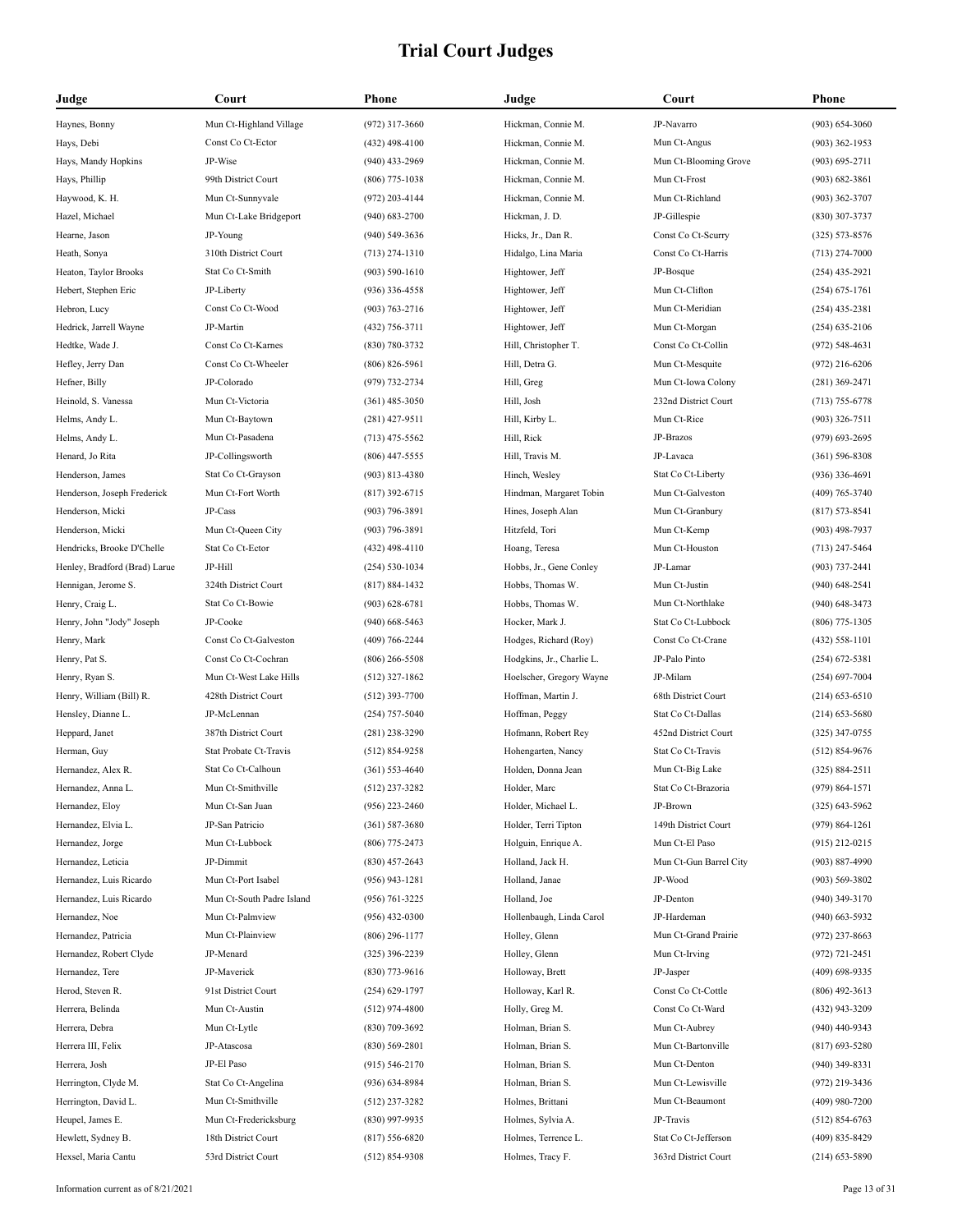| Judge                       | Court                         | Phone              | Judge                          | Court                       | <b>Phone</b>                             |
|-----------------------------|-------------------------------|--------------------|--------------------------------|-----------------------------|------------------------------------------|
| Holmes, William M. (Mike)   | Mun Ct-Odessa                 | $(432)$ 335-3300   | Hunter, Darrell William        | Mun Ct-Marion               | $(830)$ 914-2391                         |
| Holt, Ken B.                | Const Co Ct-Fisher            | $(325)$ 776-2151   | Hunter, Darrell William        | Mun Ct-Selma                | $(210) 651 - 6661$                       |
| Holt, Lynn D.               | JP-Bandera                    | $(830)$ 796-3593   | Hunter, David                  | Mun Ct-Fulshear             | $(281)$ 346-2405                         |
| Holt, Mark W.               | JP-Walker                     | $(936)$ 436-4988   | Hunter, Rhonda                 | 303rd District Court        | $(214)$ 653-6186                         |
| Hooker, Johnny T.           | Mun Ct-Bloomburg              | $(903) 728 - 5323$ | Hurley, Rhonda                 | 98th District Court         | $(512) 854 - 3405$                       |
| Hopson, Raymond             | JP-Jasper                     | $(409)$ 384-4534   | Hurley, Robert Lee             | Const Co Ct-Atascosa        | $(830)$ 769-7069                         |
| Horan, Anne Puidk           | Mun Ct-Caddo Mills            | $(903)$ 527-3116   | Hurst, Jane Marie              | JP-Burnet                   | $(830)$ 798-3212                         |
| Horkowitz, Carl G.          | Mun Ct-El Paso                | $(915)$ 212-0215   | Hurst, Ronald D.               | Mun Ct-Highland Village     | $(972)$ 317-3660                         |
| Horn, Debbie D.             | JP-Potter                     | $(806)$ 349-4880   | Hurt, Douglas A.               | JP-Brown                    | $(325)$ 643-2688                         |
| Horton, Stefanie L.         | JP-Montague                   | $(940) 894 - 2541$ | Hutson, Will                   | Mun Ct-Crawford             | $(254)$ 486-2125                         |
| Horwitz, James S.           | Stat Probate Ct-Harris        | $(832)$ 927-1404   | Hyde, Paul D.                  | Mun Ct-Tolar                | $(254)$ 835-4390                         |
| Horwood, Deborah            | Const Co Ct-Sterling          | $(325)$ 378-3481   | Ingram, Chris Emory            | JP-Hardin                   | $(409)$ 385-3740                         |
| Houdashell, Clay            | JP-Randall                    | $(806)$ 468-5658   | Ingram, Chris Emory            | Mun Ct-Silsbee              | $(409)$ 385-7991                         |
| Houston, Melanie Ann        | Mun Ct-Fort Worth             | $(817)$ 392-6715   | Ingram, Ronald E.              | Const Co Ct-Hardeman        | $(940)$ 663-2911                         |
| Howard, Benjamin E. (Eddie) | JP-Tom Green                  | $(325) 659 - 6424$ | Inselmann, Jr., Robert Kenneth | 217th District Court        | $(936) 637 - 0217$                       |
| Howard, John C.             | Const Co Ct-Donley            | $(806)$ 874-3625   | Irby, Lorraine                 | Mun Ct-Haltom City          | $(817)$ 222-7773                         |
| Howard, Sandra Cole         | Mun Ct-Lumberton              | $(409)$ 755-1491   | Irby, Lorraine                 | Mun Ct-North Richland Hills | $(817)$ 427-6700                         |
| Howell, Bobby L.            | Const Co Ct-Bowie             | $(903) 628 - 6718$ | Irby, Lorraine                 | Mun Ct-Richland Hills       | $(817)$ 616-3825                         |
| Howell, Dustin Mark         | 455th District Court          | $(512) 854 - 5560$ | Irby, Lorraine                 | Mun Ct-Saginaw              | $(817)$ 232-4640                         |
| Howell, Roger Allen         | JP-Hood                       | $(817)$ 408-2660   | Irby, Lorraine                 | Mun Ct-Watauga              | $(817) 514 - 5715$                       |
| Howse, Clyde (Bubba) John   | JP-Medina                     | $(830)$ 741-6030   | Irwin, Cindy Gail              | Const Co Ct-Hutchinson      | $(806)$ 878-4000                         |
| Hoyer, Randall J.           | Const Co Ct-Lampasas          | $(512) 556 - 8271$ | Isaacs, John (Andy) Andrew     | JP-Milam                    | $(512)$ 446-5214                         |
| Hoyne, J. R.                | JP-Kerr                       | $(830)$ 792-6444   | Isenhour, Gene                 | Mun Ct-Kempner              | $(512)$ 932-2180                         |
| Hrabal, Mike                | Stat Co Ct-Tarrant            | $(817) 884 - 1914$ | Ivey, G. W.                    | JP-Bell                     | $(254)$ 770-6831                         |
| Hudman, Douglas R.          | Mun Ct-Azle                   | $(817)$ 444-5088   | Ivey, Mark Steven              | JP-Lavaca                   | $(361)$ 798-3945                         |
| Hudman, Douglas R.          | Mun Ct-Sansom Park            | $(817) 626 - 3791$ | Ivey, Mark Steven              | Mun Ct-Hallettsville        | $(361)$ 798-3681                         |
| Hudson, Debby S.            | JP-Kendall                    | $(830)$ 249-2820   | Iwuji, Thaddeus Afamu          | Mun Ct-Fort Worth           | $(817)$ 392-6715                         |
| Hudson, James Treg          | JP-Mason                      | $(325)$ 347-5412   | Jackson, Austin R.             | 114th District Court        | $(903) 590 - 1623$                       |
| Hudson, Suzanne             | Mun Ct-Dalworthington Gardens | $(817)$ 274-7662   | Jackson, E. Speedy             | Mun Ct-Edcouch              | $(956)$ 262-2140                         |
| Huebner, Michael R.         | Mun Ct-Irving                 | $(972) 721 - 2451$ | Jackson, Erin L.               | Mun Ct-Arlington            | $(817)$ 459-6979                         |
| Huerta, Martha              | Stat Co Ct-Nueces             | $(361) 561 - 6056$ | Jackson, Gary L.               | JP-Potter                   | $(806)$ 355-3070                         |
| Huff, Jim                   | Const Co Ct-Live Oak          | $(361)$ 449-2733   | Jackson, Irene Frances         | Mun Ct-Irving               |                                          |
| Huff, Julia                 | JP-Jim Hogg                   | $(361) 527 - 5830$ | Jackson, Marian Elaine         | JP-Waller                   | $(972) 721 - 2451$<br>$(979) 826 - 7637$ |
| Huff, Yolanda T.            | Stat Co Ct-Bexar              |                    | Jackson, Nancy L.              | Mun Ct-Gilmer               |                                          |
| Huffman, Dana D.            |                               | $(210)$ 335-2750   |                                | Const Co Ct-Archer          | $(903) 843 - 2751$<br>$(940) 574 - 4811$ |
|                             | Mun Ct-Balch Springs          | $(972) 557 - 6057$ | Jackson, Randall C.            |                             |                                          |
| Huffman, Dana D.            | Mun Ct-Carrollton             | $(972)$ 466-4750   | Jackson, Rhitt                 | JP-Kaufman                  | $(469)$ 376-4587                         |
| Huffman, Dana D.            | Mun Ct-DeSoto                 | (972) 230-9673     | Jackson, Richard L.            | Const Co Ct-Wilson          | (830) 393-7303                           |
| Huffman, Dana D.            | Mun Ct-Fairview               | $(972) 886 - 4240$ | Jackson, Robert M.             | Mun Ct-Jasper               | $(409)$ 383-6157                         |
| Huffman, Dana D.            | Mun Ct-Lucas                  | $(972)$ 912-1211   | Jackson, Sandra Lee            | 302nd District Court        | $(214)$ 653-6189                         |
| Huffman, Dana D.            | Mun Ct-Princeton              | $(972) 736 - 2416$ | Jackson, Sherry L.             | Mun Ct-Texarkana            | $(903) 798 - 3008$                       |
| Huffman, Dana D.            | Mun Ct-Rowlett                | $(972)$ 412-6222   | Jackson, Tali                  | JP-Floyd                    | $(806)$ 983-4911                         |
| Huffman, Hayne              | JP-Trinity                    | $(936) 594 - 3456$ | Jackson, Tali                  | Mun Ct-Floydada             | $(806)$ 983-3615                         |
| Huffman, Hayne              | Mun Ct-Trinity                | $(936) 594 - 4594$ | Jackson, Tracie                | Mun Ct-Houston              | $(713)$ 247-5464                         |
| Hufstetler, Kenneth Randall | 300th District Court          | $(979) 864 - 1227$ | Jacobs, Pat Carol              | JP-Johnson                  | $(817) 558 - 0111$                       |
| Huggler, James W.           | Mun Ct-Tyler                  | $(903)$ 531-1266   | Jacobson, Dana Darrel          | Mun Ct-Cibolo               | $(210)$ 658-7324                         |
| Hughes, Donna               | JP-Shelby                     | $(936) 598 - 3735$ | Jahn, Dave                     | Stat Co Ct-Denton           | $(940)$ 349-2160                         |
| Hughes, Erica               | Stat Co Ct-Harris             | (832) 927-3150     | Jaimez, Juanita                | JP-Cameron                  | $(956)$ 797-1887                         |
| Hughes, James               | JP-Wichita                    | $(940) 766 - 8141$ | James, Anita Broderick         | Mun Ct-Houston              | $(713)$ 247-5464                         |
| Hughes, Toni M.             | JP-Panola                     | $(903) 693 - 0377$ | James, Bill V.                 | Mun Ct-Brazoria             | $(979)$ 798-2165                         |
| Hughey, Harris              | JP-Denton                     | $(972)$ 434-3910   | James, Bryan                   | Mun Ct-Rising Star          | $(254) 643 - 4261$                       |
| Hukill, Lowell Kregg        | 242nd District Court          | $(806)$ 291-5254   | James, Jack D.                 | JP-Rockwall                 | $(972)$ 204-6740                         |
| Humphrey, Jim F.            | Mun Ct-Henrietta              | $(940)$ 538-6531   | James, Jeffery C.              | JP-Gaines                   | $(432)$ 758-4015                         |
| Humphries, Shawn Jay        | JP-Palo Pinto                 | $(940)$ 779-3551   | James, John A.                 | Const Co Ct-Collingsworth   | $(806)$ 447-5408                         |
| Hunt III, Thomas E.         | Mun Ct-Paris                  | $(903)$ 737-4107   | Jameson, B. H.                 | JP-Gregg                    | $(903)$ 236-8470                         |
| Hunt, Wesley J.             | JP-Calhoun                    | $(361) 785 - 7082$ | Janke, Alissa A.               | Mun Ct-The Colony           | $(972)$ 624-2200                         |
| Hunt, Wesley J.             | Mun Ct-Seadrift               | $(361) 785 - 2218$ | Janssen, Gary D.               | JP-Fort Bend                | $(832)$ 471-2550                         |
| Hunter, Darrell William     | JP-Guadalupe                  | $(830)$ 372-4223   | Janssen, Gary D.               | Mun Ct-Needville            | $(979) 793 - 4253$                       |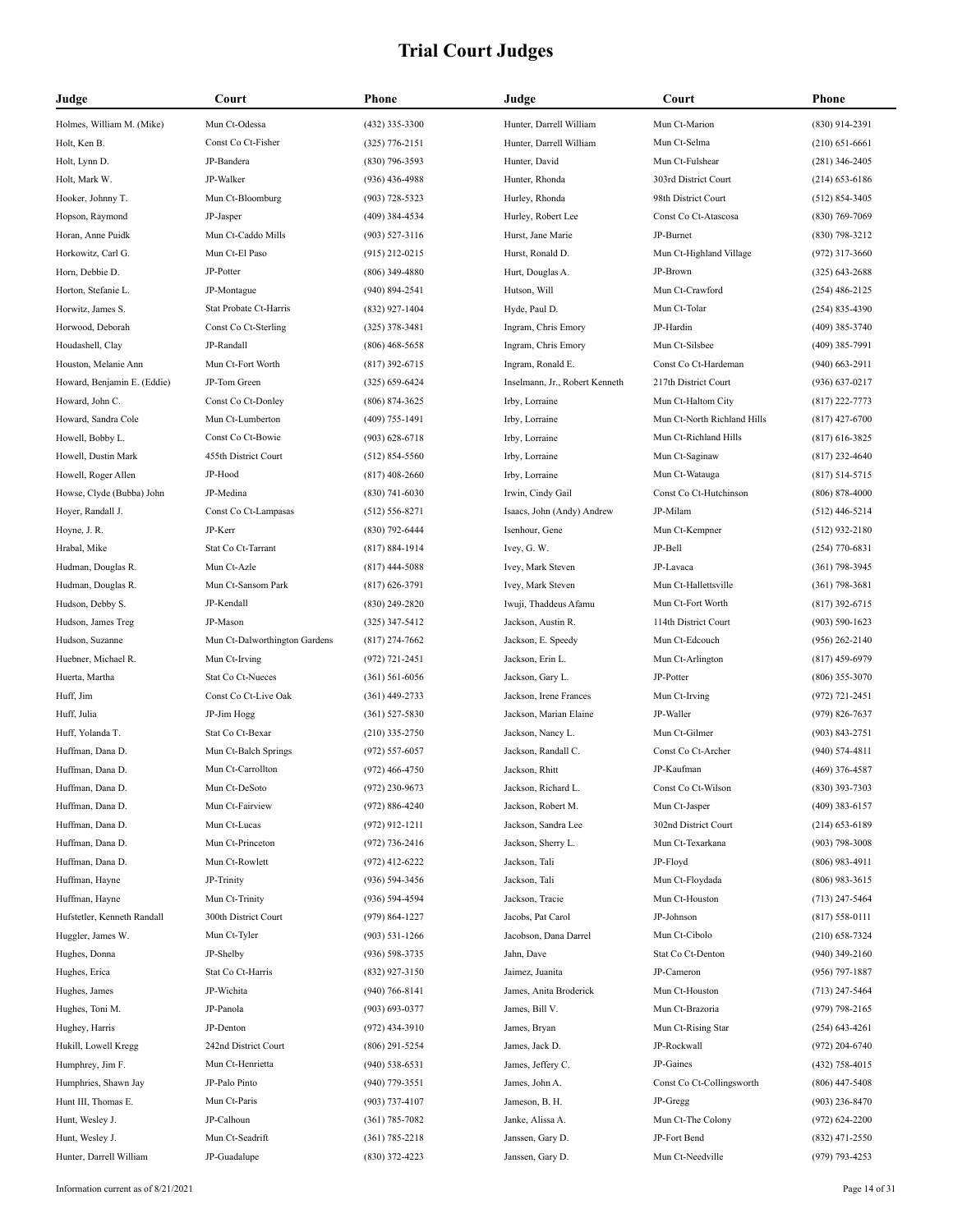| Judge                               | Court                    | Phone                                    | Judge                         | Court                       | Phone                            |
|-------------------------------------|--------------------------|------------------------------------------|-------------------------------|-----------------------------|----------------------------------|
| Jarrett, Lisa K.                    | 436th District Court     | $(210)$ 335-1194                         | Jones, Jr., Michael Darnell   | JP-Dallas                   | $(214) 751 - 4040$               |
| Jasso, Sr., Homero                  | JP-Hidalgo               | $(956)$ 383-0921                         | Jones, Molly S.               | Stat Co Ct-Tarrant          | (817) 884-2745                   |
| Jasso, Juan                         | JP-Dallas                | $(214)$ 943-5981                         | Jones, Jr., Ransom (Duce) W.  | JP-Jefferson                | (409) 839-2333                   |
| Jasso, Juan                         | Mun Ct-Cockrell Hill     | $(214)$ 339-1976                         | Jones, Raquel (Rocky) Charise | 203rd District Court        | $(214)$ 653-5820                 |
| Jay, James L.                       | Mun Ct-Pasadena          | $(713)$ 475-5562                         | Jones, Ray                    | JP-Limestone                | $(254) 562 - 7113$               |
| Jay, James L.                       | Mun Ct-Shoreacres        | $(281)$ 471-3340                         | Jones, Robert J.              | JP-Taylor                   | $(325)$ 928-5114                 |
| Jeffers, Tanisha                    | Mun Ct-Austin            | $(512)$ 974-4800                         | Jones, Skeet Lee              | Const Co Ct-Loving          | (432) 309-9500                   |
| Jefferson, Ruth Elaine              | Mun Ct-Houston           | $(713)$ 247-5464                         | Jones, Teresa Michelle        | Mun Ct-Daingerfield         | $(903) 645 - 2114$               |
| Jenkins III, Alfred Davis           | Mun Ct-Austin            | $(512)$ 974-4800                         | Jones, Thomas G.              | JP-Dallas                   | $(972)$ 228-0280                 |
| Jenkins, Clay Lewis                 | Const Co Ct-Dallas       | $(214) 653 - 7949$                       | Jones, Thomas Lee             | JP-Potter                   | (806) 379-2817                   |
| Jeter, Rick G.                      | JP-Baylor                | $(940) 889 - 2662$                       | Jones, Tonya                  | Stat Co Ct-Harris           | (832) 927-3450                   |
| Jimenez, Angelica I.                | 408th District Court     | $(210)$ 335-2831                         | Jones-Holley, Toni            | Mun Ct-Houston              | $(713)$ 247-5464                 |
| Jimenez, Orlando                    | Mun Ct-Progreso          | $(956) 565 - 0241$                       | Jones-Johnson, Margaret R.    | Stat Probate Ct-Dallas      | $(214) 653 - 6166$               |
| Jivani, Erum                        | Mun Ct-Pearland          | $(281)$ 997-5900                         | Jordan, Darrell William       | Stat Co Ct-Harris           | (832) 927-3475                   |
| Jobe, Kenneth L.                    | JP-Tyler                 | $(409)$ 377-4013                         | Jordan, Dona R.               | Mun Ct-Noonday              | $(903) 561 - 3351$               |
| Johnson, Ashley Westmoreland        | Mun Ct-Arlington         | $(817)$ 459-6979                         | Jordan, Greta                 | JP-Navarro                  | $(903) 654 - 3055$               |
| Johnson, Jr., Billy G.              | JP-Midland               | (432) 688-4723                           | Jordan, Ronnie L.             | JP-Houston                  | $(936) 544 - 9561$               |
| Johnson, Carl J.                    | Mun Ct-Abernathy         | $(806)$ 298-2546                         | Jose, Rajish                  | Mun Ct-Rowlett              | $(972)$ 412-6222                 |
| Johnson, Carroll Lee                | JP-Cooke                 | $(940)$ 668-5510                         | Joyce, Justin M.              | JP-Fort Bend                | $(281)$ 491-6016                 |
| Johnson, Carroll Lee                | Mun Ct-Lindsay           | $(940)$ 665-4455                         | Julian, Bruce E.              | Mun Ct-Perryton             | $(806)$ 435-4002                 |
| Johnson, Carroll Lee                | Mun Ct-Muenster          | (940) 759-2236                           | Kaitcer, Jeffrey N.           | 322nd District Court        | $(817) 884 - 1427$               |
| Johnson, Carroll Lee                | Mun Ct-Valley View       | $(940)$ 726-3957                         | Karisch, Charles John         | JP-Waller                   | (979) 826-7745                   |
| Johnson, Chris P.                   | Stat Co Ct-Hays          | $(512)$ 393-7625                         | Karl, Jr., Kenneth G.         | JP-Fannin                   | $(903)$ 378-0015                 |
| Johnson, David Glenn                | Mun Ct-Onalaska          | $(936) 646 - 5376$                       | Karl, Jr., Kenneth G.         | Mun Ct-Honey Grove          | $(903)$ 378-3033                 |
| Johnson, Gregory                    | JP-Bell                  | $(254) 634 - 5882$                       | Karl, Jr., Kenneth G.         | Mun Ct-Ladonia              | $(903)$ 367-7011                 |
| Johnson, Jim S.                     | 431st District Court     | $(940)$ 349-4370                         | Karl, Jr., Kenneth G.         | Mun Ct-Savoy                | $(903)$ 965-4546                 |
| Johnson, Jimmy S.                   | Mun Ct-Old River-Winfree | $(281)$ 385-1735                         | Kassahn, Dan                  | Mun Ct-San Antonio          | $(210)$ 207-7130                 |
| Johnson, Jon Wayne                  | JP-Smith                 | $(903) 590 - 4890$                       | Kassahn, Leslie               | Mun Ct-Hill Country Village | $(210)$ 494-3671                 |
| Johnson, Kelli D.                   | 178th District Court     | (832) 927-4275                           | Kassahn, Leslie               | Mun Ct-Leon Valley          | $(210) 684 - 1391$               |
| Johnson, Kenton Dee                 | Mun Ct-Sunset Valley     | $(512) 892 - 1389$                       | Kassahn, Leslie               | Mun Ct-Olmos Park           | $(210)$ 824-3281                 |
| Johnson, Lydia D.                   | Mun Ct-Houston           | $(713)$ 247-5464                         | Kaufman, Aaron Samuel         | Mun Ct-Plano                | (972) 941-2199                   |
| Johnson, Lynn Marie                 | Stat Co Ct-Parker        | $(817) 598 - 6195$                       | Kazen, Oscar                  | Stat Probate Ct-Bexar       | $(210)$ 335-2546                 |
| Johnson, Pete Lee                   | Mun Ct-Hudson            | $(936) 875 - 2358$                       | Keeling, Jack S.              | JP-Leon                     | $(903) 536 - 2523$               |
| Johnson, Robert                     | JP-Wichita               | $(940) 592 - 9388$                       | Keeter, Harold                | Const Co Ct-Swisher         | $(806)$ 995-3504                 |
| Johnson, Jr., Robert C.             | 177th District Court     | $(832)$ 927-4250                         | Keller, Kimberly S.           | Mun Ct-Fair Oaks Ranch      | $(210)$ 698-0983                 |
| Johnson, Robert D.                  | JP-Polk                  | $(936)$ 398-4114                         | Kelly, Charles Ellis          | Const Co Ct-Ochiltree       | $(806)$ 435-8031                 |
| Johnson, Russell                    | JP-Coke                  | $(325)$ 473-2323                         | Kelly, Lynn                   | Stat Probate Ct-Tarrant     | $(817) 884 - 1415$               |
| Johnson, Jr., Salvador              | JP-Webb                  | $(956) 523 - 4850$                       | Kelly, Robert Lee             | Const Co Ct-Kerr            | (830) 792-2211                   |
| Johnson, Scott W.                   | Stat Co Ct-Reeves        | (432) 287-0222                           | Kelly, Shequitta              | Stat Co Ct-Dallas           | $(214)$ 712-5068                 |
| Johnson, Sylvia I.                  | JP-Jim Wells             | $(361)$ 348-2773                         | Kelly, Susan N.               | 54th District Court         | $(254)$ 757-5051                 |
| Johnson, Tequila                    | Mun Ct-Commerce          | $(903) 886 - 1132$                       | Kelman, Carla G.              | Mun Ct-Fort Worth           | $(817)$ 392-6715                 |
|                                     | Const Co Ct-Midland      |                                          |                               | Mun Ct-Sonora               |                                  |
| Johnson, Terry<br>Johnson, Tony Ray | JP-Cherokee              | $(432) 688 - 4310$<br>$(936) 858 - 4732$ | Kemp, Jerry B.<br>Kemp, Tammy | 204th District Court        | $(325)$ 387-5237                 |
| Johnson, Troy                       |                          |                                          | Kendall, William (Bill) E.    | JP-Washington               | (214) 653-5832<br>(979) 289-2921 |
| Johnston, Robert D.                 | Stat Co Ct-Orange        | $(409) 670 - 4189$                       | Kendall, William (Bill) E.    |                             |                                  |
|                                     | Const Co Ct-Anderson     | $(903) 723 - 7406$                       |                               | Mun Ct-Brenham              | (979) 337-7599                   |
| Jones, Ashton Lee                   | Mun Ct-Andrews           | (432) 524-2791                           | Kennedy, Brenda P.            | 403rd District Court        | $(512) 854 - 9808$               |
| Jones, Aurora Martinez              | 126th District Court     | $(512) 854 - 5965$                       | Kennedy, Dena D.              | JP-Pecos                    | (432) 639-2350                   |
| Jones, Charles Glenn                | JP-Hill                  | $(254) 687 - 2424$                       | Kennedy, Meredith             | 78th District Court         | $(940) 766 - 8182$               |
| Jones, Charles Glenn                | Mun Ct-Itasca            | $(254) 687 - 2990$                       | Kennedy, Steven D.            | JP-Goliad                   | $(361) 645 - 3320$               |
| Jones, DaSean                       | 180th District Court     | (832) 927-4125                           | Kennedy, Steven Thomas        | JP-Uvalde                   | $(830)$ 278-3921                 |
| Jones, Derbha H.                    | 467th District Court     | $(940)$ 349-4390                         | Kennington, Harold L.         | JP-Camp                     | $(903) 856 - 3961$               |
| Jones, Hazel B.                     | 174th District Court     | $(832)$ 927-4200                         | Kennon, Rick J.               | 368th District Court        | $(512)$ 943-1368                 |
| Jones, Jack Weldon                  | 146th District Court     | $(254)$ 933-6737                         | Keough, Mark                  | Const Co Ct-Montgomery      | $(936) 539 - 7812$               |
| Jones, Keri Franklin                | JP-Winkler               | $(432) 586 - 2671$                       | Kerbow, Becky                 | JP-Denton                   | (972) 434-4750                   |
| Jones, Kimberly R.                  | Const Co Ct-Childress    | $(940)$ 937-2221                         | Kerbow, Evelyn C.             | JP-Crockett                 | $(325)$ 392-2253                 |
| Jones, LeeAnn                       | Const Co Ct-Panola       | $(903) 693 - 0391$                       | Kerr, James W.                | Mun Ct-University Park      | $(214)$ 987-5331                 |
| Jones, M. Jane                      | JP-Borden                | $(806)$ 756-4380                         | Kerr, Stanley M.              | Mun Ct-Austin               | $(512)$ 974-4800                 |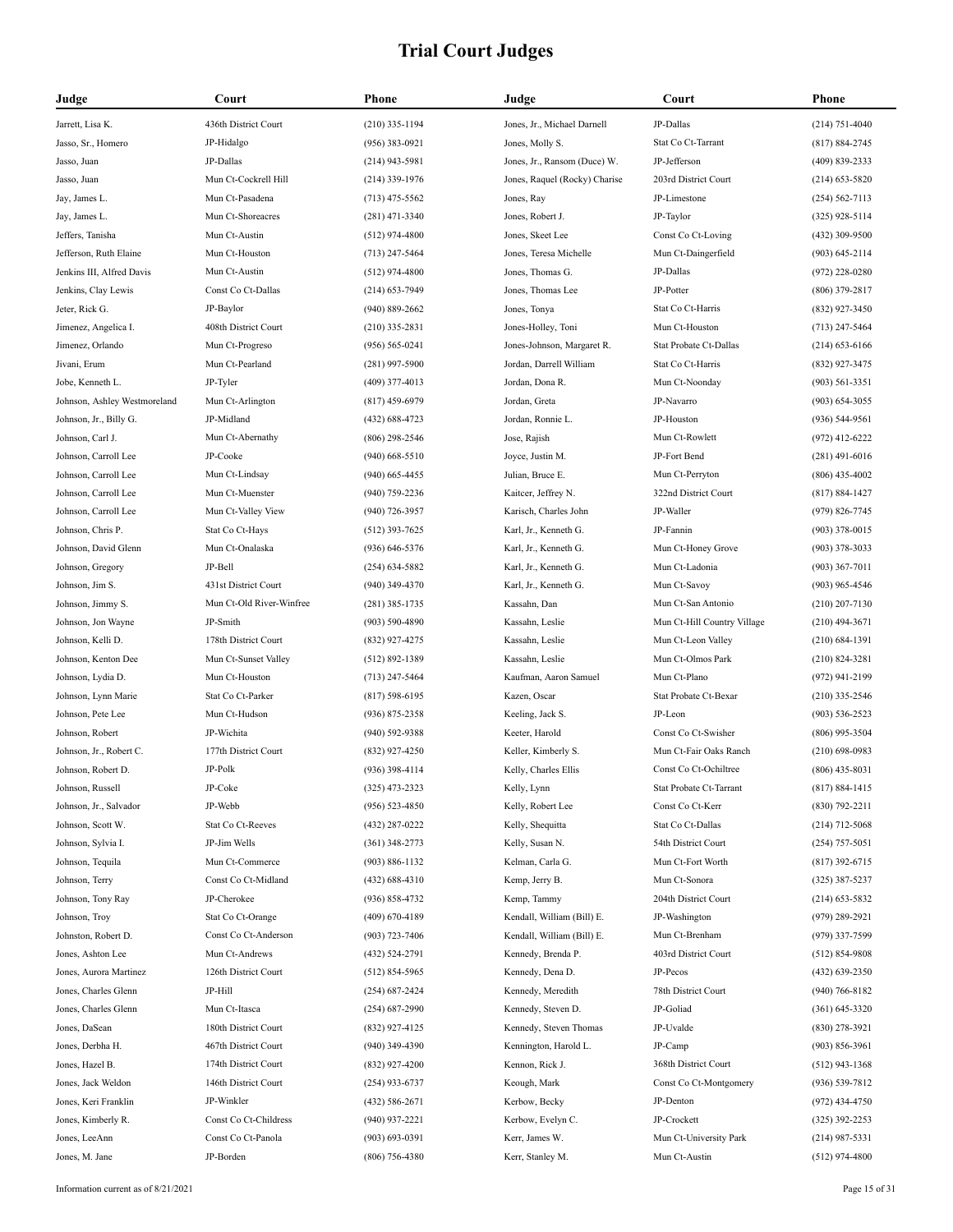| Judge                    | Court                         | Phone              | Judge                         | Court                  | <b>Phone</b>       |
|--------------------------|-------------------------------|--------------------|-------------------------------|------------------------|--------------------|
| Kersh, Sherry L.         | JP-Brazoria                   | $(979)$ 345-2671   | Kupper, Sherwood (Woody)      | JP-Ector               | $(432)$ 498-4203   |
| Kersh, Sherry L.         | Mun Ct-Brazoria               | $(979)$ 798-2165   | Kurita, M. Sue                | Stat Co Ct-El Paso     | $(915) 543 - 3868$ |
| Ketterman, Julie Ann     | Mun Ct-Galena Park            | $(713) 672 - 2556$ | Kurmes, Michael Robert        | Mun Ct-Cleburne        | $(817)$ 645-0925   |
| Kettler, Dick            | Mun Ct-Beverly Hills          | $(254)$ 752-2584   | Kurth, Scott E.               | Mun Ct-DeSoto          | $(972)$ 230-9673   |
| Kettler, Dick            | Mun Ct-Robinson               | $(254)$ 662-1415   | Kurth, Scott E.               | Mun Ct-Ferris          | $(972) 842 - 2028$ |
| Key, Carlo R.            | Stat Co Ct-Bexar              | $(210)$ 335-1670   | Kurth, Scott E.               | Mun Ct-Lancaster       | $(972)$ 218-1334   |
| Key, Karrie D.           | Mun Ct-Austin                 | $(512)$ 974-4800   | Kurth, Scott E.               | Mun Ct-Ovilla          | $(972)$ 617-7262   |
| Keyes, Tom N.            | Const Co Ct-Gaines            | (432) 758-4058     | Kurth, Scott E.               | Mun Ct-Red Oak         | $(469)$ 218-7700   |
| Kidd, Keith W.           | Mun Ct-Odessa                 | $(432)$ 335-3300   | Kurtz, Hope D.                | JP-Calhoun             | $(361) 553 - 4621$ |
| Kiely, Matt              | JP-Caldwell                   | $(512)$ 398-1820   | Kutscher, Kyle W.             | Const Co Ct-Guadalupe  | $(830)$ 303-8867   |
| Kilgore, Christopher S.  | Mun Ct-Rowlett                | $(972)$ 412-6222   | Lacayo, Danilo (Danny)        | 182nd District Court   | $(713)$ 755-6350   |
| Kilgore, Dusty           | Const Co Ct-Upton             | $(432)$ 693-2321   | Lafferty, Kimberly R.         | Mun Ct-Coppell         | $(972)$ 304-3650   |
| Kim, Alexander Han Joong | 323rd District Court          | $(817) 838 - 4600$ | Lafferty, Kimberly R.         | Mun Ct-Denton          | $(940)$ 349-8331   |
| Kimball, Mark Daniel     | Mun Ct-Killeen                | $(254) 501 - 7850$ | Lafferty, Kimberly R.         | Mun Ct-Lewisville      | $(972)$ 219-3436   |
| Kindred, Daniel Johnson  | 454th District Court          | $(830)$ 741-7146   | Lafferty, Kimberly R.         | Mun Ct-Seagoville      | $(972)$ 287-2192   |
| King, Amber Marie        | JP-Loving                     | (432) 286-9544     | LaFleur. Leward J.            | Const Co Ct-Marion     | $(903)$ 665-3261   |
| King, Angela M.          | Stat Co Ct-Dallas             | $(214)$ 653-5650   | Lagomarsino, James E.         | 13th District Court    | $(903) 654 - 3020$ |
| King, Donna Gayle        | 26th District Court           | $(512)$ 943-1226   | Laird, Claudia L.             | Stat Co Ct-Montgomery  | $(936) 539 - 7832$ |
| King, Greg               | Stat Co Ct-Wichita            | $(940)$ 766-8111   | Lambeth, Betsy                | 425th District Court   | $(512)$ 943-3380   |
| King, Pamela             | Mun Ct-Slaton                 | $(806) 828 - 2004$ | Landin, D. Craig              | Mun Ct-Sugar Land      | $(281)$ 275-2560   |
| Kinsey, Grant            | 440th District Court          | $(254) 865 - 5911$ | Landry, Dallari L.            | Mun Ct-San Marcos      | $(512)$ 393-8190   |
| Kirkpatrick, Don         | Const Co Ct-Van Zandt         | $(903) 567 - 4071$ | Lane, William (Bill) Randall  | Mun Ct-Everman         | $(817)$ 293-0525   |
| Kirkwood, Jackie Ray     | JP-Shelby                     | $(936)$ 248-4001   | Lane, William (Bill) Randall  | Mun Ct-Hudson Oaks     | $(682)$ 229-2461   |
| Kisluk, Bret Steven      | Mun Ct-Jacinto City           | $(713) 674 - 8424$ | Lane, William (Bill) Randall  | Mun Ct-Kennedale       | $(817)$ 985-2140   |
| Kisluk, Bret Steven      | Mun Ct-Jersey Village         | $(713)$ 466-2124   | Lane, William (Bill) Randall  | Mun Ct-Lake Worth      | $(817)$ 255-7910   |
| Kisluk, Bret Steven      | Mun Ct-Meadows Place          | $(281)$ 983-2931   | Lane, William (Bill) Randall  | Mun Ct-Pantego         | $(817)$ 617-3733   |
| Kitchens, Jr., Travis E. | 258th District Court          | $(936)$ 327-6847   | Lange, Terry G.               | JP-Ector               | $(432)$ 498-4201   |
| Klaus, Glenn E.          | JP-Medina                     | $(830)$ 741-6051   | Langston, Randy L.            | Mun Ct-Liverpool       | $(281) 581 - 2342$ |
| Klein, Edwin Allen       | 420th District Court          | $(936) 560 - 7848$ | Lankford, Christopher Matthew | Mun Ct-Godley          | $(817)$ 389-2083   |
| Klein, Felix             | 154th District Court          | $(806)$ 385-4222   | Lapham, Tim A.                | Const Co Ct-Austin     | $(979) 865 - 5911$ |
| Klevenhagen III, John J. | Mun Ct-Hilshire Village       | $(713)$ 465-0333   | Lappe, Ronnie Dean            | Mun Ct-Early           | $(325) 646 - 5322$ |
| Klevenhagen III, John J. | Mun Ct-Piney Point Village    | $(713) 782 - 0271$ | Larson, Ryan Daniel           | 395th District Court   | $(512)$ 943-1395   |
| Klevenhagen III, John J. | Mun Ct-Spring Valley Village  | $(713)$ 465-0333   | Lasusa, Erane                 | Mun Ct-Dallas          | $(214) 671 - 9901$ |
| Kloesel, Charles         | Mun Ct-Oakwood                | $(903) 545 - 0030$ | Latham, Coy R.                | JP-Coryell             | $(254) 865 - 5913$ |
| Kniffen, G. Scott        | Const Co Ct-Callahan          | $(325) 854 - 5805$ | Latham, Coy R.                | Mun Ct-Evant           | $(254)$ 471-3135   |
| Knight, Jay H.           | Const Co Ct-Liberty           | $(936)$ 336-4665   | Latimer, Michael R.           | Mun Ct-Grey Forest     | $(210)$ 695-3261   |
| Knize, Wesley Gene       | Mun Ct-Ennis                  | $(972) 875 - 4457$ | Latimer, Michael R.           | Mun Ct-Helotes         | $(210)$ 695-5903   |
| Knolle, Karin E.         | JP-Jim Wells                  | $(361) 547 - 9796$ | LaTray, Michelle J.           | Mun Ct-Riesel          | $(254) 896 - 6501$ |
| Kocurek, Julie H.        | 390th District Court          | $(512) 854 - 4885$ | Laughlin, Mark S.             | JP-Grimes              | $(936) 873 - 3900$ |
| Kolb, Kevin M.           | Mun Ct-Seguin                 | $(830)$ 401-2325   | Lawless, Derek                | JP-Hockley             | $(806) 894 - 4104$ |
| Korduba, Laryssa         | JP-Harris                     | $(713)$ 274-2450   | Lawrence, John L.             | Mun Ct-Crockett        | $(936) 544 - 5156$ |
| Korzekwa, Caroline J.    | JP-Karnes                     | $(830)$ 254-3226   | Lawrence, Larry L.            | JP-Nueces              | $(361) 584 - 2411$ |
| Korzekwa, Caroline J.    | Mun Ct-Falls City             | $(830)$ 254-3226   | Laws, Larry L.                | Mun Ct-Mustang Ridge   | $(512)$ 243-1775   |
| Kovach, Jim F.           | Stat Co Ct-Harris             | (832) 927-1722     | Lawton-Evans, Audrie          | Stat Co Ct-Harris      | $(832)$ 927-1701   |
| Kramer, Kristin          | Mun Ct-Dallas                 | $(214) 671 - 9901$ | Lea, Royal B.                 | Mun Ct-Fair Oaks Ranch | $(210)$ 698-0983   |
| Krause, Sherman          | Const Co Ct-Comal             | $(830)$ 221-1109   | Lea, Royal B.                 | Mun Ct-Helotes         | $(210)$ 695-5903   |
| Krause, Wilfred W.       | JP-Austin                     | $(979)$ 357-4477   | Leago, A. J. "Tony"           | Const Co Ct-Madison    | $(936)$ 241-6202   |
| Krebs, David R.          | Const Co Ct-San Patricio      | $(361)$ 364-9301   | Leal, Janet L.                | 103rd District Court   | $(956) 544-0844$   |
| Krenek, Ted              | JP-Waller                     | $(281)$ 375-5233   | LeBlanc, Jr., Ronald          | JP-Matagorda           | $(979) 863 - 2035$ |
| Krenek, Ted              | Mun Ct-Brookshire             | $(281)$ 375-5048   | Lee, Brian P.                 | Const Co Ct-Titus      | $(903) 577 - 6791$ |
| Krueger, Michael James   | Mun Ct-Kingsville             | $(361) 592 - 8566$ | Lee, Cecil James              | JP-Reeves              | $(432)$ 287-0241   |
| Kubala, Lisa Ann         | Mun Ct-Copperas Cove          | $(254) 547 - 5030$ | Lee, Christopher Dean         | JP-Kleberg             | $(361)$ 296-3214   |
| Kubicek, Cynthia (Cindy) | Mun Ct-East Bernard           | $(979)$ 335-6558   | Lee, Jr., James E.            | JP-McLennan            | $(254)$ 752-9353   |
| Kubricht, Michael        | Mun Ct-Sealy                  | $(979) 885 - 6733$ | Lee, Jean                     | 302nd District Court   | $(214)$ 653-6189   |
| Kuhlmann, Catherine L.   | JP-Gillespie                  | $(830)$ 307-3737   | Lee, John R.                  | Stat Co Ct-Coryell     | $(254) 865 - 5911$ |
| Kulesz, David Terrell    | Mun Ct-Dalworthington Gardens | $(817)$ 274-7662   | Lee, Robert Byron             | Mun Ct-Giddings        | $(979) 540 - 2707$ |
| Kulesz, David Terrell    | Mun Ct-Pantego                | $(817)$ 617-3733   | Lee, Ryan K.                  | Mun Ct-Rockwall        | $(972)$ 771-7788   |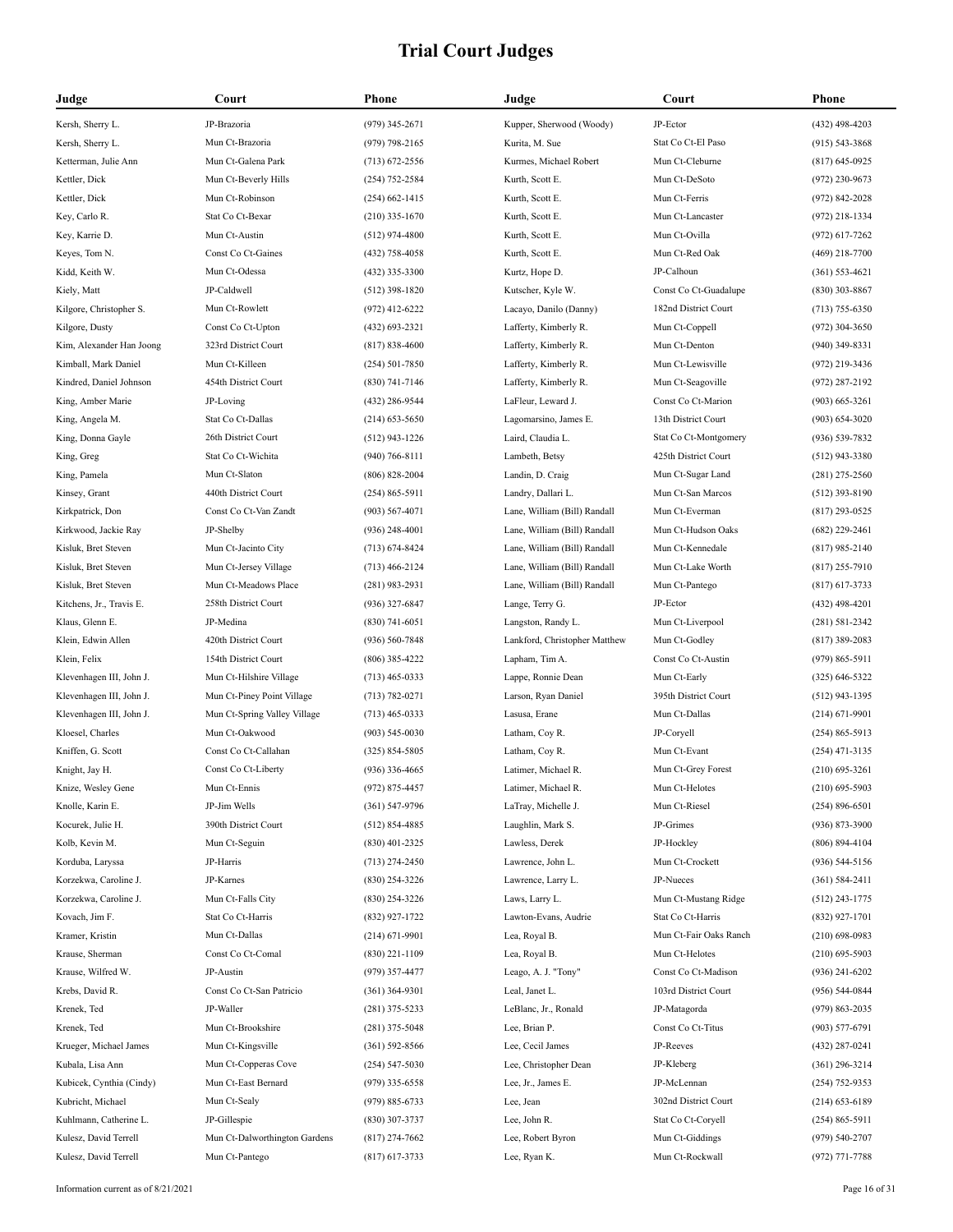| Judge                         | Court                    | Phone              | Judge                    | Court                        | <b>Phone</b>       |
|-------------------------------|--------------------------|--------------------|--------------------------|------------------------------|--------------------|
| Lee, Scott                    | Const Co Ct-Franklin     | $(903) 537 - 2342$ | Longoria, John Amos      | Stat Co Ct-Bexar             | $(210)$ 335-2549   |
| Lee, Stephen                  | Mun Ct-Belton            | $(254)$ 933-5838   | Looten, Dan              | Const Co Ct-Carson           | $(806)$ 537-3622   |
| Lee-Collins, Cheryl R.        | Mun Ct-Houston           | $(713)$ 247-5464   | Loper, Robert K.         | Mun Ct-West University Place | $(713)$ 662-5825   |
| Leedy, Daniel W.              | Stat Co Ct-Austin        | $(979) 865 - 5911$ | Lopez, Christopher       | JP-Denton                    | $(972)$ 434-7100   |
| Lefton, Lauren M.             | Mun Ct-San Antonio       | $(210)$ 207-7130   | Lopez, David             | 256th District Court         | $(214)$ 653-6449   |
| Legore, Kirsten               | Stat Co Ct-Guadalupe     | $(830)$ 303-8871   | Lopez, Della             | Mun Ct-Iraan                 | $(432) 639 - 2301$ |
| Lemons, Jana D.               | JP-Armstrong             | $(806) 553 - 2860$ | Lopez, Gloria E.         | 308th District Court         | $(713)$ 274-4600   |
| LeNoir, Sherri                | JP-Limestone             | $(254)$ 729-3630   | Lopez, Hilda Castillo    | JP-Val Verde                 | $(830)$ 774-7581   |
| Leonard, Elizabeth Byer       | 238th District Court     | $(432)$ 688-4380   | Lopez, Jr., Ignacio      | Mun Ct-La Villa              | $(956)$ 262-2122   |
| Leonie III, Andrew Drake      | Mun Ct-Lavon             | $(972) 843 - 4219$ | Lopez, Jose A.           | 49th District Court          | $(956) 523 - 4237$ |
| LePak, Paul L.                | 264th District Court     | $(254)$ 933-5245   | Lopez, Leonel J.         | Mun Ct-Rio Grande City       | $(956)$ 487-8889   |
| Lerma, Jesus                  | Mun Ct-Penitas           | $(956) 581 - 3345$ | Lopez, Letty             | 389th District Court         | $(956)$ 318-2080   |
| Lerma, Jesus                  | Mun Ct-Sullivan City     | $(956)$ 485-2828   | Lopez, Jr., Rogelio      | JP-Bexar                     | $(210)$ 335-4910   |
| Lerma, Robert J.              | Mun Ct-Brownsville       | $(956) 548 - 7181$ | Lott, Sherry Lee         | Mun Ct-Hunters Creek Village | $(713)$ 465-5646   |
| Lessman, Denton (Denny) Bryan | Mun Ct-Marlin            | $(254) 883 - 1450$ | Loudder, Brent M.        | Mun Ct-Channing              | $(806)$ 235-0811   |
| Lettunich, Brandon Lee        | Mun Ct-El Paso           | $(915)$ 212-0215   | Lovell, Jim L.           | Const Co Ct-Houston          | $(936) 544 - 3255$ |
| Leuea, Deena                  | JP-Parmer                | $(806)$ 251-1356   | Lovier, Kathryn M.       | Mun Ct-Mount Vernon          | $(903) 537 - 3582$ |
| Lewis, Andrew A.              | Mun Ct-Houston           | $(713)$ 247-5464   | Lovier, Kathryn M.       | Mun Ct-Winfield              | $(903) 524 - 2020$ |
| Lewis, Glenn Oliver           | Mun Ct-Forest Hill       | $(817) 568 - 3046$ | Low, Justin              | 161st District Court         | $(432)$ 498-4260   |
| Lewis, Justin W.              | Const Co Ct-Hill         | $(254) 582 - 4020$ | Lowe III, Thomas Wilson  | 236th District Court         | $(817) 884 - 1709$ |
| Lewis, Linda Harrison         | Mun Ct-San Antonio       | $(210)$ 207-7130   | Lowery, Greg             | Stat Co Ct-Wise              | $(940)$ 627-5005   |
| Leyko, Martin (Marty) M.      | Mun Ct-Frisco            | (972) 292-5555     | Loza, Richard            | Mun Ct-Castle Hills          | $(210)$ 293-9679   |
| Leyko, Martin (Marty) M.      | Mun Ct-Trenton           | $(903)$ 989-2237   | Loza, Richard            | Mun Ct-Natalia               | $(830)$ 665-2206   |
| Liendo, Oscar Rene            | JP-Webb                  | $(956) 523 - 4303$ | Lucas, James             | 388th District Court         | $(915) 543 - 3850$ |
| Lilly, Paul D.                | Const Co Ct-Brown        | $(325)$ 643-2828   | Luck, Terry M.           | JP-Midland                   | $(432) 688 - 4741$ |
| Lindemann, Wayne Lewis        | JP-Archer                | $(940)$ 541-2250   | Lucke, Marty C.          | Const Co Ct-Floyd            | $(806)$ 983-4905   |
| Lindemood, David W.           | 318th District Court     | $(432) 688 - 4390$ | Luedecke, Mary Ann       | JP-Jeff Davis                | $(432)$ 426-3045   |
| Linden, Sheila D.             | JP-Hunt                  | $(903)$ 453-6930   | Luizzi, Vincent          | Mun Ct-San Marcos            | $(512)$ 393-8190   |
| Linden, Timothy S.            | Stat Co Ct-Hunt          | $(903)$ 408-4200   | Lujan, Ruben Ontiveros   | JP-El Paso                   | $(915) 851 - 2019$ |
| Linder, Phillip A.            | Mun Ct-Highland Park     | $(214) 559 - 9303$ | Luna, Arnulfo C.         | Const Co Ct-Frio             | $(830)$ 334-2154   |
| Linder, Sarah                 | JP-Brazoria              | $(713) 844 - 1777$ | Luna, Ernesto (Neto)     | JP-Uvalde                    | $(830)$ 278-8123   |
| Lingerfelt, Maranatha         | Mun Ct-Forney            | $(972) 564 - 7311$ | Luna, Joe                | Const Co Ct-Zavala           | $(830)$ 374-3810   |
| Lipscomb, John H.             | Stat Co Ct-Travis        | $(512) 854 - 9243$ | Luong, Jason             | 185th District Court         | (832) 927-3925     |
| Lishka, Amanda K.             | Mun Ct-Coleman           | $(325)$ 625-5236   | Lusk, Nancy Ellen        | Mun Ct-Sugar Land            | $(281)$ 275-2560   |
| Liston, Pamela Harrell        | Mun Ct-Rowlett           | $(972)$ 412-6222   | Luther, Pamela A.        | Stat Co Ct-Dallas            | $(214)$ 653-5717   |
| Liston, Paul Joseph           | Mun Ct-Anna              | $(972)$ 924-3325   | Lux, Darrel L.           | Const Co Ct-Kendall          | (830) 249-9343     |
| Liston, Paul Joseph           | Mun Ct-Fairview          | (972) 886-4240     | Lymbery, Meydon (Don) P. | Const Co Ct-Angelina         | $(936) 634 - 5413$ |
| Liston, Paul Joseph           | Mun Ct-Fate              | $(972)$ 771-4601   | Lyon, Meredith           | Mun Ct-Carrollton            | $(972)$ 466-4750   |
| Liston, Paul Joseph           | Mun Ct-McLendon-Chisholm | (972) 524-2077     | Mack, Wayne L.           | JP-Montgomery                | $(936) 539 - 7801$ |
| Liston, Paul Joseph           | Mun Ct-Royse City        | $(972) 636 - 9434$ | Macon, Chris             | JP-Ellis                     | $(972) 825 - 5319$ |
| Little, Carolyn B.            | Mun Ct-Ballinger         | $(325)$ 365-5790   | Macon, Chris             | Mun Ct-Alma                  | $(469)$ 456-0403   |
| Little, Michael Ray           | Mun Ct-Daisetta          | $(936) 536 - 6120$ | Maddox, Gary Bruce       | Mun Ct-Hedwig Village        | $(713)$ 465-6009   |
| Little, Michael Ray           | Mun Ct-Liberty           | $(936)$ 334-7121   | Maddox, Gary Bruce       | Mun Ct-Hunters Creek Village | $(713)$ 465-5646   |
| Little, Todd B.               | Const Co Ct-Ellis        | $(972) 825 - 5011$ | Madera, Dora             | JP-Maverick                  | $(830)$ 752-1323   |
| Little, Vickey                | Mun Ct-Teague            | $(254)$ 739-3213   | Madison, Kevin R.        | Mun Ct-Briarcliff            | $(512)$ 264-2274   |
| Littlefield, Joel David       | Stat Co Ct-Hunt          | $(903)$ 408-4234   | Madison, Kevin R.        | Mun Ct-Bruceville-Eddy       | $(254) 859 - 5964$ |
| Lively, Craig R.              | Mun Ct-Beaumont          | $(409)$ 980-7200   | Madison, Kevin R.        | Mun Ct-Horseshoe Bay         | $(830)$ 598-9972   |
| Lively, James Edward          | JP-Hamilton              | $(254)$ 386-1200   | Madison, Kevin R.        | Mun Ct-Lakeway               | $(512)$ 314-7560   |
| Livingston, Lora J.           | 261st District Court     | $(512) 854-9309$   | Madison, Kevin R.        | Mun Ct-Liberty Hill          | $(512)$ 515-5410   |
| Lizarraga, Marcos A.          | 168th District Court     | $(915) 546 - 2141$ | Madison, Kevin R.        | Mun Ct-Nolanville            | $(254)$ 698-6093   |
| Locke, James White            | Stat Co Ct-Brazos        | $(979)$ 361-4260   | Madrid, Rudy             | Const Co Ct-Kleberg          | $(361) 595 - 8585$ |
| Locke, Michele                | Mun Ct-Lakeway           | $(512)$ 314-7560   | Madrigal, Cindy          | Mun Ct-Hereford              | $(806)$ 363-7127   |
| Loeb, Gail Gleimer            | Mun Ct-Corpus Christi    | $(361) 886 - 2500$ | Magallanes, Juan A.      | 357th District Court         | $(956) 548 - 9522$ |
| Logan, Ruth Catherine         | Mun Ct-Princeton         | $(972) 736 - 2416$ | Magee, Greg              | JP-San Jacinto               | $(936)$ 377-2131   |
| Long, Kevin Shane             | Const Co Ct-Palo Pinto   | $(940)$ 659-1253   | Magee, Greg              | Mun Ct-Onalaska              | $(936) 646 - 5376$ |
| Longino, Darrell Glenn        | JP-Polk                  | $(936)$ 327-6841   | Magee, Greg              | Mun Ct-Shepherd              | $(936)$ 628-3305   |
| Longino, Tristan H.           | 245th District Court     | $(713)$ 274-1245   | Magee, Nancy A.          | Mun Ct-Fort Worth            | $(817)$ 392-6715   |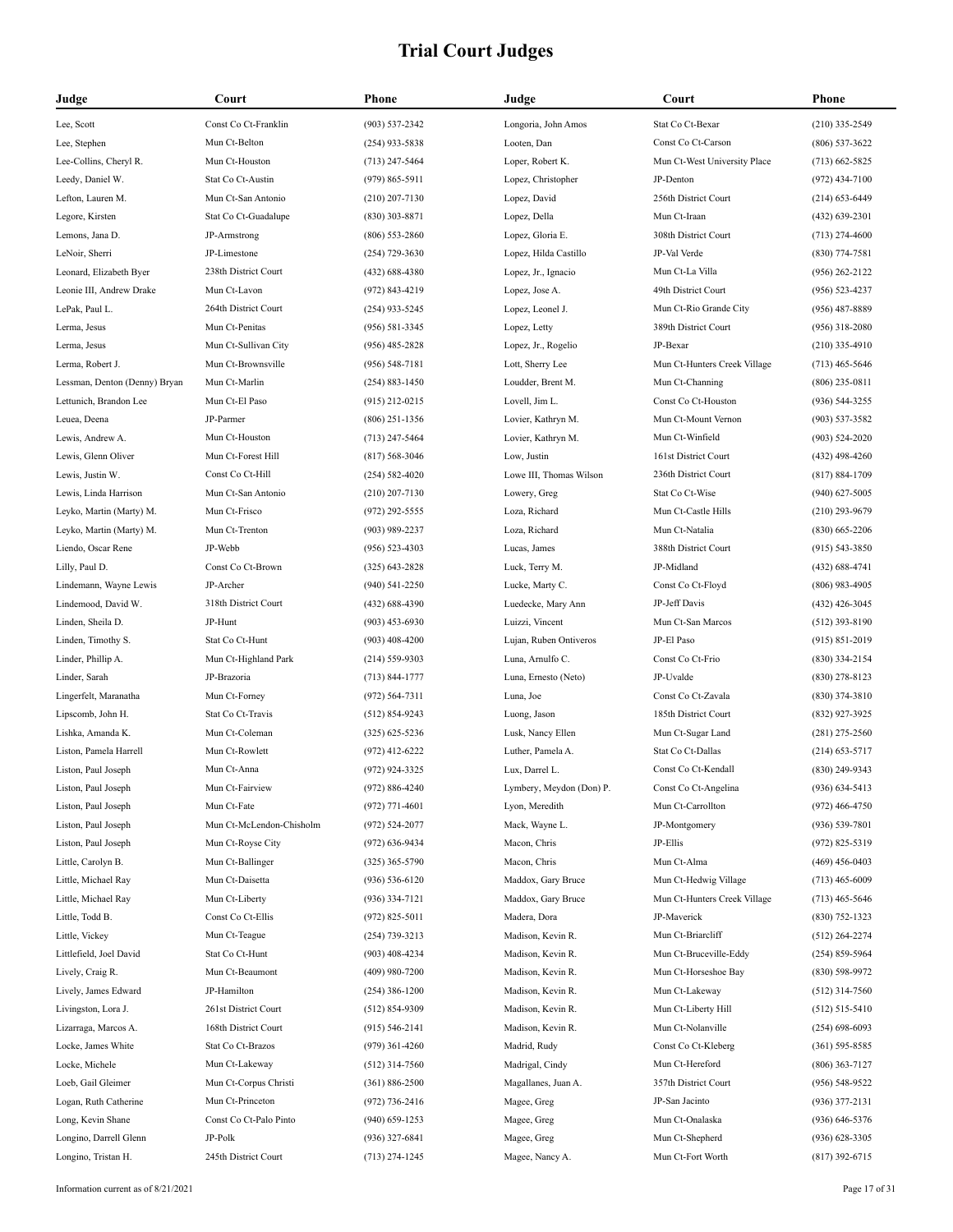| Judge                      | Court                     | Phone              | Judge                       | Court                 | Phone              |
|----------------------------|---------------------------|--------------------|-----------------------------|-----------------------|--------------------|
| Magers, William (Bill) L.  | Const Co Ct-Grayson       | $(903) 813 - 4228$ | Martinez, Rodolfo           | Mun Ct-Pharr          | $(956)$ 402-4690   |
| Maginnis, Patricia (Patty) | 435th District Court      | $(936) 538 - 3532$ | Martinez, Sara              | JP-Dallas             | $(214)$ 943-6980   |
| Magnuson, Craig Alan       | Mun Ct-Aledo              | $(817)$ 441-7016   | Martinez, Sara              | Mun Ct-Cockrell Hill  | $(214)$ 339-1976   |
| Magnuson, Craig Alan       | Mun Ct-Aurora             | $(817)$ 636-2783   | Martino, Viki Hesseltine    | Mun Ct-Sinton         | $(361)$ 364-2389   |
| Magnuson, Craig Alan       | Mun Ct-Edgecliff Village  | $(817)$ 293-4313   | Mascot, Paul J.             | Mun Ct-Bullard        | $(903) 894 - 7263$ |
| Magnuson, Craig Alan       | Mun Ct-Kennedale          | $(817)$ 985-2140   | Mascot, Paul J.             | Mun Ct-Jacksonville   | $(903) 586 - 7111$ |
| Magnuson, Craig Alan       | Mun Ct-White Settlement   | $(817)$ 246-4971   | Masden, Matt                | JP-Montgomery         | $(936)$ 442-7750   |
| Maguire, Michael Patrick   | Mun Ct-Kerrville          | $(830)$ 257-2388   | Mason, Corinne Ann          | Stat Co Ct-Collin     | $(972) 548 - 3860$ |
| Mahler, Stan Glenn         | JP-Young                  | $(940)$ 564-5001   | Mason, James (A.J.) Anthony | Const Co Ct-Camp      | $(903) 856 - 3845$ |
| Mahler, Stan Glenn         | Mun Ct-Olney              | $(940) 564 - 5770$ | Mason, Pamela               | JP-Donley             | $(806) 874 - 2016$ |
| Maldonado, Art             | Mun Ct-Aubrey             | $(940)$ 440-9343   | Massey, Angela J.           | JP-Garza              | $(806)$ 495-4420   |
| Maldonado, Art             | Mun Ct-Celina             | $(972)$ 382-2682   | Massingill, Ron E.          | Const Co Ct-Hood      | $(817) 579 - 3200$ |
| Maldonado, Art             | Mun Ct-Frisco             | $(972)$ 292-5555   | Mata, Angel Villarreal      | Mun Ct-Hutchins       | $(972)$ 225-6121   |
| Maldonado, Art             | Mun Ct-Providence Village | $(940)$ 365-9333   | Mathew, Juli                | Stat Co Ct-Fort Bend  | $(281)$ 341-4429   |
| Maldonado, Art             | Mun Ct-Wylie              | $(972)$ 429-8080   | Mathews, Stacey L.          | 277th District Court  | $(512)$ 943-1277   |
| Maldonado, Julia A.        | 507th District Court      | $(713)$ 274-4620   | Mathis, Donna               | Mun Ct-Eustace        | $(903)$ 425-6614   |
| Maldonado, Omar            | Stat Co Ct-Hidalgo        | (956) 292-7740     | Mathis, Donna               | Mun Ct-Log Cabin      | $(903)$ 489-4204   |
| Malhotra, Dimple           | Stat Co Ct-Travis         | $(512) 854 - 9896$ | Mathis, Donna               | Mun Ct-Seven Points   | $(903)$ 432-3176   |
| Mallard, David S.          | Mun Ct-Rockwall           | $(972)$ 771-7788   | Mathis, Jaime               | Mun Ct-Von Ormy       | $(210)$ 622-9935   |
| Malone, Barbara Ann        | Mun Ct-Kountze            | $(409)$ 246-4168   | Matt, Christopher Elder     | Mun Ct-Corpus Christi | $(361) 886 - 2500$ |
| Mancha, Kina M.            | JP-Maverick               | (830) 757-9201     | Matthew, David (Scott)      | Mun Ct-Bartlett       | $(254) 527 - 3219$ |
| Mancias, Fernando G.       | 93rd District Court       | $(956)$ 318-2255   | Matthew, David (Scott)      | Mun Ct-Granger        | $(512) 859 - 2755$ |
| Manes, Wyone               | JP-Upshur                 | $(903) 680 - 6269$ | Matthew, David (Scott)      | Mun Ct-Jarrell        | $(512) 746 - 4593$ |
| Manes, Wyone               | Mun Ct-East Mountain      | $(903)$ 297-6041   | Matthews, Jan Blacklock     | Mun Ct-Crosbyton      | $(806)$ 675-2301   |
| Maness, Josh               | Mun Ct-Waskom             | $(903) 687 - 2694$ | Matthews, Jan Blacklock     | Mun Ct-Idalou         | $(806) 892 - 2531$ |
| Mangrum, Jessica L.        | 200th District Court      | $(512) 854-9306$   | Matthews, Jan Blacklock     | Mun Ct-Ransom Canyon  | $(806)$ 829-2470   |
| Manor, Jeralynn            | 80th District Court       | $(832)$ 927-2680   | Matthews, Jan Blacklock     | Mun Ct-Shallowater    | $(806) 832 - 4521$ |
| Mark, Michael Adrian       | Mun Ct-Baytown            | $(281)$ 427-9511   | Matthews, Jan Blacklock     | Mun Ct-Spur           | $(806)$ 271-4766   |
| Marks, Edward Glen         | JP-Floyd                  | $(806)$ 652-3622   | Matthews, Jan Blacklock     | Mun Ct-Wilson         | $(806)$ 628-6221   |
| Marks, Edward Glen         | Mun Ct-Lockney            | $(806)$ 652-2355   | Matzke, Amanda Sullivan     | Stat Co Ct-Brazos     | $(979)$ 361-4250   |
| Marks, Renee C.            | Mun Ct-Rhome              | $(817)$ 636-2333   | Mauzy, Catherine A.         | 419th District Court  | $(512) 854 - 4023$ |
| Marks, Renee C.            | Mun Ct-Sansom Park        | $(817) 626 - 3791$ | Maxey, Sharon Lynn          | JP-Falls              | $(254) 546 - 3700$ |
| Marlow, Beverly (Katy) Kay | JP-Foard                  | $(940) 684 - 1917$ | Maxwell, Gina Ann           | Mun Ct-Newcastle      | $(940)$ 846-3547   |
| Marr, Jack W.              | 24th District Court       | $(361) 575 - 3172$ | Maxwell, Kenneth L.         | Mun Ct-Sweetwater     | $(325)$ 236-6313   |
| Marroquin, Armando         | Stat Co Ct-Hidalgo        | $(956)$ 292-7042   | May, George Whitley         | Const Co Ct-Nolan     | $(325)$ 235-2263   |
| Marsh, Suzanne S.          | Mun Ct-New Hope, Town of  | (972) 548-2489     | May, Scott Allen            | JP-Somervell          | $(254) 897 - 2120$ |
| Marshall III, James        | Mun Ct-Granbury           | $(817)$ 573-8541   | Mayer, Peggy                | JP-DeWitt             | $(361)$ 275-3443   |
| Marshall, Joyce Elaine     | Mun Ct-Houston            | $(713)$ 247-5464   | Mayer, Peggy                | Mun Ct-Yorktown       | $(361) 564 - 2611$ |
| Martin, Amy                | 263rd District Court      | (832) 927-3725     | Mayfield III, Robert B.     | Stat Co Ct-Johnson    | $(817) 556 - 6353$ |
| Martin, Andrea G.          | 304th District Court      | $(214)$ 698-4936   | Mays, Lela Lawrence         | 283rd District Court  | $(214)$ 653-5860   |
| Martin, Chris              | 294th District Court      | $(903) 567 - 4422$ | Mays, Shirley Ann           | JP-Freestone          | $(903)$ 389-0420   |
| Martin, Danny R.           | JP-Trinity                | $(936) 642 - 1224$ | Mays, Shirley Ann           | Mun Ct-Wortham        | $(254) 765 - 3042$ |
| Martin, Kirk DeYoung       | JP-Parker                 | $(682)$ 229-2224   | Mazur, Jr., William A.      | Mun Ct-Grand Prairie  | $(972)$ 237-8663   |
| Martin, Susan Mason        | Mun Ct-Midlothian         | (972) 775-8932     | Mazy, James                 | JP-Lamar              | $(903) 737 - 2441$ |
| Martindale, Matthew C.     | Stat Co Ct-Randall        | $(806)$ 468-5670   | McAuley, Tory J.            | Mun Ct-Shallowater    | $(806) 832 - 4521$ |
| Martinez, Alfredo Perez    | JP-Dimmit                 | $(830)$ 468-9116   | McAuliffe, Mike             | JP-Taylor             | $(325) 674 - 1338$ |
| Martinez, Ana              | 179th District Court      | $(832)$ 927-4100   | McBride, Blanca S.          | JP-DeWitt             | $(361) 564 - 9410$ |
| Martinez, Armin            | Mun Ct-Lyford             | $(956)$ 347-3250   | McBroom, Ronald R.          | JP-Johnson            | $(817) 556 - 6032$ |
| Martinez, Claudia A.       | Mun Ct-Fort Worth         | $(817)$ 392-6715   | McCall, Harold Turner       | Mun Ct-Castle Hills   | $(210)$ 293-9679   |
| Martinez, Connie           | Mun Ct-Dumas              | $(806)$ 935-3158   | McCall, Jr., John           | Mun Ct-Dallas         | $(214) 671 - 9901$ |
| Martinez, Enrique          | Mun Ct-Lubbock            | $(806)$ 775-2473   | McCampbell, J. Brad         | 402nd District Court  | $(903) 763 - 2332$ |
| Martinez III, Francisco    | Mun Ct-Eagle Pass         | $(830)$ 773-1111   | McCandless, Aubrey Glen     | Mun Ct-Stamford       | $(325)$ 773-2723   |
| Martinez, Geraldita L.     | JP-Duval                  | $(361)$ 279-6218   | McCann, Linda Meier         | JP-Gillespie          | $(830)$ 307-3737   |
| Martinez, Glynda           | Mun Ct-Kenedy             | $(830) 583 - 3641$ | McCarthy, James Michael     | Mun Ct-Plano          | $(972)$ 941-2199   |
| Martinez, Hugo D.          | Stat Co Ct-Webb           | $(956) 523 - 4340$ | McCary, Kimberly            | Stat Co Ct-Denton     | $(940)$ 349-2520   |
| Martinez, Jr., Martin      | JP-Starr                  | $(956)$ 716-4800   | McClelland, Eric            | Mun Ct-Dallas         | $(214) 671 - 9901$ |
| Martinez, Norma            | JP-Scurry                 | $(325) 573 - 5406$ | McClendon, John (Trey) J.   | 137th District Court  | $(806)$ 775-1035   |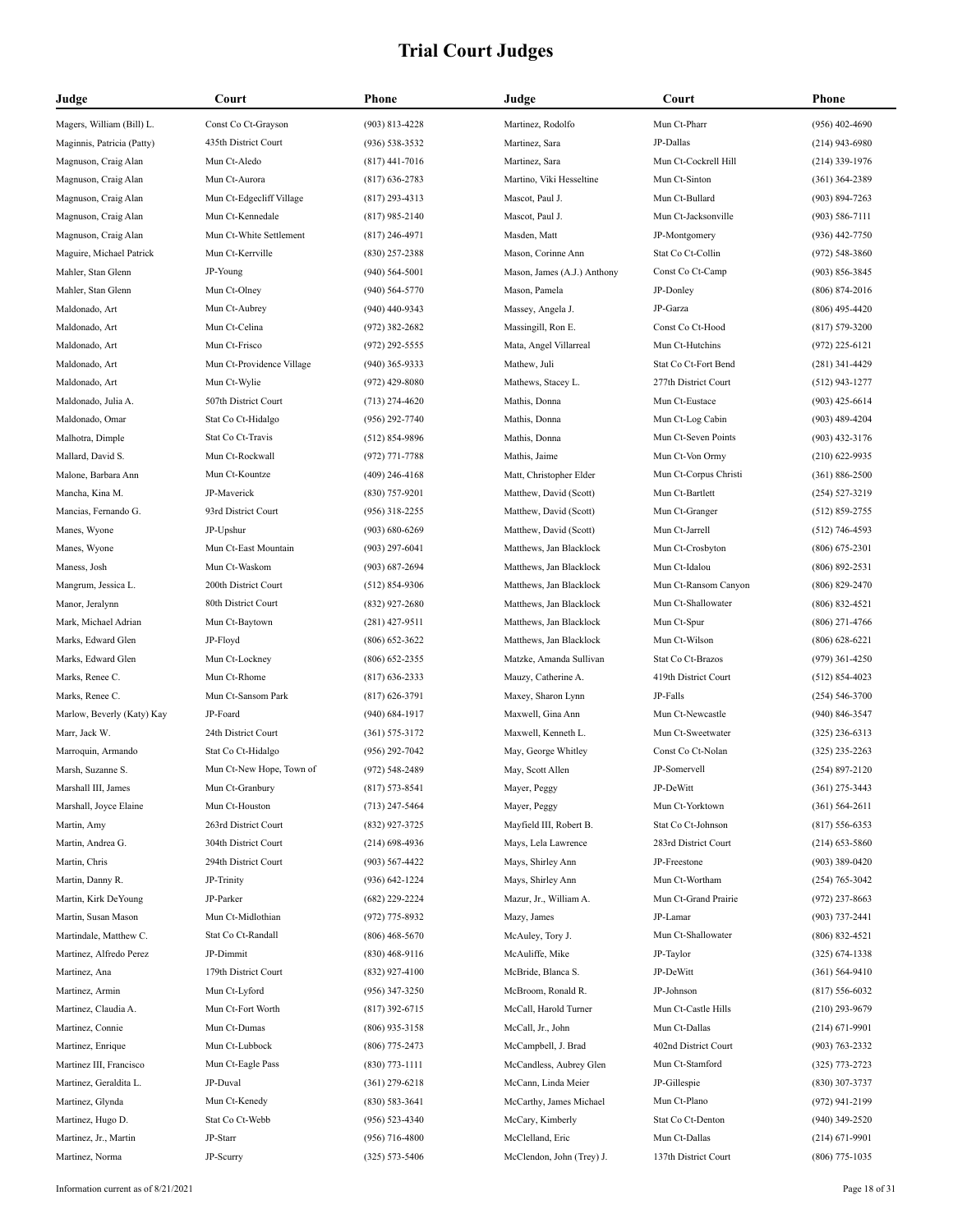| Judge                     | Court                       | Phone              | Judge                    | Court                         | <b>Phone</b>       |
|---------------------------|-----------------------------|--------------------|--------------------------|-------------------------------|--------------------|
| McClimon, Caroline A.     | Mun Ct-Bastrop              | $(512)$ 332-8650   | McMillan, Wade Elliott   | Mun Ct-Wills Point            | $(903) 873 - 4530$ |
| McClure, F. Steven        | Stat Co Ct-Johnson          | $(817) 556 - 6395$ | McMillon, Barbara        | JP-Cass                       | $(903)$ 756-5341   |
| McCormick, Kate           | Mun Ct-Southside Place      | $(713) 668 - 2341$ | McMillon, Barbara        | Mun Ct-Linden                 | $(903) 756 - 3734$ |
| McCoy, Bob                | Stat Co Ct-Tarrant          | $(817) 884 - 2595$ | McMinn, Beverly J.       | Mun Ct-Meadows Place          | $(281)$ 983-2931   |
| McCoy, Susan Heygood      | 153rd District Court        | $(817) 884 - 2691$ | McNabb, Jr., David H.    | JP-Hunt                       | $(903)$ 356-2904   |
| McCoy, Timothy J.         | Stat Co Ct-Nueces           | $(361) 561 - 6056$ | McNelis, Patrick         | Mun Ct-Austin                 | $(512)$ 974-4800   |
| McCraw, Piper             | 469th District Court        | $(972) 548 - 5660$ | McNelis, Patrick         | Mun Ct-Austin Community Court | $(512)$ 974-4879   |
| McCrory, Pat              | JP-Rusk                     | $(903) 834 - 3753$ | McNulty, Paul            | Mun Ct-Plano                  | $(972)$ 941-2199   |
| McCulloch, Shannon        | JP-Delta                    | $(903)$ 395-4400   | McNutt, Kay              | Mun Ct-Mount Pleasant         | $(903) 575 - 4010$ |
| McCullough, Amy           | Mun Ct-Tyler                | $(903) 531 - 1266$ | McSwain, Ashley D.       | Mun Ct-Wylie                  | $(972)$ 429-8080   |
| McCumber, Kathleen        | JP-Galveston                | $(281)$ 316-8716   | McZeal, Marcellous S.    | Mun Ct-Houston                | $(713)$ 247-5464   |
| McCumber, Kathleen        | Mun Ct-Dickinson            | $(281)$ 337-6297   | Meachum, Amy Clark       | 201st District Court          | $(512) 854-9305$   |
| McCumber, Kathleen        | Mun Ct-League City          | $(281) 554 - 1060$ | Meador, James B.         | Const Co Ct-Motley            | $(806)$ 347-2334   |
| McDaniel, Wayne           | Const Co Ct-Hardin          | $(409)$ 246-5120   | Medary, Missy            | 347th District Court          | $(361) 888 - 0593$ |
| McDermitt, Donald R.      | Mun Ct-Allen                | $(214) 509 - 4380$ | Medrano, Sam             | 409th District Court          | $(915) 834 - 8209$ |
| McDonald, Jr., Arturo A.  | Stat Co Ct-Cameron          | $(956) 544 - 0855$ | Meek, Timothy Andrew     | Mun Ct-Midland                | $(432) 685 - 7314$ |
| McDonald, Daniel E.       | Mun Ct-Dallas               | $(214) 671 - 9901$ | Megliorino, Janie Natus  | JP-La Salle                   | $(830)$ 202-0096   |
| McDonald, Nate N.         | Const Co Ct-Matagorda       | $(979)$ 244-7605   | Meisel, Robert           | Mun Ct-West Lake Hills        | $(512)$ 327-1862   |
| McDonald, Quinton Dwight  | Mun Ct-Lubbock              | $(806)$ 775-2473   | Mejia, Berta A.          | Mun Ct-Houston                | $(713)$ 247-5464   |
| McDonald, Randy A.        | 344th District Court        | $(409)$ 267-2429   | Melendrez, Teresa M.     | Mun Ct-Eagle Pass             | $(830)$ 773-1111   |
| McDonald, Robert Neel     | Mun Ct-Fort Worth           | $(817)$ 392-6715   | Melton, Daryl D.         | Const Co Ct-Sabine            | $(409)$ 787-3543   |
| McFarland, Jaclanel Moore | 133rd District Court        | (832) 927-2480     | Menard, Vicki Lynn       | 414th District Court          | $(254)$ 757-5053   |
| McFarlin, Sheryl          | 101st District Court        | $(214) 653 - 6937$ | Menchu, Tim Artemio      | Mun Ct-Dallas                 | $(214) 671 - 9901$ |
| McFarling, R. Bruce       | 362nd District Court        | $(940)$ 349-2340   | Mendez, Jesse            | Mun Ct-Lubbock                | $(806)$ 775-2473   |
| McGaughey, Jack Arnold    | 97th District Court         | $(940) 894 - 2066$ | Mendoza, Jr., Juan A.    | JP-Cameron                    | $(956)$ 233-6150   |
| McGee, Christina Ann      | JP-San Jacinto              | $(936) 653 - 4578$ | Mendoza, Martina M.      | Mun Ct-Pecos                  | $(432)$ 445-2417   |
| McGill, C. L.             | Mun Ct-Grapeland            | $(936) 687 - 3277$ | Meredith, James L.       | JP-Smith                      | $(903) 590 - 4729$ |
| McGinnis, Diana Maria     | JP-Aransas                  | $(361) 790 - 0131$ | Meredith, James L.       | Mun Ct-Arp                    | $(903) 859 - 6131$ |
| McGinnis, Diana Maria     | Mun Ct-Fulton               | $(361)$ 729-5533   | Meredith, James L.       | Mun Ct-Troup                  | $(903) 842 - 3128$ |
| McGinnis, Diana Maria     | Mun Ct-Rockport             | $(361) 729 - 2213$ | Merkel, Michael Duane    | JP-Brazoria                   | $(281)$ 331-3524   |
| McGinty, Glynis           | Mun Ct-North Richland Hills | $(817)$ 427-6700   | Merkel, Michael Duane    | Mun Ct-Alvin                  | $(281)$ 388-4250   |
| McGown, Quentin           | Stat Probate Ct-Tarrant     | (817) 212-7238     | Merrell, Mark            | Const Co Ct-Mitchell          | $(325)$ 728-8439   |
| McGraw, Alan M.           | Mun Ct-Round Rock           | $(512)$ 218-5480   | Merriman, Edwin Lawrence | Mun Ct-Longview               | $(903)$ 237-1183   |
| McGuire, J. P.            | JP-Tom Green                | $(325)$ 949-2415   | Mery, Michael Edward     | 144th District Court          | $(210)$ 335-2511   |
| McIntosh, Bobby G.        | JP-Uvalde                   | $(830)$ 988-2462   | Messer, Stuart M.        | 100th District Court          | $(806) 874 - 0122$ |
| McKee, Evelyn P.          | Mun Ct-Austin               | $(512)$ 974-4800   | Messina, Vincent         | Stat Co Ct-Hood               | $(817)$ 408-2686   |
| McKee, Janice H.          | Mun Ct-Mesquite             | $(972)$ 216-6206   | Metzger, Steven C.       | Mun Ct-University Park        | $(214)$ 987-5331   |
| McKee, Janice H.          | Mun Ct-Seagoville           | (972) 287-2192     | Meyer, Jim               | 170th District Court          | $(254)$ 757-5045   |
| McKee, Janice H.          | Mun Ct-Sunnyvale            | $(972)$ 203-4144   | Meyer, Richard H.        | Const Co Ct-Calhoun           | $(361) 553 - 4600$ |
| McKee, Janice H.          | Mun Ct-Talty                | (972) 552-9592     | Meyerson, Ronald Steven  | Mun Ct-Austin                 | $(512)$ 974-4800   |
| McKee, Robert Scott       | 392nd District Court        | $(903) 675 - 6110$ | Meyerson, Ronald Steven  | Mun Ct-Austin Community Court | $(512)$ 974-4879   |
| McKeehan, Stewart W.      | Mun Ct-Odessa               | (432) 335-3300     | Meza, Velia J.           | 226th District Court          | $(210)$ 335-2446   |
| Mckenzie, Farrah R.       | JP-Upton                    | (432) 693-2919     | Michalk, Lisa Ann        | 221st District Court          | $(936) 539 - 7808$ |
| Mckinney, Wade            | Const Co Ct-Henderson       | $(903) 675 - 6120$ | Middleton, Brian Marcus  | Mun Ct-Jacinto City           | $(713) 674 - 8424$ |
| McKnight, Jeff E.         | 30th District Court         | $(940) 766 - 8180$ | Milburn, Don M.          | JP-Lee                        | $(979)$ 773-2267   |
| McKnight, Rob E.          | Mun Ct-Haskell              | $(940)$ 864-3996   | Milburn, John K.         | Mun Ct-Hillsboro              | $(254) 582 - 9634$ |
| McLain, Tuck Moody        | Stat Co Ct-Grimes           | $(936) 873 - 4472$ | Miles, Kelvin            | JP-Parker                     | $(817)$ 220-5857   |
| McLean, Evelyn Ann        | JP-Williamson               | $(512)$ 943-1501   | Millar, Patrick D.       | Mun Ct-Beverly Hills          | $(254)$ 752-2584   |
| McLean, Jr., Robert B.    | Mun Ct-Dimmitt              | $(806)$ 647-2155   | Millar, Patrick D.       | Mun Ct-Lacy Lakeview          | $(254)$ 799-2458   |
| McLellan, Megan A.        | Mun Ct-Houston              | (713) 247-5464     | Millard, John R.         | 328th District Court          | $(281)$ 341-4406   |
| McMahan, Bob K.           | Mun Ct-Weimar               | (979) 725-8554     | Miller, Beau Alan        | 190th District Court          | $(832)$ 927-2300   |
| McMaster, John B.         | Stat Co Ct-Williamson       | $(512)$ 943-1681   | Miller, Bonnie Fay       | Mun Ct-Tatum                  | $(903)$ 947-2282   |
| McMeans, Jeffrey A.       | Stat Co Ct-Fort Bend        | $(281)$ 341-4446   | Miller, Emily Allison    | Mun Ct-Brownwood              | $(325) 646 - 6947$ |
| McMillan, Wade Elliott    | JP-Van Zandt                | $(903)$ 962-3471   | Miller, J. D.            | JP-San Augustine              | $(936)$ 275-3552   |
| McMillan, Wade Elliott    | Mun Ct-Canton               | $(903) 567 - 1500$ | Miller, Jr., Jackie      | JP-Ellis                      | $(972)$ 825-5022   |
| McMillan, Wade Elliott    | Mun Ct-Grand Saline         | $(903)$ 962-3122   | Miller, Jr., Jackie      | Mun Ct-Italy                  | $(972)$ 483-7329   |
| McMillan, Wade Elliott    | Mun Ct-Van                  | $(903)$ 963-3372   | Miller, Jr., Jackie      | Mun Ct-Milford                | $(972)$ 493-4193   |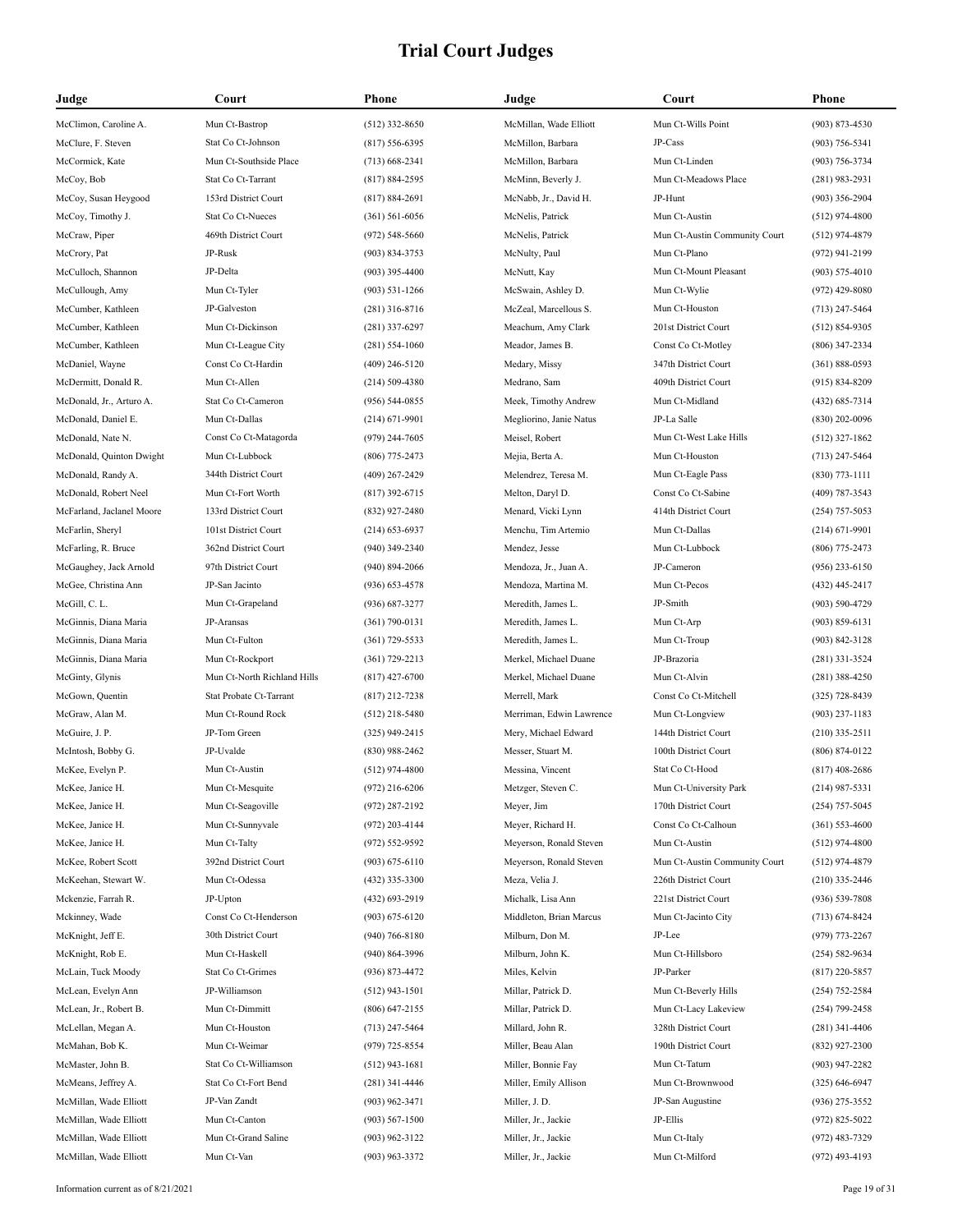| Judge                          | Court                       | <b>Phone</b>       | Judge                      | Court                 | Phone              |
|--------------------------------|-----------------------------|--------------------|----------------------------|-----------------------|--------------------|
| Miller, Jerry                  | JP-Kenedy                   | $(361)$ 294-5298   | Moore, James D.            | JP-Tyler              | $(409)$ 429-9500   |
| Miller, Jerry Fred             | Mun Ct-Hart                 | $(806)$ 938-2171   | Moore, Jefferson           | 186th District Court  | $(210)$ 335-2505   |
| Miller, John G.                | JP-Victoria                 | $(361) 573 - 5073$ | Moore, Kay                 | Mun Ct-Walnut Springs | $(254)$ 797-7107   |
| Miller, Julia                  | Const Co Ct-Runnels         | $(325)$ 365-2633   | Moore, Maricela            | 162nd District Court  | $(214) 653 - 7348$ |
| Miller, Marilyn G.             | Mun Ct-Dripping Springs     | $(512) 858 - 4725$ | Moore, Marvin L.           | Stat Co Ct-Midland    | $(432) 688 - 4460$ |
| Miller, Milan                  | Mun Ct-Freeport             | $(979)$ 239-3913   | Moore, Michael             | 29th District Court   | $(940) 659 - 1274$ |
| Miller, Roger A.               | Const Co Ct-Coryell         | $(254) 865 - 5911$ | Moore, Michelle            | 314th District Court  | $(713)$ 222-4910   |
| Miller, Sharla J.              | JP-Swisher                  | $(806)$ 995-4407   | Moore, Randy               | Const Co Ct-Fannin    | $(903) 583 - 7455$ |
| Miller, Tonya (Toni) Done'e    | Mun Ct-Earth                | $(806)$ 257-2110   | Moore, Regina              | 256th District Court  | $(214)$ 653-6449   |
| Miller, Jr., William (Bill) W. | 5th District Court          | $(903) 628 - 6783$ | Moore, Susan               | JP-Goliad             | $(361) 645 - 3663$ |
| Mills, Jr., C. H. (Burt)       | Const Co Ct-Aransas         | $(361) 790 - 0100$ | Moorehead, Audrey          | Stat Co Ct-Dallas     | $(214)$ 653-5620   |
| Mills, Randy V.                | Mun Ct-Hamilton             | $(254)$ 386-8116   | Moorhead, Ronnie Dean      | Const Co Ct-Stonewall | $(940)$ 989-3393   |
| Milner, Stewart William        | Mun Ct-Arlington            | $(817)$ 459-6979   | Moorman, David W.          | 12th District Court   | $(936)$ 436-4682   |
| Minter, Jim                    | Mun Ct-Lake Worth           | $(817)$ 255-7910   | Morales, Christopher G.    | Stat Co Ct-Fort Bend  | $(281)$ 633-7415   |
| Minter, Jim                    | Mun Ct-Newark               | $(817)$ 489-2201   | Morales, Henrie            | Mun Ct-Aransas Pass   | $(361) 758 - 2888$ |
| Minter, Jim                    | Mun Ct-Reno (Parker County) | $(817)$ 221-2500   | Morales, Jesus E.          | JP-Hidalgo            | $(956)$ 968-0707   |
| Minter, Jim                    | Mun Ct-Rhome                | $(817)$ 636-2333   | Morales, Lawrence G.       | Mun Ct-Boerne         | $(830)$ 248-1504   |
| Minter, Jim                    | Mun Ct-Sansom Park          | $(817) 626 - 3791$ | Morales, Lawrence G.       | Mun Ct-China Grove    | $(210)$ 648-4923   |
| Minton, Melissa D.             | JP-Hardin                   | $(409)$ 755-2862   | Morales, Lawrence G.       | Mun Ct-Leon Valley    | $(210) 684 - 1391$ |
| Mischtian, John Michael        | Stat Co Ct-Bell             | $(254)$ 933-5125   | Morales, Lawrence G.       | Mun Ct-Live Oak       | $(210)$ 945-1799   |
| Miskel, Emily                  | 470th District Court        | $(972) 548 - 5670$ | Morales, Michelle P.       | Mun Ct-El Paso        | $(915)$ 212-0215   |
| Missildine, Mike A.            | JP-Collin                   | $(972) 881 - 3001$ | Morales, Oralia Villarreal | JP-Brooks             | $(361)$ 325-4901   |
| Mitchell, Donna                | Mun Ct-Bovina               | $(806)$ 251-1116   | Morales, Ruben             | Stat Co Ct-El Paso    | $(915) 543 - 3877$ |
| Mitchell, Donna                | Mun Ct-Farwell              | $(806)$ 481-3620   | Moran, Nathaniel Quentin   | Const Co Ct-Smith     | $(903) 590 - 4625$ |
| Mitchell, Kathy K.             | JP-Kerr                     | $(830)$ 792-2233   | Morefield, Mark A.         | 75th District Court   | $(936)$ 336-4678   |
| Mitchell, Stephanie N.         | 291st District Court        | $(214)$ 653-5872   | Moreno, Maggie Hernandez   | JP-Hays               | $(512)$ 393-7636   |
| Mitchell, William R.           | Const Co Ct-Uvalde          | $(830)$ 278-3216   | Moreno, Sasha M.           | JP-Dallas             | $(214) 589 - 7000$ |
| Mitchum, James                 | Mun Ct-Dayton Lakes         | $(936)$ 258-9500   | Morgan, John M.            | Mun Ct-Deer Park      | $(281)$ 478-7293   |
| Mitrano, Denise Carol          | Mun Ct-La Porte             | $(281)$ 471-4683   | Morgan, John M.            | Mun Ct-Morgan's Point | $(281) 842 - 0415$ |
| Mitrano, Denise Carol          | Mun Ct-Morgan's Point       | $(281) 842 - 0415$ | Morgan, John M.            | Mun Ct-Pasadena       | $(713)$ 475-5562   |
| Mitrano, Denise Carol          | Mun Ct-Shoreacres           | $(281)$ 471-3340   | Morgan, John M.            | Mun Ct-Shoreacres     | $(281)$ 471-3340   |
| Mixon, Glenda Joyce            | JP-Winkler                  | (432) 527-3450     | Morgan, Kali               | 505th District Court  | $(281)$ 238-3244   |
| Mixson, Craig M.               | 1st District Court          | $(409)$ 384-9570   | Morin, Brad                | 71st District Court   | $(903)$ 935-8407   |
| Mladenka, Kathy J.             | Mun Ct-Flatonia             | $(361) 865 - 2510$ | Morrill, George P.         | Const Co Ct-Bee       | $(361) 621 - 1556$ |
| Moerer, Jr., Carl H.           | Mun Ct-Bunker Hill          | $(713) 827 - 1772$ | Morris, Brittanye          | 333rd District Court  | $(832)$ 927-1800   |
| Molina, Barbara L.             | Stat Co Ct-Caldwell         | $(512)$ 398-6527   | Morris, John H.            | Stat Co Ct-Cooke      | $(940)$ 668-5470   |
| Molina, Linda                  | Mun Ct-Sandy Oaks, City of  | $(210)$ 607-0645   | Morrison, Jr., Kermit      | Mun Ct-Port Arthur    | $(409)$ 983-8686   |
| Money, Merrick Wayne           | JP-Hunt                     | $(903)$ 453-6922   | Morrow, Stacy Jan          | JP-Wise               | $(940)$ 627-2694   |
| Monk, Jeff                     | JP-Johnson                  | $(817)$ 202-2953   | Morton, Charles Eugene     | JP-Wilbarger          | $(940)$ 553-2306   |
| Monk, Steven Douglas           | Mun Ct-Richmond             | $(281)$ 342-0578   | Morton, Christopher Dean   | 230th District Court  | (832) 927-3825     |
| Monk, Steven Douglas           | Mun Ct-Rosenberg            | $(832) 595 - 3450$ | Mosby, Ardis L.            | JP-San Augustine      | $(936)$ 275-3552   |
| Montalvo, Gerardo S.           | Mun Ct-Houston              | $(713)$ 247-5464   | Mosley, James M.           | 316th District Court  | $(806) 878 - 4019$ |
| Montalvo, Ricardo              | Mun Ct-McAllen              | $(956) 681 - 2900$ | Moss, Sam Clifton          | Stat Co Ct-Brown      | $(325) 646 - 5859$ |
| Montemayor, Lynette            | Mun Ct-Escobares            | $(956) 847 - 1200$ | Most, Roni Marc            | Mun Ct-Houston        | $(713)$ 247-5464   |
| Montemayor, Michelle Myers     | Mun Ct-Allen                | $(214) 509 - 4380$ | Moye, Eric V.              | 14th District Court   | $(214) 653 - 6000$ |
| Montgomery, Carol              | Mun Ct-Colleyville          | $(817) 503 - 1300$ | Mueller, Brandy            | Stat Co Ct-Travis     | $(512) 854-9677$   |
| Montgomery, Carol              | Mun Ct-Keller               | $(817) 503 - 1301$ | Mueller, Dan               | JP-Fayette            | (979) 743-4041     |
| Montgomery, Carol              | Mun Ct-Southlake            | $(817) 748 - 8188$ | Mukerji, Shampa C.         | Mun Ct-Houston        | $(713)$ 247-5464   |
| Montgomery, Sally Lundberg     | Stat Co Ct-Dallas           | $(214)$ 653-7395   | Mulanax, Barbara           | JP-Moore              | $(806)$ 935-3920   |
| Moody, William E.              | 34th District Court         | $(915) 546 - 2101$ | Mulanax, Barbara           | Mun Ct-Cactus         | $(806)$ 966-5458   |
| Moore, Beth Bezner             | JP-Hartley                  | $(806)$ 244-2939   | Mulanax, Barbara           | Mun Ct-Dumas          | $(806)$ 935-3158   |
| Moore, Dan                     | 173rd District Court        | $(903) 675 - 6107$ | Mulanax, Gerald R.         | Mun Ct-Howardwick     | $(806)$ 874-2222   |
| Moore, David P.                | Mun Ct-Hackberry            | $(972)$ 292-3223   | Mulder, Nancy Cutler       | Stat Co Ct-Dallas     | $(214)$ 653-5630   |
| Moore, David P.                | Mun Ct-Melissa              | $(972) 838 - 2034$ | Mull, David B.             | Const Co Ct-Hale      | $(806)$ 291-5215   |
| Moore, David P.                | Mun Ct-Oak Point            | $(972)$ 294-2312   | Mullin, Etta J.            | Stat Co Ct-Dallas     | $(214)$ 653-5690   |
| Moore, David P.                | Mun Ct-Prosper              | $(972)$ 347-3020   | Mumby, Lisa M.             | Mun Ct-Winnsboro      | $(903)$ 342-6033   |
| Moore, Ernest Hugh             | JP-Uvalde                   | $(830)$ 966-3445   | Munford, James Benjamin    | 322nd District Court  | $(817) 884 - 1427$ |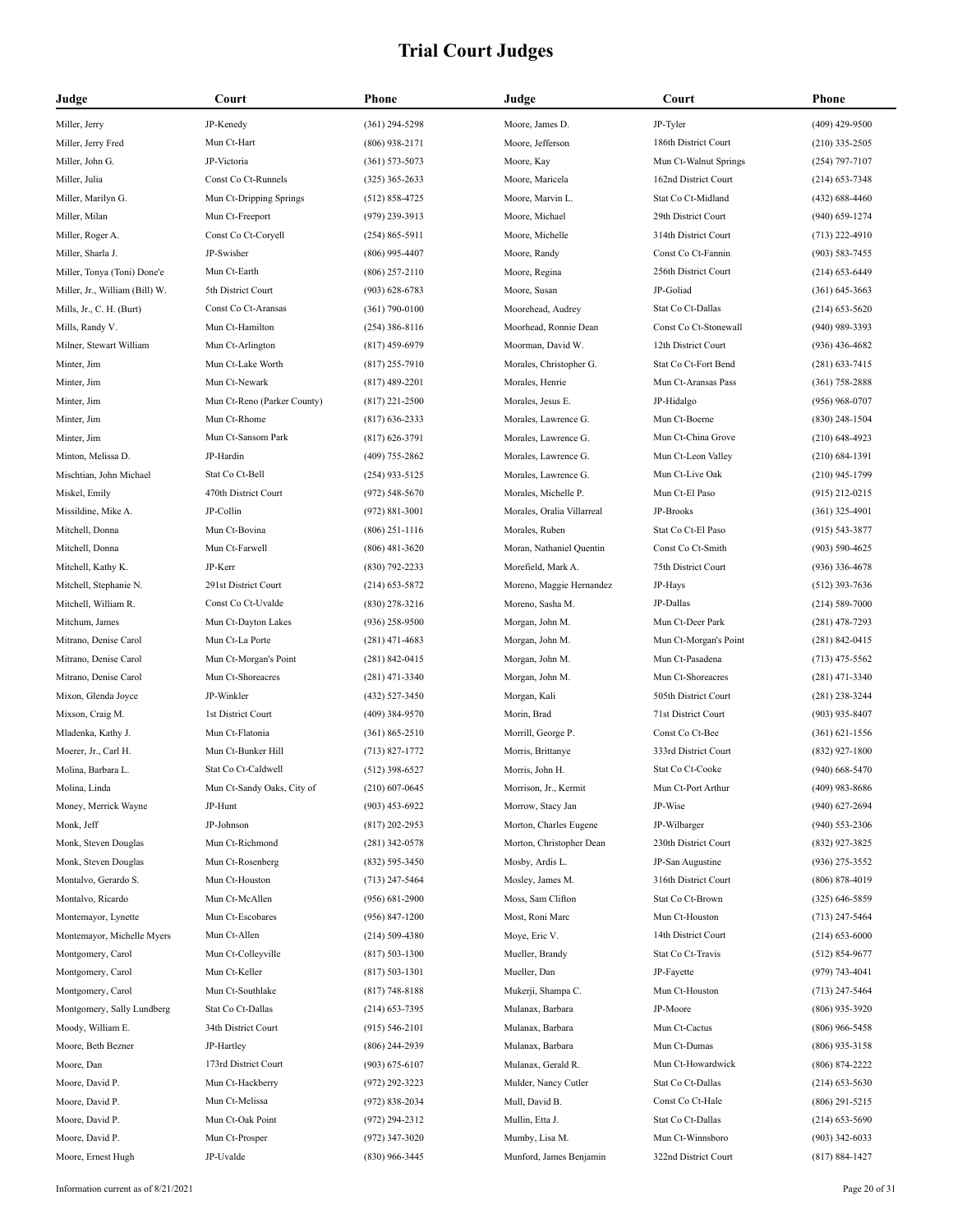| Judge                       | Court                          | Phone              | Judge                     | Court                   | Phone              |
|-----------------------------|--------------------------------|--------------------|---------------------------|-------------------------|--------------------|
| Muniz, Lilia P.             | Mun Ct-Roma                    | $(956) 849 - 1915$ | Norman, John Lee          | Const Co Ct-Garza       | $(806)$ 495-4405   |
| Munoz, Jr., Fernando        | JP-Zapata                      | $(956) 765 - 9945$ | Norrell, Jana B.          | JP-Kenedy               | $(361)$ 294-5785   |
| Munoz, Jaime (Jerry)        | JP-Hidalgo                     | (956) 787-1986     | Northcott, Gary A.        | JP-Milam                | $(512) 898 - 5252$ |
| Murphy, Jr., R. Lee         | Mun Ct-Kingsville              | $(361) 592 - 8566$ | Northcott, Gary A.        | Mun Ct-Thorndale        | $(512) 898 - 5503$ |
| Murphy, Sydney              | Const Co Ct-Polk               | $(936)$ 327-6813   | Northcutt, Eddie          | 8th District Court      | $(903)$ 438-4022   |
| Murphy, Timothy J.          | Mun Ct-Bedford                 | $(817)$ 952-2150   | Noschese, Greg Carr       | Mun Ct-Mesquite         | $(972)$ 216-6206   |
| Murphy, Timothy J.          | Mun Ct-Euless                  | $(817)$ 685-1466   | Notzon, Monica Zapata     | 111th District Court    | $(956) 523 - 4230$ |
| Murphy, Timothy J.          | Mun Ct-Hurst                   | $(817) 788 - 7045$ | Novy, John Scott          | 188th District Court    | $(903)$ 237-2588   |
| Murray, Jason H.            | Const Co Ct-Delta              | $(903)$ 395-4400   | Novy, John Scott          | Mun Ct-Clarksville City | $(903) 845 - 2681$ |
| Murrell, Mark               | Mun Ct-Dallas                  | $(214) 671 - 9901$ | Nowak, Tomasz (Tom)       | 366th District Court    | $(972) 548 - 4570$ |
| Musselman, Karl Thomas (KT) | JP-Williamson                  | $(512)$ 244-8622   | Nunez, Richard J.W.       | Mun Ct-Brownsville      | $(956) 548 - 7181$ |
| Myers, Mark D.              | Const Co Ct-Lavaca             | $(361)$ 798-2301   | Nunley, Teri T.           | JP-Kendall              | $(830)$ 331-8258   |
| Na, John J.                 | Mun Ct-Houston                 | $(713)$ 247-5464   | Nunn, Terrence            | JP-Brazos               | $(979)$ 361-4190   |
| Naiser, Stephen             | Mun Ct-Lake City               | $(361) 547 - 3868$ | Nystrom, Warren Frank     | Mun Ct-Mesquite         | $(972)$ 216-6206   |
| Nall, James A.              | Mun Ct-White Oak               | $(903)$ 759-2061   | O'Brien, Daniel           | Stat Co Ct-Hays         | $(512)$ 393-7625   |
| Nance, M. L.                | Mun Ct-Groesbeck               | (254) 729-5794     | O'Brien, Foy              | Const Co Ct-Dawson      | (806) 872-7544     |
| Nance, M. L.                | Mun Ct-Kosse                   | $(254)$ 375-2212   | O'Brien, Margaret         | JP-Dallas               | $(214) 643 - 4773$ |
| Nance, M. L.                | Mun Ct-Thornton                | $(254)$ 380-1085   | O'Bryan, Jim T.           | Const Co Ct-Reagan      | $(325) 884 - 2665$ |
| Nance, Wayne                | Const Co Ct-Briscoe            | $(806) 823 - 2131$ | O'Cana-Olivarez, Patricia | Stat Co Ct-Hidalgo      | (956) 292-7036     |
| Nash, Robert J.             | JP-Coleman                     | $(325)$ 625-4223   | O'Connell, Kevin Michael  | 227th District Court    | $(210)$ 335-2304   |
| Nash, Robert J.             | Mun Ct-Coleman                 | $(325)$ 625-5236   | O'Malley, Kristy M.       | JP-Oldham               | $(806)$ 267-2619   |
| Nash, Toby Franklin         | Mun Ct-Lumberton               | $(409)$ 755-1491   | O'Malley, Kristy M.       | Mun Ct-Vega             | $(806)$ 267-2144   |
| Nash, Valencia              | JP-Dallas                      | $(972)$ 228-2272   | Oakes, Natalia C.         | 313th District Court    | $(713)$ 222-4900   |
| Navarrete, Corina Z.        | JP-Upton                       | $(432)$ 652-3536   | Oakley, James             | Const Co Ct-Burnet      | $(512)$ 715-5276   |
| Navarro, Albert             | Mun Ct-Bryan                   | $(979)$ 209-5400   | Obledo, Carla Marie       | Mun Ct-San Antonio      | $(210)$ 207-7130   |
| Neal, J. Barron             | Mun Ct-Marshall                | $(903)$ 935-4535   | Ochoa III, Bennie         | JP-Cameron              | $(956)$ 943-2520   |
| Neblett, Jr., Daniel Duncan | JP-Nueces                      | $(361)$ 749-5661   | Ochoa III, Bennie         | Mun Ct-Laguna Vista     | $(956)$ 943-1793   |
| Neblett, Jr., Daniel Duncan | Mun Ct-Port Aransas            | $(361) 749 - 6618$ | Ochoa, Charlie H.         | Mun Ct-McAllen          | $(956) 681 - 2900$ |
| Needham, John               | Mun Ct-El Paso                 | $(915)$ 212-0215   | Ochoa, Marcos Luis        | JP-Hidalgo              | $(956) 581 - 2124$ |
| Needles, Tamara B.          | 427th District Court           | $(512) 854 - 3663$ | Ochoa, Jr., Ruben         | Mun Ct-Combes           | $(956)$ 425-7131   |
| Neely, Thomas               | Const Co Ct-Hudspeth           | $(915)$ 369-2321   | Odom, Lela Norene         | Mun Ct-Kirbyville       | $(409)$ 423-5953   |
| Nekhom, Deborah L.          | Stat Co Ct-Tarrant             | $(817) 884 - 1426$ | Odom, Stephen Payne       | JP-Callahan             | $(325) 854 - 5830$ |
| Nelson, Michael W.          | JP-Galveston                   | $(409) 766 - 2250$ | Ogle, Connie L.           | JP-Gray                 | $(806)$ 669-8015   |
| Nelson, Michael W.          | Mun Ct-Bayou Vista             | $(409)$ 935-8348   | Oglesby, Michael R.       | JP-Denton               | $(940)$ 349-3460   |
| Nelson, Michael W.          | Mun Ct-Hitchcock               | $(409)$ 986-9702   | Old III, William D.       | 25th District Court     | $(830)$ 303-8852   |
| Nelson, Michael W.          | Mun Ct-Tiki Island, Village of | $(409)$ 935-1427   | Olguin, Veronica R.       | Mun Ct-Morton           | $(806)$ 266-8850   |
| Nelson, Roxanne T.          | JP-Burnet                      | $(512) 756 - 5421$ | Olivan, Christie          | JP-Lynn                 | $(806)$ 561-4337   |
| Nelson, Roxanne T.          | Mun Ct-Burnet                  | $(512)$ 756-2822   | Oliver, Carl R.           | Mun Ct-Alamo Heights    | $(210) 822 - 3331$ |
| Nevarez, Jr., Jesus E.      | 231st District Court           | $(817) 884 - 1763$ | Oliver, Chance            | Stat Co Ct-Denton       | (940) 349-2380     |
| Neves, Kerry Lane           | 10th District Court            | $(409) 766 - 2230$ | Oliver, Pamela Lou        | JP-Knox                 | $(940)$ 459-3181   |
| Nevins, Christopher Gene    | Stat Co Ct-Gillespie           | $(830)$ 307-3768   | Olvera, Graciela          | 303rd District Court    | $(214)$ 653-6186   |
| Newell, Kenneth E.          | 233rd District Court           | $(817) 884 - 1794$ | Ordonez, Efren            | Mun Ct-Plano            | (972) 941-2199     |
| Newman, Michael B.          | Stat Probate Ct-Harris         | $(832)$ 927-1402   | Oresusi, Omotola          | Mun Ct-Houston          | $(713)$ 247-5464   |
| Newman, Michael S.          | Mun Ct-Pantego                 | $(817)$ 617-3733   | Ornelas, Marie E.         | Mun Ct-Weatherford      | $(817) 598 - 4120$ |
| Newsom, Robert E.           | Const Co Ct-Hopkins            | $(903)$ 438-4006   | Orsak, Bill               | JP-Burleson             | (979) 272-3656     |
| Newsome, Jr., Freddie       | Mun Ct-Thompsons               | $(281)$ 343-9929   | Ortegon, Carlos E.        | Mun Ct-Alton            | $(956)$ 432-0760   |
| Newson, Karen K.            | Mun Ct-Wolfforth               | $(806) 855 - 4127$ | Osborne, Tammy            | Mun Ct-Cisco            | $(254)$ 442-1762   |
| Nichols, Kelly Shawn        | Mun Ct-Crane                   | (432) 558-7747     | Oswald, Joseph Michael    | Mun Ct-Cedar Park       | $(512)$ 260-4300   |
| Nickelson, Bobby J.         | Mun Ct-Franklin                | $(979)$ 828-1361   | Oswald, Meg Ahern         | Mun Ct-Houston          | $(713)$ 247-5464   |
| Noah, Raymond D.            | Mun Ct-Nevada                  | $(972) 853 - 0027$ | Oswalt, John              | JP-Harrison             | $(903) 687 - 2370$ |
| Noah, Raymond D.            | Mun Ct-Parker                  | $(972)$ 442-6999   | Oswalt, John              | Mun Ct-Waskom           | $(903) 687 - 2694$ |
| Noah, Raymond D.            | Mun Ct-Richardson              | $(972) 744 - 4500$ | Overman, Ron              | Mun Ct-Patton Village   | $(281) 689 - 9511$ |
| Noah, Raymond D.            | Mun Ct-Shady Shores            | $(940)$ 498-0048   | Owens, Justin Tyler       | Mun Ct-Brady            | $(325) 597 - 2156$ |
| Noaker, Sr., Kirk           | Mun Ct-Bertram                 | $(512)$ 355-2748   | Owens, Jr., Lewis G.      | Const Co Ct-Val Verde   | $(830)$ 774-7501   |
| Noel, Rita G.               | JP-Grayson                     | $(903)$ 482-6543   | Paasch, Rod               | 317th District Court    | (409) 835-8588     |
| Nolen, Charles (Ben)        | Stat Co Ct-Tom Green           | $(325) 659 - 6559$ | Padron, Ponce             | Mun Ct-Brackettville    | $(830) 563 - 9823$ |
| Noll, Charles A.            | Mun Ct-Humble                  | $(281)$ 446-6574   | Page, Sr., Steven D.      | Const Co Ct-Trinity     | (936) 642-1746     |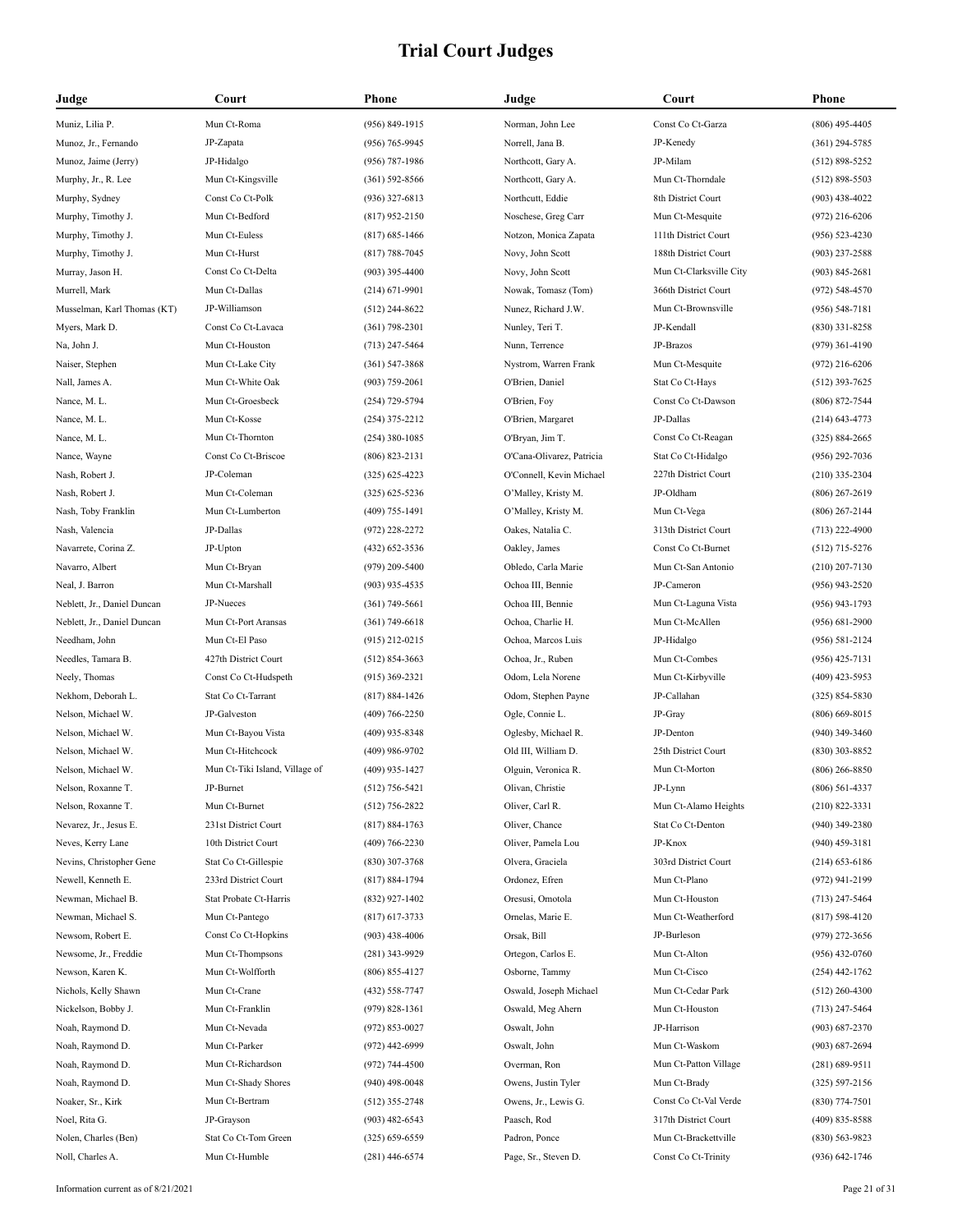| Judge                      | Court                      | Phone              | Judge                         | Court                        | <b>Phone</b>       |
|----------------------------|----------------------------|--------------------|-------------------------------|------------------------------|--------------------|
| Paiz, Luz M.               | JP-Jim Wells               | $(361)$ 384-2486   | Perez, Kenny                  | Mun Ct-Port Isabel           | $(956)$ 943-1281   |
| Palacios, Jaime            | Stat Co Ct-Hidalgo         | $(956)$ 318-2380   | Perez, Raymond                | Mun Ct-Port Lavaca           | $(361) 552 - 9793$ |
| Palacios, Toribio (Terry)  | Mun Ct-Edinburg            | $(956)$ 289-7797   | Perez, Ricardo                | Mun Ct-San Juan              | $(956)$ 223-2460   |
| Palmer, Elaine H.          | 215th District Court       | (832) 927-2215     | Perez, Ricardo A.             | Mun Ct-Roma                  | $(956) 849 - 1915$ |
| Palomo, Beckie             | 341st District Court       | $(956) 523 - 4325$ | Perkins, David Dyer           | JP-Nacogdoches               | $(936) 569 - 9365$ |
| Pantoja, David             | Mun Ct-Roscoe              | $(325) 766 - 3871$ | Perkins III, John             | Mun Ct-Oak Leaf              | $(972)$ 617-2660   |
| Papajohn, Rita Kaye        | Mun Ct-Cleburne            | $(817)$ 645-0925   | Perkins III, John             | Mun Ct-Pecan Hill            | $(972)$ 617-6274   |
| Pape, Paul                 | Const Co Ct-Bastrop        | $(512)$ 332-7201   | Perkins, Leslie Gayle         | Mun Ct-Littlefield           | $(806)$ 385-5161   |
| Pareya, David W.           | JP-McLennan                | $(254) 826 - 3341$ | Perrin, Misty Bree            | Mun Ct-Houston               | $(713)$ 247-5464   |
| Pareya, David W.           | Mun Ct-West                | $(254) 826 - 4607$ | Perrin, Misty Bree            | Mun Ct-Spring Valley Village | $(713)$ 465-0333   |
| Parker, Christa Jo         | Mun Ct-Ore City            | $(903)$ 968-2511   | Perry-Drexler, Dana Valerie   | Mun Ct-Houston               | $(713)$ 247-5464   |
| Parker, David L.           | JP-Kent                    | $(806)$ 237-3646   | Perryman, Nancy Adams         | Stat Co Ct-Henderson         | $(903) 676 - 4010$ |
| Parker, Jeanne             | Stat Co Ct-Bell            | $(254)$ 933-6722   | Person, Kathleen              | Mun Ct-Temple                | $(254)$ 298-5687   |
| Parker, Jerry E.           | JP-Wood                    | $(903) 769 - 3517$ | Peters, Duane                 | Const Co Ct-Brazos           | $(979)$ 361-4102   |
| Parker, Tonya              | 116th District Court       | $(214)$ 653-6015   | Peters, Leonard E.            | Mun Ct-Columbus              | $(979) 732 - 3981$ |
| Parkhurst, Steve L.        | 260th District Court       | (409) 882-7095     | Peters, Leonard E.            | Mun Ct-Eagle Lake            | $(979)$ 234-2640   |
| Parra, Victor Raul         | Mun Ct-El Paso             | $(915)$ 212-0215   | Peters, Stephen G.            | Mun Ct-Horizon City          | $(915) 852 - 1048$ |
| Parrish, Cody Jason        | JP-Liberty                 | $(936)$ 298-9407   | Peterson, Rhonda C.           | Mun Ct-Caney City            | $(903)$ 489-1844   |
| Parrish, Curtis A.         | Const Co Ct-Lubbock        | $(806)$ 775-1679   | Peterson, Rhonda C.           | Mun Ct-Trinidad              | $(903)$ 778-4545   |
| Parsons, Amy R.            | Stat Probate Ct-Harris     | $(832)$ 927-1403   | Peterson, Walter (Pete) H.    | JP-McLennan                  | $(254)$ 757-5128   |
| Parsons II, Wayne T.       | Mun Ct-De Leon             | $(254) 893 - 6851$ | Peterson Cate, Bobbie         | Mun Ct-Pottsboro             | $(903) 786 - 2281$ |
| Patronella, David M.       | JP-Harris                  | $(713)$ 274-0600   | Petronis, Richard             | Mun Ct-Stephenville          | $(254) 552 - 1227$ |
| Patterson, Dan             | Stat Co Ct-Dallas          | $(214)$ 653-5605   | Pettiet, Melody Suzanne       | JP-King                      | $(806)$ 596-4481   |
| Pattillo III, Albert D.    | 216th District Court       | $(830)$ 792-2290   | Petty, Claire M.              | Mun Ct-McKinney              | $(972) 547 - 7676$ |
| Pattillo, William (Bill)   | Mun Ct-Cut and Shoot       | $(936)$ 264-3100   | Petty, Michael                | Mun Ct-Cedar Hill            | $(972)$ 291-5100   |
| Pattillo, William (Bill)   | Mun Ct-Oak Ridge North     | $(281)$ 292-8736   | Peveto, Rex                   | 163rd District Court         | $(409) 882 - 7090$ |
| Payne, Jr., James (Jim) A. | 273rd District Court       | $(936)$ 275-9634   | Pfeiffer, Thomas L.           | Mun Ct-Manvel                | $(281)$ 489-1229   |
| Payne, Latosha Lewis       | 55th District Court        | $(832)$ 927-2650   | Pfeiffer, Thomas L.           | Mun Ct-Pearland              | $(281)$ 997-5900   |
| Payne, Marcus              | JP-Walker                  | $(936)$ 436-4977   | Phelan, Jay Michael (Pat)     | 286th District Court         | $(806) 894 - 8240$ |
| Paz, Juan                  | JP-Webb                    | $(956) 523 - 4300$ | Phifer, Forrest K.            | Mun Ct-Alto                  | $(936) 858 - 3336$ |
| Peabody, Brett D.          | Mun Ct-Tomball             | $(281)$ 351-7894   | Phifer, Forrest K.            | Mun Ct-Cuney                 | $(903) 876 - 4399$ |
| Peake, Sandra J.           | 257th District Court       | $(713)$ 274-4560   | Phifer, Forrest K.            | Mun Ct-Rusk                  | $(903) 683 - 6978$ |
| Peal, Scott R.             | Stat Co Ct-Chambers        | $(409)$ 267-2465   | Phifer, Forrest K.            | Mun Ct-Wells                 | $(936) 867 - 0089$ |
| Pearce, Terri Leigh        | Mun Ct-Euless              | $(817) 685 - 1466$ | Phillips, Bobby J.            | Mun Ct-Carthage              | $(903) 693 - 5032$ |
| Pearce, Terri Leigh        | Mun Ct-Hurst               | $(817) 788 - 7045$ | Phillips, Jr., Ed             | Mun Ct-Boerne                | $(830)$ 248-1504   |
| Pearson, Beverley          | Mun Ct-Canton              | $(903) 567 - 1500$ | Phillips, Jr., Ed             | Mun Ct-Cibolo                | $(210)$ 658-7324   |
| Pearson, Beverley          | Mun Ct-Grand Saline        | $(903)$ 962-3122   | Phillips, Jr., Ed             | Mun Ct-Live Oak              | $(210)$ 945-1799   |
| Pearson, Beverley          | Mun Ct-Van                 | $(903)$ 963-3372   | Phillips, Fredericka M.       | 61st District Court          | $(832)$ 927-2625   |
| Pearson, Beverley          | Mun Ct-Wills Point         | $(903) 873 - 4530$ | Phillips, Glenn D.            | Mun Ct-Kilgore               | $(903)$ 988-4124   |
| Pearson, Robert T.         | JP-El Paso                 | $(915) 534 - 3917$ | Phillips, Lawrence (Larry) A. | 59th District Court          | $(903)$ 813-4305   |
| Pecorino, Vic              | Mun Ct-Humble              | $(281)$ 446-6574   | Phillips, Paul C.             | Mun Ct-Clifton               | $(254)$ 675-1761   |
| Peeler, K. Kyle            | Stat Co Ct-Midland         | $(432) 688 - 4460$ | Phillips, R. Kent             | Stat Co Ct-Gregg             | $(903)$ 236-8445   |
| Peevey, Darla              | Mun Ct-Crowley             | $(817)$ 297-2201   | Picha III, George F.          | Mun Ct-Corpus Christi        | $(361) 886 - 2500$ |
| Pelech, Daniel Wayne       | Mun Ct-Yoakum              | $(361)$ 293-6321   | Pick, Randall J.              | Mun Ct-Taylor                | $(512)$ 352-5977   |
| Pelletier, Karen           | 383rd District Court       | $(915) 546 - 2132$ | Piel, Susan Calvert           | Stat Co Ct-Denton            | $(940)$ 349-2170   |
| Pena, Jr., Hermilo         | Mun Ct-Agua Dulce, City of | $(361)$ 998-2532   | Pierce, Frank                 | 311th District Court         | $(713)$ 274-4580   |
| Pena, Jr., Horacio         | Mun Ct-Mission             | $(956) 584 - 5150$ | Pierce, Robert D. (Danny)     | Const Co Ct-Walker           | $(936)$ 436-4910   |
| Pena, Jr., Horacio         | Mun Ct-Palmhurst           | $(956) 583 - 8697$ | Pierson, Donald R.            | Stat Co Ct-Tarrant           | $(817) 884 - 2761$ |
| Pena, Jason                | JP-Hidalgo                 | $(956)$ 292-7015   | Pigg, Jack                    | JP-Montague                  | $(940)$ 894-2542   |
| Pena, Jennifer             | 290th District Court       | $(210)$ 335-2696   | Pinckney, Richard (Lane)      | JP-Runnels                   | $(325)$ 365-2137   |
| Penley, Sr., Robert W.     | Mun Ct-Shiner              | $(361) 594 - 2406$ | Pingelton, Jerod              | Stat Co Ct-Moore             | $(806)$ 935-2440   |
| Penn, Cathy Mason          | JP-Rockwall                | $(972)$ 204-6730   | Pippin, Angie D.              | JP-Fisher                    | $(325)$ 776-2482   |
| Pennington, Jerry V.       | Mun Ct-Orange              | $(409) 883 - 1063$ | Pittman, Rick O.              | Mun Ct-Ganado                | $(361)$ 771-2800   |
| Perez, Alyssa G.           | 210th District Court       | $(915) 546 - 2130$ | Place, Tonya K.               | Mun Ct-Gatesville            | $(254) 865 - 2227$ |
| Perez, Annabell            | 41st District Court        | $(915) 546 - 2149$ | Plaster, Sandra D.            | JP-Van Zandt                 | $(903) 567 - 6569$ |
| Perez, Belinda Joy         | Mun Ct-Albany              | $(325) 762 - 3133$ | Plumlee, Andrea D.            | 330th District Court         | $(214)$ 653-7207   |
| Perez, Ivan F.             | Mun Ct-Hidalgo             | $(956) 843 - 8104$ | Pochyla, Christopher          | Mun Ct-The Colony            | (972) 624-2200     |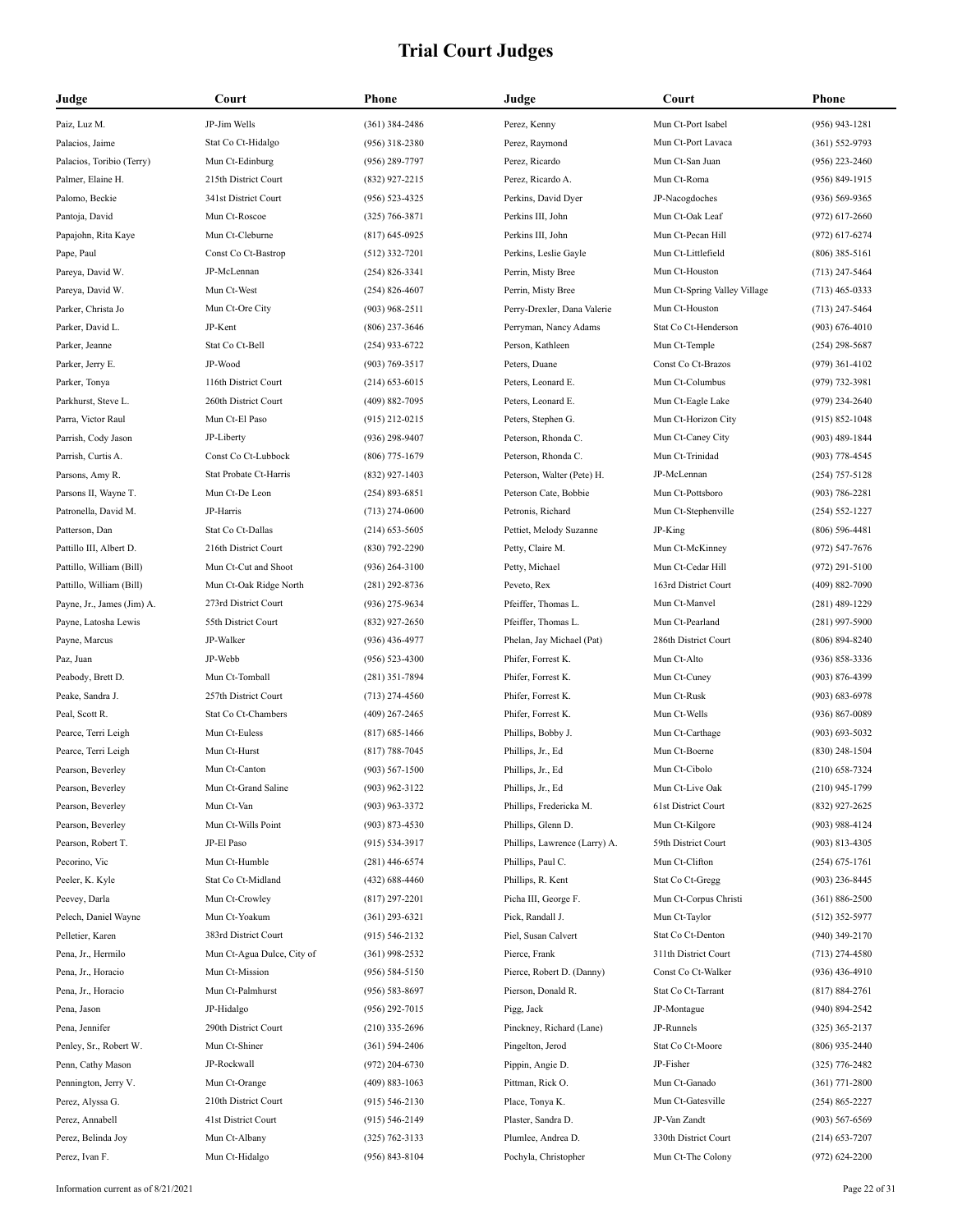| Judge                       | Court                   | Phone              | Judge                       | Court                 | <b>Phone</b>       |
|-----------------------------|-------------------------|--------------------|-----------------------------|-----------------------|--------------------|
| Pol, Margarita S.           | Mun Ct-San Antonio      | $(210)$ 207-7130   | Ragsdale, William (Bill) E. | JP-Kerr               | $(830) 896 - 9031$ |
| Polanco, Elizabeth B.       | JP-Ward                 | (432) 943-7237     | Ragsdale, William (Bill) E. | Mun Ct-Ingram         | $(830)$ 367-5115   |
| Polk, Preble                | JP-Falls                | $(254) 583 - 7506$ | Rakow, David                | 439th District Court  | $(972)$ 204-6630   |
| Pollock, Kevin L.           | JP-Henderson            | (903) 432-4334     | Raleeh, Paul Michael        | JP-Collin             | $(972) 548 - 4125$ |
| Pollock, Kevin L.           | Mun Ct-Enchanted Oaks   | $(903)$ 451-2222   | Ramirez, Eden               | Mun Ct-Palmview       | $(956)$ 432-0300   |
| Pollock, Kevin L.           | Mun Ct-Tool             | $(903)$ 432-3522   | Ramirez, Jaime Mateo        | Mun Ct-La Grulla      | $(956)$ 317-1150   |
| Pomykal, Nancy T.           | JP-Calhoun              | $(361)$ 983-2351   | Ramirez, Jose (Joe)         | 464th District Court  | $(956)$ 292-7046   |
| Ponce, Francisco G.         | Const Co Ct-Dimmit      | $(830) 876 - 2323$ | Ramirez, Jr., Mario E.      | 332nd District Court  | $(956)$ 318-2275   |
| Ponce, Jr., Francisco R.    | Mun Ct-Carrizo Springs  | $(830) 876 - 2476$ | Ramirez, Robert             | Stat Co Ct-Denton     | $(940)$ 349-2120   |
| Ponder, Christopher William | Stat Probate Ct-Tarrant | (817) 212-7238     | Ramirez III, Tomas (Tommy)  | JP-Medina             | $(830)$ 665-8020   |
| Ponder, Sheila M.           | JP-San Augustine        | (936) 275-3552     | Ramon, Jr., Israel          | 430th District Court  | $(956)$ 318-2900   |
| Pool, John L.               | 109th District Court    | (432) 524-1419     | Ramon, Rogelio              | Mun Ct-Palmview       | $(956)$ 432-0300   |
| Pope, Lena                  | JP-Marion               | $(903) 665 - 2392$ | Ramos, Eric                 | Const Co Ct-Brooks    | $(361)$ 325-5604   |
| Pope, Lena                  | Mun Ct-Jefferson        | $(903) 665 - 7159$ | Ramos, Michael A.           | Mun Ct-San Antonio    | $(210)$ 207-7130   |
| Pope, William L.            | Mun Ct-La Feria         | $(956)$ 797-2261   | Ramsay, Robin A.            | Mun Ct-Bartonville    | $(817)$ 693-5280   |
| Porter, Andy                | 323rd District Court    | $(817) 838 - 4600$ | Ramsay, Robin A.            | Mun Ct-Copper Canyon  | $(940)$ 241-2677   |
| Porter, Chris               | Const Co Ct-Gray        | $(806)$ 669-8007   | Ramsay, Robin A.            | Mun Ct-Double Oak     | (972) 539-9464     |
| Porter-Gore, Cynthia        | Mun Ct-Allen            | $(214) 509 - 4380$ | Ramsay, Robin A.            | Mun Ct-Krum           | $(940)$ 482-3491   |
| Poston, Ann                 | Mun Ct-Denton           | $(940)$ 349-8331   | Ramsay, Robin A.            | Mun Ct-Lewisville     | $(972)$ 219-3436   |
| Poston, Ann                 | Mun Ct-Grand Prairie    | $(972)$ 237-8663   | Rangel, Bonnie              | 171st District Court  | $(915) 546 - 2100$ |
| Potter, Lyle M.             | JP-Upshur               | $(903) 843 - 5023$ | Rangel, Ron                 | 379th District Court  | $(210)$ 335-2911   |
| Potter, Lyle M.             | Mun Ct-Gilmer           | $(903) 843 - 2751$ | Rankin, Shirley Jane        | Mun Ct-Santa Anna     | $(325)$ 348-3176   |
| Potvin, Garland Keith       | Mun Ct-Harker Heights   | $(254)$ 953-5600   | Rankin, Thomas Gerold       | JP-Bowie              | $(903)$ 667-3891   |
| Poulos, Beth                | 324th District Court    | $(817) 884 - 1432$ | Ranselben, Eric             | Mun Ct-Grapevine      | $(817)$ 410-3284   |
| Poulton, Cynthia (Cyndi) D. | JP-Jackson              | $(361)$ 771-2249   | Ransleben, Eric G.          | Mun Ct-Trophy Club    | $(682)$ 237-2990   |
| Pounds, Cheryl Lynn         | Mun Ct-Marble Falls     | $(830)$ 693-7173   | Rape, Robert (Robin)        | JP-Brazoria           | $(979)$ 233-4700   |
| Powell, James E.            | JP-Matagorda            | (979) 245-0358     | Raspberry, Sarah K.         | JP-Polk               | $(936) 646 - 3674$ |
| Powell, Ray D.              | Const Co Ct-Hall        | $(806)$ 259-2511   | Rathmell, Joe               | Const Co Ct-Zapata    | $(956) 765 - 9920$ |
| Powers, Milton              | JP-Tyler                | $(409)$ 837-2447   | Ratliff, Sunny H.           | Mun Ct-Amarillo       | $(806)$ 378-9342   |
| Prado, Jo Anne              | JP-Hays                 | $(512)$ 393-7871   | Recio, Anna Maria           | Mun Ct-Premont        | $(361)$ 348-2263   |
| Prashner, Daniel            | Stat Probate Ct-Travis  | $(512) 854 - 9258$ | Recio, Gabriel E.           | Mun Ct-Roma           | $(956) 849 - 1915$ |
| Prause, Ty                  | Const Co Ct-Colorado    | (979) 732-2604     | Redman, Kim L.              | JP-Wise               | $(940)$ 626-4206   |
| Pressler, Frieda J.         | JP-Kendall              | $(830)$ 995-2031   | Redmon, Cindy A.            | JP-Rusk               | $(903)$ 947-6440   |
| Preston, Trudia Lynn        | Mun Ct-Goliad           | $(361)$ 414-6130   | Redmond, Aiesha             | 160th District Court  | $(214)$ 653-7273   |
| Price, Frank W. (Bill)      | JP-Coryell              | $(254) 547 - 6517$ | Redwine, Thomas A.          | Mun Ct-Gunter         | $(903)$ 433-5185   |
| Price, Frank W. (Bill)      | Mun Ct-Copperas Cove    | $(254) 547 - 5030$ | Redwine, Thomas A.          | Mun Ct-Van Alstyne    | $(903)$ 482-5251   |
| Price, Susan P.             | JP-San Patricio         | $(361) 587 - 3660$ | Reed, Carter                | Mun Ct-Childress      | $(940)$ 937-6943   |
| Price, Jr., William Rodney  | JP-Orange               | (409) 769-2284     | Reed, Hugh                  | Const Co Ct-Armstrong | $(806)$ 553-2860   |
| Primrose, Kristine S.       | Mun Ct-Coppell          | $(972)$ 304-3650   | Reed, Keith E.              | JP-Bell               | $(254)$ 770-6822   |
| Primrose, Kristine S.       | Mun Ct-Dallas           | $(214) 671 - 9901$ | Reeder, Douglas Franklin    | Const Co Ct-Morris    | $(903) 645 - 3691$ |
| Primrose, Kristine S.       | Mun Ct-Denton           | $(940)$ 349-8331   | Reeder, Lauren R.           | 234th District Court  | (832) 927-2234     |
| Primrose, Kristine S.       | Mun Ct-Grand Prairie    | $(972)$ 237-8663   | Reeves, Boe S.              | JP-Colorado           | $(979)$ 725-8833   |
| Primrose, Kristine S.       | Mun Ct-Lewisville       | (972) 219-3436     | Register, Joe Lee           | Stat Co Ct-Angelina   | $(936) 639 - 2204$ |
| Prislovsky, Mark A.         | Mun Ct-Kerrville        | $(830)$ 257-2388   | Reid, Lori                  | JP-Leon               | $(903)$ 322-4795   |
| Propst, Jeff                | 104th District Court    | $(325) 674 - 1313$ | Reilly, Frank Michael       | Mun Ct-Granite Shoals | $(830)$ 598-2424   |
| Pruitt, Will A.             | Mun Ct-Lakeside         | $(817)$ 237-1234   | Reyes, Monique Velarde      | Mun Ct-Socorro        | $(915) 872 - 8574$ |
| Puckett, Donnie G.          | JP-Angelina             | $(936)$ 637-3117   | Reyes, Ruth                 | Stat Co Ct-El Paso    | $(915) 546 - 2011$ |
| Pulcher, Jack William       | 105th District Court    | $(361) 595 - 8533$ | Reyes-Castillo, A. Imelda   | Mun Ct-Houston        | $(713)$ 247-5464   |
| Purdy, Monica McCoy         | 95th District Court     | $(214)$ 653-6361   | Reyna III, Mauro Longino    | Mun Ct-Mission        | $(956) 584 - 5150$ |
| Putman, Amanda D.           | Stat Co Ct-Navarro      | $(903) 875 - 3322$ | Reyna, Rhonda L.            | Mun Ct-Dalhart        | $(806)$ 244-5511   |
| Quezada, Jr., Carlos        | 289th District Court    | $(210)$ 335-1185   | Reyna, Rose Guerra          | 206th District Court  | $(956)$ 318-2265   |
| Quezada, Yahaira            | 246th District Court    | $(713)$ 274-4500   | Rhoades, Rowdy              | Const Co Ct-Moore     | $(806)$ 935-5588   |
| Quintana, Roberto           | JP-Webb                 | $(956) 523 - 5360$ | Rich, Alan B.               | Mun Ct-Coffee City    | $(903) 876 - 3414$ |
| Quintanilla, Adela          | JP-Brooks               | $(361)$ 325-4153   | Rich, Jr., Bobby L.         | Stat Co Ct-Kaufman    | $(469)$ 376-4757   |
| Quisenberry, Graham         | 415th District Court    | $(817) 598 - 6162$ | Rich, Laura Lee             | Mun Ct-Quitman        | $(903) 763 - 2223$ |
| Rader, Cathy A.             | Mun Ct-Ivanhoe          | $(409)$ 444-7048   | Richards, Hal               | Const Co Ct-Kaufman   | $(469)$ 376-4139   |
| Rafferty, LeAnn Kay         | 123rd District Court    | $(903) 693 - 0315$ | Richardson, Brian           | JP-McLennan           | $(254)$ 759-7558   |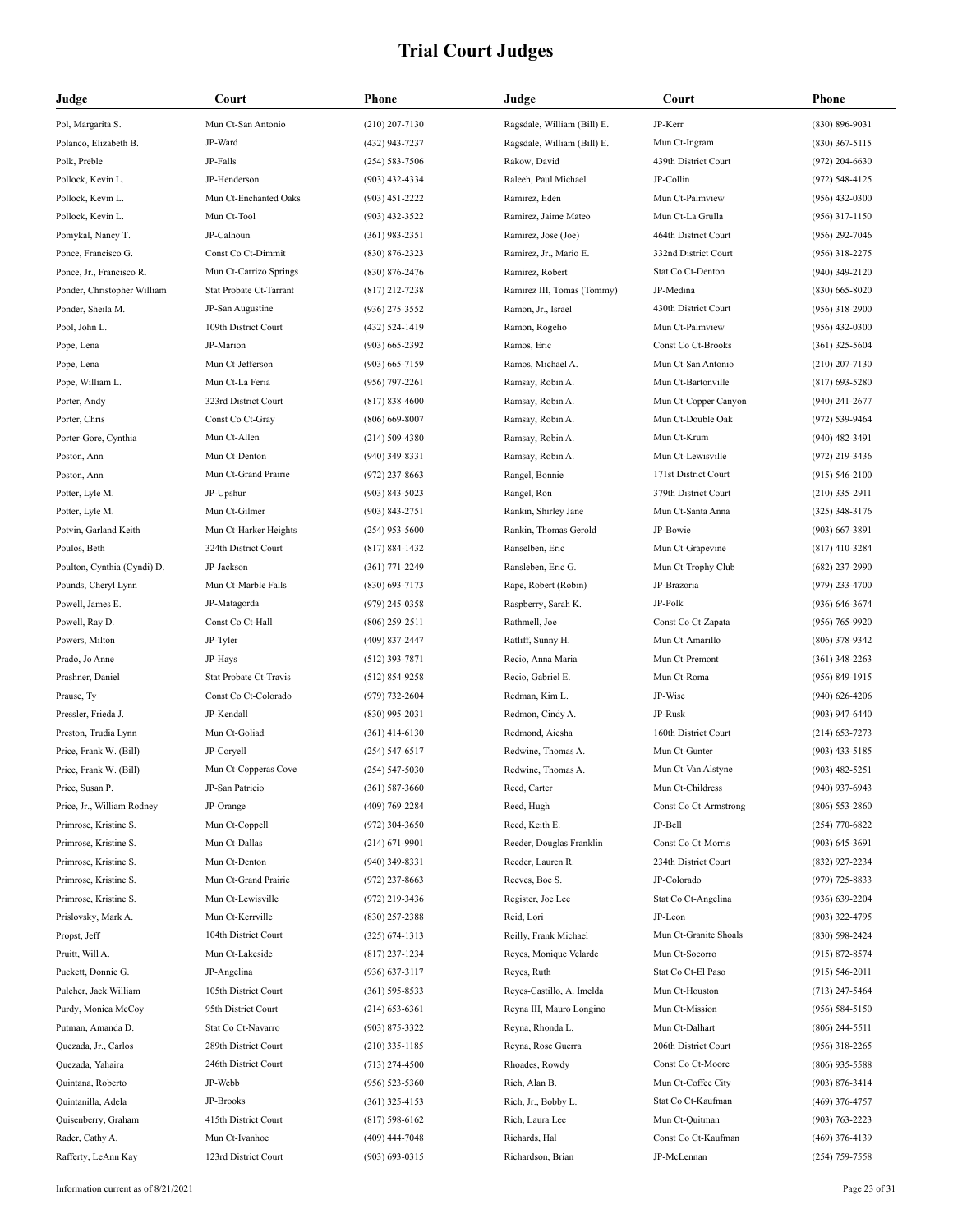| Judge                       | Court                  | Phone              | Judge                         | Court                  | <b>Phone</b>       |
|-----------------------------|------------------------|--------------------|-------------------------------|------------------------|--------------------|
| Richardson, Brian           | Mun Ct-Moody           | $(254) 853 - 2314$ | Rodriguez, Carlos N.          | Mun Ct-Odessa          | (432) 335-3300     |
| Richardson, Jamie           | JP-Polk                | $(936)$ 327-6865   | Rodriguez, Ciro D.            | JP-Bexar               | $(210)$ 335-4500   |
| Richardson, Mike            | JP-Hockley             | $(806)$ 229-2022   | Rodriguez, Coleen P.          | Mun Ct-El Cenizo       | $(956)$ 712-9107   |
| Richter, Jeff Brian         | Mun Ct-Frisco          | $(972)$ 292-5555   | Rodriguez, David J.           | Stat Co Ct-Bexar       | $(210)$ 335-2575   |
| Richter, Jr., Robert C.     | Mun Ct-Missouri City   | $(281)$ 403-8669   | Rodriguez, Eliazar            | Mun Ct-Elsa            | $(956)$ 262-9866   |
| Richter, Jr., Robert C.     | Mun Ct-Simonton        | $(281) 533 - 9809$ | Rodriguez, Fernando J.        | Mun Ct-El Cenizo       | $(956)$ 712-9107   |
| Richter, Jr., Robert C.     | Mun Ct-Stafford        | $(281)$ 261-3930   | Rodriguez, Jesus              | Stat Co Ct-El Paso     | $(915) 546 - 2004$ |
| Rickert, Lori L.            | Stat Co Ct-Brazoria    | $(979) 864 - 1980$ | Rodriguez, Jr., Joel          | Const Co Ct-La Salle   | $(830)$ 483-5139   |
| Ridley, Hal R.              | 278th District Court   | $(936)$ 436-4916   | Rodriguez, Jose Luis          | JP-Jim Wells           | $(361) 664-9987$   |
| Riedel, Cathleen R.         | Mun Ct-Leander         | $(512)$ 259-1239   | Rodriguez, Jr., Juan          | Const Co Ct-Jim Wells  | $(361)$ 668-5706   |
| Riedl, Carla Martinez       | 289th District Court   | $(210)$ 335-1185   | Rodriguez, Orlando            | Stat Co Ct-Starr       | $(956)$ 716-4800   |
| Riek, Matthew               | 360th District Court   | $(817) 884 - 2720$ | Rodriguez, Raul               | Stat Co Ct-Harris      | $(832)$ 927-3400   |
| Rieken, Shane               | Mun Ct-Claude          | $(806)$ 226-3261   | Rodriguez, Roxanna G.         | JP-La Salle            | $(830)$ 202-3051   |
| Riemenschneider, Emi Pullin | JP-Refugio             | $(361) 526 - 1635$ | Rodriguez, Thelma L.          | JP-Nueces              | $(361)$ 937-2614   |
| Riemenschneider, Emi Pullin | Mun Ct-Bayside         | $(361) 529 - 6520$ | Rodriguez, Vicki Lee          | Mun Ct-Cotulla         | $(830) 879 - 2367$ |
| Riemenschneider, Emi Pullin | Mun Ct-Refugio         | $(361) 526 - 5364$ | Rodriguez, Yadi Loraine       | JP-Hutchinson          | $(806)$ 273-0103   |
| Riemenschneider, Emi Pullin | Mun Ct-Woodsboro       | $(361) 543 - 4506$ | Rodriguez, Yadi Loraine       | Mun Ct-Stinnett        | $(806) 878 - 2422$ |
| Riggs, Maureen              | JP-Llano               | $(512)$ 793-2332   | Rodriguez-Betancourt, Rena M. | 449th District Court   | $(956)$ 381-0744   |
| Rikard, Gregory Lynn        | JP-Galveston           | (409) 770-5820     | Rogers, David Glenn           | 142nd District Court   | $(432) 688 - 4375$ |
| Riley, Jr., H. R. (Bob)     | JP-Blanco              | $(830) 833 - 4212$ | Rogers, Dawn                  | 334th District Court   | (832) 927-1825     |
| Riley, Jack                 | Stat Co Ct-Montgomery  | $(936) 539 - 7973$ | Rogers, Dianne R.             | JP-Real                | $(830)$ 232-6630   |
| Riley, Jim                  | JP-Reeves              | (432) 447-2569     | Rogoff-Klein, Inna S.         | 214th District Court   | $(361) 888 - 0463$ |
| Rincon-Flores, Criselda I.  | Mun Ct-Pharr           | $(956)$ 402-4690   | Rohrbach, William J.          | Mun Ct-Moulton         | $(361) 596 - 4621$ |
| Rincones, Gloria M.         | 445th District Court   | $(956) 547 - 7070$ | Rojas, Bobbie Diane           | Mun Ct-Palacios        | $(361)$ 972-3325   |
| Rippel, David Douglas       | Stat Co Ct-Collin      | $(972) 548 - 3840$ | Rojo, Carmen Rosita           | Mun Ct-San Antonio     | $(210)$ 207-7130   |
| Risinger, Jackie Wayne      | JP-Rusk                | (903) 822-3737     | Rolnick, Robert L.            | 458th District Court   | $(832)$ 471-4905   |
| Risinger, Tim               | JP-Lamar               | $(903) 737 - 2440$ | Rolston, Robert M.            | 276th District Court   | $(903) 645 - 2321$ |
| Risner, George E.           | JP-Harris              | $(713)$ 274-6100   | Roman, Mary D.                | Stat Co Ct-Bexar       | $(210)$ 335-2005   |
| Rister, Randy               | JP-Childress           | $(940)$ 937-6145   | Romero, Kristen               | Mun Ct-El Paso         | $(915)$ 212-0215   |
| Ritchey, Wesley C.          | Const Co Ct-Dallam     | $(806)$ 244-2450   | Rorick, Lester                | Mun Ct-Pasadena        | $(713)$ 475-5562   |
| Rivas, Jr., Jorge L.        | Mun Ct-El Paso         | $(915)$ 212-0215   | Rosales, Paula                | Stat Co Ct-Dallas      | $(214)$ 653-7466   |
| Rivera, Julianna Siracusa   | Mun Ct-Corpus Christi  | $(361) 886 - 2500$ | Rosales, Jr., Ramon           | Mun Ct-Mission         | $(956) 584 - 5150$ |
| Rivera, Mary Ann            | JP-Victoria            | $(361) 573 - 0836$ | Rosas, Jessica                | JP-Willacy             | $(956) 699 - 5018$ |
| Rizo, Sr., John B.          | Mun Ct-Duncanville     | (972) 780-5055     | Rosas, Kaylah                 | JP-Falls               | $(254) 883 - 1427$ |
| Roach, Jr., John R.         | 296th District Court   | (972) 548-4409     | Rosenberg, Robert V.          | Mun Ct-Houston         | $(713)$ 247-5464   |
| Roach, Michael C.           | Const Co Ct-Stephens   | $(254) 559 - 2190$ | Rosenberg, Robert V.          | Mun Ct-Missouri City   | $(281)$ 403-8669   |
| Robbins, Margaret J.        | Mun Ct-Montgomery      | (936) 597-6434     | Rosenquist, Robert A.         | Mun Ct-Magnolia        | $(832)$ 934-0605   |
| Roberts, Delbert Ray        | Const Co Ct-Kimble     | $(325)$ 446-2724   | Rosenquist, Robert A.         | Mun Ct-Todd Mission    | $(936) 894 - 3001$ |
| Roberts, Penny Anne         | Stat Co Ct-Tom Green   | $(325) 658 - 2495$ | Ross, Phyllis A.              | Mun Ct-Fulshear        | $(281)$ 346-2405   |
| Robertson, Leah Gail        | 385th District Court   | (432) 688-4385     | Ross, Phyllis A.              | Mun Ct-Richmond        | $(281)$ 342-0578   |
| Robin, Jennifer James       | 410th District Court   | $(936) 539 - 7860$ | Ross, Phyllis A.              | Mun Ct-Rosenberg       | $(832) 595 - 3450$ |
| Robinson, George M.         | Mun Ct-Fairfield       | $(903)$ 389-2983   | Ross, Phyllis A.              | Mun Ct-Sugar Land      | $(281)$ 275-2560   |
| Robinson, Jared S.          | 405th District Court   | $(409)$ 765-2688   | Ross-Enloe, Jana Lea          | JP-Rusk                | $(903) 657 - 0308$ |
| Robinson, Jay E.            | Mun Ct-Dallas          | $(214) 671 - 9901$ | Rotenberry, Paul R.           | 326th District Court   | $(325) 674 - 1325$ |
| Robinson, Nathan            | Mun Ct-Bryson          | $(940)$ 392-2241   | Roth, Brendan Clay            | Mun Ct-Marshall        | $(903)$ 935-4535   |
| Robinson, Preston           | Mun Ct-Dallas          | $(214) 671 - 9901$ | Roth, Donna                   | 295th District Court   | $(832)$ 927-1375   |
| Robinson, Todd              | Mun Ct-Corpus Christi  | $(361) 886 - 2500$ | Rotramble, Che                | Mun Ct-Boyd            | $(940)$ 433-5166   |
| Robison, Bonnie J.          | Stat Probate Ct-Denton | $(940)$ 349-2140   | Rotramble, Che                | Mun Ct-Bridgeport      | $(940)$ 683-3420   |
| Robison, Doug               | 393rd District Court   | $(940)$ 349-2360   | Roundtree, Christie Nicole    | JP-Hunt                | $(903)$ 496-7974   |
| Robison, Jack Hollis        | 207th District Court   | $(830)$ 221-1270   | Roundtree, Christie Nicole    | Mun Ct-Celeste         | $(903) 568 - 4512$ |
| Robledo, Daniel             | Mun Ct-El Paso         | $(915)$ 212-0215   | Rounsavall, John              | Mun Ct-Terrell         | $(972) 551 - 6600$ |
| Robnett, Jeffrey Todd       | 441st District Court   | $(432) 688 - 4520$ | Rousseau, Lawrence A.         | Mun Ct-Houston         | $(713)$ 247-5464   |
| Rocha, Beatrice (Bebe)      | JP-Llano               | $(830)$ 598-2296   | Rowell, David Owen            | Mun Ct-Hale Center     | $(806) 839 - 2411$ |
| Rodgers, Danny              | Mun Ct-Fort Worth      | $(817)$ 392-6715   | Rowell, Trent C.              | Mun Ct-La Vernia       | $(830)$ 779-4541   |
| Rodgers, Melba              | JP-Shelby              | $(936)$ 269-3527   | Rowley, Patricia Sue          | Stat Probate Ct-Harris | $(832)$ 927-1402   |
| Rodriguez III, Albert       | Mun Ct-Port Isabel     | $(956)$ 943-1281   | Rowley, Susan C.              | JP-Lubbock             | $(806)$ 775-1556   |
| Rodriguez, Angela D.        | JP-Harris              | $(713)$ 274-8774   | Roy, Michelle Turner          | Mun Ct-El Campo        | $(979) 543 - 1212$ |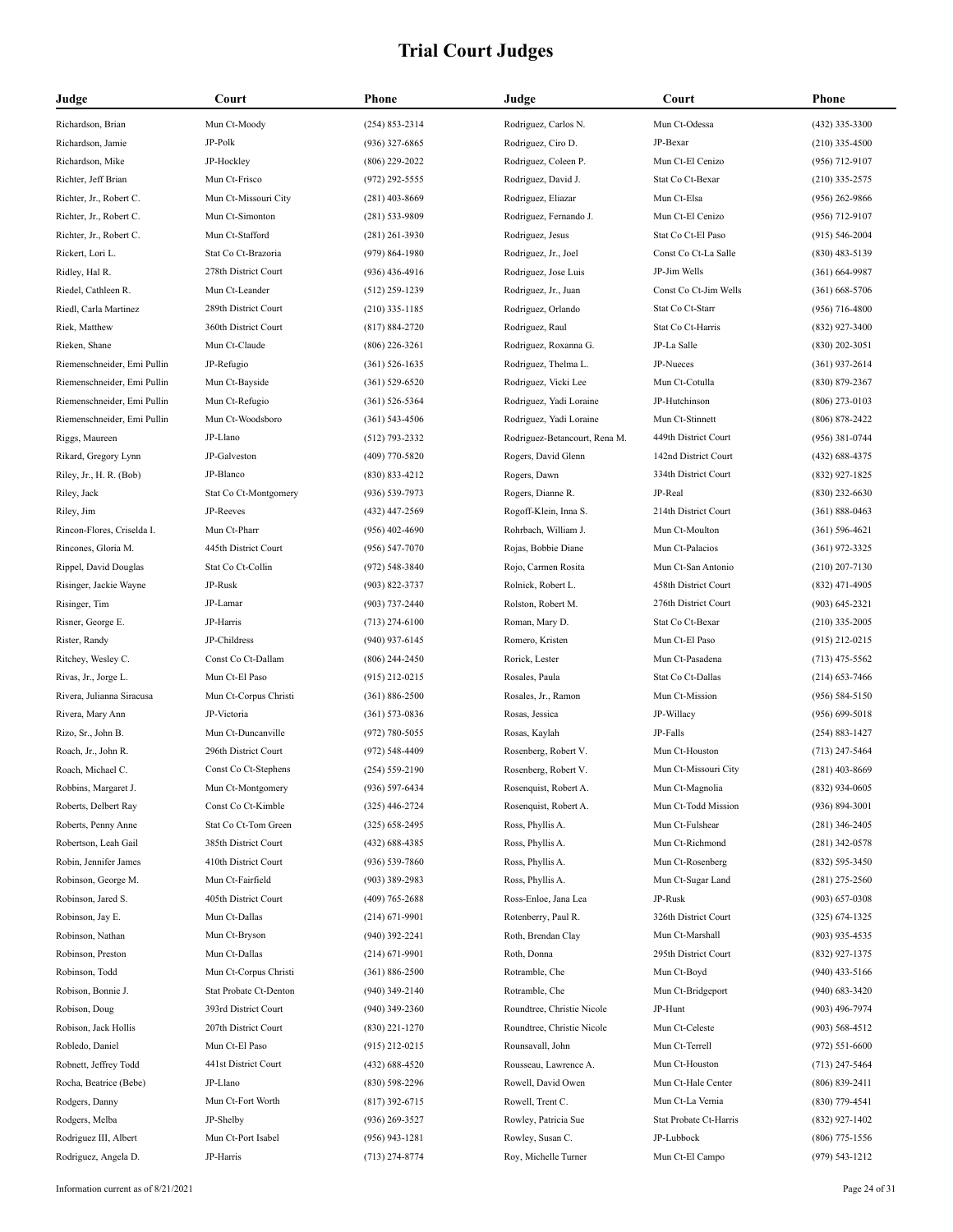| Judge                       | Court                      | Phone              | Judge                         | Court                   | Phone              |
|-----------------------------|----------------------------|--------------------|-------------------------------|-------------------------|--------------------|
| Rubio, Bella                | Const Co Ct-Real           | (830) 232-5304     | Sandill, Ravi K.              | 127th District Court    | (832) 927-2525     |
| Rubio, Lucy                 | JP-Nueces                  | $(361)$ 241-1222   | Sandoval, Frank               | Mun Ct-San Antonio      | $(210)$ 207-7130   |
| Rudin, Alton Carl           | Mun Ct-Oak Ridge, City of  | $(972) 551 - 0343$ | Sandoval, Travis J.           | Mun Ct-Lubbock          | $(806)$ 775-2473   |
| Ruffner, Tom                | Stat Probate Ct-Travis     | $(512) 854 - 9258$ | Santana, Henry A.             | JP-Nueces               | $(361) 888 - 0210$ |
| Ruiz-Belding, Susana        | JP-Frio                    | $(830)$ 334-2911   | Santini, Vince                | 457th District Court    | $(936) 538 - 3697$ |
| Rumfield, Tom               | JP-Callahan                | $(325) 893 - 4900$ | Saucedo, David R.             | Const Co Ct-Maverick    | $(830)$ 773-3824   |
| Rush, James M.              | 244th District Court       | $(432)$ 498-4240   | Saucier, Angela H.            | 76th District Court     | $(903) 577 - 6736$ |
| Rusk, Becci                 | Mun Ct-Panhandle           | $(806)$ 537-3517   | Saul, Roland                  | 222nd District Court    | $(806)$ 364-7222   |
| Russ, Jr., Bryan (Rusty) F. | 82nd District Court        | $(254) 883 - 1421$ | Saunders, Jennifer            | JP-Comal                | (830) 964-3886     |
| Russell, Glenn Paul         | JP-Wharton                 | $(979)$ 335-6210   | Savage, Sandra K.             | Mun Ct-Atlanta          | $(903) 796 - 7153$ |
| Russell, Jr., Grover M.     | Mun Ct-Center              | $(936) 598 - 3080$ | Sawyer, Maggie                | JP-McCulloch            | $(325) 597 - 2400$ |
| Russell, Kerry L.           | 7th District Court         | $(903) 590 - 1640$ | Scarbrough, Carson (Corky) L. | JP-Archer               | $(940) 586 - 0237$ |
| Russo, Mark Anthony         | JP-Rockwall                | $(972)$ 204-6720   | Schaap, Dan L.                | 47th District Court     | $(806)$ 468-5677   |
| Rust, Michael Egon          | JP-Comal                   | $(830)$ 626-4888   | Schaffer, Robert K.           | 152nd District Court    | (832) 927-2425     |
| Ruthart, Cindy Cooper       | Mun Ct-Reno (Lamar County) | $(903) 785 - 6581$ | Schimmel, Richard Lee         | Mun Ct-Garland          | $(972)$ 205-2330   |
| Rutland, Clara J.           | JP-Wilson                  | $(830)$ 393-4052   | Schmidt, Donna                | JP-Cochran              | $(806)$ 266-5302   |
| Rutledge, David A.          | Mun Ct-El Paso             | $(915)$ 212-0215   | Schmidt, Sue                  | Mun Ct-Garrett          | $(972) 875 - 1136$ |
| Ryder, Byron Michael        | Const Co Ct-Leon           | $(903) 536 - 2331$ | Schneider, Chris              | 421st District Court    | $(512)$ 398-1839   |
| Rymell, Jennifer            | Stat Co Ct-Tarrant         | $(817) 884 - 1813$ | Schoessow, Carl E.            | JP-Gillespie            | (830) 307-3737     |
| Sachtleben, Sheryl Lynn     | JP-Guadalupe               | $(830)$ 379-2214   | Schossow, Ida J.              | Mun Ct-Bridge City      | $(409)$ 735-2236   |
| Saenz, Arturo               | Mun Ct-Harlingen           | $(956)$ 216-5127   | Schroeder, Gary J.            | Mun Ct-Cuero            | $(361)$ 275-8559   |
| Saenz, Gilbert Nieves       | Const Co Ct-Duval          | $(361)$ 279-6204   | Schroeder, Gary J.            | Mun Ct-Smiley           | $(830)$ 203-8611   |
| Saenz, Gilberto             | JP-Hidalgo                 | $(956)$ 447-3995   | Schroeder, Keith              | Const Co Ct-Burleson    | $(979) 567 - 2333$ |
| Sage, Karen                 | 299th District Court       | $(512) 854 - 9442$ | Schroeder, Walter A.          | Mun Ct-Houston          | $(713)$ 247-5464   |
| Saint-Germain, Leigh Faoro  | Mun Ct-Houston             | $(713)$ 247-5464   | Schuchart, Chris R.           | Const Co Ct-Medina      | $(830) 741 - 6020$ |
| Sakai, Peter                | 225th District Court       | $(210)$ 335-2233   | Schuehle, Hunter              | Mun Ct-Hondo            | $(830)$ 426-7058   |
| Salas, Arturo R.            | Mun Ct-La Feria            | $(956)$ 797-2261   | Schultz, Christyne Harris     | Mun Ct-Austin           | $(512)$ 974-4800   |
| Salas, Victor               | 65th District Court        | $(915) 546 - 2102$ | Schultze, Richard Warren      | Mun Ct-La Grange        | $(979)$ 968-5806   |
| Salas-Mendoza, Maria A.     | 120th District Court       | $(915) 546 - 2103$ | Schulz, Cecilia G.            | JP-Kenedy               | $(361)$ 294-5786   |
| Salazar, Linda M.           | JP-Cameron                 | $(956) 544 - 0857$ | Schweitzer, Jim               | Mun Ct-Galveston        | $(409) 765 - 3740$ |
| Saldana, Gloria             | Stat Co Ct-Bexar           | $(210)$ 335-2008   | Schwertner, Larry Joseph      | Mun Ct-Lake Jackson     | $(979)$ 415-2757   |
| Saldana, Santiago A.        | Mun Ct-Rio Hondo           | $(956) 748 - 2102$ | Scott, B. J.                  | Mun Ct-Maypearl         | $(972)$ 435-2380   |
| Salfiti, Ryan               | 308th District Court       | $(713)$ 274-4600   | Scott, Bill J.                | Mun Ct-Palmer           | (972) 449-3272     |
| Salgado, Alex               | Stat Co Ct-Harris          | (832) 927-3100     | Scott, Bill J.                | Mun Ct-Venus            | (972) 366-3348     |
| Salinas, Delma              | Mun Ct-Bishop              | $(361) 584 - 2567$ | Scott, Darryl Edwin           | Mun Ct-Houston          | $(713)$ 247-5464   |
| Salinas, Jose (Pepe) R.     | JP-Webb                    | $(956) 523 - 4840$ | Scott, David W.               | Mun Ct-Florence         | $(254)$ 793-8037   |
| Salinas, Jr., Juan          | JP-Willacy                 | $(956)$ 689-3381   | Scott, David W.               | Mun Ct-Georgetown       | $(512)$ 930-3626   |
| Salinas, Laura              | 166th District Court       | $(210)$ 335-2501   | Scott, Gary                   | Mun Ct-Panorama Village | $(936) 856 - 2821$ |
| Salinas, Nora E.            | JP-Brooks                  | $(361)$ 667-3303   | Scott, Gary                   | Mun Ct-Shenandoah       | $(281)$ 298-5522   |
| Salinas, Ruben D.           | JP-Pecos                   | (432) 336-8277     | Scott, Gary                   | Mun Ct-Willis           | $(936) 856 - 4611$ |
| Salinsky, David             | Mun Ct-Morgan's Point      | $(281)$ 842-0415   | Scott, Matthew Roy            | Mun Ct-Rockwall         | (972) 771-7788     |
| Salinsky, David             | Mun Ct-Seabrook            | $(281)$ 291-5674   | Scott, Jr., Oswald James      | Mun Ct-Houston          | $(713)$ 247-5464   |
| Salinsky, David             | Mun Ct-Webster             | $(281)$ 338-6702   | Scott, Troy Mac               | JP-Yoakum               | $(806)$ 592-3963   |
| Sallas, Colette O.          | Mun Ct-Highland Village    | $(972)$ 317-3660   | Scott, Troy Mac               | Mun Ct-Denver City      | $(806) 592 - 8880$ |
| Sallas, Colette O.          | Mun Ct-Murphy              | $(972)$ 468-4250   | Sebesta, Jr., L. M. (Matt)    | Const Co Ct-Brazoria    | $(979) 864 - 1200$ |
| Sallas, Colette O.          | Mun Ct-Pilot Point         | $(940) 686 - 4707$ | Sebesta, Patrick Edward       | 239th District Court    | (979) 864-1256     |
| Samaan, Catherine           | Mun Ct-Pearland            | $(281)$ 997-5900   | Seelig, Olga                  | Mun Ct-Austin           | $(512)$ 974-4800   |
| Samaniego, Ricardo A.       | Const Co Ct-El Paso        | (915) 546-2098     | Segovia, Ramon                | Mun Ct-Palmview         | $(956)$ 432-0300   |
| Sanchez, David A.           | 444th District Court       | $(956) 547 - 7035$ | Seider, Steven L.             | JP-Dallas               | $(214)$ 904-3042   |
| Sanchez, Esmeralda          | Mun Ct-Point Comfort       | $(361)$ 987-2661   | Sellers, Calvin               | JP-Gaines               | $(806)$ 546-2666   |
| Sanchez, Julie A.           | JP-Hudspeth                | $(915)$ 369-4141   | Sellers, Calvin               | Mun Ct-Seagraves        | $(806)$ 387-3437   |
| Sanchez, Rafael             | JP-Hudspeth                | $(915)$ 964-2678   | Sellers, David Thomas         | JP-Runnels              | $(325) 754 - 4270$ |
| Sanchez, Raymond            | Mun Ct-Old River-Winfree   | $(281)$ 385-1735   | Sepolio, Cory Don             | 269th District Court    | (832) 927-2269     |
| Sanchez, Samuel V.          | Mun Ct-Weslaco             | $(956)$ 968-6123   | Sepulveda, Lauren             | Mun Ct-McAllen          | $(956) 681 - 2900$ |
| Sanders, Jason Kelly        | JP-Matagorda               | $(979)$ 244-7666   | Serna, Enedina Nina           | JP-El Paso              | $(915) 855 - 3062$ |
| Sanders, Kenneth D.         | JP-Tarrant                 | $(817)$ 473-5101   | Seuhs, Tresa A.               | JP-Roberts              | $(806) 868 - 4111$ |
| Sanderson, Justin Gary      | 60th District Court        | $(409)$ 835-8472   | Shaffer, Jerry G.             | JP-Collin               | $(972) 782 - 8671$ |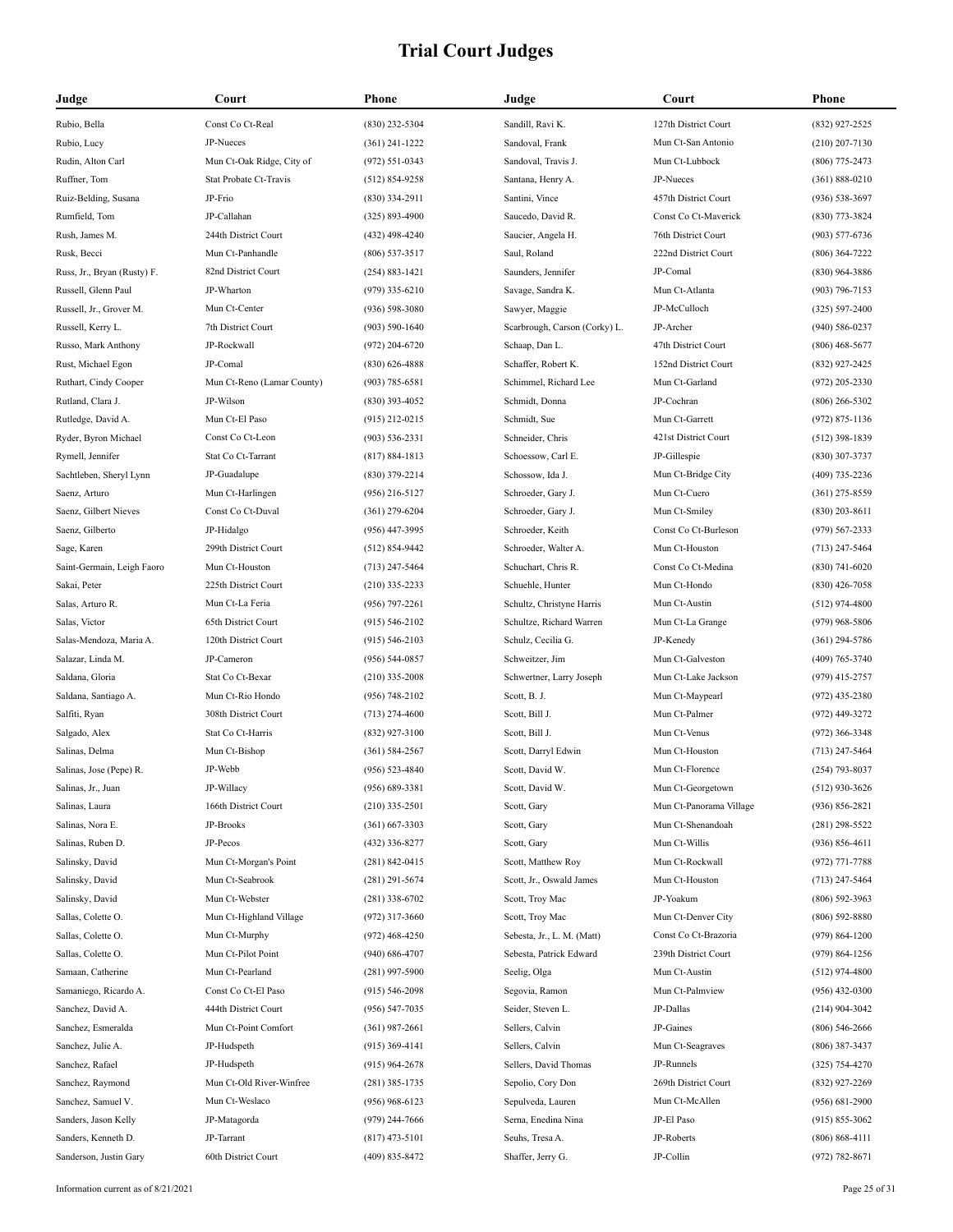| Judge                       | Court                         | Phone              | Judge                                   | Court                        | <b>Phone</b>                         |
|-----------------------------|-------------------------------|--------------------|-----------------------------------------|------------------------------|--------------------------------------|
| Shahan, Tully               | Const Co Ct-Kinney            | $(830) 563 - 2401$ | Simpson, Henry (Doc) B.                 | JP-Briscoe                   | $(806) 823 - 2253$                   |
| Shain, Mikel Don            | Mun Ct-Seminole               | (432) 758-8800     | Simpson, Mickey W.                      | Const Co Ct-Lipscomb         | $(806) 862 - 4131$                   |
| Shalan, Gregg A.            | Mun Ct-Cedar Hill             | $(972)$ 291-5100   | Sims, Chad L.                           | Const Co Ct-Harrison         | $(903)$ 935-8401                     |
| Shamburger, Thomas Mitchell | JP-Smith                      | $(903) 590 - 4870$ | Sims, L. Sue                            | JP-Moore                     | $(806)$ 948-5362                     |
| Shamburger, Thomas Mitchell | Mun Ct-Whitehouse             | (903) 839-4914     | Sims, L. Sue                            | Mun Ct-Cactus                | $(806)$ 966-5458                     |
| Shamburger, Thomas Mitchell | Mun Ct-Winona                 | $(903) 877 - 3381$ | Sims, L. Sue                            | Mun Ct-Sunray                | $(806)$ 948-5362                     |
| Shanklin, Brody             | 211th District Court          | $(940)$ 349-2330   | Sinclair, Debra                         | Mun Ct-Missouri City         | $(281)$ 403-8669                     |
| Shanklin, Souli Asa         | Const Co Ct-Edwards           | $(830) 683 - 6122$ | Sinclair, Debra                         | Mun Ct-Stafford              | $(281)$ 261-3930                     |
| Shannon, Cheryl Lee         | 305th District Court          | $(214)$ 698-4924   | Sindon, James A.                        | JP-Frio                      | $(830)$ 334-8292                     |
| Shapiro, Leah               | 315th District Court          | (832) 927-8480     | Singer, David L.                        | Stat Co Ct-Harris            | (832) 927-3425                       |
| Sharp, Ross D.              | Const Co Ct-Borden            | $(806)$ 756-4391   | Singleterry, Luis M.                    | 92nd District Court          | $(956)$ 318-2250                     |
| Shaw, Connie Raye           | JP-Howard                     | $(432)$ 394-4000   | Sinz, Jack                              | Stat Co Ct-Nacogdoches       | $(936) 560 - 7744$                   |
| Shaw, Robert                | JP-Johnson                    | $(817) 556 - 6388$ | Sirmon, Pamela Cook                     | 320th District Court         | $(806)$ 379-2370                     |
| Shaw, Tara M.               | Mun Ct-Houston                | $(713)$ 247-5464   | Sissom, Dennis R.                       | Mun Ct-Oyster Creek          | $(979)$ 233-0243                     |
| Shawver, Robert Marshall    | JP-Archer                     | $(940) 562 - 5030$ | Sitton, Shelly Bush                     | Mun Ct-Livingston            | $(936)$ 327-9322                     |
| Shea, Jr., Bobby Lee        | JP-Taylor                     | $(325) 554 - 7893$ | Skeen, Jr., Jack M.                     | 241st District Court         | $(903) 590 - 1634$                   |
| Shea, Jr., Bobby Lee        | Mun Ct-Tuscola                | $(325) 554 - 7766$ | Skelton, Robert Milton                  | Const Co Ct-Shackelford      | $(325) 762 - 9405$                   |
| Shearin, Joseph L.          | Mun Ct-Highland Park          | $(214) 559 - 9303$ | Skilling, Shannon                       | Mun Ct-Hubbard               | $(254) 576 - 2576$                   |
| Sheehan, Farren M.          | Mun Ct-Bee Cave, City of      | $(512)$ 767-6630   | Skinner, Becky J.                       | Mun Ct-Gilmer                | $(903) 843 - 2751$                   |
| Sheehan, Farren M.          | Mun Ct-Pflugerville           | $(512)$ 990-6285   | Skinner, Melisa C.                      | 437th District Court         | $(210)$ 335-2711                     |
| Sheehy, Jason Rhea          | JP-Palo Pinto                 | $(940) 664 - 2212$ | Sklar, Jill Susan                       | Const Co Ct-Jackson          | $(361) 782 - 2352$                   |
| Shehan, Tomi J.             | Stat Probate Ct-Dallas        | $(214)$ 653-6166   | Skotnik, John H.                        | Mun Ct-Bonham                | $(903) 583 - 2071$                   |
| Shelburne, Juana Lee        | Mun Ct-Muleshoe               | $(806)$ 272-7586   | Skotnik, John H.                        | Mun Ct-Ector                 | $(903)$ 961-2495                     |
| Shelton, Jeffery (Randy)    | 279th District Court          | $(409)$ 835-8655   | Slagle, Randall W.                      | JP-Travis                    | $(512) 854 - 4545$                   |
| Shelton, Margaret R.        | Mun Ct-Lake Dallas            | $(940)$ 497-2226   | Slate, Dennis                           | Mun Ct-Pearland              | $(281)$ 997-5900                     |
| Shepherd, Nancy K.          | JP-Lipscomb                   | $(806) 862 - 3844$ | Slaughter, Gena N.                      | 191st District Court         | $(214) 653 - 6609$                   |
| Shepperd, Eric M.           | Stat Co Ct-Travis             | $(512) 854-9242$   |                                         | 380th District Court         | $(972) 548 - 4762$                   |
| Sheridan, Brigid            | Mun Ct-Olmos Park             | $(210) 824 - 3281$ | Smith, Benjamin N.<br>Smith, Beth Hanna | JP-Hays                      | $(512)$ 268-3151                     |
| Sherrod, Monte              | Mun Ct-Merkel                 | $(325)$ 928-4911   | Smith, Beth Hanna                       | Mun Ct-Buda                  |                                      |
| Shinn, Scott                | JP-Van Zandt                  | $(903) 833 - 5705$ | Smith, Brenda Elaine                    | JP-Newton                    | $(512)$ 295-2562<br>$(409)$ 565-9944 |
|                             |                               |                    |                                         | JP-Cass                      |                                      |
| Shipman, Sherry L.          | 16th District Court           | $(940)$ 349-2310   | Smith, Bridget Ann                      |                              | $(903)$ 796-8493                     |
| Shobe, Michael L.           | Mun Ct-Buffalo Springs        | $(806)$ 790-4324   | Smith, Brock Russell                    | 271st District Court         | $(940)$ 627-3200                     |
| Sholden, John L.            | Mun Ct-Garland                | $(972)$ 205-2330   | Smith, Carol A.                         | JP-Dallam                    | $(806)$ 244-4827                     |
| Showalter, Milton D.        | JP-Bee                        | $(361) 621 - 1577$ | Smith, Cindy Bennett                    | Mun Ct-Tomball               | $(281)$ 351-7894                     |
| Shrode, John F.             | 358th District Court          | $(432)$ 498-4250   | Smith, Connie L.                        | JP-Newton                    | $(409)$ 397-4545                     |
| Shuster, Joseph Martin      | Const Co Ct-Pecos             | (432) 336-8724     | Smith, Danita W.                        | JP-Lee                       | $(979) 884 - 4001$                   |
| Sideman, Mark J.            | Mun Ct-Universal City         | $(210)$ 659-0333   | Smith, Danita W.                        | Mun Ct-Lexington             | $(979)$ 773-2221                     |
| Siebman, Carol M.           | Stat Co Ct-Grayson            | $(903) 813 - 4381$ | Smith, Donna K.                         | JP-Irion                     | $(325) 835 - 4141$                   |
| Sigman, Pamela Jackson      | Mun Ct-Austin                 | $(512)$ 974-4800   | Smith, Ed L.                            | Const Co Ct-Mills            | $(325) 648 - 2222$                   |
| Sigman, Pamela Jackson      | Mun Ct-Austin Community Court | $(512)$ 974-4879   | Smith, Edward G.                        | Mun Ct-Tahoka                | $(806) 561 - 4284$                   |
| Silguero, Alma R.           | JP-Jim Hogg                   | $(361) 527 - 5830$ | Smith, James R.                         | Mun Ct-Hilshire Village      | $(713)$ 465-0333                     |
| Sillas, Edward P.           | Mun Ct-Brookside Village      | $(281)$ 485-3048   | Smith, James R.                         | Mun Ct-Spring Valley Village | $(713)$ 465-0333                     |
| Silva, Juan                 | JP-Willacy                    | $(956) 689 - 3381$ | Smith, Jeannie F.                       | JP-Maverick                  | $(830)$ 758-5993                     |
| Silva, Martha               | JP-Upton                      | $(432) 652 - 4230$ | Smith, Michael G.                       | Mun Ct-Terrell               | $(972) 551 - 6600$                   |
| Silvas, Anna Maria          | Mun Ct-Beeville               | $(361)$ 358-0260   | Smith, Michael James                    | JP-Jasper                    | $(409)$ 423-2281                     |
| Silverman, Adam I.          | Mun Ct-Houston                | $(713)$ 247-5464   | Smith, Mike L.                          | 35th District Court          | $(325)$ 646-1987                     |
| Silverman, Chuck            | 183rd District Court          | $(713) 755 - 6354$ | Smith, R. Michael                       | JP-Harrison                  | $(903)$ 668-2050                     |
| Simmons, Gregory K.         | Mun Ct-Killeen                | $(254) 501 - 7850$ | Smith, R. Michael                       | Mun Ct-Hallsville            | $(903)$ 668-2313                     |
| Simmons, Hyattye O.         | Mun Ct-Combine                | $(972)$ 476-1532   | Smith, Randy A.                         | Mun Ct-Clute                 | $(979)$ 265-5421                     |
| Simmons, Hyattye O.         | Mun Ct-Seagoville             | $(972)$ 287-2192   | Smith, Randy A.                         | Mun Ct-Oyster Creek          | $(979)$ 233-0243                     |
| Simmons, Hyattye O.         | Mun Ct-Sunnyvale              | $(972)$ 203-4144   | Smith, Randy A.                         | Mun Ct-Surfside Beach        | $(979)$ 233-1597                     |
| Simmons, Patrick (Pat)      | 77th District Court           | $(254)$ 729-5705   | Smith, Sandra Kay                       | Mun Ct-Pineland              | $(409) 584 - 1170$                   |
| Simmons, Ricky Allen        | Mun Ct-Newton                 | $(409)$ 379-5061   | Smith, Seth O.                          | Mun Ct-Granite Shoals        | $(830)$ 598-2424                     |
| Simon, Mike                 | Mun Ct-Groves                 | $(409)$ 960-5748   | Smith, Steve H.                         | Const Co Ct-Sutton           | $(325)$ 387-2711                     |
| Simon, Peggy L.             | Mun Ct-Bertram                | $(512)$ 355-2748   | Smith, T. Scott                         | Mun Ct-Leonard               | $(903) 587 - 3334$                   |
| Simon, Peggy L.             | Mun Ct-Burnet                 | $(512)$ 756-2822   | Smith, T. Scott                         | Mun Ct-Sherman               | $(903) 892 - 7295$                   |
| Simoneaux, Jerry W.         | Stat Probate Ct-Harris        | $(832)$ 927-1401   | Smith, William (Bill) P.                | 110th District Court         | $(806)$ 983-3384                     |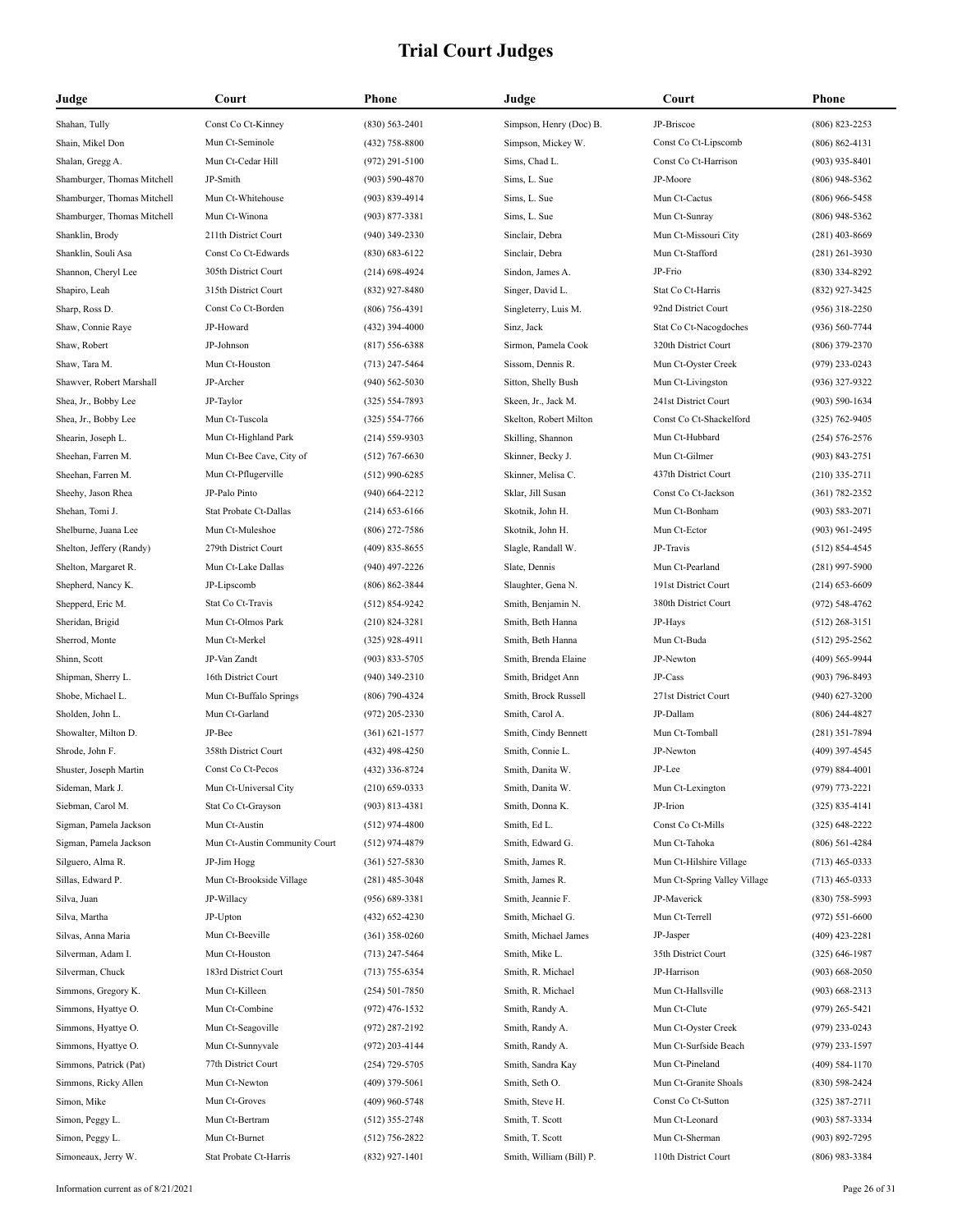| Judge                   | Court                         | Phone              | Judge                        | Court                     | <b>Phone</b>       |
|-------------------------|-------------------------------|--------------------|------------------------------|---------------------------|--------------------|
| Smithey, Royce W.       | JP-Fannin                     | $(903) 583 - 7489$ | Steinhauser, Jeff            | 155th District Court      | $(979)$ 968-8500   |
| Snow, Joellen           | Mun Ct-Houston                | $(713)$ 247-5464   | Stephens, Brad C.            | Mun Ct-Payne Springs      | $(903)$ 451-9229   |
| Soifer, Jan             | 345th District Court          | $(512) 854-9374$   | Stephens II, Charles A.      | Stat Co Ct-Comal          | $(830)$ 221-1180   |
| Sojak, Darlon           | Mun Ct-Lockhart               | $(512)$ 398-8330   | Stephens, Joe                | JP-Harris                 | $(713)$ 274-0770   |
| Solis, George E.        | JP-Willacy                    | $(956) 689 - 6255$ | Steptoe, Richard R.          | JP-Trinity                | $(936) 831 - 3778$ |
| Solis, Selena Norah     | 243rd District Court          | $(915) 546 - 2168$ | Stevens, Jon C.              | JP-Madison                | $(936)$ 348-5151   |
| Soliz, Ricardo H.       | Mun Ct-Falfurrias             | $(361)$ 325-5039   | Stevenson, Donald J.         | Mun Ct-Plano              | $(972)$ 941-2199   |
| Solomon, Mitchell B.    | Mun Ct-Austin                 | $(512)$ 974-4800   | Stewart, Keith Mills         | Stat Co Ct-Montgomery     | $(936) 538 - 3615$ |
| Solomon, Mitchell B.    | Mun Ct-Austin Community Court | $(512)$ 974-4879   | Stiles, Ruth Ann             | Stat Probate Ct-Harris    | $(832)$ 927-1401   |
| Sorensen, Tracy M.      | Stat Co Ct-Walker             | $(936)$ 436-4919   | Stiteler, Laurie             | Mun Ct-Universal City     | $(210)$ 659-0333   |
| Sorey, R. Daniel        | Mun Ct-Longview               | $(903)$ 237-1183   | Stith, David V.              | 319th District Court      | $(361) 888 - 0533$ |
| Sorola, Mary Esther     | JP-Cameron                    | $(956) 547 - 7068$ | Stolhandske, Carl (Tommy) T. | Stat Co Ct-Bexar          | $(210)$ 335-2023   |
| Sorrells, Phil A.       | Stat Co Ct-Tarrant            | $(817) 884 - 3420$ | Stone, Janice C.             | Stat Co Ct-Cherokee       | $(903) 683 - 6497$ |
| Sosa, Tammy Cowley      | Mun Ct-Paradise               | $(940)$ 969-2114   | Stone, Kate                  | 233rd District Court      | $(817) 884 - 1794$ |
| Sotelo, David           | JP-Karnes                     | $(830)$ 239-4459   | Stone, Nancy R.              | JP-Dickens                | $(806)$ 623-5233   |
| Sowell, Greg            | Const Co Ct-Nacogdoches       | $(936) 560 - 7755$ | Stone, Sherrie A.            | JP-Hall                   | $(806)$ 259-3116   |
| Spain, Hal              | Const Co Ct-Coke              | $(325)$ 453-2641   | Stoudt, William (Bill) Keith | Const Co Ct-Gregg         | $(903)$ 236-8420   |
| Spain, Jessica          | Mun Ct-Forney                 | $(972) 564 - 7311$ | Stout, Donald R.             | Mun Ct-Ennis              | $(972) 875 - 4457$ |
| Spears, Adrian A.       | Mun Ct-Von Ormy               | $(210)$ 622-9935   | Stovall, Bobby               | Const Co Ct-Hunt          | $(903)$ 408-4146   |
| Spellings, Susie        | JP-Bowie                      | $(903) 585 - 5429$ | Stovall, Everett Sims        | Mun Ct-Lake Jackson       | $(979)$ 415-2757   |
| Spellings, Susie        | Mun Ct-Maud                   | $(903) 585 - 2294$ | Stover III, Earl B.          | 88th District Court       | $(409)$ 283-5334   |
| Spellings, Susie        | Mun Ct-Redwater               | $(903) 671 - 2775$ | Stowe, Helen Petry           | Stat Co Ct-Bexar          | $(210)$ 335-2571   |
| Spencer, Oshea D.       | Mun Ct-Baytown                | $(281)$ 427-9511   | Stroeher, Mark               | Const Co Ct-Gillespie     | $(830)$ 997-7502   |
| Spenrath, Phillip Scott | Const Co Ct-Wharton           | $(979) 532 - 4612$ | Strother, Andrea DeeAnn      | Mun Ct-Joshua             | $(817) 558 - 7447$ |
| Spikes, Grady Trey      | JP-Montgomery                 | $(936) 538 - 3788$ | Strother, Andrea DeeAnn      | Mun Ct-Rio Vista          | $(817)$ 373-2588   |
| Spillane, Ed            | Mun Ct-College Station        | $(979) 764 - 3683$ | Stryker, Cathy               | 224th District Court      | $(210)$ 335-2132   |
| Spindle, Danny          | Mun Ct-Sanger                 | $(940)$ 458-7131   | Stubblefield, Charles        | Mun Ct-Elmendorf          | $(210)$ 635-8210   |
| Spindler, Stephen       | Mun Ct-Jonestown              | $(512)$ 267-3243   | Stubblefield, Charles        | Mun Ct-Garden Ridge       | $(210)$ 651-6632   |
| Spindler, Stephen       | Mun Ct-Lago Vista             | $(512)$ 267-1155   | Stubblefield, Charles        | Mun Ct-Selma              | $(210) 651 - 6661$ |
| Spivey, Eddy Willard    | JP-Ector                      | $(432)$ 498-4204   | Stubblefield, Charles        | Mun Ct-Universal City     | $(210)$ 659-0333   |
| Splawn, Robert Marcus   | Mun Ct-Canyon                 | $(806)$ 655-5023   | Stubbs, Evan C.              | 424th District Court      | $(512)$ 756-5436   |
| Spoon, Steve            | JP-Stephens                   | $(254) 559 - 5322$ | Stubbs, Lyle E.              | JP-Trinity                | $(936) 594 - 2011$ |
| Spoonts, Scott A.       | JP-Concho                     | $(325)$ 732-4706   | Stubbs, Lyle E.              | Mun Ct-Trinity            | (936) 594-4594     |
| Spoonts, Scott A.       | Mun Ct-Eden                   | $(325) 869 - 2211$ | Stump, Randall C.            | Mun Ct-Georgetown         | $(512)$ 930-3626   |
| Spurgin, Dale           | Const Co Ct-Jones             | $(325) 823 - 3741$ | Sullivan, Kimberly           | Stat Probate Ct-Galveston | $(409) 766 - 2251$ |
| Spurlock, Stacy D.      | JP-Jack                       | $(940) 567 - 2001$ | Sultan Collier, Rabeea       | 113th District Court      | (832) 927-2575     |
| Squires, Bill           | Stat Co Ct-Guadalupe          | $(830)$ 303-8869   | Summers, Jr., Frank Randolph | Mun Ct-Buckholts          | $(254) 593 - 3111$ |
| Stach, Gary L.          | Mun Ct-Palisades, Village of  |                    | Summers, Patricia L.         | Mun Ct-Fort Worth         | $(817)$ 392-6715   |
| Stach, Gary L.          | Mun Ct-Timbercreek Canyon     |                    | Suniga, Abel                 | JP-Bee                    | $(361) 621 - 1559$ |
| Stacy, Roy L.           | Mun Ct-Heath                  | $(972)$ 961-4877   | Swaim, Kay A.                | Mun Ct-Chico              | $(940) 644 - 2435$ |
| Stafford, Barbara       | Mun Ct-Hempstead              | $(979) 826 - 8838$ | Swanson, John (Mike) M.      | 143rd District Court      | (432) 943-2749     |
| Stafford, Rusty A.      | Const Co Ct-Baylor            | $(940) 889 - 3553$ | Swearingin, Jr., Ralph D.    | JP-Tarrant                | $(817) 884 - 1395$ |
| Stagner, Jr., Hershel   | JP-Orange                     | $(409) 882 - 7800$ | Sweet, David                 | Const Co Ct-Rockwall      | $(972)$ 204-6000   |
| Stalder, Barbara J.     | 280th District Court          | $(713)$ 274-4680   | Swenson, Jr., John William   | JP-Clay                   | $(940)$ 538-6531   |
| Stancik, Darren J.      | JP-Jackson                    | $(361) 782 - 5259$ | Swenson, Jr., John William   | Mun Ct-Henrietta          | $(940)$ 538-6531   |
| Stanfield, Jeffrey Lynn | Mun Ct-Knox City              | $(940)$ 658-3313   | Swint, Elizabeth L.          | Mun Ct-Tenaha             | $(936)$ 248-5942   |
| Stanley, Brian          | Mun Ct-Roman Forest           | $(281)$ 399-7227   | Sylvia, Blake D.             | JP-Chambers               | $(409)$ 267-2610   |
| Starns, Tommy Ervin     | Mun Ct-Madisonville           | $(936)$ 348-2748   | Sylvia, Jimmy                | Const Co Ct-Chambers      | $(409)$ 267-2440   |
| Starns, Tommy Ervin     | Mun Ct-Midway, City of        | $(936)$ 348-6800   | Szymanski, Jodie A.          | Mun Ct-Orchard            | $(979)$ 478-6893   |
| Starritt-Burnett, Cari  | 169th District Court          | $(254)$ 933-5265   | Szymanski, Jodie A.          | Mun Ct-Wallis             | $(979)$ 478-6712   |
| Statman, Sherry         | Mun Ct-Austin                 | $(512)$ 974-4800   | Takas, Jr., Stephen P.       | Mun Ct-Hollywood Park     | $(210)$ 494-2023   |
| Staudt, Edna M.         | JP-Williamson                 | $(512)$ 260-4210   | Takas, Jr., Stephen P.       | Mun Ct-Schertz            | $(210)$ 619-1500   |
| Steed, Jimmy O.         | JP-Lamar                      | $(903)$ 737-2441   | Takas, Jr., Stephen P.       | Mun Ct-Shavano Park       | $(210)$ 492-2607   |
| Steel, Gary L.          | 274th District Court          | $(830)$ 303-8852   | Takas, Jr., Stephen P.       | Mun Ct-Windcrest          | $(210)$ 655-0022   |
| Steele, Robert E.       | JP-Brewster                   | $(432) 837 - 6214$ | Talley, Nancy C.             | JP-Bowie                  | $(903)$ 798-3006   |
| Steely, Bob R.          | Mun Ct-Cleveland              | $(281) 592 - 5639$ | Talusek, Hayleigh            | Mun Ct-Kemp               | $(903)$ 498-7937   |
| Steen, Jr., Steve M.    | Mun Ct-Odessa                 | (432) 335-3300     | Tanner, Germaine             | 311th District Court      | $(713)$ 274-4580   |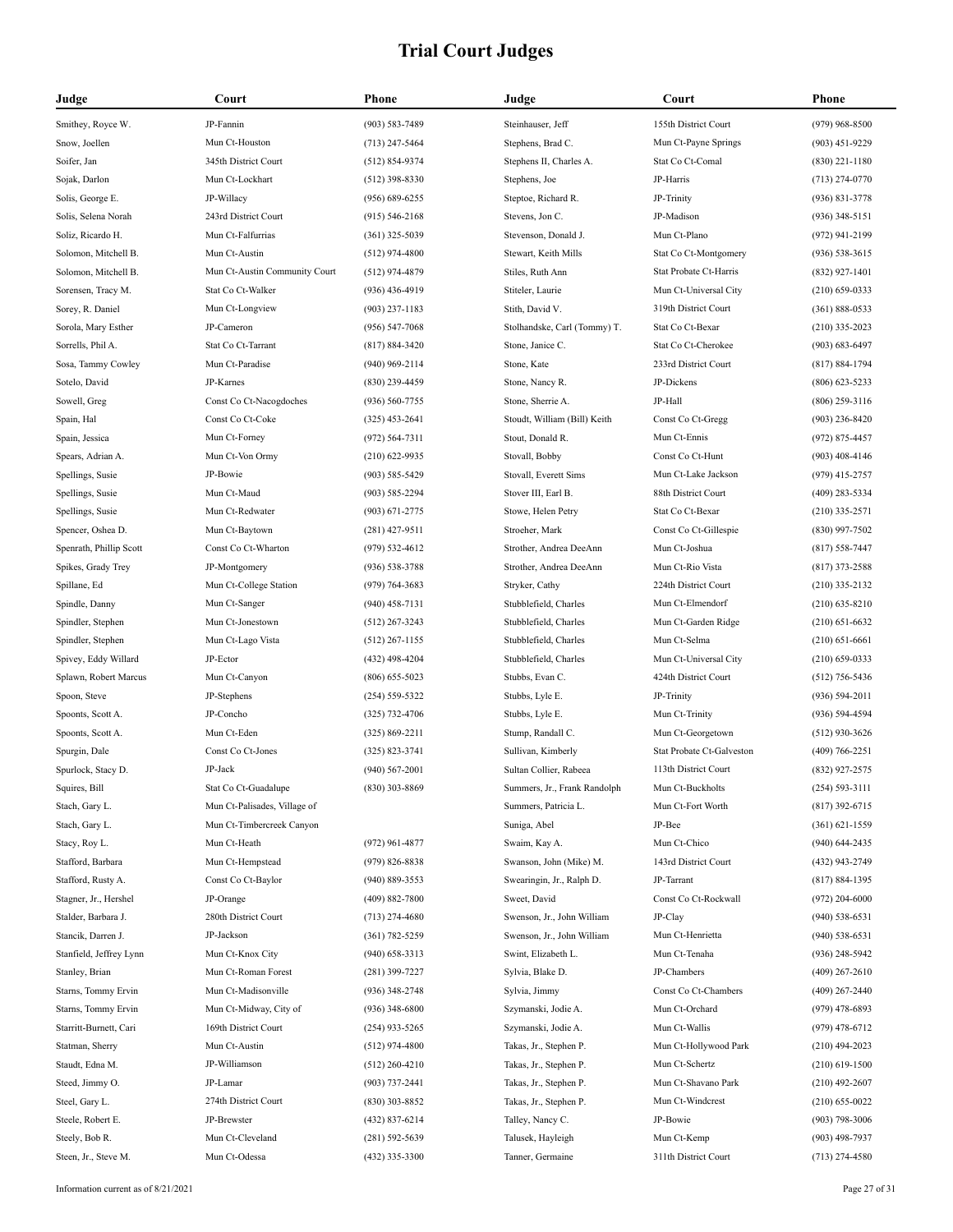| Judge                                 | Court                                        | Phone                                  | Judge                              | Court                                    | <b>Phone</b>                           |
|---------------------------------------|----------------------------------------------|----------------------------------------|------------------------------------|------------------------------------------|----------------------------------------|
| Tanner, Nancy D.                      | Const Co Ct-Potter                           | $(806)$ 379-2250                       | Tidwell, Ronald Wesley             | 6th District Court                       | $(903) 737 - 2432$                     |
| Tapia, Amy O.                         | JP-Matagorda                                 | $(361)$ 972-5313                       | Tiffin, Heidi Ann                  | Mun Ct-Kress                             | $(806) 684 - 2525$                     |
| Tarno, Amy M.                         | JP-Kaufman                                   | $(469)$ 276-4600                       | Tiffin, Michael R.                 | Mun Ct-Tomball                           | $(281)$ 351-7894                       |
| Tasker, Jeffrey C.                    | Mun Ct-Flower Mound                          | (972) 874-3370                         | Tigner-Thompson, Dorothy J.        | JP-Nacogdoches                           | $(936) 560 - 7727$                     |
| Tavera, Alfredo Macias                | Mun Ct-China Grove                           | $(210)$ 648-4923                       | Tijerina, Tano E.                  | Const Co Ct-Webb                         | $(956) 523 - 4600$                     |
| Tavera, Alfredo Macias                | Mun Ct-San Antonio                           | $(210)$ 207-7130                       | Tillery, Dale Bryan                | 134th District Court                     | $(214)$ 653-7546                       |
| Taylor, Burlie W.                     | JP-Callahan                                  | $(254)$ 725-7456                       | Tillman, Marcia L.                 | Mun Ct-Dallas                            | $(214)$ 671-9901                       |
| Taylor, Christopher D.                | Mun Ct-Waco                                  | $(254)$ 750-5900                       | Tinney, Tamara                     | Mun Ct-Burnet                            | $(512)$ 756-2822                       |
| Taylor, Karen                         | JP-Anderson                                  | $(903) 723 - 7486$                     | Tipton, Jimmy D.                   | Mun Ct-Lake Tanglewood                   | $(806)$ 622-8711                       |
| Taylor, Peggy A.                      | Mun Ct-Trinidad                              | $(903)$ 778-4545                       | Tittle, James                      | Mun Ct-Santa Fe                          | $(409)$ 925-3255                       |
| Taylor, Robert J.                     | JP-Potter                                    | $(806)$ 379-2390                       | Tittle, James                      | Mun Ct-Webster                           | $(281)$ 338-6702                       |
| Taylor, Steve                         | JP-Castro                                    | $(806)$ 647-2328                       | Tobolowsky, Emily G.               | 298th District Court                     | $(214)$ 653-6781                       |
| Teague, Mark A.                       | Mun Ct-Sherman                               | $(903) 892 - 7295$                     | Todd, James Edward                 | JP-Anderson                              | $(903) 723 - 7418$                     |
| Teal, James E.                        | Const Co Ct-McMullen                         | $(361)$ 274-3900                       | Todd, James Edward                 | Mun Ct-Palestine                         | $(903) 731 - 8433$                     |
| Teer, Billy J.                        | JP-Hopkins                                   | $(903)$ 438-4026                       | Todd, Nicole                       | Mun Ct-Garrison                          | $(936)$ 347-2201                       |
| Teer, Billy J.                        | Mun Ct-Sulphur Springs                       | $(903) 885 - 7454$                     | Tofel, Kenneth J.                  | JP-Washington                            | $(979)$ 277-6200                       |
| Tefteller, Todd                       | Const Co Ct-Upshur                           | $(903) 843 - 4003$                     | Tolbert, Bonita C.                 | Mun Ct-Houston                           | $(713)$ 247-5464                       |
| Teichman, Melissa K.                  | Mun Ct-Windthorst                            | $(940)$ 423-6754                       | Tompkins, T. Daniel                | Mun Ct-Burkburnett                       | $(940) 569 - 7331$                     |
| Tejada, Hilda                         | Mun Ct-Poth                                  | $(830)$ 484-2521                       | Tompkins, T. Daniel                | Mun Ct-Holliday                          | $(940) 583 - 0004$                     |
| Tejeda, Robert (Bobby)                | JP-Bexar                                     | $(210)$ 335-4500                       | Tompkins, T. Daniel                | Mun Ct-Iowa Park                         | $(940) 592 - 2131$                     |
| Tejeda, Robert (Bobby)                | Mun Ct-Somerset                              | $(830)$ 701-4100                       | Tompkins, T. Daniel                | Mun Ct-Wichita Falls                     | $(940)$ 761-7880                       |
| Templeton, Lewis David                | JP-Wilbarger                                 | $(940)$ 553-2307                       | Torres, Maria Juanita              | Mun Ct-Dublin                            | $(254)$ 445-3348                       |
| Templeton, Mitchell Wayne             | 172nd District Court                         | $(409)$ 835-8485                       | Torres, Tina                       | 407th District Court                     | $(210)$ 335-2462                       |
| Ten Eyck, C. Andrew                   | 301st District Court                         | $(214)$ 653-7407                       | Torres-Stahl, Catherine            | 175th District Court                     | $(210)$ 335-2527                       |
| Tennant, Rick L.                      | Const Co Ct-Roberts                          | $(806) 868 - 3721$                     | Totty, Francelia E.                | Mun Ct-Houston                           | $(713)$ 247-5464                       |
| Terrell, Richard Clark                | 79th District Court                          | $(361)$ 668-5718                       | Towers, Michael P.                 | JP-Bandera                               | $(830)$ 796-3812                       |
| Terry, Connie                         | JP-Wilson                                    | $(830)$ 779-2285                       | Towers, Michael P.                 | Mun Ct-Bandera                           | $(830)$ 796-3456                       |
| Terry, Cynthia                        | 323rd District Court                         | $(817) 838 - 4600$                     | Townsend, Bonnie                   | Mun Ct-Luling                            | $(830) 875 - 2115$                     |
| Terry, Gordon Lane                    | JP-Garza                                     | $(806)$ 495-4410                       | Towslee, Johnny R.                 | JP-Burleson                              | $(979) 567 - 2301$                     |
| Terry, Sr., John D.                   | JP-Guadalupe                                 | $(210)$ 945-6685                       | Towslee, Johnny R.                 | Mun Ct-Caldwell                          | $(979) 567 - 7197$                     |
| Teykl, Brenda                         | Mun Ct-Needville                             | $(979)$ 793-4253                       | Towslee Corbett, Reva L.           | 335th District Court                     | $(979) 567 - 2362$                     |
| Thakrar, Amar                         | Mun Ct-Dallas                                | $(214) 671 - 9901$                     | Towson, Craig                      | 43rd District Court                      | $(817) 594 - 7343$                     |
| Theodosis, Byron                      | Const Co Ct-San Saba                         | $(325)$ 372-3635                       | Traweek, Stephen Marc              | JP-Yoakum                                | $(806)$ 456-7491                       |
| Thibodeaux, Carl K.                   | Mun Ct-West Orange                           | $(409) 883 - 4552$                     | Traweek, Stephen Marc              | Mun Ct-Plains                            | $(806)$ 456-2288                       |
| Thomas, Cecilia Anne                  | Mun Ct-River Oaks                            | $(817) 626 - 1597$                     | Traylor, Kent F.                   | Mun Ct-Midlothian                        | $(972)$ 775-8932                       |
| Thomas, Cecilia Anne                  | Mun Ct-Springtown                            | $(817)$ 220-4834                       | Trejo, Alma R.                     | Stat Co Ct-El Paso                       | $(915) 834 - 8241$                     |
| Thomas, Jr., D. Lee                   | Mun Ct-River Oaks                            | $(817) 626 - 1597$                     | Trevino, Jr., Eddie                | Const Co Ct-Cameron                      | $(956) 544 - 0830$                     |
| Thomas, Gary D.                       | JP-Anderson                                  | $(903) 764 - 5661$                     | Trevino, Jesse                     | JP-Val Verde                             | $(830)$ 774-7545                       |
| Thomas, Gary D.                       | Mun Ct-Frankston                             | $(903) 876 - 2400$                     | Trevino, Mario Alberto             | Mun Ct-Balcones Heights                  | $(210)$ 735-9148                       |
| Thomas, George C.                     | Mun Ct-Austin                                | $(512)$ 974-4800                       | Trevino, Mario Alberto             | Mun Ct-Helotes                           | $(210)$ 695-5903                       |
| Thomas, George C.                     | Mun Ct-Austin Community Court                | $(512)$ 974-4879                       | Trevino, Mario Alberto             | Mun Ct-Hill Country Village              | $(210)$ 494-3671                       |
| Thomas, Jr., Johnny Wesley            | Mun Ct-Windcrest                             | $(210)$ 655-0022                       | Trevino, Mario Alberto             | Mun Ct-Poteet                            | $(830)$ 742-3564                       |
| Thomas, Steven Ray                    | 356th District Court                         | $(409)$ 246-5155                       | Trevino, Sonia                     | JP-Hidalgo                               | $(956) 519 - 8422$                     |
| Thompson, Andrea Stroh                | 416th District Court                         | $(972) 548 - 4520$                     | Trevino III, Victor                | JP-Harris                                | $(713)$ 274-3985                       |
| Thompson, Blake B.                    | Stat Co Ct-Erath                             | $(254)$ 965-1417                       | Trigo, George                      | JP-La Salle                              | $(830) 879 - 4128$                     |
| Thompson, Bobby J.                    | JP-Throckmorton                              | $(940)$ 849-8830                       | Trotter, Debra                     | JP-Falls                                 | $(254) 883 - 1428$                     |
| Thompson, Brenda Hull                 | Stat Probate Ct-Dallas                       | $(214)$ 653-7236                       | Truchard, Francis John             | JP-Colorado                              | $(979)$ 732-6607                       |
| Thompson, Bryan                       | JP-Brown                                     | $(325)$ 643-5962                       | Truchard, Francis John             | Mun Ct-Columbus                          | $(979) 732 - 3981$                     |
|                                       |                                              |                                        |                                    |                                          |                                        |
| Thompson, Kenny<br>Thompson, Suzan L. | Const Co Ct-Haskell<br>Mun Ct-Bay City       | $(940) 864 - 2851$<br>$(979)$ 245-0035 | Trull, Frank<br>Trumble, Sharon J. | Const Co Ct-McCulloch<br>Mun Ct-New Deal | $(325) 597 - 0733$<br>$(806)$ 746-6399 |
|                                       |                                              |                                        |                                    |                                          |                                        |
| Thorne III, Lawrence (Larry)          | 317th District Court                         | $(409)$ 835-8588                       | Tschirhart, Jr., William Terry     | JP-Medina                                | $(830)$ 931-4010                       |
| Thornton, Cheryl Elliott              | 164th District Court                         | $(832)$ 927-2380                       | Tucker, Amy                        | Stat Co Ct-Montgomery                    | $(936) 539 - 7973$                     |
| Thrash, Denise S                      | Mun Ct-Point Venture, Village of             | $(512)$ 267-5511                       | Tucker, Angela Michelle            | 199th District Court                     | $(972)$ 548-4415                       |
| Thrash, Denise Suzette                | Mun Ct-Volente                               | $(512)$ 250-2075                       | Turcotte III, Louis E.             | Const Co Ct-Kenedy                       | $(361)$ 294-5224                       |
| Thursland, William                    | 313th District Court                         | $(713)$ 222-4900                       | Turner, Donald M.                  | 254th District Court                     | $(214)$ 653-6741                       |
| Tibbe, Sherri                         | 453rd District Court<br>202nd District Court | $(512)$ 393-7700                       | Turner, Mary Ann                   | Stat Co Ct-Montgomery                    | $(936) 538 - 8174$                     |
| Tidwell, John                         |                                              | $(903) 628 - 6771$                     | Turner, Rickey E.                  | Mun Ct-Henderson                         | $(903) 657 - 6551$                     |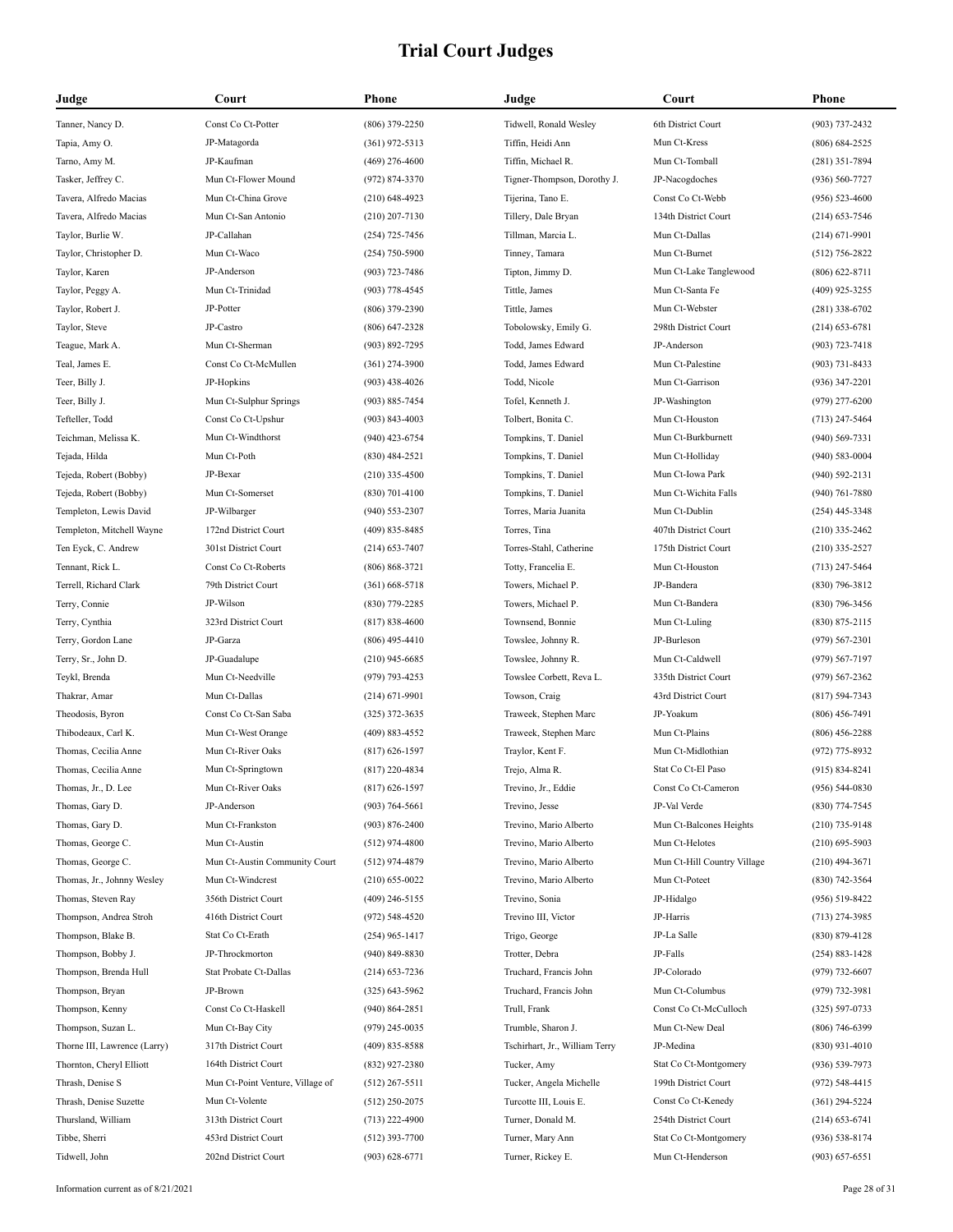| Judge                            | Court                         | <b>Phone</b>       | Judge                           | Court                        | Phone              |
|----------------------------------|-------------------------------|--------------------|---------------------------------|------------------------------|--------------------|
| Turner, Ryan                     | Mun Ct-Austin                 | $(512)$ 974-4800   | Vives, Joseph H.                | Mun Ct-Alamo Heights         | $(210) 822 - 3331$ |
| Turner, Ryan                     | Mun Ct-Austin Community Court | $(512)$ 974-4879   | Vo, MiHoa                       | Mun Ct-Houston               | $(713)$ 247-5464   |
| Twyman, Jerel S.                 | Mun Ct-Bellaire               | $(713)$ 662-8105   | Voelker, Troy L.                | Mun Ct-Round Rock            | $(512)$ 218-5480   |
| Tydlacka-Adcock, Patricia        | Mun Ct-Giddings               | $(979) 540 - 2707$ | Vogel, Andrew L.                | Mun Ct-River Oaks            | $(817) 626 - 1597$ |
| Tynes, Warren Mark               | Const Co Ct-Hamilton          | $(254)$ 386-1290   | Vogel, Andrew L.                | Mun Ct-Springtown            | $(817)$ 220-4834   |
| Tyra, Greg T.                    | Const Co Ct-Wilbarger         | $(940)$ 553-2300   | Voigt, Deidra D.                | JP-Gonzales                  | $(830)$ 672-3734   |
| Umphress, Brian Keith            | Const Co Ct-Jack              | $(940)$ 567-2241   | Voigt, Deidra D.                | Mun Ct-Gonzales              | $(830)$ 672-2815   |
| Underwood, Lester W.             | JP-Grimes                     | $(936) 873 - 6452$ | Voyles, Adam Q.                 | Mun Ct-Hunters Creek Village | $(713)$ 465-5646   |
| Unger, Hilary D.                 | 248th District Court          | (832) 927-3875     | Waddill, Charles (Coby)         | Stat Co Ct-Denton            | $(940)$ 349-2190   |
| Updegrove, Robert E.             | Stat Co Ct-Hays               | $(512)$ 393-7625   | Waddill, David                  | Stat Co Ct-Collin            | $(972) 548 - 5680$ |
| Urbanosky, Robert W.             | JP-Burleson                   | $(979) 596 - 1412$ | Wade, Kristin Swanson           | Stat Co Ct-Dallas            | $(214)$ 653-5700   |
| Urbanosky, Robert W.             | Mun Ct-Somerville             | $(979) 596 - 3068$ | Waggoner, Jerry L.              | Mun Ct-Rockdale              | $(512)$ 446-0812   |
| Urech, Joycelyn W.               | Mun Ct-Katy                   | $(281)$ 391-4810   | Waggoner, Kyle Gene             | Mun Ct-Mineola               | $(903) 569 - 6603$ |
| Urias, Carlos G.                 | Const Co Ct-Culberson         | $(432)$ 283-2059   | Wagner, Jr., David (D. J.) Lynn | Const Co Ct-Deaf Smith       | $(806)$ 363-7000   |
| Urrutia, Brad G.                 | 450th District Court          | $(512) 854 - 2441$ | Wagner, J. D.                   | Const Co Ct-Terry            | $(806)$ 637-6421   |
| Uzomba, Grace M.                 | Stat Co Ct-Bexar              | $(210)$ 335-2573   | Walden, Keri                    | Mun Ct-Mineral Wells         | $(940)$ 328-7733   |
| Valdes, Jacqueline (Jackie) Herr | 386th District Court          | $(210)$ 335-1155   | Walden, Missi A.                | JP-Ector                     | $(432)$ 498-4202   |
| Valdez, Carlos                   | 148th District Court          | $(361) 888 - 0333$ | Walden, Rick D.                 | JP-Wheeler                   | $(806)$ 256-2552   |
| Valdez, Manuel Tejeda            | Mun Ct-New Fairview           | $(817)$ 638-5366   | Walden, Rick D.                 | Mun Ct-Shamrock              | $(806)$ 256-2552   |
| Valdez, Scharlene                | 418th District Court          | $(936) 538 - 3618$ | Waldrip, Dibrell (Dib) W.       | 433rd District Court         | $(830)$ 221-1270   |
| Valdez, Sergio                   | Stat Co Ct-Hidalgo            | $(956)$ 292-7780   | Waldrop, Tommy Ray              | Mun Ct-Clarendon             | $(806) 874 - 1448$ |
| Valerio, Guadalupe G.            | JP-Zavala                     | $(830)$ 374-5197   | Walker, Barnett                 | Stat Co Ct-Collin            | (972) 548-3820     |
| Vallejo, Luis A.                 | Mun Ct-Round Top              | (979) 249-5885     | Walker, Carey F.                | Stat Co Ct-Tarrant           | $(817) 884 - 1340$ |
| Valverde, Edward B.              | Mun Ct-Fort Worth             | $(817)$ 392-6715   | Walker, David (D. J.) James     | JP-Eastland                  | $(254)$ 629-1088   |
| Van Deventer, Randall Kevin      | JP-Chambers                   | $(409)$ 267-2519   | Walker, David (D. J.) James     | Mun Ct-Gorman                | $(254) 734 - 2317$ |
| Vance, Anatasha Arditti          | Mun Ct-El Paso                | $(915)$ 212-0215   | Walker, Frank                   | Mun Ct-Woodcreek             | $(512) 847 - 9390$ |
| Vance, Kyle                      | Mun Ct-South Houston          | $(713)$ 947-7700   | Walker, James (Rick)            | JP-Comal                     | $(830)$ 438-2266   |
| Vanderpool, Philip N.            | 223rd District Court          | $(806)$ 669-8014   | Walker, Randy P.                | Mun Ct-Scurry                | $(972)$ 486-4489   |
| Vanlandingham, Cindy             | Const Co Ct-Bosque            | $(254)$ 435-2382   | Walker II, Sedrick T.           | Stat Co Ct-Harris            | $(832)$ 927-3350   |
| Vannoy, Damon                    | JP-Grayson                    | $(903) 564 - 3550$ | Walker, Timothy G.              | JP-Lamb                      | $(806)$ 385-4222   |
| Vanover, Charles L.              | Stat Co Ct-Tarrant            | $(817) 884 - 3400$ | Walker, Tommy M.                | JP-Edwards                   | $(830)$ 683-5187   |
| Vara, Melissa                    | Stat Co Ct-Bexar              | $(210)$ 335-1245   | Wallace, Grace Rivera           | Mun Ct-Gun Barrel City       | $(903) 887 - 4990$ |
| Vargas, Robert J.                | Stat Co Ct-Nueces             | $(361) 888 - 0555$ | Wallace, Rodney P.              | JP-Cherokee                  | $(903) 726 - 3413$ |
| Vasquez, Celina                  | JP-Brazos                     | $(979)$ 361-4265   | Wallace, Toni M.                | Stat Co Ct-Fort Bend         | $(281)$ 238-1995   |
| Vasquez, L. Keno                 | 398th District Court          | $(956)$ 318-2470   | Wallace, William (Doug) D.      | 378th District Court         | $(972) 825 - 5014$ |
| Vasquez, Veronica Leal           | Stat Probate Ct-Bexar         | $(210)$ 335-2670   | Waller, Darrell                 | JP-Navarro                   | $(903) 654 - 3058$ |
| Vasut, John                      | JP-Brazoria                   | $(281) 756 - 2410$ | Walsh, David                    | Mun Ct-Corpus Christi        | $(361) 886 - 2500$ |
| Vasut, John                      | Mun Ct-Danbury                | $(979)$ 922-1551   | Walston, Thomas H.              | Mun Ct-Johnson City          | $(830) 868 - 7111$ |
| Vazquez, Jessica                 | Stat Co Ct-El Paso            | $(915) 834 - 8248$ | Walston, W. Kent                | 58th District Court          | $(409) 835 - 8434$ |
| Vazquez, Roberto A.              | JP-Bexar                      | $(210)$ 335-4800   | Walters, Carolyn S.             | Mun Ct-Mount Enterprise      | $(903) 822 - 3269$ |
| Velez, Betty                     | JP-Culberson                  | (432) 283-2999     | Walters, Carolyn S.             | Mun Ct-New London            | $(903) 895 - 4466$ |
| Venegas, Vivian                  | Mun Ct-McCamey                | $(432) 652 - 3333$ | Walters, Carolyn S.             | Mun Ct-Overton               | $(903) 834 - 3145$ |
| Vera, Eloy                       | Const Co Ct-Starr             | $(956)$ 716-4800   | Wambsganss, Leon G.             | Mun Ct-Krum                  | $(940)$ 482-3491   |
| Verhoeven, Vera D.               | Mun Ct-Arlington              | $(817)$ 459-6979   | Ward, Martis E.                 | JP-Hill                      | $(254) 694 - 3140$ |
| Vidal, Raul                      | JP-Starr                      | $(956) 848 - 5717$ | Ward, Martis E.                 | Mun Ct-Whitney               | $(254) 694 - 2261$ |
| Vigorito, Stephen T.             | Mun Ct-Austin                 | $(512)$ 974-4800   | Ward, Mary S.                   | JP-Fort Bend                 | $(281)$ 341-3742   |
| Vigorito, Stephen T.             | Mun Ct-Austin Community Court | $(512)$ 974-4879   | Ward, Mary S.                   | Mun Ct-Rosenberg             | $(832) 595 - 3450$ |
| Villanueva, Delia (Daisy)        | JP-Karnes                     | $(830) 780 - 4373$ | Ward, Twilah D.                 | JP-Crane                     | $(432)$ 558-1108   |
| Villarreal, Fernando M.          | JP-McLennan                   | $(254) 752 - 4242$ | Warfield, Stan M.               | JP-Colorado                  | $(979)$ 234-2042   |
| Villarreal, Joe                  | Mun Ct-Houston                | $(713)$ 247-5464   | Warfield, Stan M.               | Mun Ct-Eagle Lake            | $(979)$ 234-2640   |
| Villarreal, Johnny Tejada        | JP-Wilson                     | $(830)$ 393-5112   | Warminski, Katrina Rae          | Mun Ct-White Deer            | $(806) 883 - 4191$ |
| Villarreal, Narce D.             | JP-Kinney                     | $(830) 563 - 2881$ | Warren, Brian                   | 209th District Court         | (832) 927-3975     |
| Villarreal, Nere                 | JP-San Patricio               | $(361) 587 - 3640$ | Warren, Ingrid Michelle         | Stat Probate Ct-Dallas       | $(214)$ 653-7138   |
| Villarreal, Victor G.            | Stat Co Ct-Webb               | $(956) 523 - 4332$ | Warren, Jeremy Eugene           | Stat Co Ct-Brazoria          | $(979) 864 - 1603$ |
| Villegas, Luis Antonio           | Mun Ct-Benavides              | $(361)$ 256-3321   | Watkins, Clarice Delois         | JP-Harrison                  | $(903)$ 923-4009   |
| Vinson, Dusty M.                 | JP-Parker                     | $(817) 598 - 6192$ | Watkins, Donnie                 | JP-Live Oak                  | $(361)$ 449-8032   |
| Vitucci, Kenneth Jon             | Mun Ct-Austin                 | $(512)$ 974-4800   | Watson, Dennis D.               | Stat Co Ct-Montgomery        | (936) 539-7831     |
|                                  |                               |                    |                                 |                              |                    |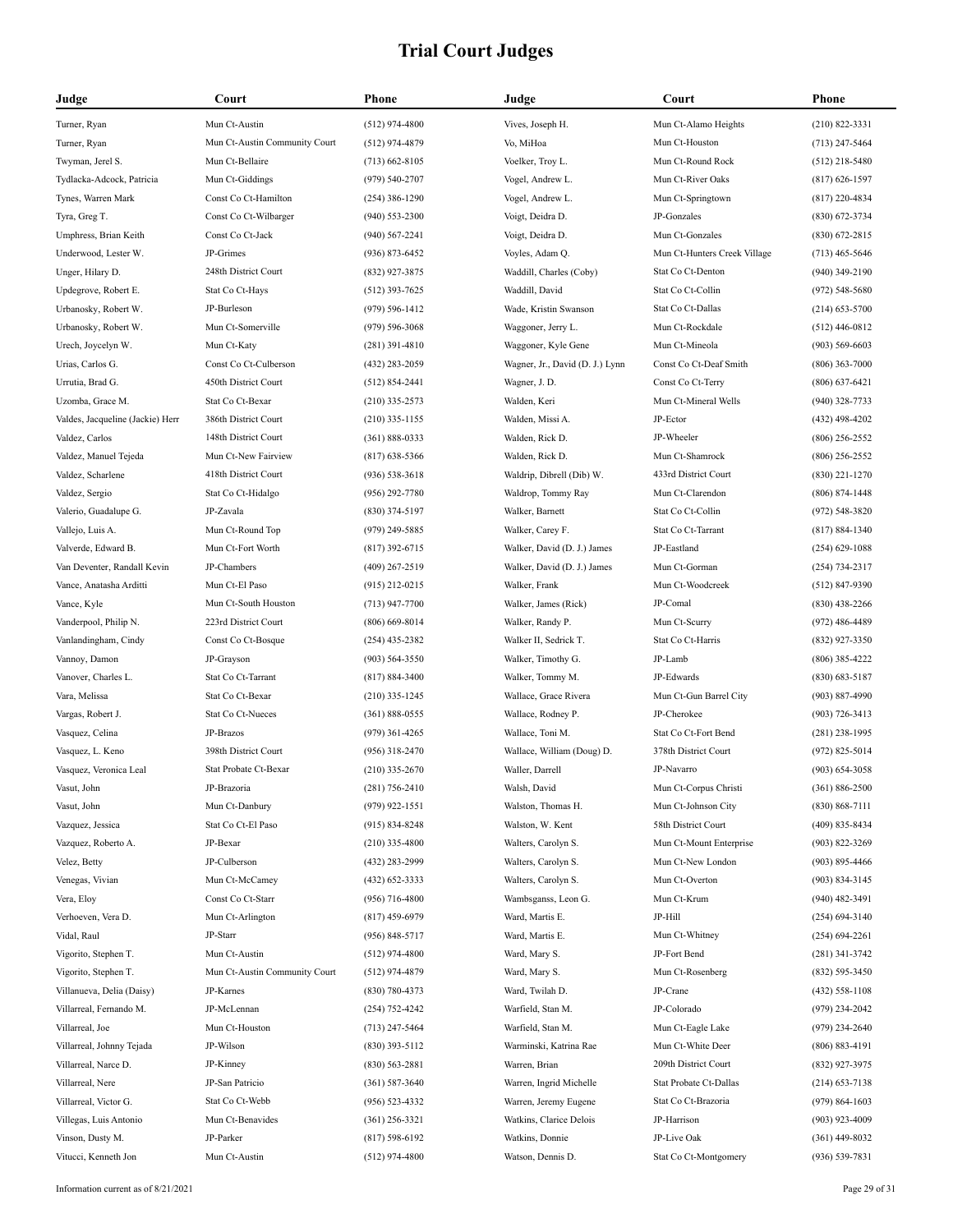| Judge                      | Court                   | Phone              | Judge                        | Court                 | Phone              |
|----------------------------|-------------------------|--------------------|------------------------------|-----------------------|--------------------|
| Watson, Fran J.            | Mun Ct-Houston          | $(713)$ 247-5464   | White III, Ernest B.         | 194th District Court  | $(214)$ 653-5800   |
| Watson, Ida Jo             | Mun Ct-Munday           | $(940)$ 422-5220   | White, Jim C.                | Const Co Ct-Kent      | $(806)$ 237-3373   |
| Watson, Sharon F.          | Mun Ct-Lometa           | $(512)$ 752-3691   | White, Joe E.                | Mun Ct-Jacksboro      | $(940) 567 - 6321$ |
| Watson, Teana V.           | Stat Co Ct-Fort Bend    | $(281)$ 238-3270   | White, Patricia J.           | JP-Donley             | $(806) 856 - 5914$ |
| Watts, Heather             | Mun Ct-Nacogdoches      | $(936) 559 - 2641$ | White, Paul E.               | 159th District Court  | $(936)$ 639-3913   |
| Watts, Sandra L.           | 117th District Court    | $(361) 888 - 0436$ | White, R. B.                 | JP-Eastland           | $(254)$ 629-1088   |
| Wayland, Alan C.           | Mun Ct-Grapevine        | $(817)$ 410-3284   | White, Sandra H.             | Mun Ct-Coppell        | $(972)$ 304-3650   |
| Weatherby, Jay K.          | 340th District Court    | $(325) 659 - 8013$ | White, Sandra H.             | Mun Ct-Dallas         | $(214) 671 - 9901$ |
| Weaver, Cynthia R.         | Mun Ct-La Feria         | $(956)$ 797-2261   | White-Rogers, Mandy          | Stat Co Ct-Orange     | (409) 882-7084     |
| Weaver, Cynthia R.         | Mun Ct-Palm Valley      | $(956)$ 423-8384   | Whitehead, Lisa Jean         | JP-Burnet             | $(512)$ 756-5453   |
| Weaver, Walt               | Stat Co Ct-Potter       | $(806)$ 379-2375   | Whitehouse, Mark             | Mun Ct-Clarksville    | $(903)$ 427-3834   |
| Webb, Amanda M.            | Mun Ct-Oak Ridge North  | $(281)$ 292-8736   | Whitfield, Katina Candace    | JP-Dallas             | $(972)$ 285-5429   |
| Webb, Amanda M.            | Mun Ct-Splendora        | $(281)$ 399-1352   | Whitley, B. Glen             | Const Co Ct-Tarrant   | $(817) 884 - 1441$ |
| Webb, Ben A.               | Stat Co Ct-Lubbock      | $(806)$ 775-1309   | Whitley, Gary Gene           | Mun Ct-Crowell        | $(940) 684 - 1014$ |
| Webb, Ricki R.             | JP-Scurry               | $(325) 574 - 1352$ | Whitmore, Bridgett Nichol    | 193rd District Court  | $(214)$ 653-6998   |
| Webb, Ronald Gene          | JP-Somervell            | $(254) 897 - 2120$ | Whitten, Liana B.            | JP-Rockwall           | $(972)$ 204-6710   |
| Webber, Fredrick Bernard   | JP-Robertson            | $(254)$ 746-7836   | Whittington, Larry           | Mun Ct-Bogata         | $(903)$ 632-5315   |
| Webbon, Carolyn K.         | Mun Ct-Seabrook         | $(281)$ 291-5674   | Whittington, Sr., Miles M.   | Mun Ct-Kemah          | $(281)$ 334-5910   |
| Weber, Joseph F.           | Const Co Ct-Fayette     | $(979)$ 968-6469   | Whitton, Beamon D.           | Mun Ct-Jones Creek    | $(979)$ 233-1826   |
| Weber, Win Bandy           | Mun Ct-Kemah            | $(281)$ 334-5910   | Whorton, Anna L.             | Mun Ct-Devine         | $(830)$ 663-2804   |
| Weber, Win Bandy           | Mun Ct-Nassau Bay       | $(281)$ 336-6297   | Wieck, Kathy E.              | Mun Ct-Dumas          | $(806)$ 935-3158   |
| Weeks, Kenneth James       | Const Co Ct-Newton      | $(409)$ 379-5691   | Wigington, Deborah Linnartz  | Stat Co Ct-Comal      | $(830)$ 221-1180   |
| Weems, Christine H.        | 281st District Court    | (832) 927-2130     | Wilbanks, Becky A.           | Const Co Ct-Cass      | $(903) 756 - 5181$ |
| Weems, Cindy S.            | JP-Wood                 | $(903)$ 342-3079   | Wilburn, Larry R.            | JP-Liberty            | $(936)$ 258-2461   |
| Weems, Cindy S.            | Mun Ct-Winnsboro        | $(903)$ 342-6033   | Wilkinson, Melody            | 17th District Court   | $(817) 884 - 1460$ |
| Wehrmeister, Jonathan      | Mun Ct-Mission          | $(956) 584 - 5150$ | Williams, Jr., Billy Alfred  | JP-Galveston          | $(409)$ 770-5455   |
| Weikel, Frank              | JP-La Salle             | $(956)$ 948-5086   | Williams, Billy J.           | JP-San Augustine      | $(936)$ 275-3552   |
| Weiler, Lee                | JP-Leon                 | $(903) 529 - 1261$ | Williams, Brian              | Stat Co Ct-Rockwall   | $(972)$ 204-6410   |
| Weisskopf, Kathleen        | Mun Ct-Arlington        | $(817)$ 459-6979   | Williams, Cheryl D.          | Mun Ct-Dallas         | $(214) 671 - 9901$ |
| Welborn, M. Elizabeth      | Stat Co Ct-San Patricio | $(361)$ 364-9325   | Williams, Douglas (Scott) S. | Stat Co Ct-Henderson  | $(903) 675 - 6162$ |
| Welch, Rhonda Truitt       | JP-Upshur               | $(903) 680 - 8350$ | Williams, Heidi L.           | Mun Ct-Houston        | $(713)$ 247-5464   |
| Wells, Jr., Clinton (Chip) | 312th District Court    | $(713)$ 274-4540   | Williams, James Earl         | JP-Mitchell           | $(325)$ 728-5162   |
| Wells, John                | 411th District Court    | $(936)$ 327-6848   | Williams, Jeffrey S.         | JP-Harris             | $(713)$ 274-0800   |
| Wells, Judith G.           | 325th District Court    | $(817) 884 - 1587$ | Williams, Kemper Stephen     | 135th District Court  | $(361) 575 - 2412$ |
| Wenetschlaeger, Patty      | 326th District Court    | $(325) 674 - 1325$ | Williams, Kim                | Stat Co Ct-Travis     | $(512) 854 - 8460$ |
| Wentworth, Jeff            | JP-Bexar                | $(210)$ 335-4700   | Williams, Kristina M.        | 192nd District Court  | $(214) 653 - 7709$ |
| Werner, Jacqueline Lorine  | JP-Hardin               | $(936)$ 262-8271   | Williams, LaShawn A.         | Stat Co Ct-Harris     | (832) 927-1732     |
| Werner, Susan L.           | JP-Tom Green            | $(325) 659 - 6444$ | Williams, R. O'Neil          | 268th District Court  | $(281)$ 341-8610   |
| Wesely, Lisa A.            | Mun Ct-Bellaire         | $(713) 662 - 8105$ | Williams, Staci J.           | 101st District Court  | $(214) 653 - 6937$ |
| Wessels, Donna Gayle       | JP-Wharton              | $(979)$ 648-2363   | Williams, Yvonne             | JP-Travis             | $(512) 854 - 7700$ |
| West, Jayne Raquel         | 252nd District Court    | $(409)$ 835-8597   | Williamson, Holly            | JP-Harris             | $(281)$ 479-6900   |
| West, Thomas C.            | 19th District Court     | $(254)$ 757-5081   | Williamson, Holly            | Mun Ct-Nassau Bay     | $(281)$ 336-6297   |
| Westbrook, Karl            | Mun Ct-Milano           | (979) 224-0227     | Williamson, Kerry D.         | JP-Nacogdoches        | $(936) 560 - 4867$ |
| Westfall, Mollee Bennett   | 371st District Court    | (817) 884-2985     | Williamson, L. D.            | Const Co Ct-Red River | $(903)$ 427-2680   |
| Westley, James William     | JP-Anderson             | (903) 723-7419     | Willis, Jill R.              | 429th District Court  | $(972) 547 - 5720$ |
| Westmoreland, Erin T.      | Mun Ct-Lockhart         | $(512)$ 398-8330   | Willis, Shannon K.           | Mun Ct-Farmers Branch | $(972)$ 484-4112   |
| Wetherspoon, Vanettia      | Mun Ct-Houston          | $(713)$ 247-5464   | Wilson, Benny D.             | Const Co Ct-Hansford  | $(806)$ 659-4100   |
| Whalen, James Michael      | Mun Ct-Archer City      | $(940) 574 - 4570$ | Wilson, Dan K.               | Stat Co Ct-Collin     | $(972) 548 - 3850$ |
| Whalen, James Michael      | Mun Ct-Wichita Falls    | $(940)$ 761-7880   | Wilson, Fad                  | Mun Ct-Houston        | $(713)$ 247-5464   |
| Whalen, W. Denn            | 70th District Court     | $(432)$ 498-4270   | Wilson, James R.             | Mun Ct-Pelican Bay    | $(817)$ 444-1234   |
| Whatley, Janna K.          | 343rd District Court    | $(361)$ 364-9310   | Wilson, John W.              | Mun Ct-Anahuac        | $(409)$ 267-6682   |
| Wheeler, Edward Joe        | Mun Ct-Pasadena         | $(713)$ 475-5562   | Wilson, John W.              | Mun Ct-Daisetta       | $(936) 536 - 6120$ |
| Wheeler, Keith             | Mun Ct-Lavon            | (972) 843-4219     | Wilson, Lee Harper           | Stat Co Ct-Harris     | (832) 927-3325     |
| Wheeler, Thomas Michael    | 350th District Court    | $(325) 674 - 1242$ | Wilson, Lucas C.             | Mun Ct-Hutto          | $(512)$ 759-1011   |
| Wheless, Cynthia McCrann   | 417th District Court    | $(972) 548 - 4658$ | Wilson, Lucas C.             | Mun Ct-Round Rock     | $(512)$ 218-5480   |
| Whitaker, Robert B.        | JP-Victoria             | $(361) 575 - 0246$ | Wilson, Robert H.            | 321st District Court  | $(903) 590 - 1601$ |
| White, Carmen P.           | Stat Co Ct-Dallas       | $(214)$ 653-5670   | Wilson, Russell              | 218th District Court  | (830) 769-3750     |